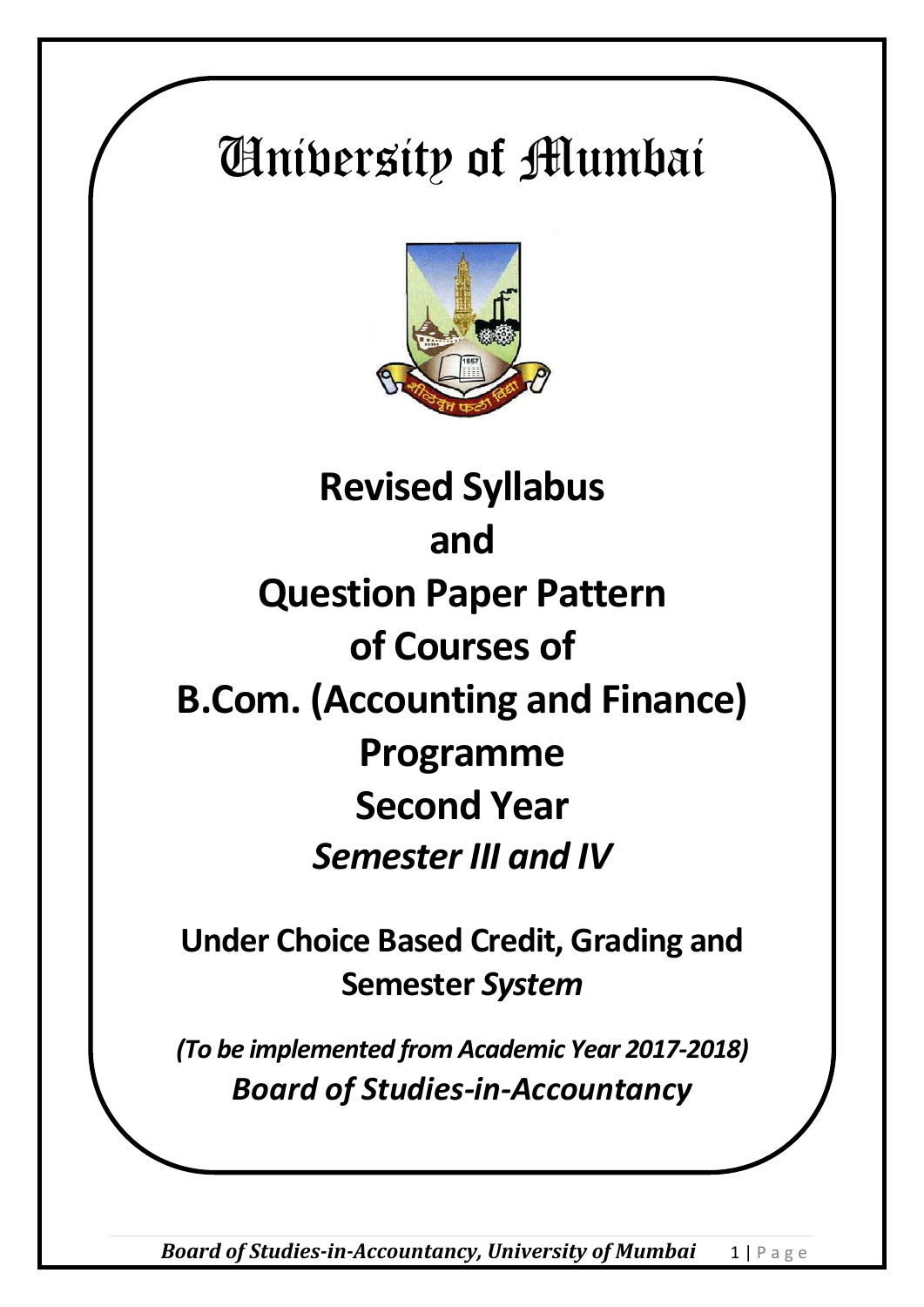#### **B.Com. (Accounting and Finance) Programme** *Under Choice Based Credit, Grading and Semester System*

#### *Course Structure*

#### **S.Y.B.Com. (Accounting and Finance)**

| No. of<br><b>Courses</b>                           | <b>Semester III</b>                      | <b>Credits</b> | No. of<br><b>Courses</b> | <b>Semester IV</b>                       | <b>Credits</b> |  |
|----------------------------------------------------|------------------------------------------|----------------|--------------------------|------------------------------------------|----------------|--|
| $\mathbf{1}$                                       | <b>Elective Courses (EC)</b>             |                | $\mathbf{1}$             | <b>Elective Courses (EC)</b>             |                |  |
| 1,2 & 3                                            | *Any three courses from the              | 09             | 1,283                    | ** Any three courses from the            | 09             |  |
|                                                    | following list of the courses            |                |                          | following list of the courses            |                |  |
| $\overline{2}$                                     | <b>Ability Enhancement Courses (AEC)</b> |                | $\overline{2}$           | <b>Ability Enhancement Courses (AEC)</b> |                |  |
| 2A                                                 | <b>Ability Enhancement Compulsory</b>    |                | 2A                       | <b>Ability Enhancement Compulsory</b>    |                |  |
|                                                    | <b>Course (AECC)</b>                     |                |                          | <b>Course (AECC)</b>                     |                |  |
| 4                                                  | Information Technology in                | 03             | 4                        | Information Technology in                | 03             |  |
|                                                    | Accountancy - I                          |                |                          | Accountancy - II                         |                |  |
| 2B                                                 | *Skill Enhancement Courses (SEC)         |                | 2B                       | <b>**Skill Enhancement Courses (SEC)</b> |                |  |
| 5                                                  | Any one course from the                  | 02             | 5                        | Any one course from the                  | 02             |  |
|                                                    | following list of the courses            |                |                          | following list of the courses            |                |  |
| $\overline{\mathbf{3}}$                            | <b>Core Courses (CC)</b>                 |                | $\overline{\mathbf{3}}$  | <b>Core Courses (CC)</b>                 |                |  |
| 6                                                  | <b>Business Law (Business</b>            | 03             | 6                        | <b>Business Law (Company Law) -</b>      | 03             |  |
|                                                    | Regulatory Framework) - II               |                |                          | Ш                                        |                |  |
| $\overline{7}$                                     | <b>Business Economics - II</b>           | 03             | $\overline{7}$           | Research Methodology in                  | 03             |  |
|                                                    |                                          |                |                          | Accounting and Finance                   |                |  |
| <b>Total Credits</b><br><b>Total Credits</b><br>20 |                                          | 20             |                          |                                          |                |  |

| (To be implemented from Academic Year-2017-2018) |  |  |
|--------------------------------------------------|--|--|
|--------------------------------------------------|--|--|

| *List of Skill Enhancement Courses (SEC)<br>for Semester III (Any One) |                       | <i>**List of Skill Enhancement Courses (SEC)</i><br>for Semester IV (Any One) |
|------------------------------------------------------------------------|-----------------------|-------------------------------------------------------------------------------|
| Foundation Course in Commerce (Financial                               | $1 \ \mathbf{ }$      | Foundation Course in Management                                               |
| Market Operations) - III                                               |                       | (Introduction to Management) - IV                                             |
| Foundation Course-Contemporary Issues-III                              | $\mathbf{2}^{\prime}$ | Foundation Course- Contemporary Issues-IV                                     |
| Foundation Course in NSS - III                                         | 3                     | Foundation Course in NSS - IV                                                 |
| <b>Foundation Course in NCC - III</b>                                  | 4                     | Foundation Course in NCC - IV                                                 |
| Foundation Course in Physical Education - III                          | 5.                    | Foundation Course in Physical Education -IV                                   |

| <i>*List of Elective Courses (EC)</i> |                                                                    | <i>**List of Elective Courses (EC)</i> |                                                 |  |
|---------------------------------------|--------------------------------------------------------------------|----------------------------------------|-------------------------------------------------|--|
|                                       | for Semester III (Any Three)                                       |                                        | for Semester IV (Any Three)                     |  |
| 1                                     | <b>Financial Accounting (Special Accounting</b>                    | 1                                      | <b>Financial Accounting (Special Accounting</b> |  |
|                                       | Areas) - III                                                       |                                        | Areas) - IV                                     |  |
| 2                                     | Cost Accounting (Methods of Costing) - II                          | $\overline{2}$                         | Management Accounting (Introduction to          |  |
|                                       |                                                                    |                                        | Management Accounting)                          |  |
| 3                                     | Auditing (Techniques of Auditing and Audit                         | 3                                      | Auditing - III                                  |  |
|                                       | Procedures) - II                                                   |                                        |                                                 |  |
| 4                                     | Taxation - II (Direct Taxes Paper- I)                              | 4                                      | Taxation - III (Direct Taxes- II)               |  |
| 5                                     | Principles & Practices of Banking                                  | 5                                      | <b>Wealth Management</b>                        |  |
|                                       | Note: Course selected in Semester III will continue in Semester IV |                                        |                                                 |  |

*Board of Studies-in-Accountancy, University of Mumbai* 2 | Page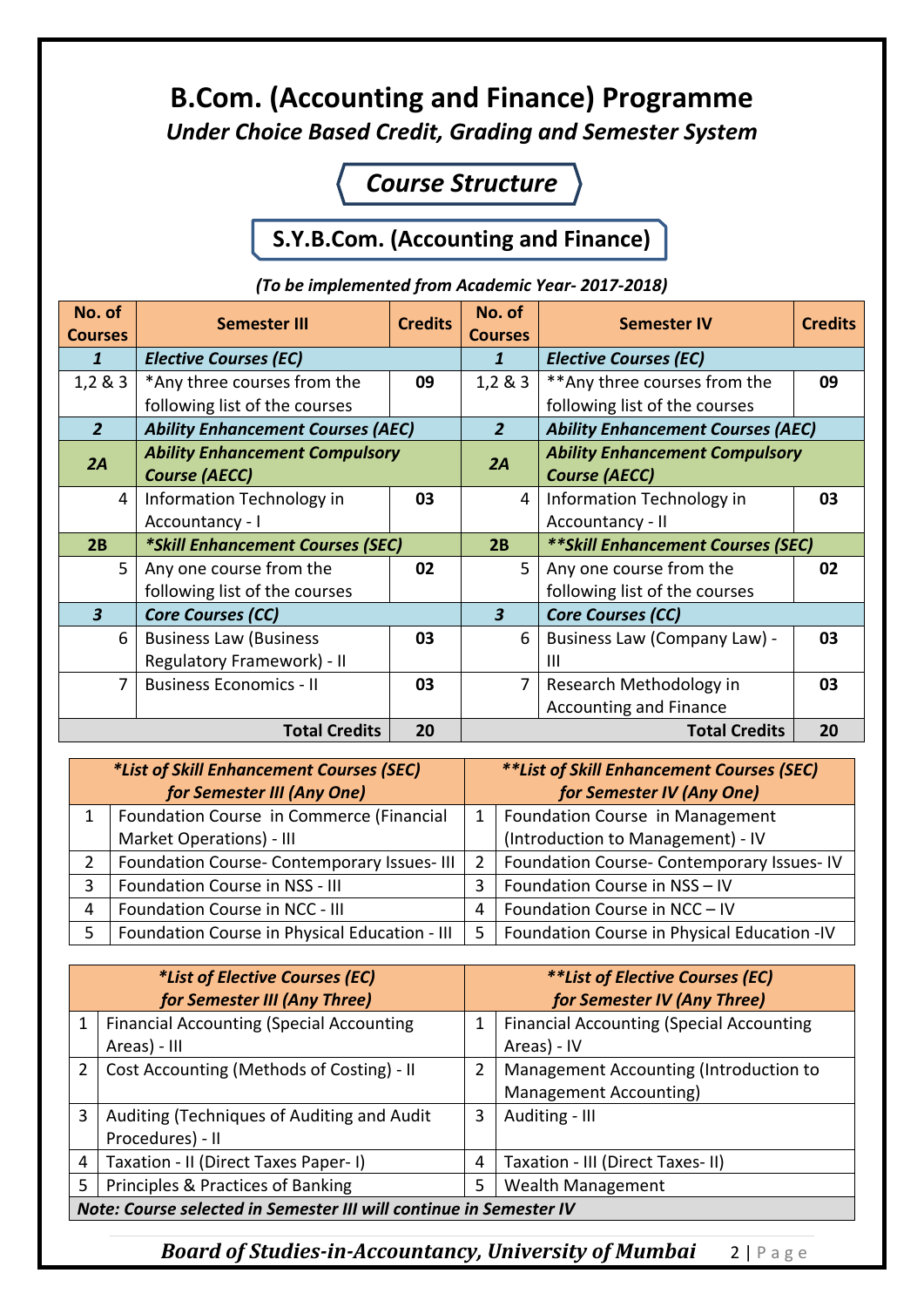#### **B.Com. (Accounting and Finance) Programme** *Under Choice Based Credit, Grading and Semester System Course Structure*

*(To be implemented from Academic Year 2017-2018)*

#### **Semester III**

| No. of<br><b>Courses</b> | <b>Semester III</b>                                                                       | <b>Credits</b> |
|--------------------------|-------------------------------------------------------------------------------------------|----------------|
| $\mathbf{1}$             | <b>Elective Courses (EC)</b><br>*Any three courses from the following list of the courses |                |
| 1                        | Financial Accounting (Special Accounting Areas) - III                                     | 03             |
| $\overline{2}$           | Cost Accounting (Methods of Costing) - II                                                 | 03             |
| 3                        | Auditing (Techniques of Auditing and Audit<br>Procedures) - II                            | 03             |
| 4                        | Taxation - II (Direct Taxes Paper- I)                                                     | 03             |
| 5                        | Principles & Practices of Banking                                                         | 03             |
| $\overline{2}$           | <b>Ability Enhancement Courses (AEC)</b>                                                  |                |
| 2A                       | <b>Ability Enhancement Compulsory Course (AECC)</b>                                       |                |
| 4                        | Information Technology in Accountancy - I                                                 | 03             |
| 2B                       | *Skill Enhancement Courses (SEC)                                                          |                |
| 5                        | Any one course from the following list of the courses                                     | 02             |
| $\overline{\mathbf{3}}$  | <b>Core Courses (CC)</b>                                                                  |                |
| 6                        | <b>Business Law (Business Regulatory Framework) II</b>                                    | 03             |
| 7                        | <b>Business Economics II</b>                                                              | 03             |
|                          | <b>Total Credits</b>                                                                      | 20             |

|   | <i>*List of Skill Enhancement Courses (SEC)</i><br>for Semester III (Any One) |  |  |
|---|-------------------------------------------------------------------------------|--|--|
| 1 | Foundation Course in Commerce (Financial Market Operations) - III             |  |  |
| 2 | Foundation Course-Contemporary Issues-III                                     |  |  |
| 3 | Foundation Course in NSS - III                                                |  |  |
| 4 | Foundation Course in NCC - III                                                |  |  |
| 5 | Foundation Course in Physical Education - III                                 |  |  |
|   |                                                                               |  |  |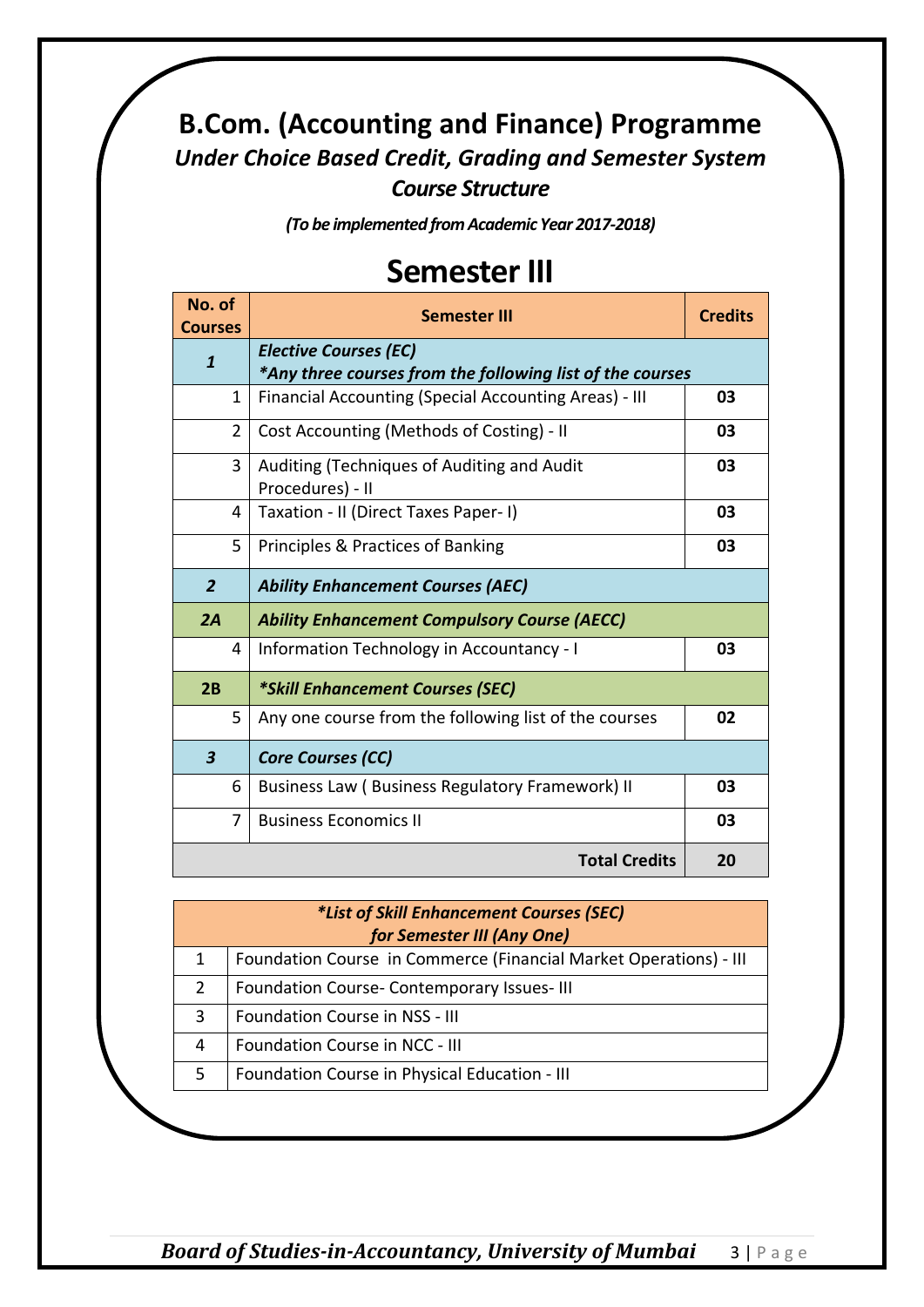*1. Elective Courses (EC)*

### **Financial Accounting (Special Accounting Areas) - III**

| Sr.<br>No. | <b>Modules</b>                                                                                                       | No. of<br><b>Lectures</b> |
|------------|----------------------------------------------------------------------------------------------------------------------|---------------------------|
| 1          | Partnership Final Accounts based on Adjustment of<br>Admission or Retirement / Death of a Partner during the<br>Year | 15                        |
| 2          | Piecemeal Distribution of Cash                                                                                       | 10                        |
| 3          | <b>Amalgamation of Firms</b>                                                                                         | 15                        |
| 4          | Conversion / Sale of a Partnership Firm into a Ltd. Company                                                          | 10                        |
| 5          | Accounting of Transactions of Foreign Currency                                                                       | 10                        |
|            | Total                                                                                                                | 60                        |

#### *Modules at a Glance*

*Board of Studies-in-Accountancy, University of Mumbai* 4 | Page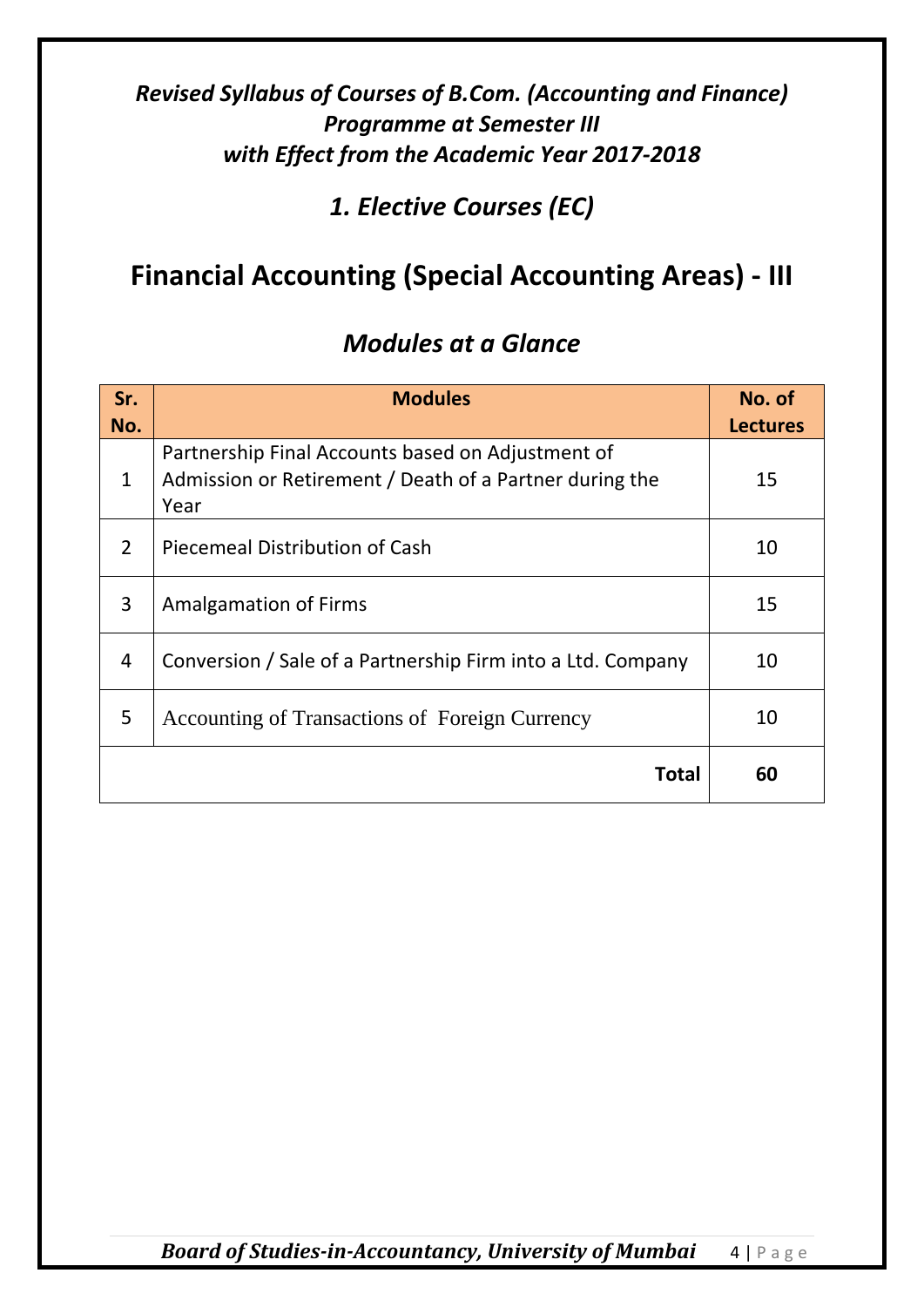| Sr. No.        | <b>Modules / Units</b>                                                                                                                                                                                                                                                                                                                                                                                                                                                                                                                                                                                                                                                                                                                       |  |
|----------------|----------------------------------------------------------------------------------------------------------------------------------------------------------------------------------------------------------------------------------------------------------------------------------------------------------------------------------------------------------------------------------------------------------------------------------------------------------------------------------------------------------------------------------------------------------------------------------------------------------------------------------------------------------------------------------------------------------------------------------------------|--|
| $\mathbf{1}$   | Partnership Final Accounts based on Adjustment of Admission or Retirement<br>/ Death of a Partner during the Year                                                                                                                                                                                                                                                                                                                                                                                                                                                                                                                                                                                                                            |  |
|                | Simple final accounts questions to demonstrate the effect on final<br>Accounts when a partner is admitted during the year or when partner<br>Retires / dies during the year<br>Allocation of gross profit prior to and after admission / retirement / death<br>when stock on the date of admission / retirement is not given and apportionment<br>of other expenses based on time / Sales/other given basis<br>Ascertainment of gross profit prior to and after admission/retirement / death<br>date of admission / retirement is given<br>when stock on the<br>and<br>apportionment of other expenses based on time / Sales / other given basis<br>Excluding Questions where admission / retirement / death takes place in the<br>same year |  |
| $\overline{2}$ | <b>Piecemeal Distribution of Cash</b>                                                                                                                                                                                                                                                                                                                                                                                                                                                                                                                                                                                                                                                                                                        |  |
|                | <b>Excess Capital Method only</b><br>Asset taken over by a partner<br>Treatment of past profits or past losses in the Balance sheet<br>Contingent liabilities / Realization expenses/amount kept aside for expenses<br>and adjustment of actual<br>Treatment of secured liabilities<br>Treatment of preferential liabilities like Govt. dues / labour dues etc<br>Excluding: Insolvency of partner and Maximum Loss Method                                                                                                                                                                                                                                                                                                                   |  |
| 3              | <b>Amalgamation of Firms</b>                                                                                                                                                                                                                                                                                                                                                                                                                                                                                                                                                                                                                                                                                                                 |  |
|                | Realization method only<br>Calculation of purchase consideration<br>Journal/ledger accounts of old firms<br>Preparing Balance sheet of new firm<br>Adjustment of goodwill in the new firm<br>Realignment of capitals in the new firm by current accounts / cash or a<br>combination thereof<br>Excluding: Common transactions between the amalgamating firms                                                                                                                                                                                                                                                                                                                                                                                 |  |
| 4              | Conversion / Sale of a Partnership Firm into a Ltd. Company                                                                                                                                                                                                                                                                                                                                                                                                                                                                                                                                                                                                                                                                                  |  |
|                | Realisation method only<br>Calculation of New Purchase consideration, Journal / Ledger Accounts of old<br>firms.<br>Preparing Balance sheet of new company                                                                                                                                                                                                                                                                                                                                                                                                                                                                                                                                                                                   |  |
| 5              | <b>Accounting of Transactions of Foreign Currency</b>                                                                                                                                                                                                                                                                                                                                                                                                                                                                                                                                                                                                                                                                                        |  |
|                | In relation to purchase and sale of goods, services and assets and loan and credit<br>transactions.<br>Computation and treatment of exchange rate differences                                                                                                                                                                                                                                                                                                                                                                                                                                                                                                                                                                                |  |

*Note: Relevant Law/Statute/Rules in force and relevant Accounting Standards in force on 1st April immediately preceding commencement of Academic Year is applicable for ensuring examination after relevant year.*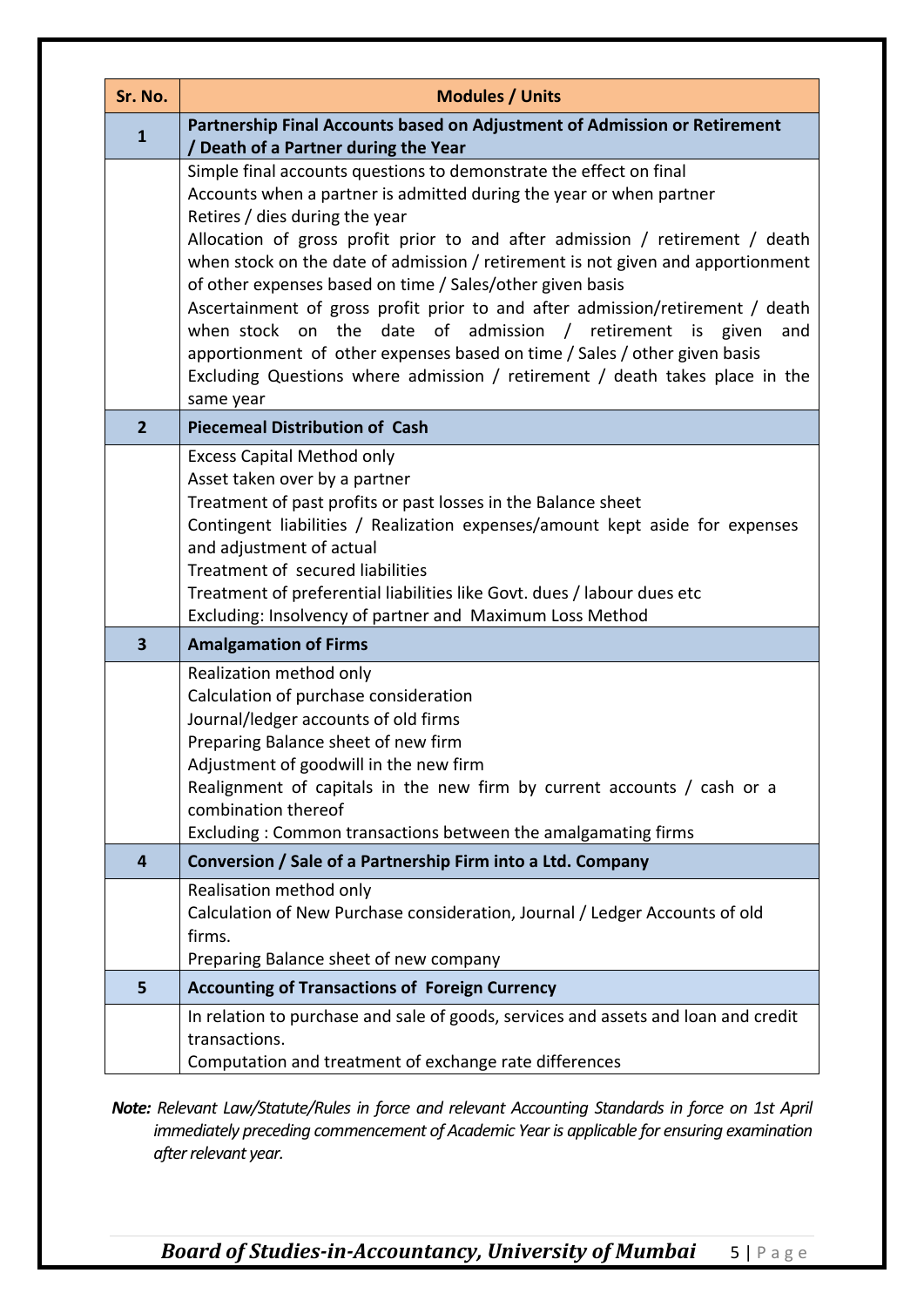#### *1. Elective Courses (EC)*

## **Cost Accounting (Methods of Costing) – II**

| Sr.<br>No.     | <b>Modules</b>                                       | No. of<br><b>Lectures</b> |
|----------------|------------------------------------------------------|---------------------------|
| $\mathbf{1}$   | <b>Classification of Costs And Cost Sheets</b>       | 20                        |
| $\overline{2}$ | <b>Reconciliation of Cost and Financial Accounts</b> | 10                        |
| 3              | <b>Contract Costing</b>                              | 15                        |
| 4              | <b>Process Costing</b>                               | 15                        |
|                | <b>Total</b>                                         | 60                        |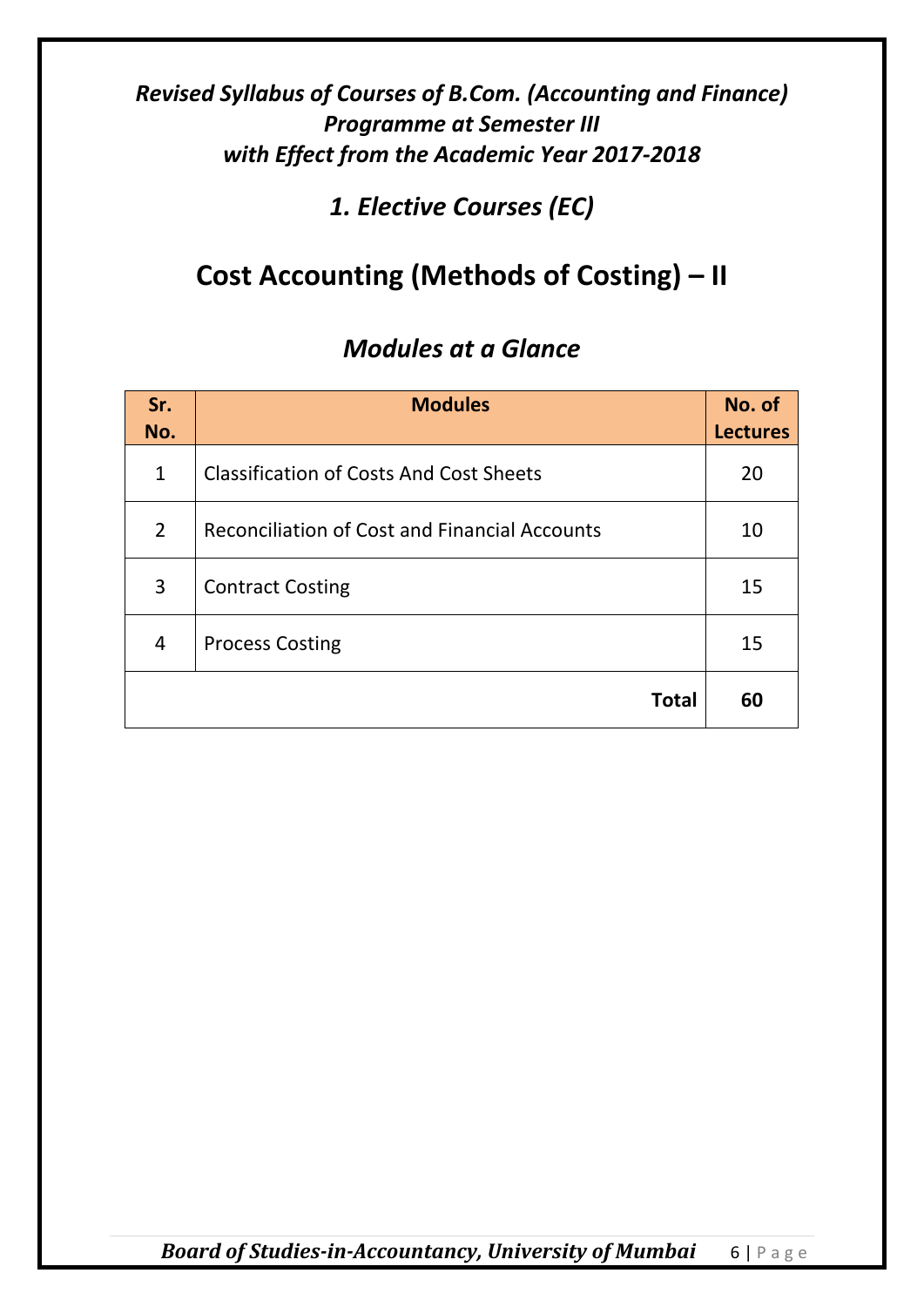| Sr. No.      | <b>Modules / Units</b>                                                                                                                                                                                                                                                                                                   |
|--------------|--------------------------------------------------------------------------------------------------------------------------------------------------------------------------------------------------------------------------------------------------------------------------------------------------------------------------|
| $\mathbf{1}$ | <b>Classification of Costs and Cost Sheet</b>                                                                                                                                                                                                                                                                            |
|              | Classification of costs, Cost of Sales, Cost Centre, Cost Unit, Profit Centre and<br><b>Investment Centre</b><br>Cost Sheet, Total Costs and Unit Costs, Different Costs for different purpose<br>Problems on preparation of cost sheet & Estimated Cost sheet                                                           |
| $\mathbf{p}$ | <b>Reconciliation of cost and financial accounts</b>                                                                                                                                                                                                                                                                     |
|              | Practical problems based on reconciliation of cost and Financial accounts                                                                                                                                                                                                                                                |
| 3            | <b>Contract Costing</b>                                                                                                                                                                                                                                                                                                  |
|              | Progress payments, Retention money, Contract accounts, Accounting for material,<br>Accounting for Tax deducted at source by the contractee, Accounting for plant<br>used in a contract, treatment of profit on incomplete contracts, Contract profit<br>and Balance sheet entries. Escalation clause, practical problems |
| 4            | <b>Process Costing</b>                                                                                                                                                                                                                                                                                                   |
|              | Process loss, Abnormal gains and losses, Joint products and by products.<br>Excluding Equivalent units, Inter-process profit<br>Practical problems Process Costing and joint and by products                                                                                                                             |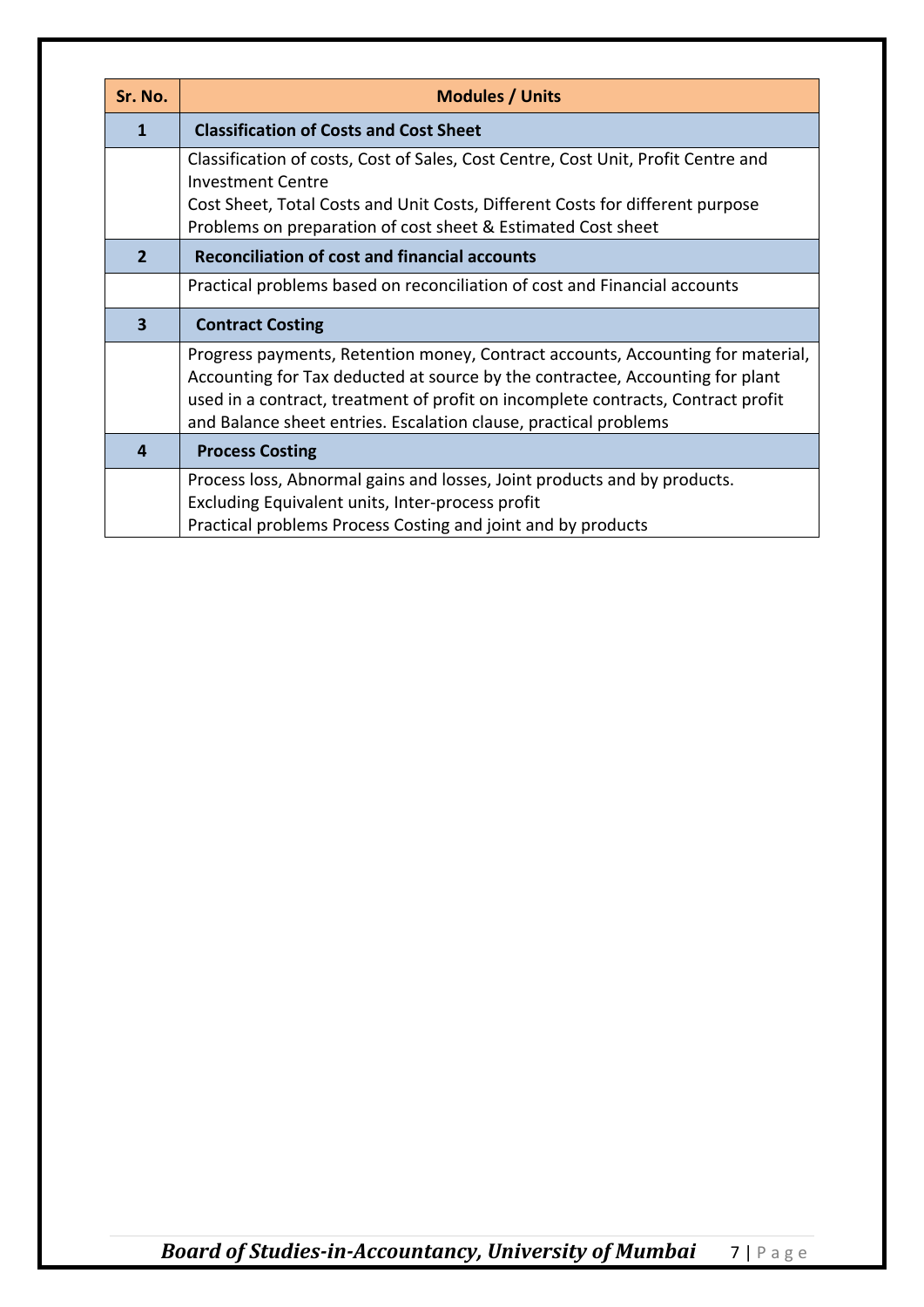*1. Elective Courses (EC)*

## **Auditing (Techniques of Auditing and Audit Procedures) - II**

#### *Modules at a Glance*

| Sr.<br>No.     | <b>Modules</b>            | No. of<br><b>Lectures</b> |
|----------------|---------------------------|---------------------------|
| $\mathbf{1}$   | Vouching                  | 15                        |
| $2^{\circ}$    | Verification              | 15                        |
| 3              | <b>Auditing Standards</b> | 15                        |
| $\overline{4}$ | <b>Audit of Companies</b> | 15                        |
|                | <b>Total</b>              | 60                        |

*Board of Studies-in-Accountancy, University of Mumbai* 8 | Page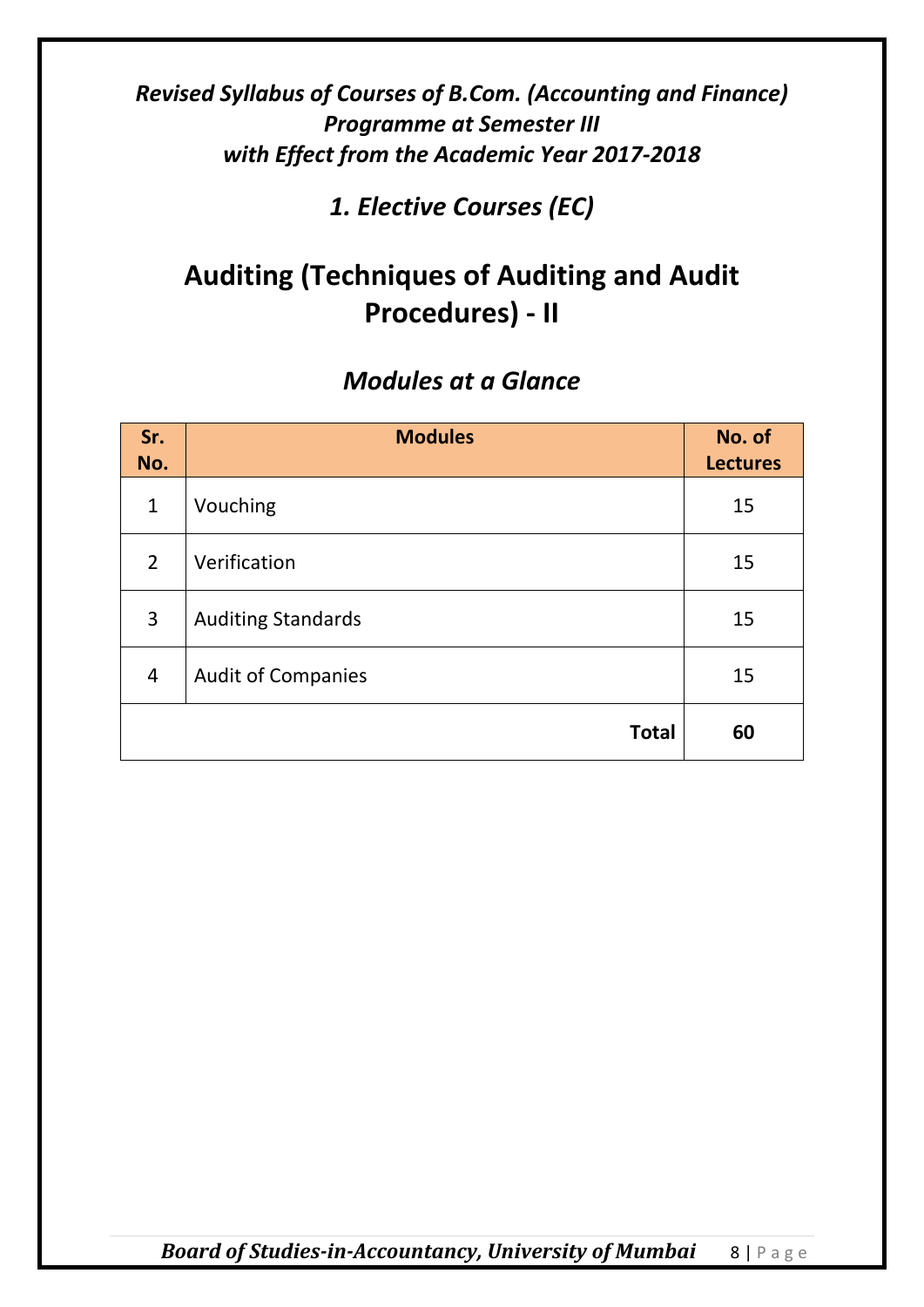| Sr. No.                 | <b>Modules / Units</b>                                                                                                                                                                                                     |  |
|-------------------------|----------------------------------------------------------------------------------------------------------------------------------------------------------------------------------------------------------------------------|--|
| $\mathbf{1}$            | <b>Vouching</b>                                                                                                                                                                                                            |  |
| 1.1                     | Audit of Income:<br>Revenue from Sales and Services, Rental Income, Interest & Dividends Income,<br>Royalties Income, Recovery of Bad debts written off, Commission Received                                               |  |
| 1.2                     | Audit of Expenditure:<br>Purchases, Salaries & Wages, Rent, Insurance Premium, Telephone expense,<br>Petty cash payment, Advertisement, Travelling Salesmen's Commission, Freight<br>Carriage and Custom Duties            |  |
| $\overline{2}$          | <b>Verification</b>                                                                                                                                                                                                        |  |
| 2.1                     | Audit of assets:<br>Plant & Machinery, Furniture and fixtures, Accounts Receivable, Investments,<br>Inventory, Goodwill, Patent Rights                                                                                     |  |
| 2.2                     | <b>Audit of Liabilities:</b><br>Outstanding Expenses, Accounts Payable, Secured Ioans, Unsecured Loans,<br>Contingent Liabilities, Public Deposits                                                                         |  |
| $\overline{\mathbf{3}}$ | <b>Auditing Standards</b>                                                                                                                                                                                                  |  |
| 3.1                     | Meaning<br>Procedure of issuing Auditing Standards in India<br>Brief overview of Auditing Standards in India<br>Scope of SAs<br>Significance of the Auditing Standards<br>Responsibility of auditor for auditing standards |  |
| 3.2                     | Understanding of following standards<br>SA 200. SA210, SA230, SA240, SA 250, SA300, SA315, SA320, SA505.                                                                                                                   |  |
| $\overline{\mathbf{4}}$ | <b>Audit of Companies</b>                                                                                                                                                                                                  |  |
|                         | Qualifications, Disqualifications, Appointments, Reappointment, Removal of<br>auditors.<br>Special auditors<br><b>Branch auditors</b><br>Rights and duties of company auditors                                             |  |

*Note: Relevant Law/Statute/Rules in force and relevant Standards in force on 1st April immediately preceding commencement of Academic Year is applicable for ensuring examination after relevant year.*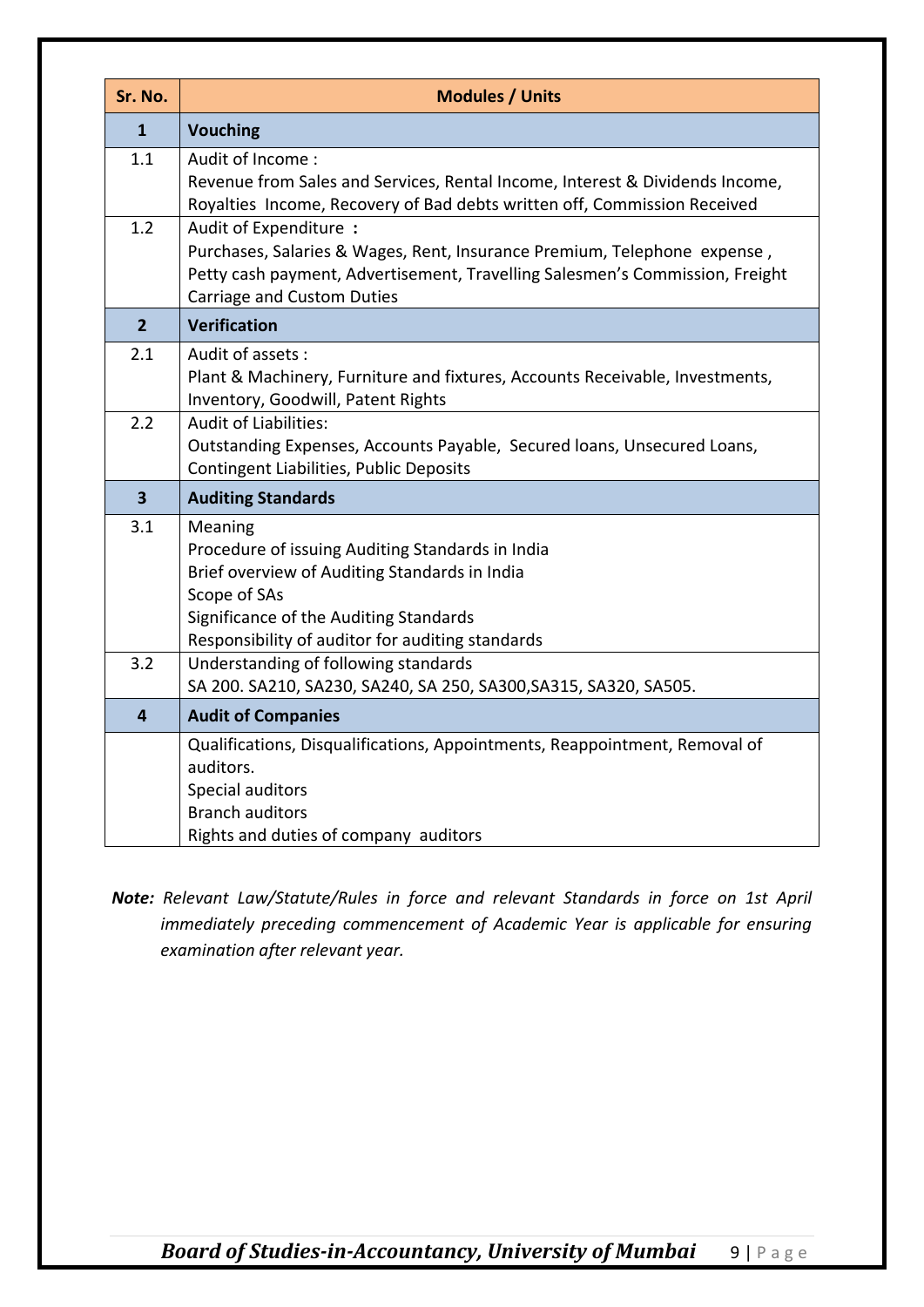*1. Elective Courses (EC)*

## **Taxation - II (Direct Taxes Paper- I)**

#### *Modules at a Glance*

| Sr.<br>No.    | <b>Modules</b>                                                              | No. of<br><b>Lectures</b> |
|---------------|-----------------------------------------------------------------------------|---------------------------|
| $\mathbf{1}$  | Definitions $u/s - 2$ , Basis of Charge and Exclusions<br>from Total Income | 15                        |
| $\mathcal{P}$ | Heads of Income                                                             | 15                        |
| 3             | Deductions under Chapter $VI - A$                                           | 15                        |
| 4             | <b>Computation of Total Income</b>                                          | 15                        |
|               | <b>Total</b>                                                                | 60                        |

*Board of Studies-in-Accountancy, University of Mumbai* 10 | Page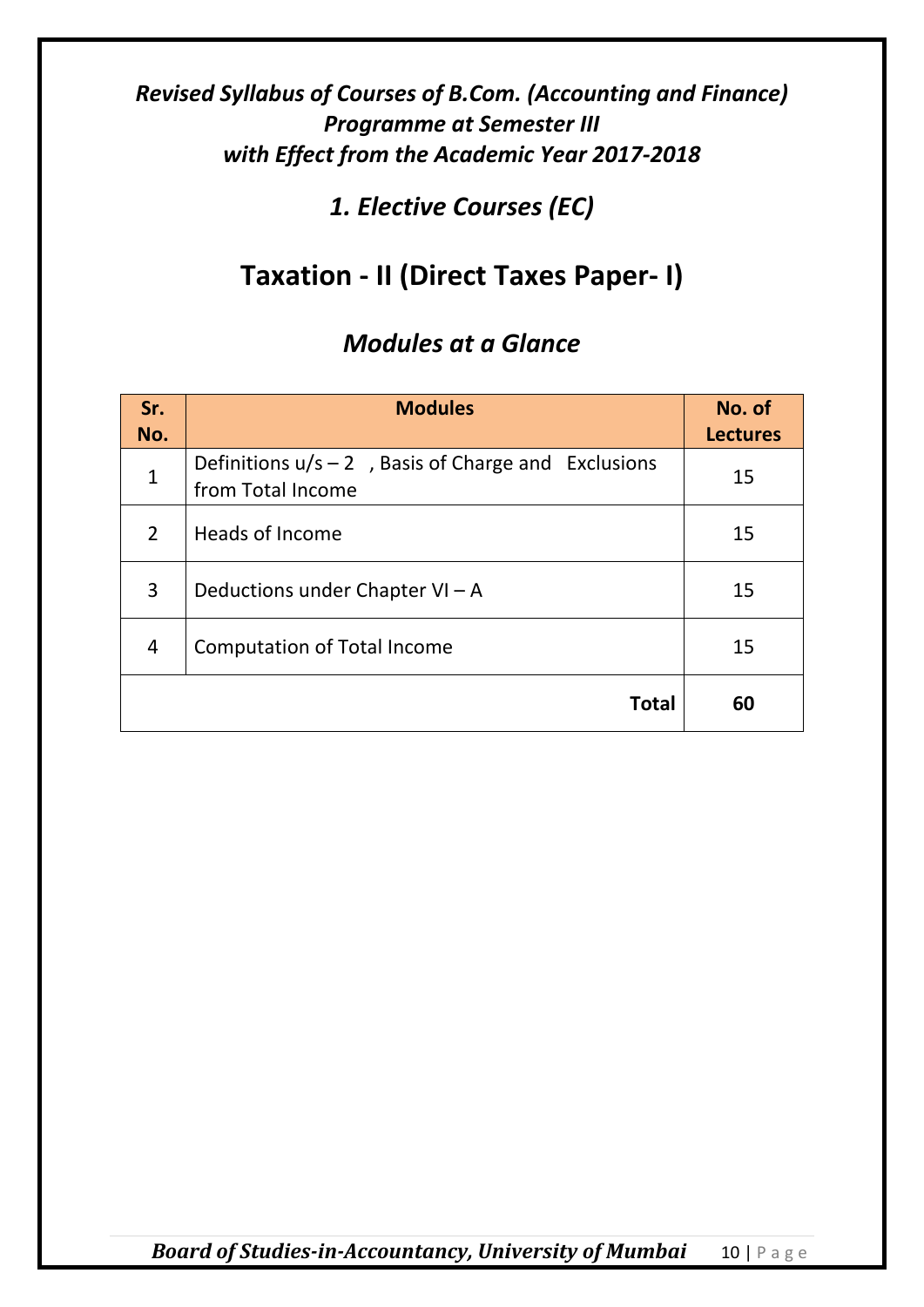| Sr. No.                 | <b>Modules / Units</b>                                                                                                                                                                                                                                                                              |  |  |
|-------------------------|-----------------------------------------------------------------------------------------------------------------------------------------------------------------------------------------------------------------------------------------------------------------------------------------------------|--|--|
| $\mathbf{1}$            | Definitions $u/s - 2$ , Basis of Charge and Exclusions from Total Income                                                                                                                                                                                                                            |  |  |
|                         | Definitions $u/s - 2$ :<br>Section 2-Assessee, Assessment Year, Assessment, Annual value, Business,<br>Capital asset, Income, Person, Previous Year, Transfer<br><b>Basis of Charge:</b>                                                                                                            |  |  |
|                         | Section 3 - 9 - Previous Year, Residential Status, Scope Of Total Income, Deemed<br>Income                                                                                                                                                                                                          |  |  |
|                         | <b>Exclusions from Total Income:</b><br>Section 10 - restricted to, Agricultural Income, Sums Received From HUF By<br>Member, Share of Profit from Firm, Casual & Non - Recurring Receipts,<br>Scholarships, Income of Minor Child, Allowance to Members of Parliament and<br>Legislative Assembly. |  |  |
|                         | Note-Exemptions related to specific Heads of Income to be covered with<br><b>Relevant Provisions.</b>                                                                                                                                                                                               |  |  |
| $\overline{2}$          | <b>Heads of Income</b>                                                                                                                                                                                                                                                                              |  |  |
|                         | <b>Various Heads of Income</b><br><b>Salary Income:</b>                                                                                                                                                                                                                                             |  |  |
|                         | Section $15 - 17$ , Including Section 10 relating to<br>House Rent Allowance, Travel Concession, Special Allowance, Gratuity, Pension -<br>Commutation, Leave Encashment, Compensation, Voluntary Retirement,                                                                                       |  |  |
|                         |                                                                                                                                                                                                                                                                                                     |  |  |
|                         | Payment from Provident Fund<br><b>Income From House Property:</b>                                                                                                                                                                                                                                   |  |  |
|                         | Section 22 - 27, Including Section 2 - Annual Value                                                                                                                                                                                                                                                 |  |  |
|                         | <b>Profits &amp; Gains From Business &amp; Profession:</b>                                                                                                                                                                                                                                          |  |  |
|                         | Vocation Section 28-32, 36, 37, 40, 40A, 43B, 44AD, 44ADA & 44AE                                                                                                                                                                                                                                    |  |  |
|                         | including.: Section 2 - Business                                                                                                                                                                                                                                                                    |  |  |
|                         | <b>Capital Gains:</b>                                                                                                                                                                                                                                                                               |  |  |
|                         | Section 45, 48, 49, 50, 54 and 55                                                                                                                                                                                                                                                                   |  |  |
|                         | <b>Income from Other Sources:</b>                                                                                                                                                                                                                                                                   |  |  |
|                         | Section $56 - 59$                                                                                                                                                                                                                                                                                   |  |  |
| $\overline{\mathbf{3}}$ | Deductions under Chapter VI - A                                                                                                                                                                                                                                                                     |  |  |
|                         | 80 A- Restriction on claim in Chapter VI- A deductions                                                                                                                                                                                                                                              |  |  |
|                         | 80 C - Payment of LIC/PF and other eligible investments<br>80CCC - Contribution to certain Pension Fund                                                                                                                                                                                             |  |  |
|                         | 80D - Medical Insurance Premium                                                                                                                                                                                                                                                                     |  |  |
|                         | 80 DD- Maintenance and medical treatment of handicapped dependent                                                                                                                                                                                                                                   |  |  |
|                         | 80E - Interest on Educational Loan                                                                                                                                                                                                                                                                  |  |  |
|                         | 80 TTA- Interest on Saving Bank account                                                                                                                                                                                                                                                             |  |  |
|                         | 80U - Deduction in the case of totally blind or physically handicapped or                                                                                                                                                                                                                           |  |  |
|                         | mentally retarded resident person                                                                                                                                                                                                                                                                   |  |  |
| 4                       | <b>Computation of Total Income</b>                                                                                                                                                                                                                                                                  |  |  |
|                         | Computation of Total Income of Individual and HUF with respect to above heads<br>and deductions                                                                                                                                                                                                     |  |  |
|                         | Note: Relevant Law/Statute/Rules in force and relevant Standards in force on 1st April                                                                                                                                                                                                              |  |  |

*immediately preceding commencement of Academic Year is applicable for ensuring examination after relevant year.*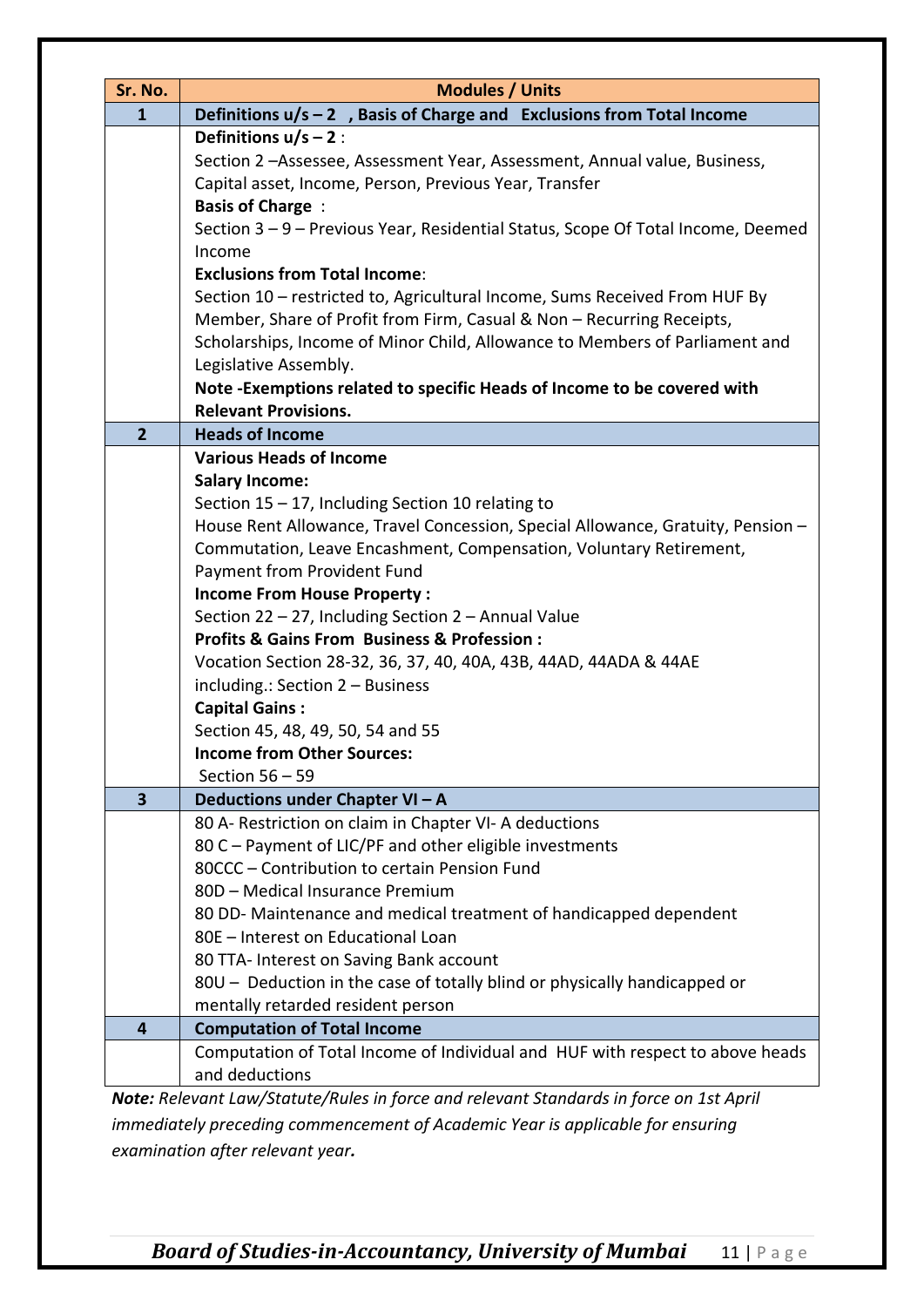#### **Principles & Practices of Banking**

| Sr.<br>No.     | <b>Modules</b>                               | No. of<br><b>Lectures</b> |
|----------------|----------------------------------------------|---------------------------|
| $\mathbf{1}$   | Indian Financial System                      | 15                        |
| $\overline{2}$ | <b>Functions of Banks and related issues</b> | 20                        |
| 3              | <b>Banking Technology</b>                    | 15                        |
| 4              | Marketing & Services of Banking              | 10                        |
|                | <b>Total</b>                                 | 60                        |

#### *Modules at a Glance*

*Board of Studies-in-Accountancy, University of Mumbai* 12 | Page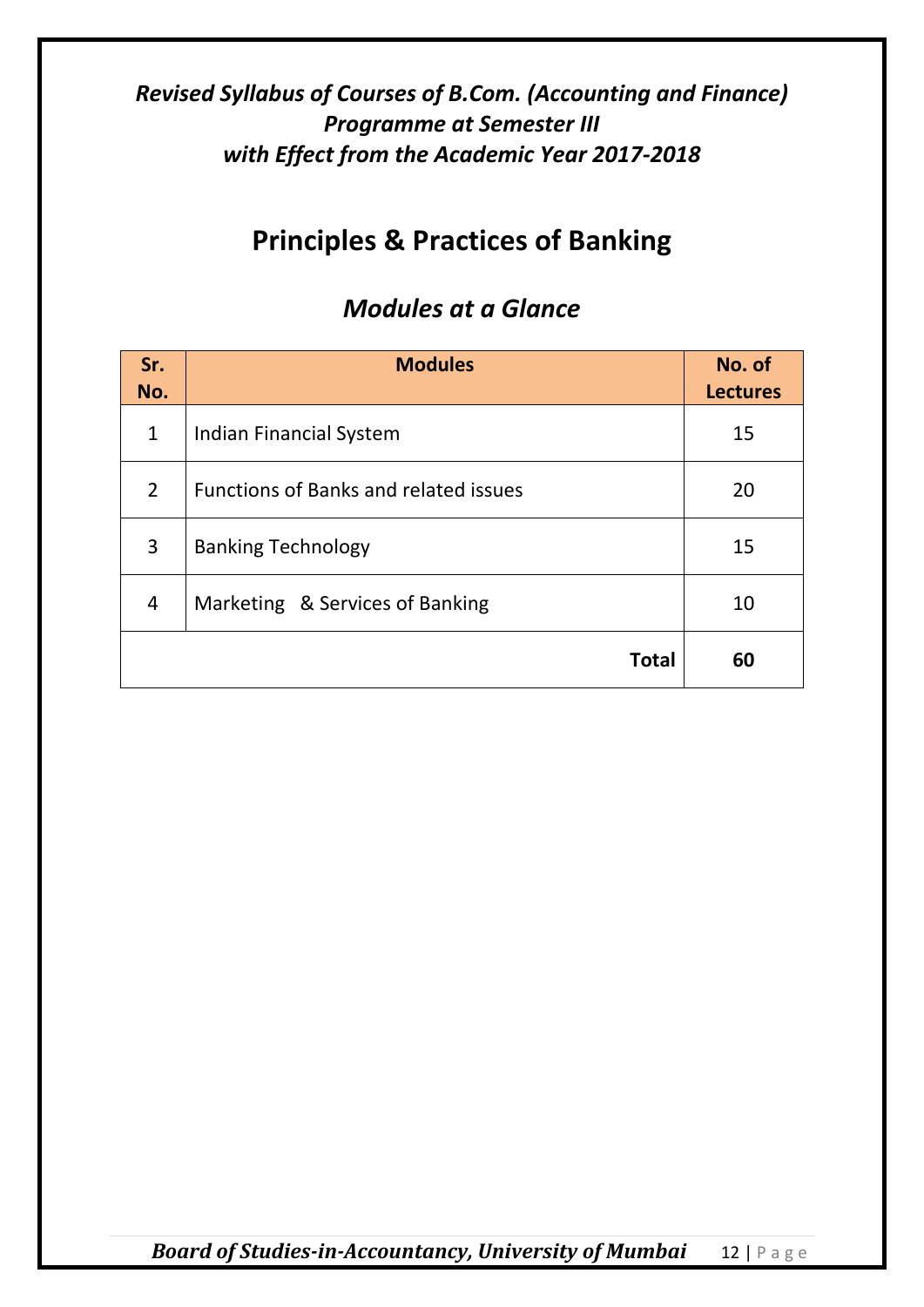| Sr. No.                 | <b>Modules / Units</b>                                                                                                                                                                                                                                                                                                                                                                                                                                                                                                                                                                                                                                                                                                                                                                                                         |
|-------------------------|--------------------------------------------------------------------------------------------------------------------------------------------------------------------------------------------------------------------------------------------------------------------------------------------------------------------------------------------------------------------------------------------------------------------------------------------------------------------------------------------------------------------------------------------------------------------------------------------------------------------------------------------------------------------------------------------------------------------------------------------------------------------------------------------------------------------------------|
| $\mathbf{1}$            | <b>Indian Financial System</b>                                                                                                                                                                                                                                                                                                                                                                                                                                                                                                                                                                                                                                                                                                                                                                                                 |
|                         | Indian Financial system - An overview<br><b>Banking Regulations</b><br>Introduction to Retail Banking, wholesale banking and International banking<br>Role of money market Debt market, capital market, Forex market & SEBI<br>Mutual funds & Insurance companies & IRDA<br>Factoring, Forfaiting services and off Balance sheet items<br>Risk Management, Introduction of Basel norms<br>CIBIL, Fair Practices code for Debt collection                                                                                                                                                                                                                                                                                                                                                                                       |
| $\overline{2}$          | <b>Functions of Banks and related issues</b>                                                                                                                                                                                                                                                                                                                                                                                                                                                                                                                                                                                                                                                                                                                                                                                   |
|                         | Banker Customer relationship<br>KYC/AML/CFT norms<br>Bankers special relationship<br>Consumer protection - COPRA, Banking Ombudsman Scheme<br>Payment and collection of cheque and other negotiable instrument<br>Opening Accounts of various types of customers<br>Ancillary services<br><b>Cash Operations</b><br>Principles of lending, working capital assessment and credit monitoring<br>Priority sector advances<br>Agricultural finance<br>Micro, Small and Medium Enterprises - MSMED Act, Policy package<br>Government Sponsored schemes -SGSY; SJSRY;PMRY;SLRS<br>Self Help Groups<br>Credit cards, Home loans, Personal Loans & Consumer loans<br>Documentation<br>Different types of charging securities<br>Types of collaterals & their characteristics<br>Non - Performing Assets<br><b>Financial inclusion</b> |
| $\overline{\mathbf{3}}$ | <b>Banking Technology</b>                                                                                                                                                                                                                                                                                                                                                                                                                                                                                                                                                                                                                                                                                                                                                                                                      |
|                         | Payments system & Electronic Banking<br>Data communication and EFT Systems<br>Role of Technology & its impact on Banks                                                                                                                                                                                                                                                                                                                                                                                                                                                                                                                                                                                                                                                                                                         |
| 4                       | <b>Marketing &amp; Services of Banking</b>                                                                                                                                                                                                                                                                                                                                                                                                                                                                                                                                                                                                                                                                                                                                                                                     |
|                         | Marketing, Social Marketing<br><b>Consumer behaviour and Product</b><br>Pricing, distribution and channel management                                                                                                                                                                                                                                                                                                                                                                                                                                                                                                                                                                                                                                                                                                           |

*Note: Relevant Law/Statute/Rules in force and relevant Standards in force on 1st April immediately preceding commencement of Academic Year is applicable for ensuring examination after relevant year.*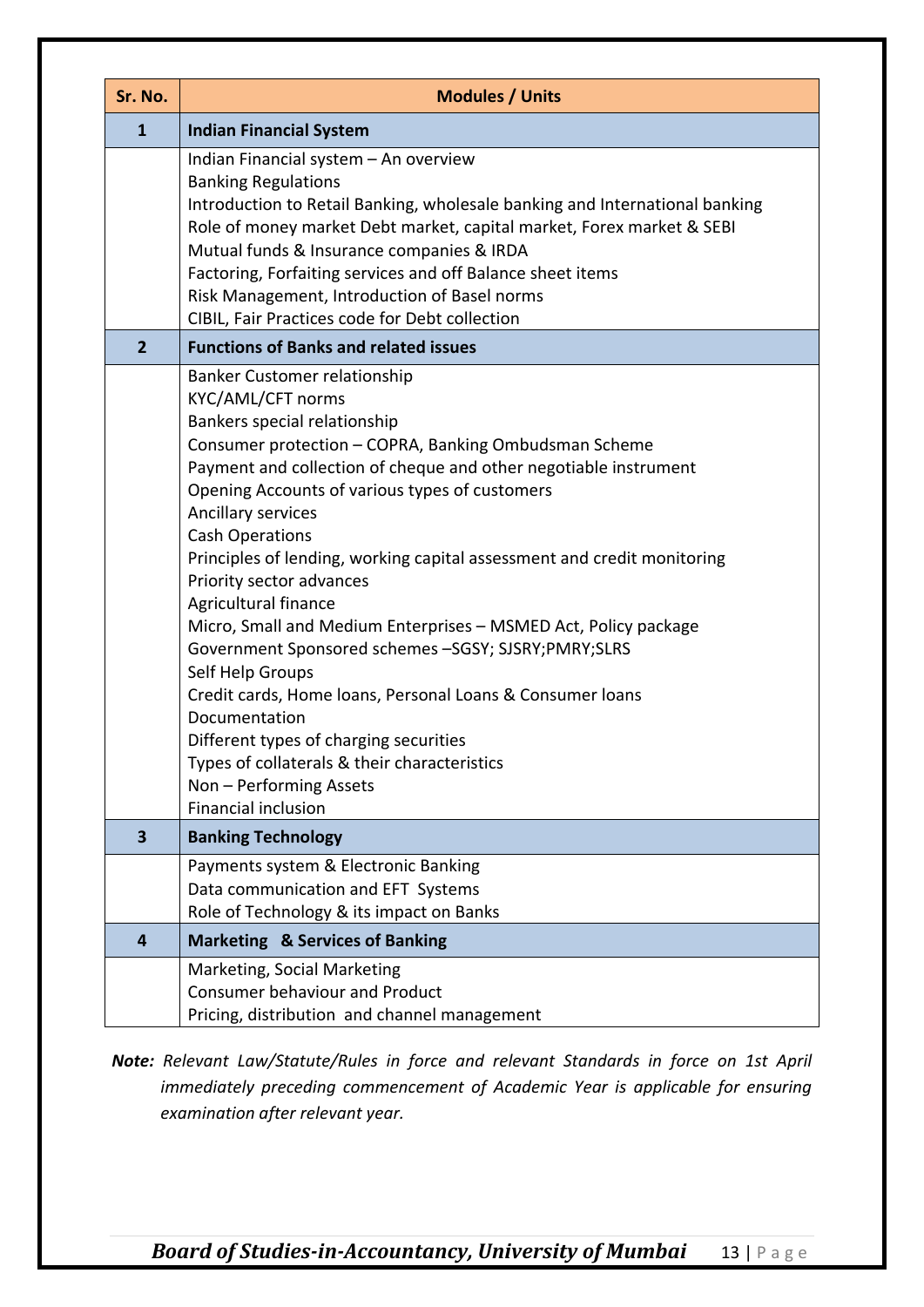#### *2A. Ability Enhancement Courses (AEC)*

#### **Information Technology in Accountancy - I**

| Sr.<br>No.     | <b>Modules</b>                                           | No. of<br><b>Lectures</b> |
|----------------|----------------------------------------------------------|---------------------------|
| $\mathbf{1}$   | <b>Introduction to Computers</b>                         | 10                        |
| $\overline{2}$ | <b>Office Productivity Tools</b>                         | 20                        |
| 3              | Web                                                      | 10                        |
| 4              | Introduction to Internet and other emerging technologies | 10                        |
| 5              | <b>Electronic Commerce</b>                               | 10                        |
|                | <b>Total</b>                                             | 60                        |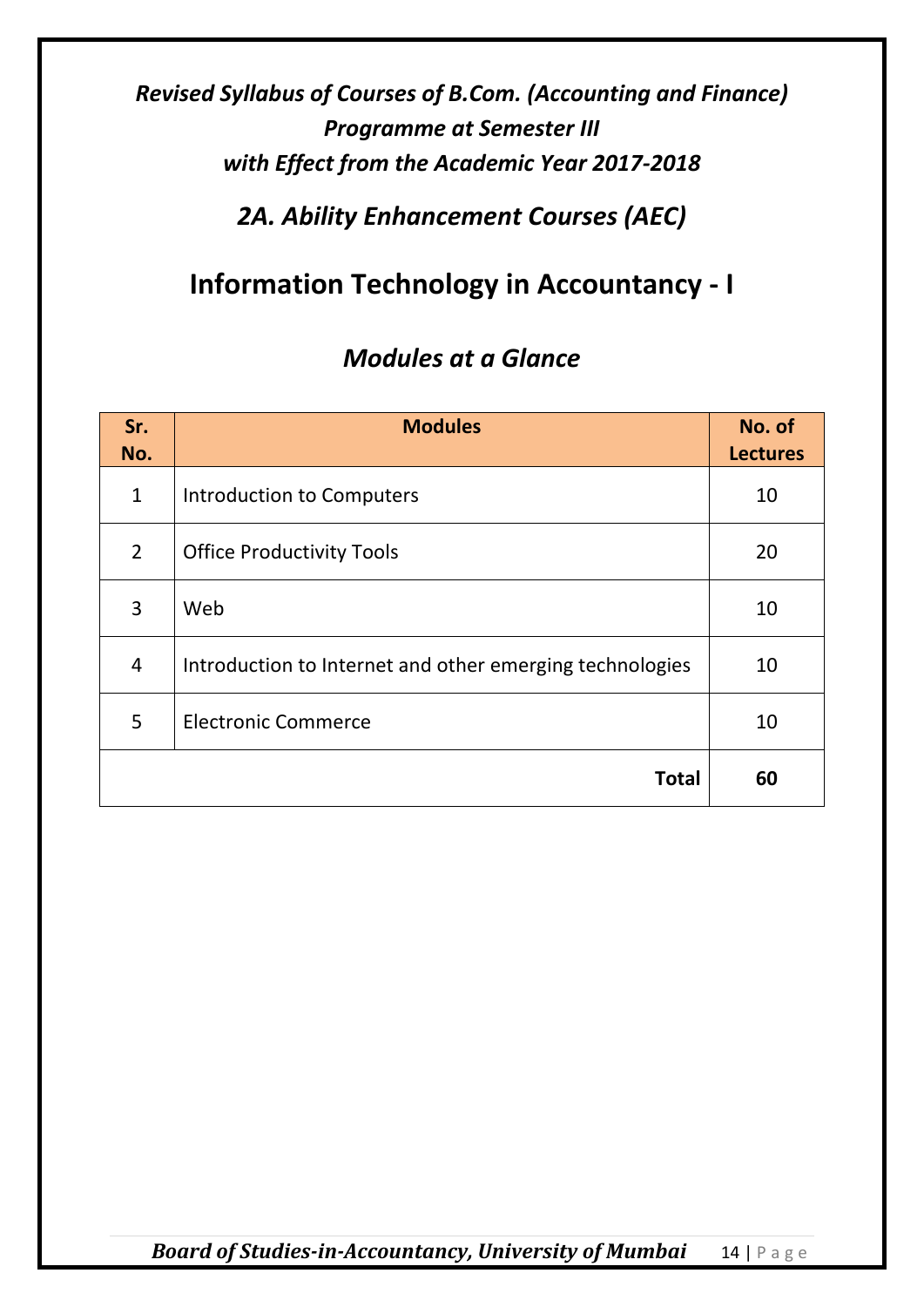| Sr. No.                 | <b>Modules / Units</b>                                                                                                                                                                                                                                                                                                                                                                                                                                                                                                                                                                              |
|-------------------------|-----------------------------------------------------------------------------------------------------------------------------------------------------------------------------------------------------------------------------------------------------------------------------------------------------------------------------------------------------------------------------------------------------------------------------------------------------------------------------------------------------------------------------------------------------------------------------------------------------|
| $\mathbf{1}$            | <b>Introduction to Computers</b>                                                                                                                                                                                                                                                                                                                                                                                                                                                                                                                                                                    |
|                         | <b>History of Computers</b><br>Parts of Computers<br>Hardwares: Specifications and Data Storage Management<br>Softwares: Concept of System Software and Applications<br>Networking: Introduction and types of network topologies                                                                                                                                                                                                                                                                                                                                                                    |
| $\overline{2}$          | <b>Office Productivity Tools</b>                                                                                                                                                                                                                                                                                                                                                                                                                                                                                                                                                                    |
|                         | MS Word: Creating, Editing, Formatting and Printing of Documents, Using<br>Tools, Mailmerge and Print Review and Set-up<br>MS Excel: Creating Worksheet, Creating Various Formulae, Creating Charts,<br>Rename and Copy of Worksheets, Using Tools, Printing Review and Set-up<br>Power Point: Create Project Report, Create Slides, Animation, Page Designing,<br>Insert Image, View Page, Print Review and Set-up.<br>Use of Tools In Accounting : - Preparation of vouchers, invoices and reports,<br>Calculation of Interest, Depreciation, TDS, Salary, Taxes, inventory and<br>reconciliation |
| $\overline{\mathbf{3}}$ | Web                                                                                                                                                                                                                                                                                                                                                                                                                                                                                                                                                                                                 |
|                         | Use of Various Web Browser<br><b>Information Searching Tools</b><br>Downloading<br>Create New email ID<br>Sending Data through email<br>Search engine optimisation                                                                                                                                                                                                                                                                                                                                                                                                                                  |
| $\overline{a}$          | Introduction to Internet and other emerging technologies                                                                                                                                                                                                                                                                                                                                                                                                                                                                                                                                            |
|                         | Introduction - Internet components - electronic commerce - e-commerce<br>applications - Electronic Data Exchange - Extranet - Payment systems - Risks and<br>security considerations - Legal issues - Other emerging technologies                                                                                                                                                                                                                                                                                                                                                                   |
| 5                       | <b>Electronic Commerce</b>                                                                                                                                                                                                                                                                                                                                                                                                                                                                                                                                                                          |
|                         | Meaning, Advantages and Limitations of E Commerce, The role of Strategy in E<br>Commerce, Value chains in E Commerce, Infrastructure for Electronic Commerce<br>Web Based Tools for Electronic Commerce, Electronic Commerce software,<br>Security Threats to electronic Commerce, Implementing Security for Electronic<br>Commerce, Electronic Payment Systems, Strategies for Marketing, Sales &<br>Promotion Strategies for Purchasing Logistics & Support Activities, Electronic<br>Markets & Communities, Business Plans for Implementing Electronic Commerce.                                 |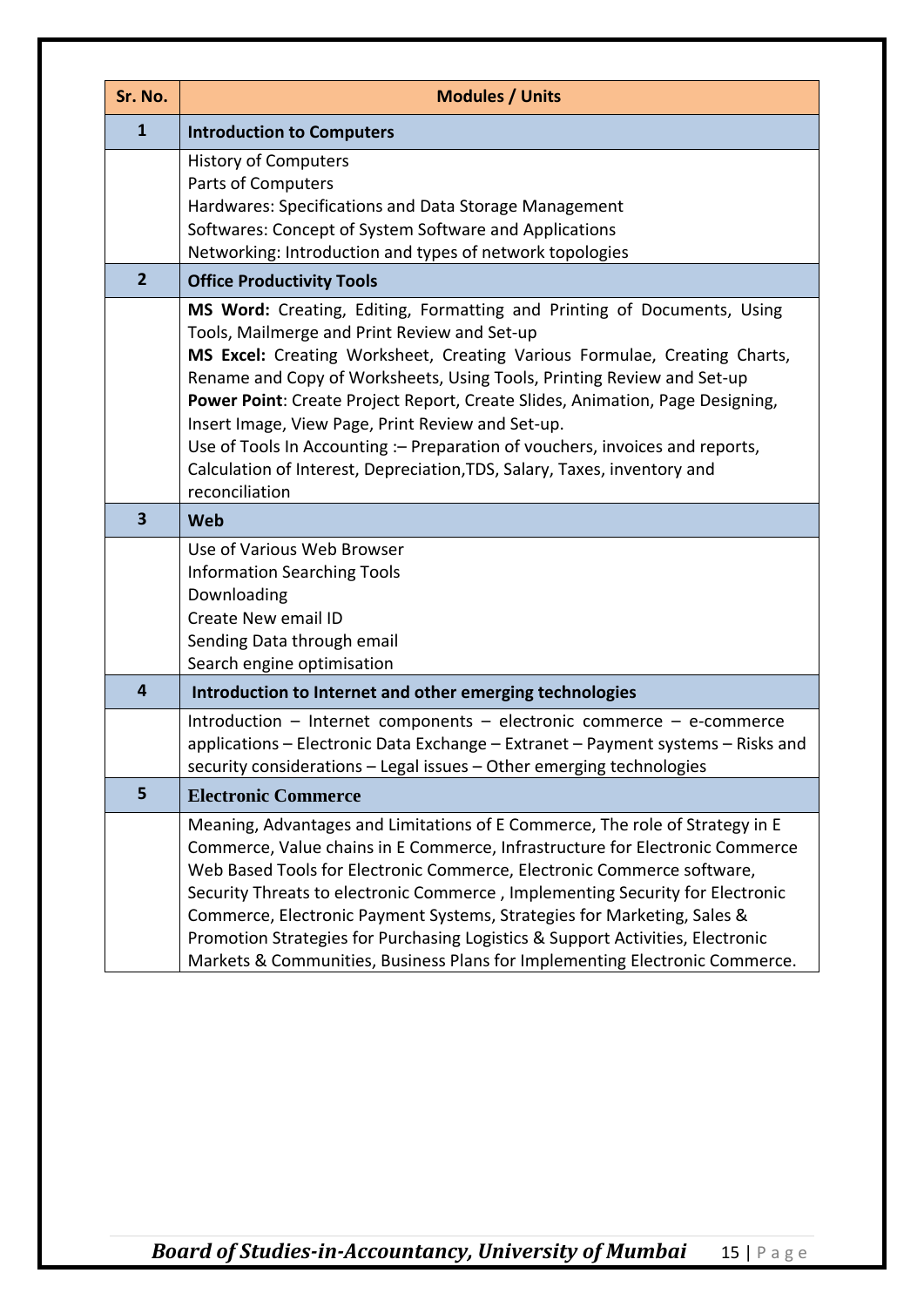*2B. Skill Enhancement Courses (SEC)*

### **Foundation Course in Commerce (Financial Market Operations) - III**

| Sr.<br>No.     | <b>Modules</b>                      | No. of<br><b>Lectures</b> |
|----------------|-------------------------------------|---------------------------|
| $\mathbf{1}$   | An Overview of the Financial System | 05                        |
| $\overline{2}$ | <b>Financial Markets</b>            | 15                        |
| $\overline{3}$ | <b>Financial Instruments</b>        | 10                        |
| 4              | <b>Financial Services</b>           | 15                        |
|                | <b>Total</b>                        | 45                        |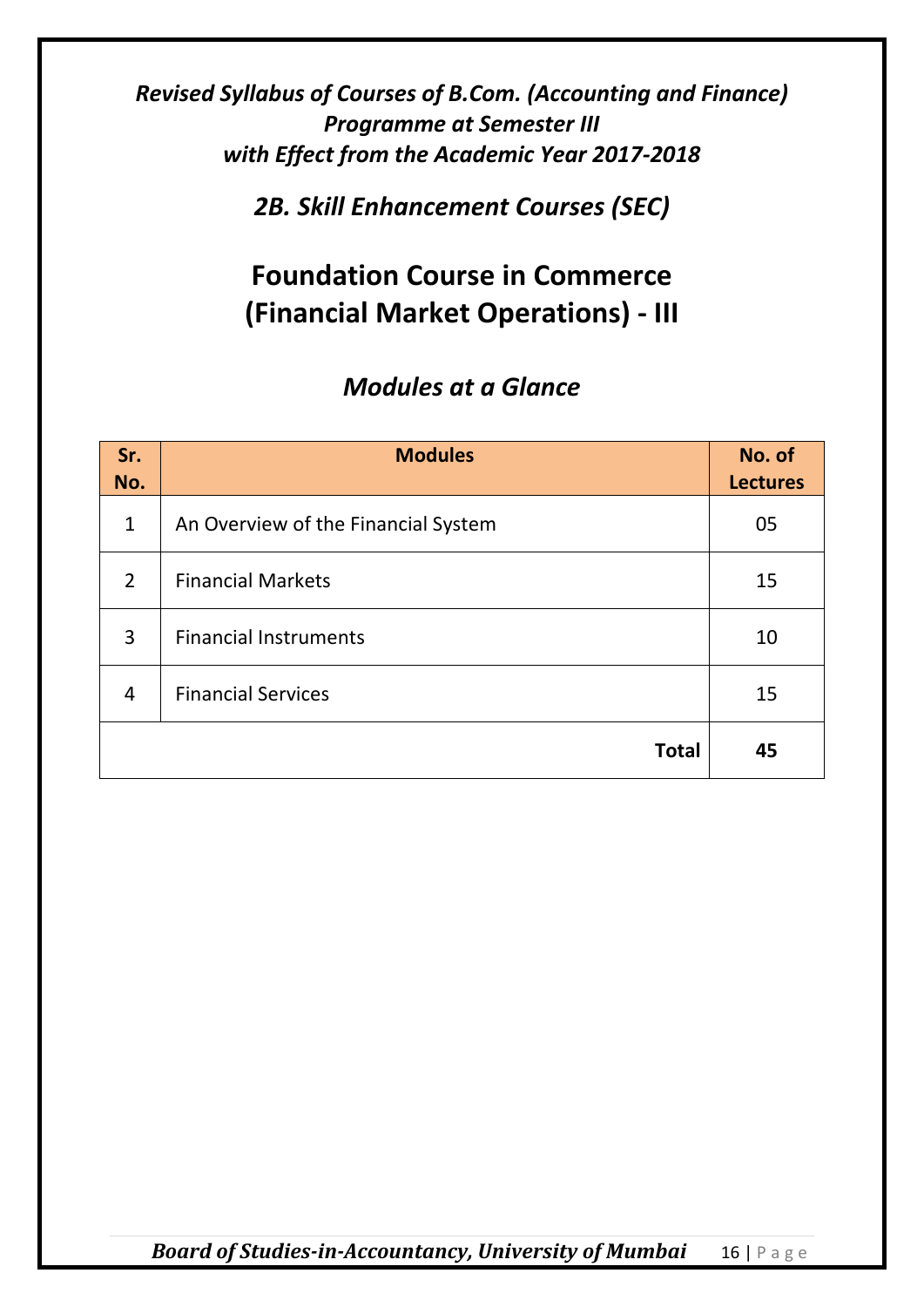| Sr. No.        | <b>Modules / Units</b>                                                                                                                                                                                                                                                                                                                                                |
|----------------|-----------------------------------------------------------------------------------------------------------------------------------------------------------------------------------------------------------------------------------------------------------------------------------------------------------------------------------------------------------------------|
| 1              | An Overview of the Financial System                                                                                                                                                                                                                                                                                                                                   |
|                | Saving and Investment Money,<br>Inflation and Interest<br>Banking and Non Banking Financial Intermediaries                                                                                                                                                                                                                                                            |
| $\overline{2}$ | <b>Financial Markets</b>                                                                                                                                                                                                                                                                                                                                              |
|                | Financial Markets: Introduction and meaning, Government Economic Philosophy<br>and Financial Market, Structure of Financial Market in India<br>Capital Market: Introduction and meaning, Concept, Role, Importance, Evolution<br>in India, Primary Market System and Regulations in India, Secondary Market<br>System<br>Bond Market in India<br>Debt Market in India |
| 3              | <b>Financial Instruments</b>                                                                                                                                                                                                                                                                                                                                          |
|                | Meaning and types of Financial Instruments<br>Characteristics of Financial Instruments: Liquidity, Maturity, Safety and Yield<br>REPO, TBs, Equities, Bonds, Derivatives, others                                                                                                                                                                                      |
| 4              | <b>Financial Services</b>                                                                                                                                                                                                                                                                                                                                             |
|                | Merchant Banking: Managing of Public Equity / Debenture Issues Mobilizing Fixed<br>Deposits, Arranging Inter-corporate Loans,<br>Raising term Finance and Loan Syndication.<br>Other Financial Services: Consumer Finance, Credit Cards, Mutual Funds and<br><b>Commercial Paper</b>                                                                                  |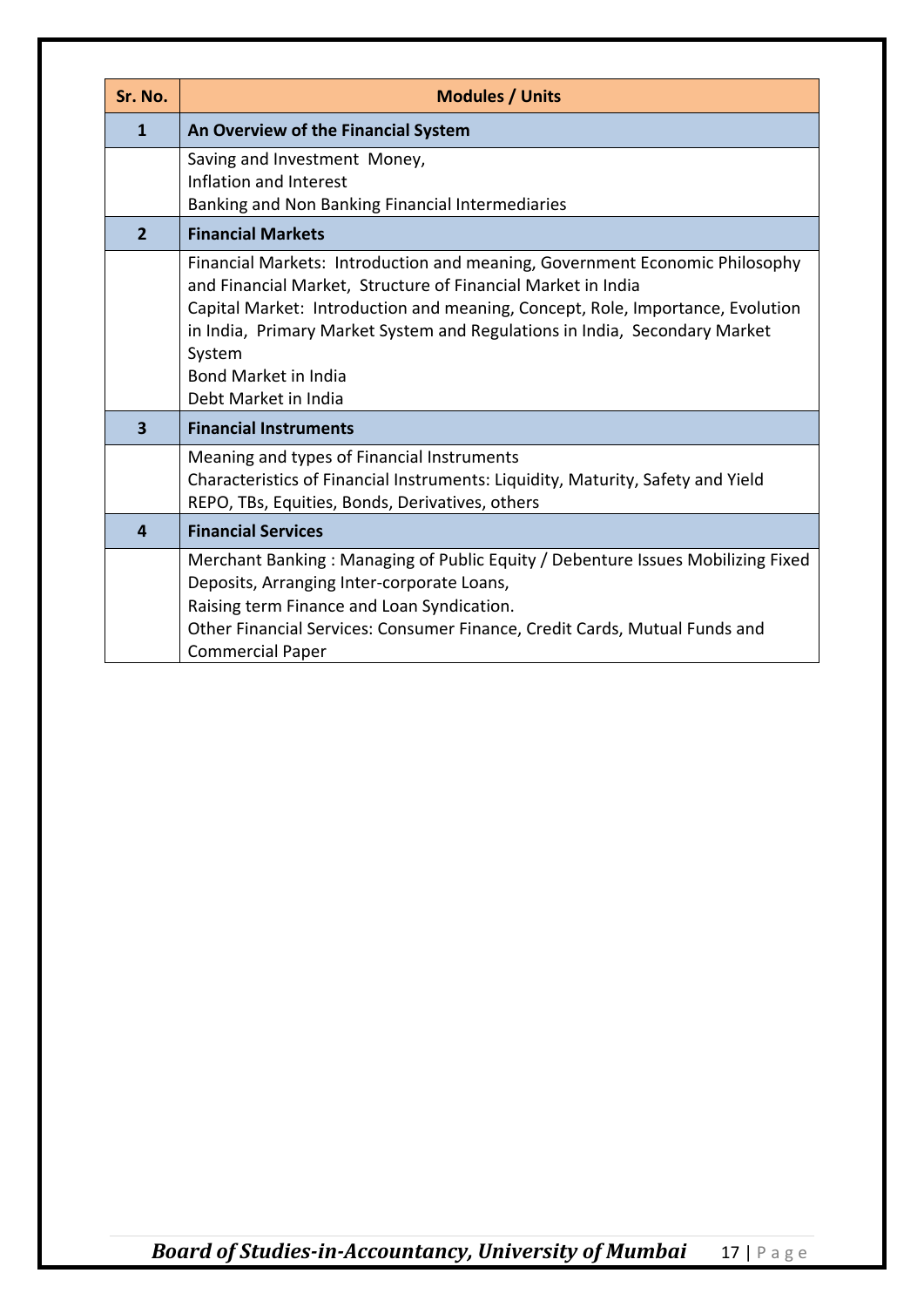*2B. Skill Enhancement Courses (SEC)*

#### **Foundation Course- Contemporary Issues- III**

#### *Modules at a Glance*

| Sr.<br>No.   | <b>Modules</b>                                        | No. of<br><b>Lectures</b> |
|--------------|-------------------------------------------------------|---------------------------|
| $\mathbf{1}$ | Human Rights Provisions, Violations and Redressal     | 12                        |
| 2            | Dealing With Environmental Concerns                   | 11                        |
| 3            | Science and Technology I                              | 11                        |
| 4            | Soft Skills for Effective Interpersonal Communication | 11                        |
|              | <b>Total</b>                                          | 45                        |

*Board of Studies-in-Accountancy, University of Mumbai* 18 | Page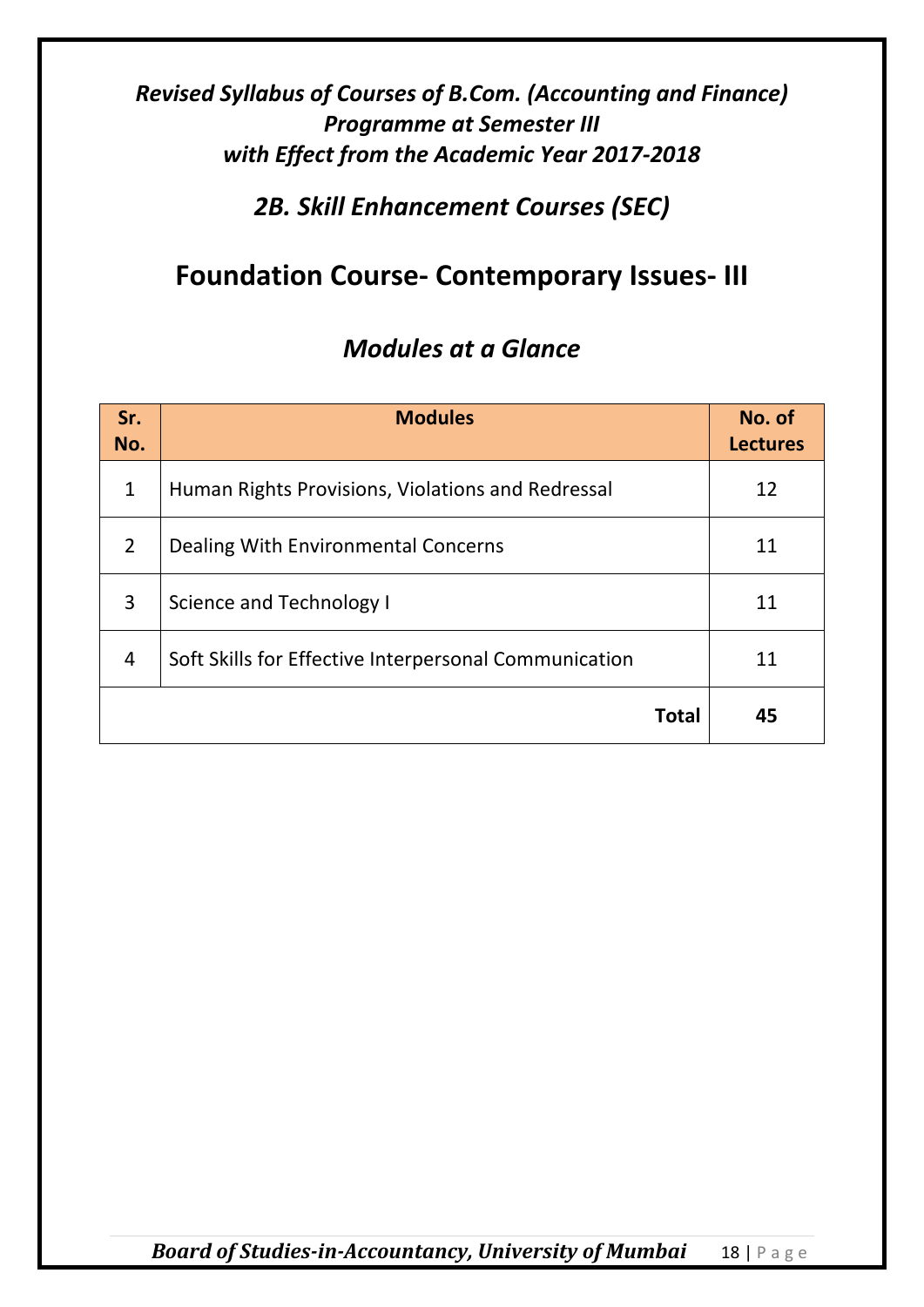| Sr. No.                 | <b>Modules / Units</b>                                                                                                                                                                                                                                                                                                                                                                                                                                                                                                                                                                                                                                                                                |
|-------------------------|-------------------------------------------------------------------------------------------------------------------------------------------------------------------------------------------------------------------------------------------------------------------------------------------------------------------------------------------------------------------------------------------------------------------------------------------------------------------------------------------------------------------------------------------------------------------------------------------------------------------------------------------------------------------------------------------------------|
| $\mathbf{1}$            | <b>Human Rights Violations and Redressal</b>                                                                                                                                                                                                                                                                                                                                                                                                                                                                                                                                                                                                                                                          |
|                         | A. Scheduled Castes- Constitutional and legal rights, Forms of violations,<br>Redressal mechanisms.<br>(2 Lectures)<br>B. Scheduled tribes- Constitutional and legal rights, Forms of violations,<br>Redressal mechanisms.<br>(2 Lectures)<br>C. Women- Constitutional and legal rights, Forms of violations, Redressal<br>mechanisms.<br>(2 Lectures)<br>D. Children- Constitutional and legal rights, Forms of violations, Redressal<br>mechanisms.<br>(2 Lectures)<br>E. People with Disabilities, Minorities, and the Elderly population- Constitutional<br>and legal rights, Forms of violations, Redressal mechanisms.<br>(4 Lectures)                                                          |
| $\overline{2}$          | <b>Dealing With Environmental Concerns</b>                                                                                                                                                                                                                                                                                                                                                                                                                                                                                                                                                                                                                                                            |
|                         | A. Concept of Disaster and general effects of Disasters on human life- physical,<br>psychological, economic and social effects.<br>(3 Lectures)<br>B. Some locally relevant case studies of environmental disasters. (2 Lectures)<br>C. Dealing with Disasters - Factors to be considered in Prevention, Mitigation<br>(Relief and Rehabilitation) and disaster Preparedness.<br>(3 Lectures)<br>D. Human Rights issues in addressing disasters- issues related to compensation,<br>equitable and fair distribution of relief and humanitarian approach to<br>resettlement and rehabilitation.<br>(3 Lectures)                                                                                        |
| $\overline{\mathbf{3}}$ | Science and Technology - I                                                                                                                                                                                                                                                                                                                                                                                                                                                                                                                                                                                                                                                                            |
|                         | A. Development of Science- the ancient cultures, the Classical era, the Middle<br>Ages, the Renaissance, the Age of Reason and Enlightenment. (3 Lectures)<br>B. Nature of science- its principles and characteristics; Science as empirical,<br>practical, theoretical, validated knowledge.<br>(2 Lectures)<br>C. Science and Superstition- the role of science in exploding myths, blind beliefs<br>and prejudices; Science and scientific temper- scientific temper as a<br>fundamental duty of the Indian citizen.<br>(3 Lectures)<br>D. Science in everyday life-technology, its meaning and role in development;<br>Interrelation and distinction between science and technology. (3 Lectures) |
| 4                       | Soft Skills for Effective Interpersonal Communication                                                                                                                                                                                                                                                                                                                                                                                                                                                                                                                                                                                                                                                 |
|                         | (4 Lectures)<br>Part A<br>Effective Listening - Importance and Features.<br>$\mathbf{I}$<br>II) Verbal and Non-Verbal Communication; Public-Speaking and Presentation<br>Skills.<br>III) Barriers to Effective Communication; Importance of Self-Awareness and Body<br>Language.                                                                                                                                                                                                                                                                                                                                                                                                                      |
|                         | (4 Lectures)<br>Part B                                                                                                                                                                                                                                                                                                                                                                                                                                                                                                                                                                                                                                                                                |
|                         | Formal and Informal Communication - Purpose and Types.<br>$\vert$ )<br>Writing Formal Applications, Statement of Purpose (SOP) and Resume.<br>$\vert \vert \vert$<br>III) Preparing for Group Discussions, Interviews and Presentations.<br>Part C<br>(3 Lectures)<br>Leadership Skills and Self-Improvement - Characteristics of Effective<br>$\mathbf{I}$                                                                                                                                                                                                                                                                                                                                           |
|                         | Leadership.<br>Styles of Leadership and Team-Building.<br>$\vert \vert \vert$                                                                                                                                                                                                                                                                                                                                                                                                                                                                                                                                                                                                                         |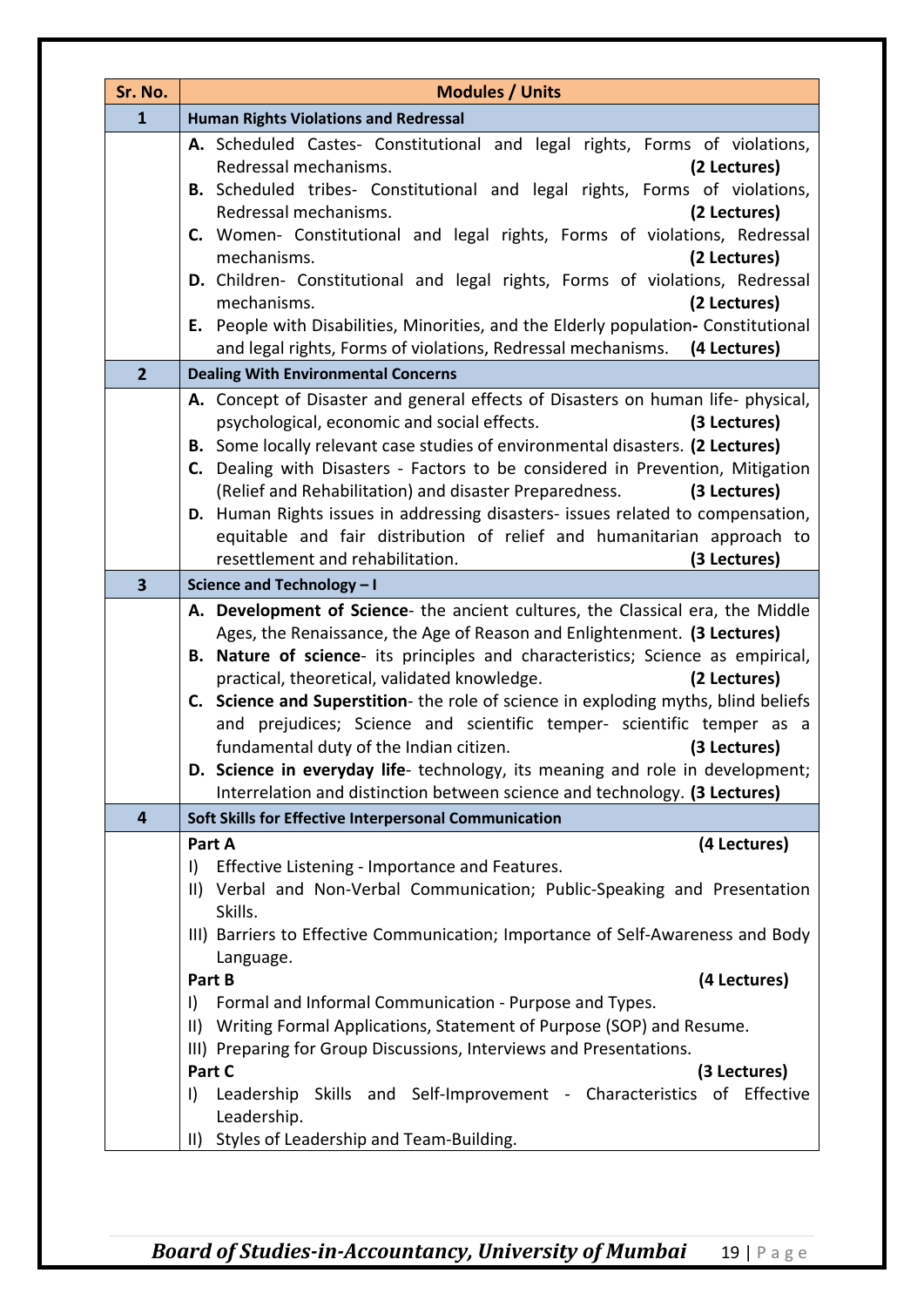#### **References**

- 1. Asthana, D. K., and Asthana, Meera, *Environmental Problems and Solutions*, S. Chand, New Delhi, 2012.
- 2. Bajpai, Asha, *Child Rights in India*, Oxford University Press, New Delhi, 2010.
- 3. Bhatnagar Mamta and Bhatnagar Nitin, *Effective Communication and Soft Skills*, Pearson India, New Delhi, 2011.
- 4. G Subba Rao, *Writing Skills for Civil Services Examination,* Access Publishing, New Delhi, 2014
- 5. Kaushal, Rachana, *Women and Human Rights in India*, Kaveri Books, New Delhi, 2000.
- 6. Mohapatra, Gaur Krishna Das, *Environmental Ecology*, Vikas, Noida, 2008.
- 7. Motilal, Shashi, and Nanda, Bijoy Lakshmi, *Human Rights: Gender and Environment*, Allied Publishers, New Delhi, 2007.
- 8. Murthy, D. B. N., *Disaster Management: Text and Case Studies*, Deep and Deep Publications, New Delhi, 2013.
- 9. Parsuraman, S., and Unnikrishnan, ed., *India Disasters Report II*, Oxford, New Delhi, 2013
- 10. Reza, B. K., *Disaster Management*, Global Publications, New Delhi, 2010.
- 11. Sathe, Satyaranjan P., *Judicial Activism in India*, Oxford University Press, New Delhi, 2003.
- 12. Singh, Ashok Kumar, *Science and Technology for Civil Service Examination*, Tata McGraw Hill, New Delhi, 2012.
- 13. Thorpe, Edgar, *General Studies Paper I Volume V*, Pearson, New Delhi, 2017.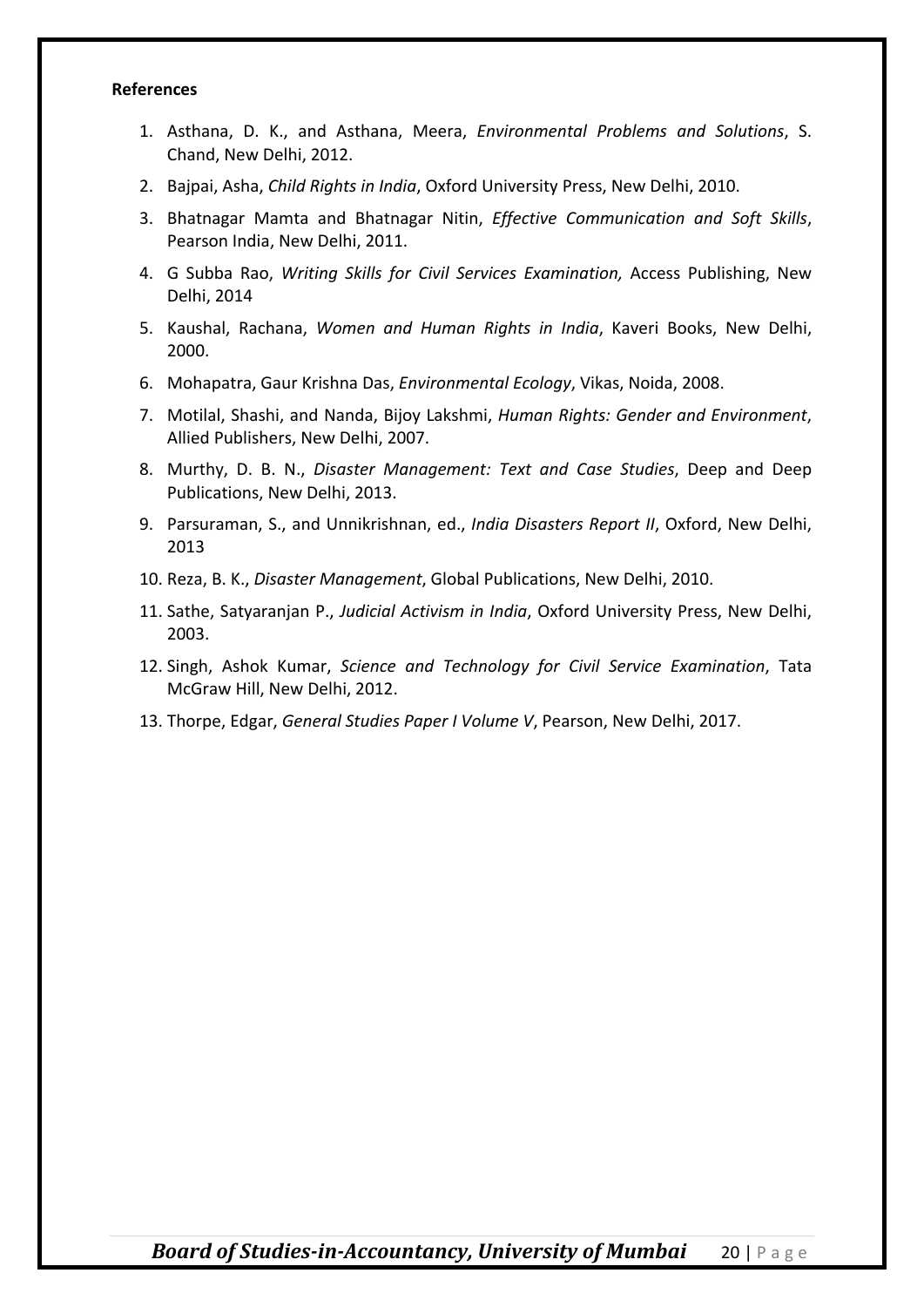#### **Projects / Assignments (for Internal Assessment)**

- i. Projects/Assignments should be drawn for the component on Internal Assessment from the topics in **Module 1 to Module 4**.
- ii. Students should be given a list of possible topics at least 3 from each Module at the beginning of the semester.
- iii. The Project/Assignment can take the form of Street-Plays / Power-Point Presentations / Poster Exhibitions and similar other modes of presentation appropriate to the topic.
- iv. Students can work in groups of not more than 8 per topic.
- v. Students must submit a hard / soft copy of the Project / Assignment before appearing for the semester end examination.

#### **QUESTION PAPER PATTERN (Semester III)**

The Question Paper Pattern for Semester End Examination shall be as follows:

#### **TOTAL MARKS: 75 DURATION: 150 MINUTES**

| <b>QUESTION</b><br><b>NUMBER</b> | <b>DESCRIPTION</b>                                                                                                                                                                                                                                                                                                      | <b>MARKS ASSIGNED</b>                                                                                                                                        |
|----------------------------------|-------------------------------------------------------------------------------------------------------------------------------------------------------------------------------------------------------------------------------------------------------------------------------------------------------------------------|--------------------------------------------------------------------------------------------------------------------------------------------------------------|
| 1                                | i. Question 1 A will be asked on the meaning $/$<br>definition of concepts / terms from all<br>Modules.<br>Question 1 B will be asked on the topic of the<br>ii.<br>Project / Assignment done by the student<br>during the Semester<br>In all 8 Questions will be asked out of which 5<br>iii.<br>have to be attempted. | a) Total marks: 15<br>b) For 1 A, there<br>will be 3 marks<br>for each sub-<br>question.<br>c) For 1 B there will<br>be 15 marks<br>without any<br>break-up. |
| $\overline{2}$                   | Descriptive Question with internal option (A or B)<br>on Module 1                                                                                                                                                                                                                                                       | 15                                                                                                                                                           |
| 3                                | Descriptive Question with internal option (A or B)<br>on Module 2                                                                                                                                                                                                                                                       | 15                                                                                                                                                           |
| 4                                | Descriptive Question with internal option (A or B)<br>on Module 3                                                                                                                                                                                                                                                       | 15                                                                                                                                                           |
| 5                                | Descriptive Question with internal option (A or B)<br>on Module 4                                                                                                                                                                                                                                                       | 15                                                                                                                                                           |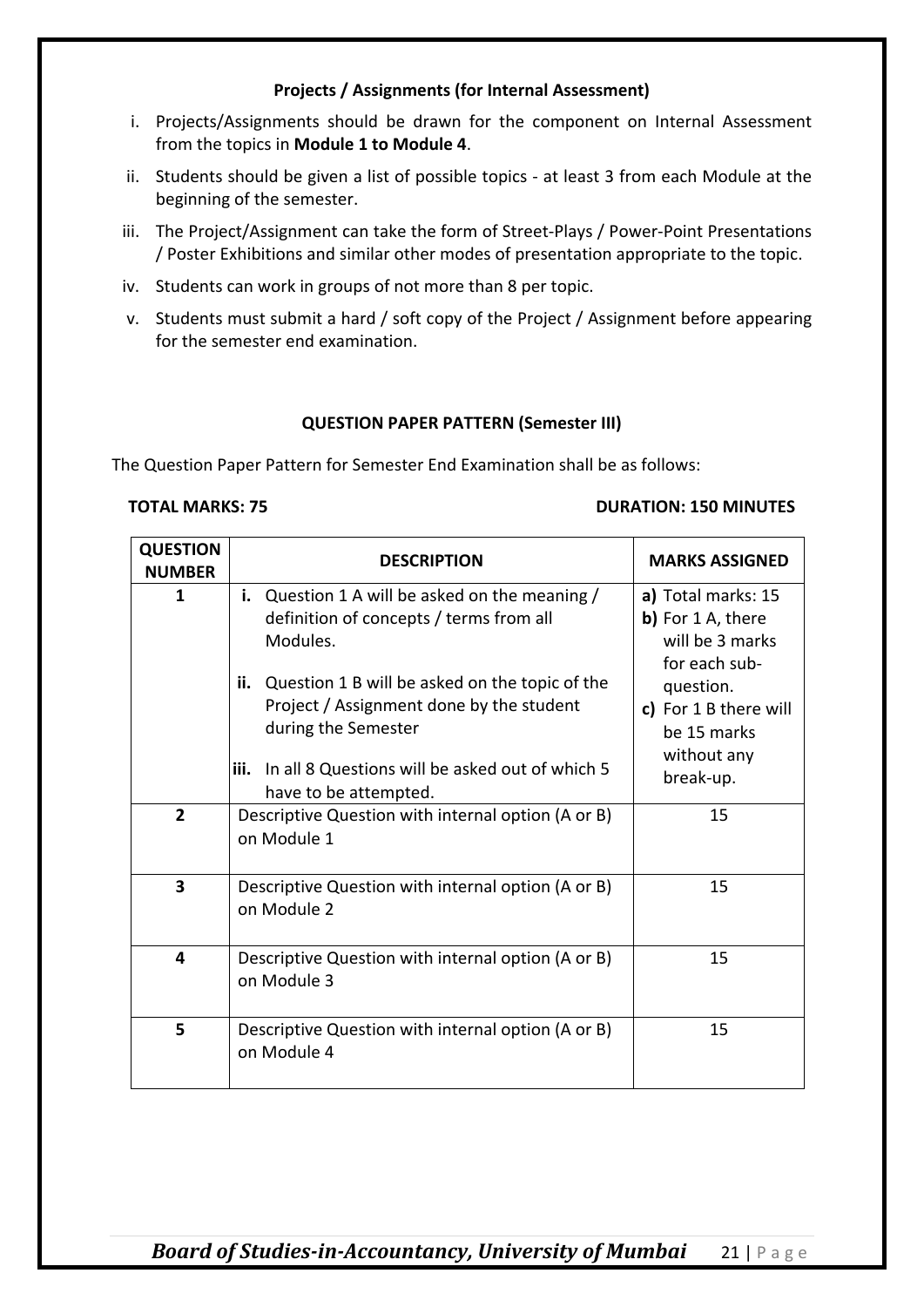*2B. Skill Enhancement Courses (SEC)*

### **Foundation Course in NSS - III**

| Sr.<br>No.     | <b>Modules</b>                              | No. of<br><b>Lectures</b> |
|----------------|---------------------------------------------|---------------------------|
| $\mathbf{1}$   | Value System & Gender sensitivity           | 12                        |
| $\mathcal{P}$  | Disaster preparedness & Disaster management | 10                        |
| 3              | Health, hygiene & Diseases                  | 13                        |
| $\overline{4}$ | Environment & Energy conservation           | 10                        |
|                | <b>Total</b>                                | 45                        |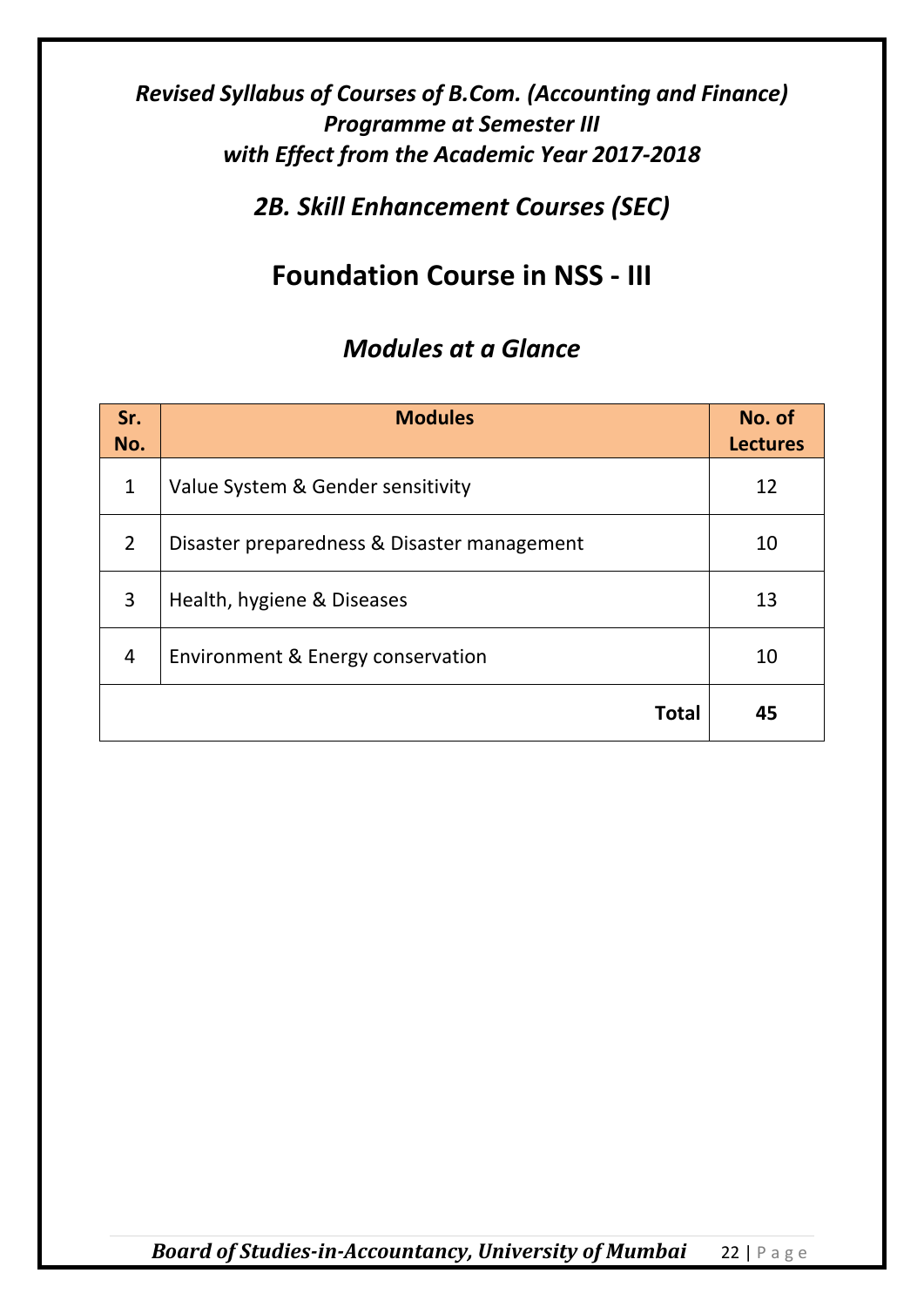| Sr. No.                 | <b>Modules / Units</b>                                                                                                                                                                                                                                                                                                                                              |
|-------------------------|---------------------------------------------------------------------------------------------------------------------------------------------------------------------------------------------------------------------------------------------------------------------------------------------------------------------------------------------------------------------|
| $\mathbf{1}$            | <b>Value System &amp; Gender sensitivity</b>                                                                                                                                                                                                                                                                                                                        |
|                         | UNIT - I - Value System<br>Meaning of value, Types of values- human values and social responsibilities-<br>Indian value system- the concepts and its features<br>UNIT - II - Gender sensitivity and woman empowerment<br>Concept of gender- causes behind gender related problems- measures<br>Meaning of woman empowerment- schemes for woman empowerment in India |
| $\overline{2}$          | Disaster preparedness & Disaster management                                                                                                                                                                                                                                                                                                                         |
|                         | <b>UNIT - I - Basics of Disaster preparedness</b><br>Disaster- its meaning and types<br>Disaster preparedness- its meaning and methods<br><b>UNIT - II - Disaster management</b><br>Disaster management- concept- disaster cycle - role of technology in disaster<br>response- role of as first responder - the study of 'Avhan' Model                              |
| $\overline{\mathbf{3}}$ | <b>Health, hygiene &amp; Diseases</b>                                                                                                                                                                                                                                                                                                                               |
|                         | <b>UNIT - I - Health and hygiene</b><br>Concept of complete health and maintenance of hygiene<br>UNIT - II - Diseases and disorders- preventive campaigning<br>Diseases and disorders- preventive campaigning in Malaria, Tuberculosis, Dengue,<br>Cancer, HIV/AIDS, Diabetes                                                                                       |
| $\overline{4}$          | <b>Environment &amp; Energy conservation</b>                                                                                                                                                                                                                                                                                                                        |
|                         | UNIT - I Environment and Environment enrichment program<br>Environment- meaning, features, issues, conservation of natural resources and<br>sustainability in environment<br>UNIT - II Energy and Energy conservation program<br>Energy-the concept, features-conventional and non-conventional energy<br>Energy conservation-the meaning and importance            |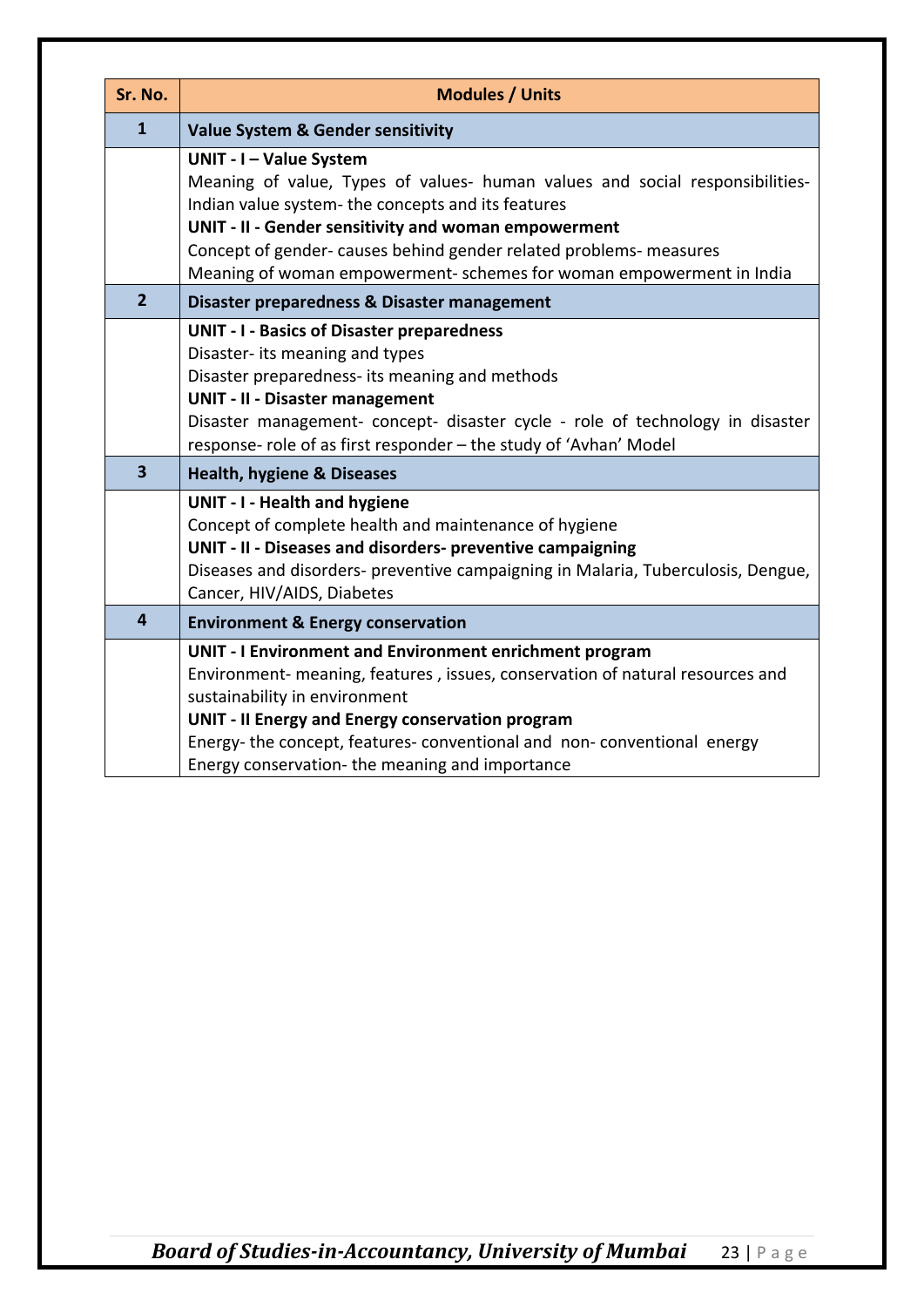*2B. Skill Enhancement Courses (SEC)*

### **Foundation Course in NCC - III**

| Sr.<br>No.     | <b>Modules</b>                                                   | No. of<br><b>Lectures</b> |
|----------------|------------------------------------------------------------------|---------------------------|
| $\mathbf{1}$   | <b>National Integration &amp; Awareness</b>                      | 10                        |
| 2              | Drill: Foot Drill                                                | 10                        |
| $\overline{3}$ | Adventure Training and Environment Awareness and<br>Conservation | 05                        |
| 4              | Personality Development and Leadership                           | 10                        |
| 5              | Specialized subject (ARMY)                                       | 10                        |
|                | Total                                                            | 45                        |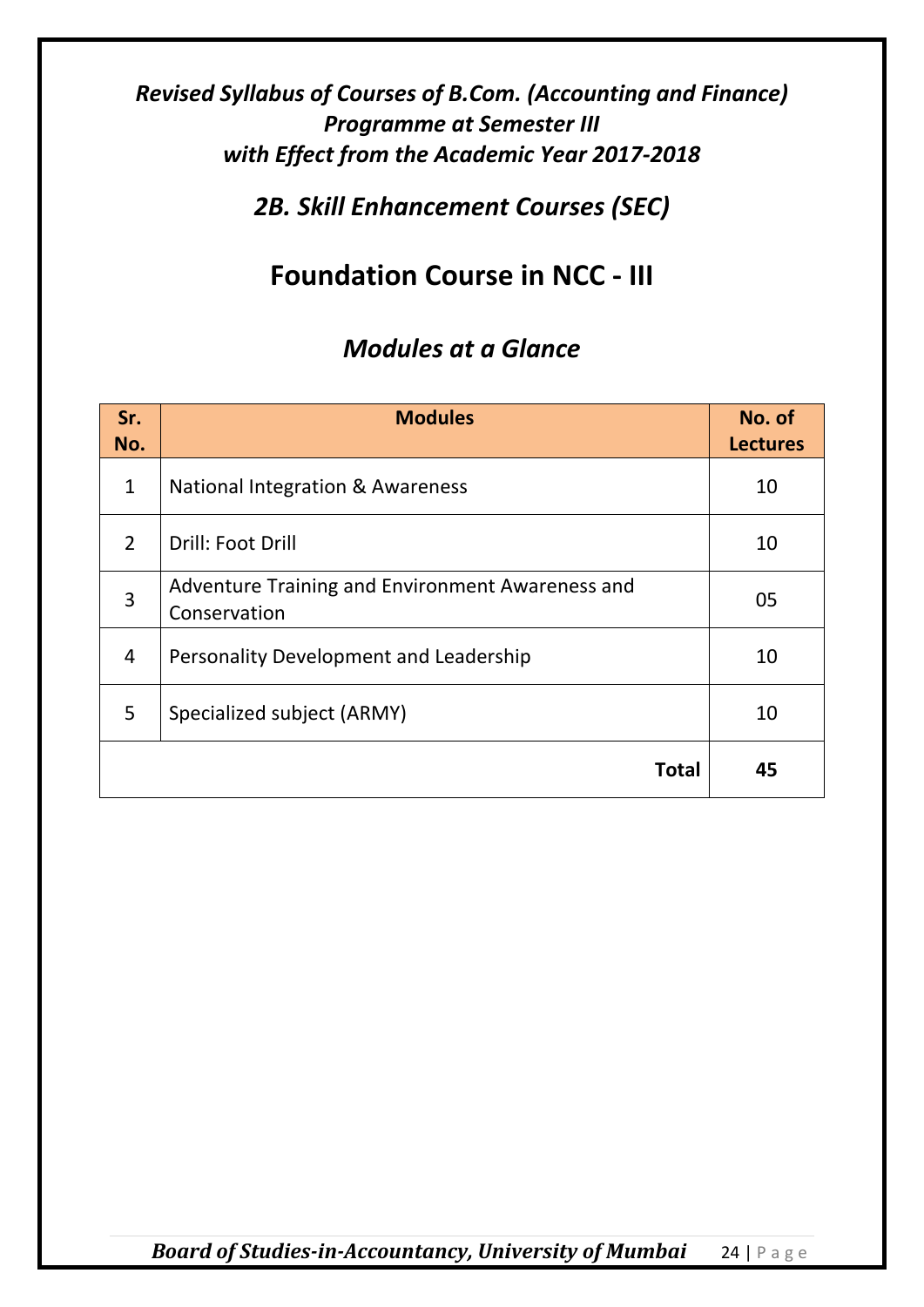| Sr. No.                 | <b>Modules / Units</b>                                                                                                                                                                                                                                                                                                                                                                                                                                                                                                                                                                                                                          |
|-------------------------|-------------------------------------------------------------------------------------------------------------------------------------------------------------------------------------------------------------------------------------------------------------------------------------------------------------------------------------------------------------------------------------------------------------------------------------------------------------------------------------------------------------------------------------------------------------------------------------------------------------------------------------------------|
| $\mathbf{1}$            | <b>National Integration &amp; Awareness</b>                                                                                                                                                                                                                                                                                                                                                                                                                                                                                                                                                                                                     |
|                         | Desired outcome: The students will display sense of patriotism, secular values and<br>shall be transformed into motivated youth who will contribute towards nation<br>building through national unity and social cohesion.<br>The students shall enrich themselves about the history of our beloved country and<br>will look forward for the solutions based on strengths to the challenges to the<br>country for its development.<br>• Freedom Struggle and nationalist movement in India.<br>National interests, Objectives, Threats and Opportunities.<br>Problems/ Challenges of National Integration.<br>$\bullet$<br>• Unity in Diversity |
| $\overline{2}$          | <b>Drill: Foot Drill</b>                                                                                                                                                                                                                                                                                                                                                                                                                                                                                                                                                                                                                        |
|                         | <b>Desired outcome:</b> The students will demonstrate the sense of discipline, improve<br>bearing, smartness, turnout, develop the quality of immediate and implicit<br>obedience of orders, with good reflexes.<br>Side pace, pace forward and to the rear<br>$\bullet$<br>Turning on the march and whiling<br>$\bullet$<br>Saluting on the march<br>$\bullet$<br>Marking time, forward march and halt in quick time<br>$\bullet$<br>• Changing step<br>• Formation of squad and squad drill                                                                                                                                                   |
| $\overline{\mathbf{3}}$ | <b>Adventure Training, Environment Awareness and Conservation</b>                                                                                                                                                                                                                                                                                                                                                                                                                                                                                                                                                                               |
| 3A                      | <b>Adventure Training</b>                                                                                                                                                                                                                                                                                                                                                                                                                                                                                                                                                                                                                       |
|                         | <b>Desired outcome:</b> The students will overcome fear & inculcate within them the<br>sense of adventure, sportsmanship, espirit-d-corp and develop confidence,<br>courage, determination, diligence and quest for excellence.<br>• Any Two such as - Obstacle course, Slithering, Trekking, Cycling, Rock Climbing,<br>Para Sailing, Sailing, Scuba Diving etc.                                                                                                                                                                                                                                                                               |
| 3B                      | <b>Environment Awareness and Conservation</b>                                                                                                                                                                                                                                                                                                                                                                                                                                                                                                                                                                                                   |
|                         | Desired outcome: The student will be made aware of the modern techniques of<br>waste management and pollution control.<br>• Waste management<br>Pollution control, water, Air, Noise and Soil                                                                                                                                                                                                                                                                                                                                                                                                                                                   |
| 4                       | <b>Personality Development and Leadership</b>                                                                                                                                                                                                                                                                                                                                                                                                                                                                                                                                                                                                   |
|                         | Desired outcome: The student will inculcate officer like qualities with desired<br>ability to take right decisions.<br>Time management<br>$\bullet$<br>Effect of Leadership with historical examples<br><b>Interview Skills</b><br><b>Conflict Motives- Resolution</b>                                                                                                                                                                                                                                                                                                                                                                          |
|                         |                                                                                                                                                                                                                                                                                                                                                                                                                                                                                                                                                                                                                                                 |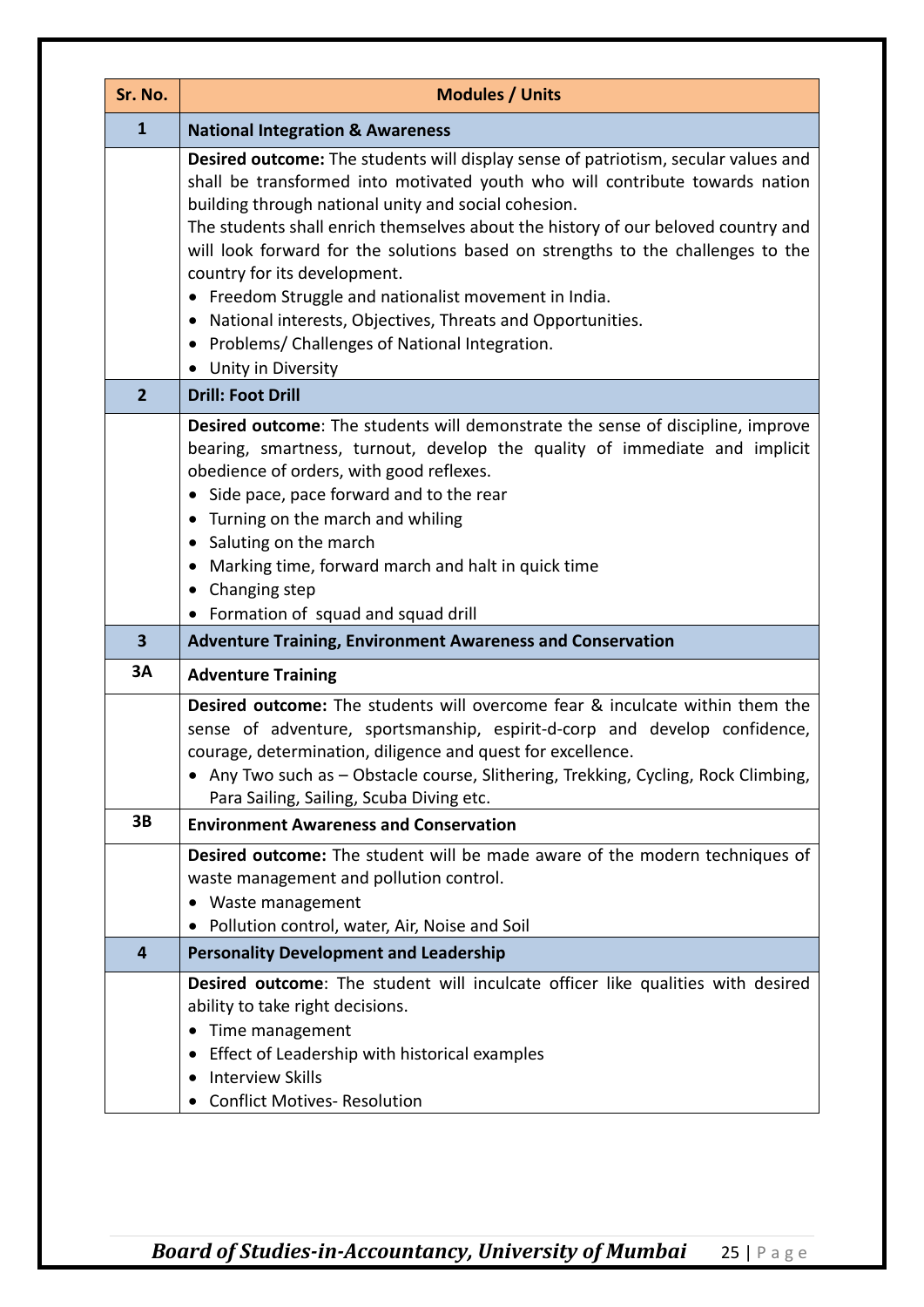| Sr. No. | <b>Modules / Units</b>                                                                                                                                                                                                                                                                                                                                                                                                                                                                                                                                                                                                                                                                                            |
|---------|-------------------------------------------------------------------------------------------------------------------------------------------------------------------------------------------------------------------------------------------------------------------------------------------------------------------------------------------------------------------------------------------------------------------------------------------------------------------------------------------------------------------------------------------------------------------------------------------------------------------------------------------------------------------------------------------------------------------|
| 5       | <b>Specialized Subject: Army Or Navy Or Air</b>                                                                                                                                                                                                                                                                                                                                                                                                                                                                                                                                                                                                                                                                   |
|         | <u>Army</u><br>Desired outcome: It will acquaint, expose & provide knowledge about Army/<br>Navy/ Air force and to acquire information about expanse of Armed Forces<br>, service subjects and important battles<br>A. Armed Force<br>• Task and Role of Fighting Arms<br>• Modes of Entry to Army<br>• Honors and Awards<br>B. Introduction to Infantry and weapons and equipments<br>• Characteristics of 5.56mm INSAS Rifle, Ammunition, Fire power, Stripping,<br><b>Assembling and Cleaning</b><br>• Organization of Infantry Battalion.<br>C. Military history<br>• Study of battles of Indo-Pak War 1965,1971 and Kargil<br>• War Movies<br><b>D.</b> Communication<br>• Characteristics of Walkie-Talkies |
|         | • Basic RT Procedure<br>• Latest trends and Development (Multi Media, Video Conferencing, IT)<br><b>OR</b>                                                                                                                                                                                                                                                                                                                                                                                                                                                                                                                                                                                                        |
|         | <b>Navy</b>                                                                                                                                                                                                                                                                                                                                                                                                                                                                                                                                                                                                                                                                                                       |
|         | A. Naval orientation and service subjects<br>• Organization of Ship- Introduction on Onboard Organization<br>• Naval Customs and Traditions<br>• Mode of Entry into Indian Navy<br>• Branches of the Navy and their functions<br>Naval Campaign (Battle of Atlantic, Pearl Harbour, Falkland War/Fleet<br>Review/PFR/IFR)s                                                                                                                                                                                                                                                                                                                                                                                        |
|         | <b>B. Ship and Boat Modelling</b>                                                                                                                                                                                                                                                                                                                                                                                                                                                                                                                                                                                                                                                                                 |
|         | • Types of Models<br>• Introduction of Ship Model-Competition Types of Model Prepare in NSC<br>and RDC<br>• Care and handling of power-tools used- maintenance and purpose of tools                                                                                                                                                                                                                                                                                                                                                                                                                                                                                                                               |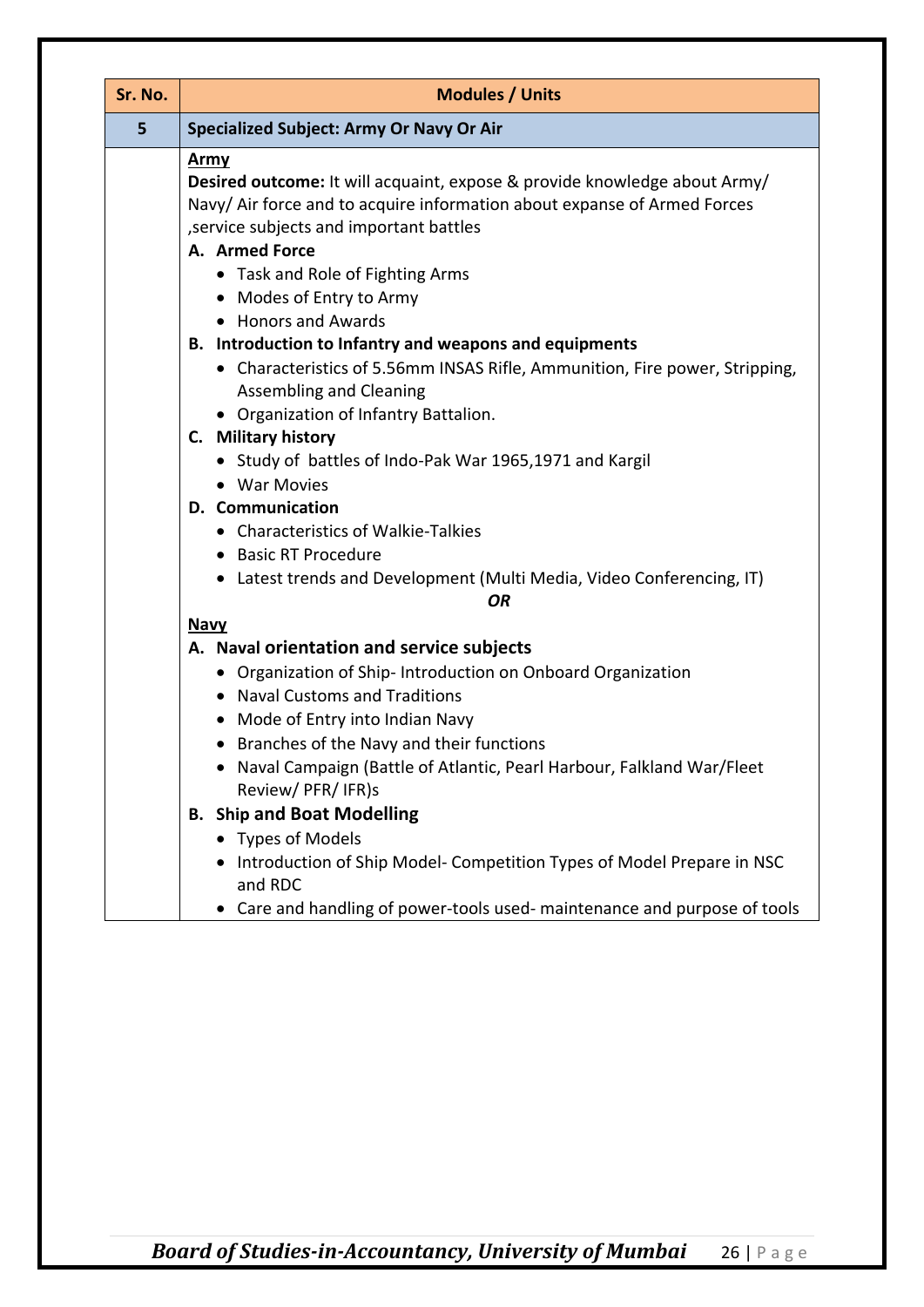| Sr. No. | <b>Modules / Units</b>                                          |
|---------|-----------------------------------------------------------------|
|         | C. Search and Rescue                                            |
|         | • Role of Indian Coast Guard related to SAR                     |
|         | D. Swimming                                                     |
|         | • Floating and Breathing Techniques- Precautions while Swimming |
|         | <b>OR</b>                                                       |
|         | ALR                                                             |
|         | A. General Service Knowledge                                    |
|         | • Organization Of Air Force                                     |
|         | • Branches of the IAF.                                          |
|         | <b>B.</b> Principles of Flight                                  |
|         | • Venturi Effect                                                |
|         | • Aerofoil                                                      |
|         | Forces on an Aircraft                                           |
|         | • Lift and Drag                                                 |
|         | C. Airmanship                                                   |
|         | • ATC/RT Procedures                                             |
|         | • Aviation Medicine                                             |
|         | D. Aero-Engines                                                 |
|         | • Types of Engines                                              |
|         | • Piston Engines                                                |
|         | Jet Engines<br>٠                                                |
|         | • Turboprop Engines                                             |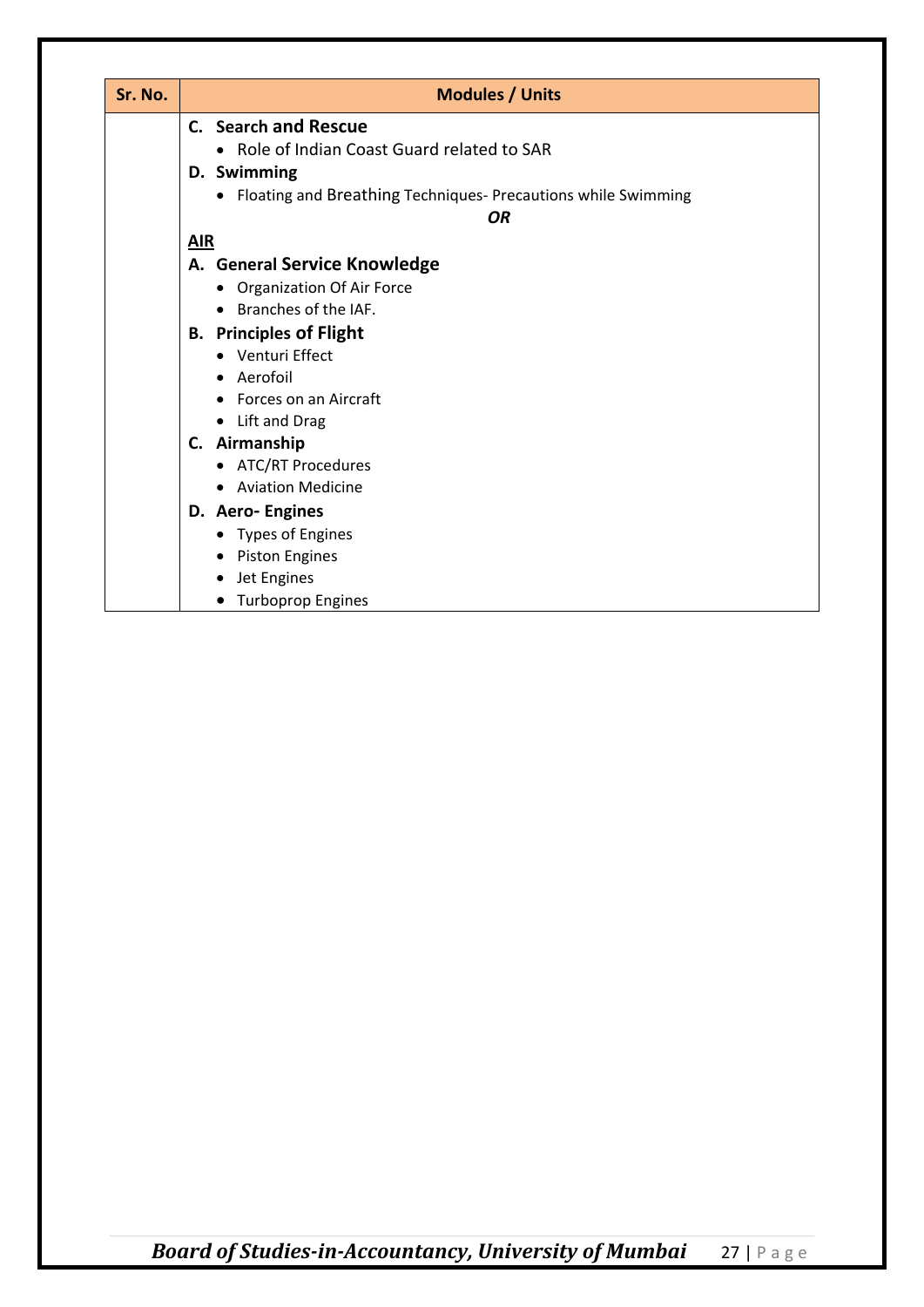*2B. Skill Enhancement Courses (SEC)*

#### **Foundation Course in Physical Education - III**

| Sr.<br>No.     | <b>Modules</b>                             | No. of<br><b>Lectures</b> |
|----------------|--------------------------------------------|---------------------------|
| $\mathbf{1}$   | <b>Overview of Nutrition</b>               | 10                        |
| $\overline{2}$ | Evaluation of Health, Fitness and Wellness | 10                        |
| 3              | Prevention and Care of Exercise Injuries   | 10                        |
| $\overline{4}$ | <b>Sports Training</b>                     | 15                        |
|                | <b>Total</b>                               | 45                        |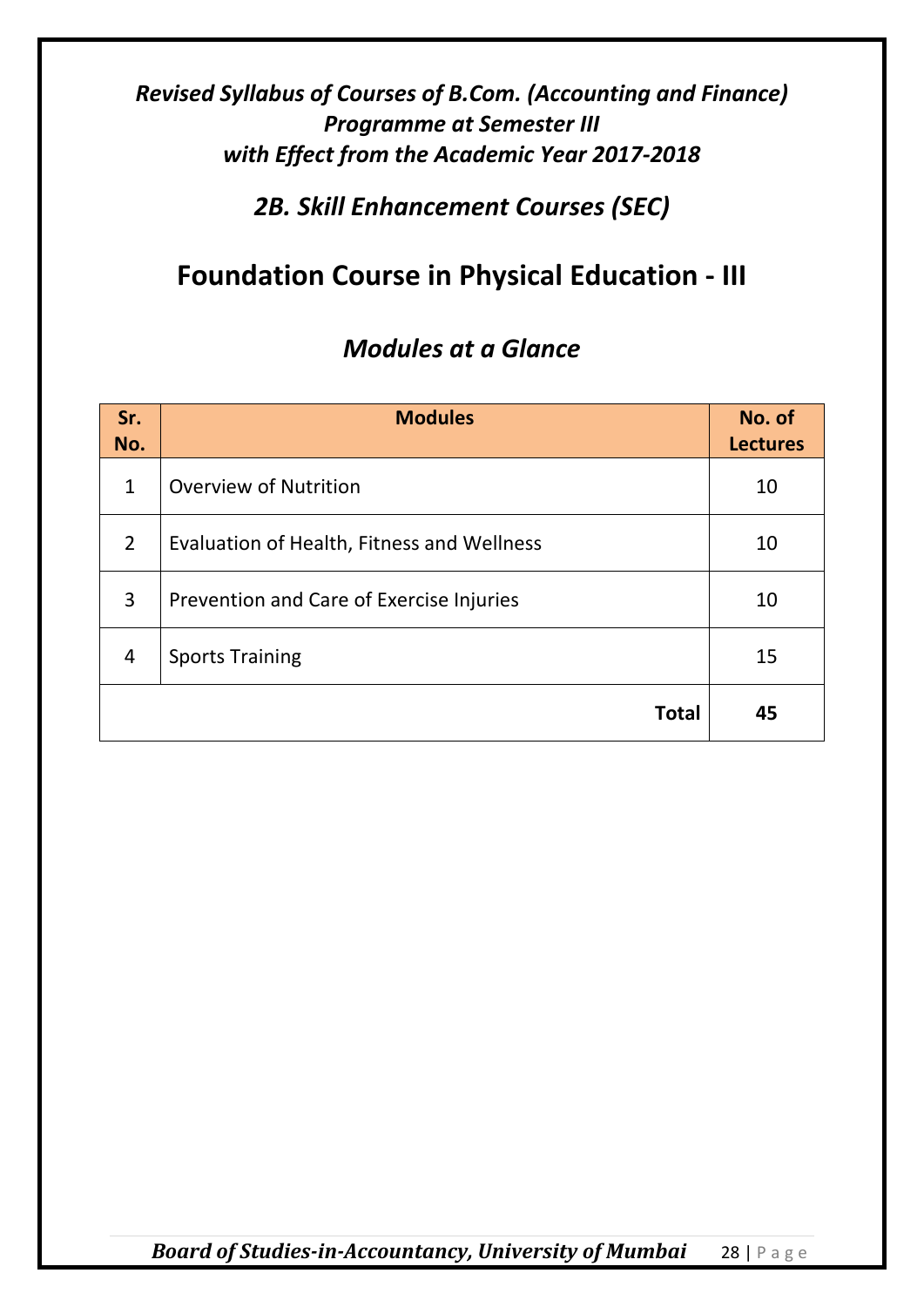| Sr. No.      | <b>Modules / Units</b>                                                                                                                                                                                |
|--------------|-------------------------------------------------------------------------------------------------------------------------------------------------------------------------------------------------------|
| 1            | <b>Overview of Nutrition</b>                                                                                                                                                                          |
|              | Introduction to nutrition & its principles<br>Role of Nutrition in promotion of health<br>Dietary Guidelines for Good Health<br>Regulation of water in body and factors influencing body temperature. |
| $\mathbf{2}$ | <b>Evaluation of Health, Fitness and Wellness</b>                                                                                                                                                     |
|              | Meaning & Concept of holistic health<br>Evaluating Personal health-basic parameters<br>$\bullet$<br>Evaluating Fitness Activities - Walking & Jogging<br>Myths & mis-conceptions of Personal fitness  |
| $\mathbf{3}$ | <b>Prevention and Care of Exercise Injuries</b>                                                                                                                                                       |
|              | Types of Exercise Injuries<br>$\bullet$<br>First Aid- Importance & application in Exercise Injuries<br>Management of Soft tissues injuries<br>Management of bone injuries                             |
| 4            | <b>Sports Training</b>                                                                                                                                                                                |
|              | Definition, aims & objectives of Sports training<br>Importance of Sports training<br>Principles of Sports training<br>Drug abuse & its effects                                                        |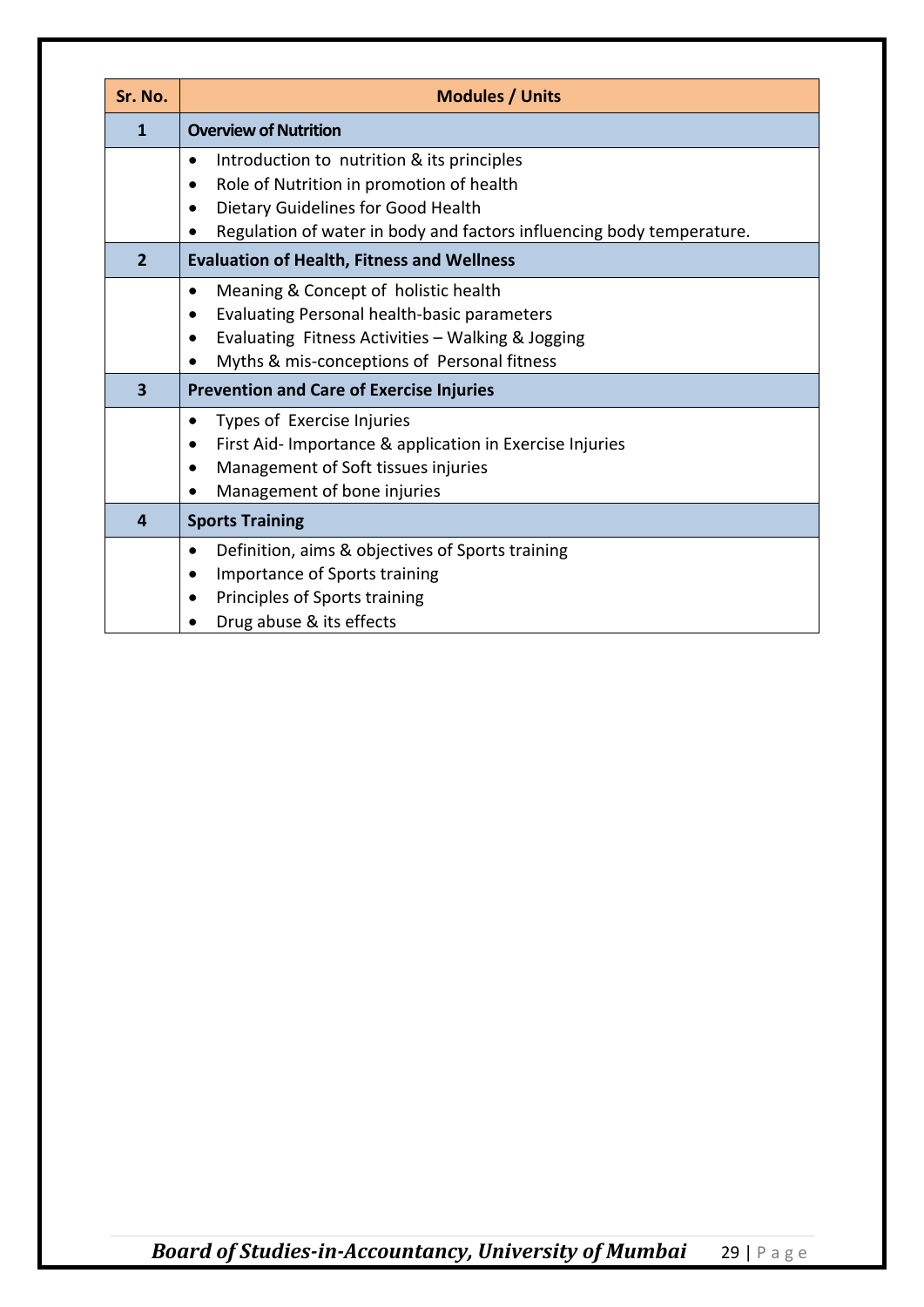*3. Core Courses (CC)*

#### **Business Law (Business Regulatory Framework) - II**

| Sr.<br>No.     | <b>Modules</b>                           | No. of<br><b>Lectures</b> |
|----------------|------------------------------------------|---------------------------|
| $\mathbf{1}$   | The Indian Partnership Act - 1932        | 30                        |
| $\overline{2}$ | Limited Liability Partnership Act - 2008 | 10                        |
| 3              | Factories Act - 1948                     | 20                        |
|                | <b>Total</b>                             | 60                        |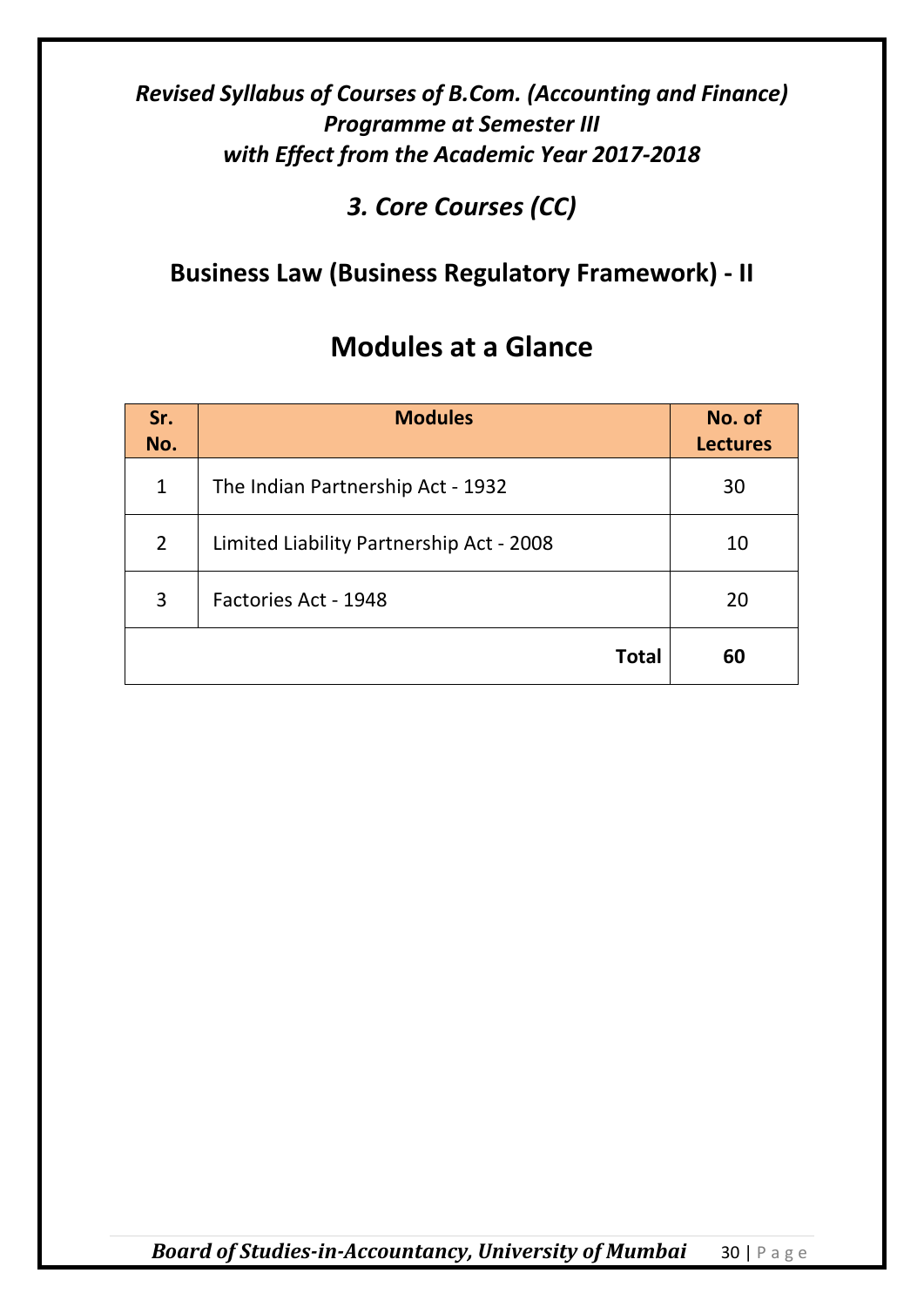| Sr. No.                 | <b>Modules / Units</b>                                                                                                                  |
|-------------------------|-----------------------------------------------------------------------------------------------------------------------------------------|
| $\mathbf{1}$            | The Indian Partnership Act - 1932                                                                                                       |
|                         | a) Concept of Partnership                                                                                                               |
|                         | - Partnership and Company                                                                                                               |
|                         | - Test for determination of existence for partnership<br>- Kinds of partnership                                                         |
|                         | b) Registration and effects of non-registration of Partnership                                                                          |
|                         | c) Rights and Duties of Partners                                                                                                        |
|                         | d) Authority and Liability of partners                                                                                                  |
|                         | e) Admission, Retirement and Expulsion of Partner                                                                                       |
|                         | f) Dissolution of Partnership                                                                                                           |
| $\overline{2}$          | Limited Liability Partnership Act - 2008                                                                                                |
|                         | a) Nature of Limited Liability Partnership                                                                                              |
|                         | b)Incorporation of Limited Liability Partnership<br>c) Extent and Limitation of Liability of Limited Liability Partnership and Partners |
|                         | d)Contributions                                                                                                                         |
|                         | e)Conversion Into Limited Liability Partnership                                                                                         |
|                         | f) Winding Up and Dissolution                                                                                                           |
| $\overline{\mathbf{3}}$ | Factories Act - 1948                                                                                                                    |
|                         | a) Definitions                                                                                                                          |
|                         | Section 2 (k) – Manufacturing Process,                                                                                                  |
|                         | Section2 (I) -Workers                                                                                                                   |
|                         | Section 2 (m) - Factory                                                                                                                 |
|                         | b) Provisions pertaining to<br>i. Health-Section 11 to Section 20                                                                       |
|                         | ii. Safety- Section 21 to Section 41                                                                                                    |
|                         | iii. Welfare-Section 42 to Section 49                                                                                                   |

*Note: Relevant Law/ Statute/ Rules in force on 1st April immediately preceding commencement of Academic Year is applicable for ensuring examination after relevant year.*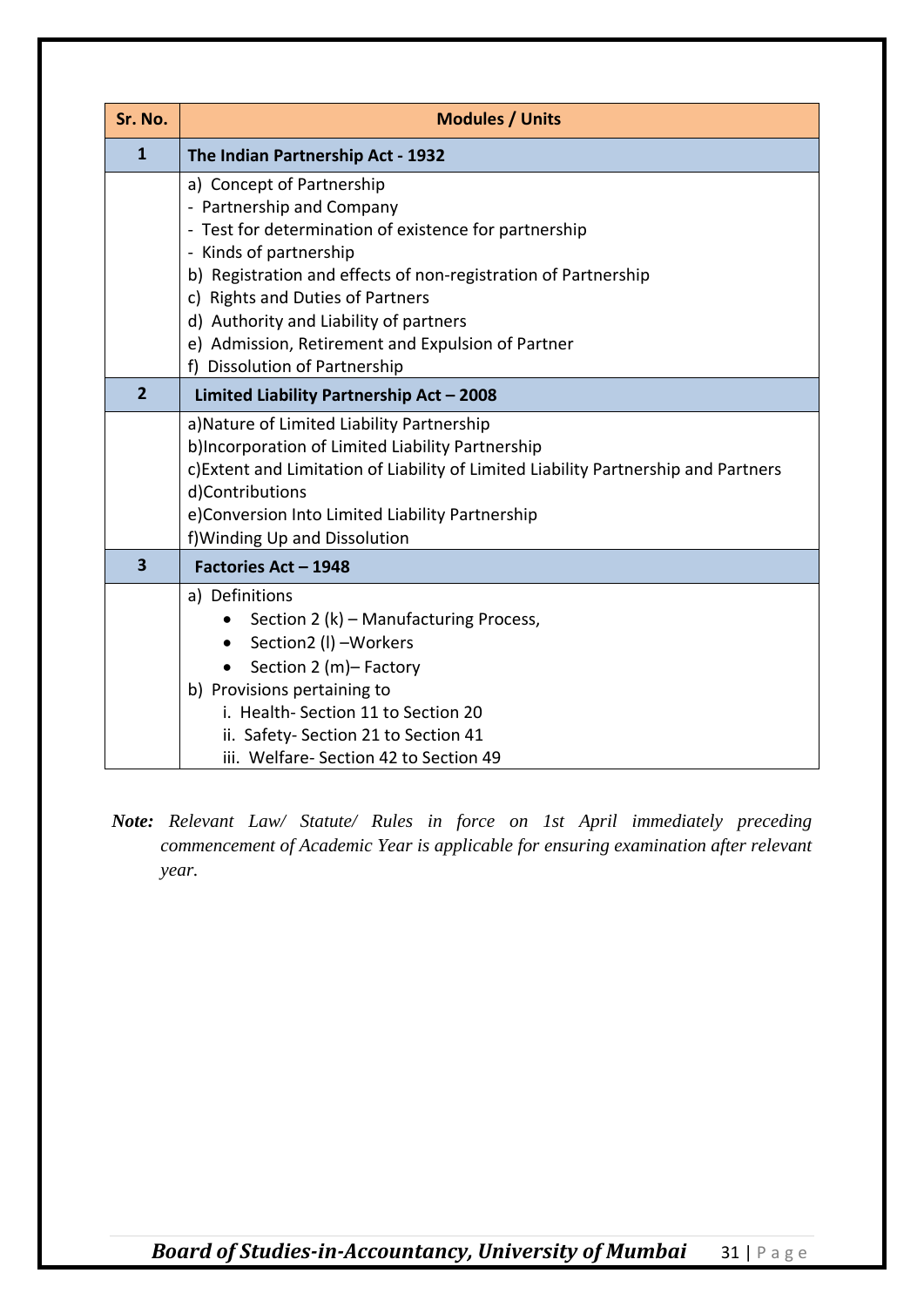#### *3. Core Courses (CC)*

#### **Business Economics - II**

| Sr.<br>No.     | <b>Modules</b>                                        | No. of<br><b>Lectures</b> |
|----------------|-------------------------------------------------------|---------------------------|
| $\mathbf{1}$   | Overview of Macroeconomics                            | 10                        |
| $\overline{2}$ | Money, prices and Inflation                           | 10                        |
| 3              | Introduction to Public Finance                        | 10                        |
| 4              | Public revenue, Public Expenditure and Debt           | 20                        |
| 5              | <b>Fiscal Management and Financial Administration</b> | 10                        |
|                | <b>Total</b>                                          | 60                        |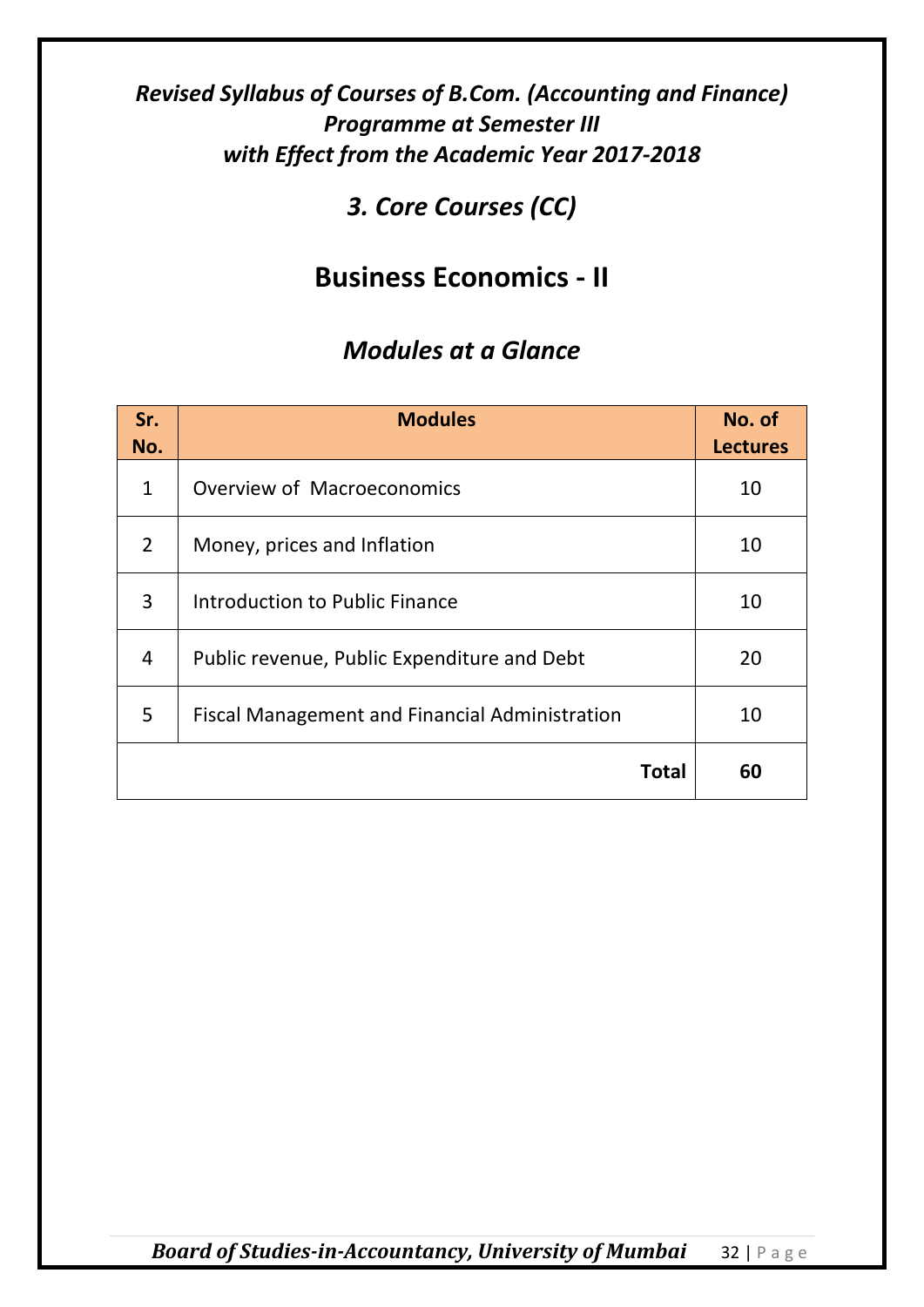| Sr. No.        | <b>Modules / Units</b>                                                                                                                                                                                                                                                                                                                                                                                                                                                                                                                                                                                           |
|----------------|------------------------------------------------------------------------------------------------------------------------------------------------------------------------------------------------------------------------------------------------------------------------------------------------------------------------------------------------------------------------------------------------------------------------------------------------------------------------------------------------------------------------------------------------------------------------------------------------------------------|
| $\mathbf{1}$   | <b>Overview of Macroeconomics</b>                                                                                                                                                                                                                                                                                                                                                                                                                                                                                                                                                                                |
|                | Macroeconomics: Meaning, Scope and Importance.<br>Circular flow of aggregate income and expenditure and its Importance-closed<br>and open economy models<br>The Measurement of National Product: Meaning and Importance of National<br>Income Accounting- conventional and Green GNP and NNP concepts -National<br>Income and Economic Welfare.<br>Trade Cycles: Features and Phases<br>Classical Macro economics : Say's law of Markets - Features, Implications and<br>Criticism                                                                                                                               |
| $\overline{2}$ | <b>Money, prices and Inflation</b>                                                                                                                                                                                                                                                                                                                                                                                                                                                                                                                                                                               |
|                | Money Supply: Determinants of Money Supply - Factors influencing Velocity of<br><b>Circulation of Money</b><br>Demand for Money : Classical and Keynesian approaches and Keynes' liquidity<br>preference theory of interest - Friedman's restatement of Demand for money<br>Money and prices : Quantity theory of money - Fisher's equation of exchange -<br>Cambridge cash balance approach<br>Inflation : Demand Pull Inflation and Cost Push Inflation - Effects of Inflation-<br>Nature of inflation in a developing economy - policy measures to curb inflation-<br>monetary policy and inflation targeting |
| 3              | <b>Introduction to Public Finance</b>                                                                                                                                                                                                                                                                                                                                                                                                                                                                                                                                                                            |
|                | <b>Meaning and Scope of Public finance.</b><br><b>Major fiscal functions</b> : allocation function, distribution function & stabilization<br>function<br>Principle of Maximum Social Advantage: Dalton and Musgrave Views - the<br>Principle in Practice, Limitations.<br><b>Relation between Efficiency, Markets and Governments</b><br>The concept of Public Goods and the role of Government                                                                                                                                                                                                                  |
| 4              | <b>Public revenue, Public Expenditure and Debt</b>                                                                                                                                                                                                                                                                                                                                                                                                                                                                                                                                                               |
|                | <b>Sources of Public Revenue: tax and non-tax revenues</b><br>Objectives of taxation - Canons of taxation - Types of taxes : direct and indirect -<br>Tax Base and Rates of taxation: proportional, progressive and regressive taxation<br>Shifting of tax burden: Impact and incidence of taxation - Processes-factors<br>influencing incidence of taxation<br>Economic Effects of taxation: on Income and Wealth, Consumption, Savings,<br>Investments and Production.                                                                                                                                         |
|                | Redistributive and Anti - Inflationary nature of taxation and their implications<br>Public Expenditure: Canons - classification - economic effects of public spending -                                                                                                                                                                                                                                                                                                                                                                                                                                          |
|                | on production, consumption, distribution, employment and stabilization -<br>Theories of Public Expenditure: Wagner's Hypothesis and Wiseman Peacock<br>Hypothesis - Causes for Public Expenditure Growth.<br>Significance of Public Expenditure: Social security contributions- Low Income<br>Support and Social Insurance Programmes.                                                                                                                                                                                                                                                                           |
|                | Public Debt : Classification - Burden of Debt Finance : Internal and External-<br><b>Public Debt and Fiscal Solvency</b>                                                                                                                                                                                                                                                                                                                                                                                                                                                                                         |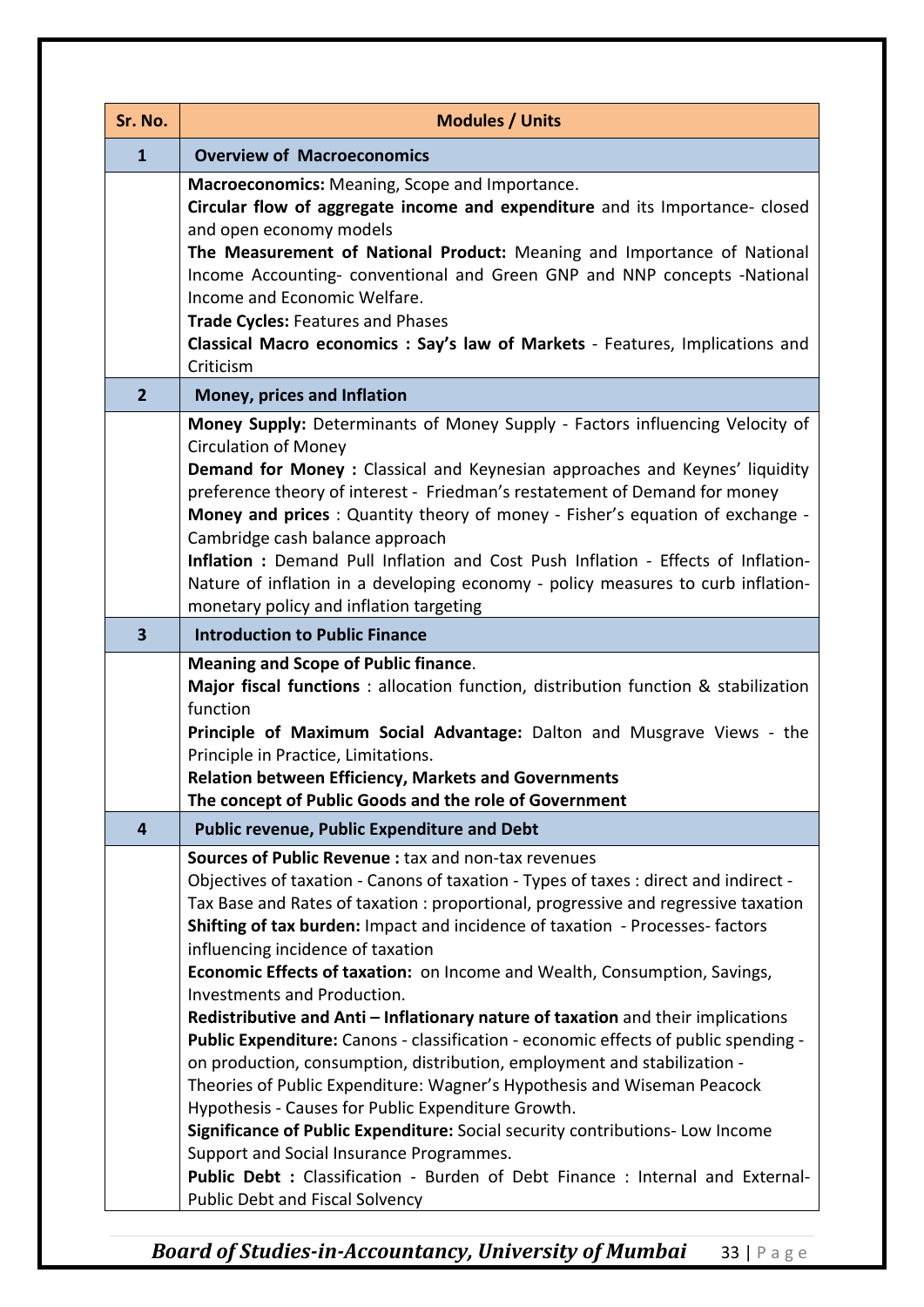| 5. | <b>Fiscal Management and Financial Administration</b>                                |  |
|----|--------------------------------------------------------------------------------------|--|
|    | <b>Fiscal Policy:</b> Meaning, Objectives, constituents and Limitations.             |  |
|    | Contra cyclical Fiscal Policy and Discretionary Fiscal Policy : Principles of Sound  |  |
|    | and Functional Finance                                                               |  |
|    | Budget- Meaning objectives and types - Structure of Union budget - Deficit           |  |
|    | concepts-Fiscal Responsibility and Budget Management Act.                            |  |
|    | Intergovernmental Fiscal Relations : fiscal federalism and fiscal decentralization - |  |
|    | central-state financial relations - 14th Finance Commission recommendations          |  |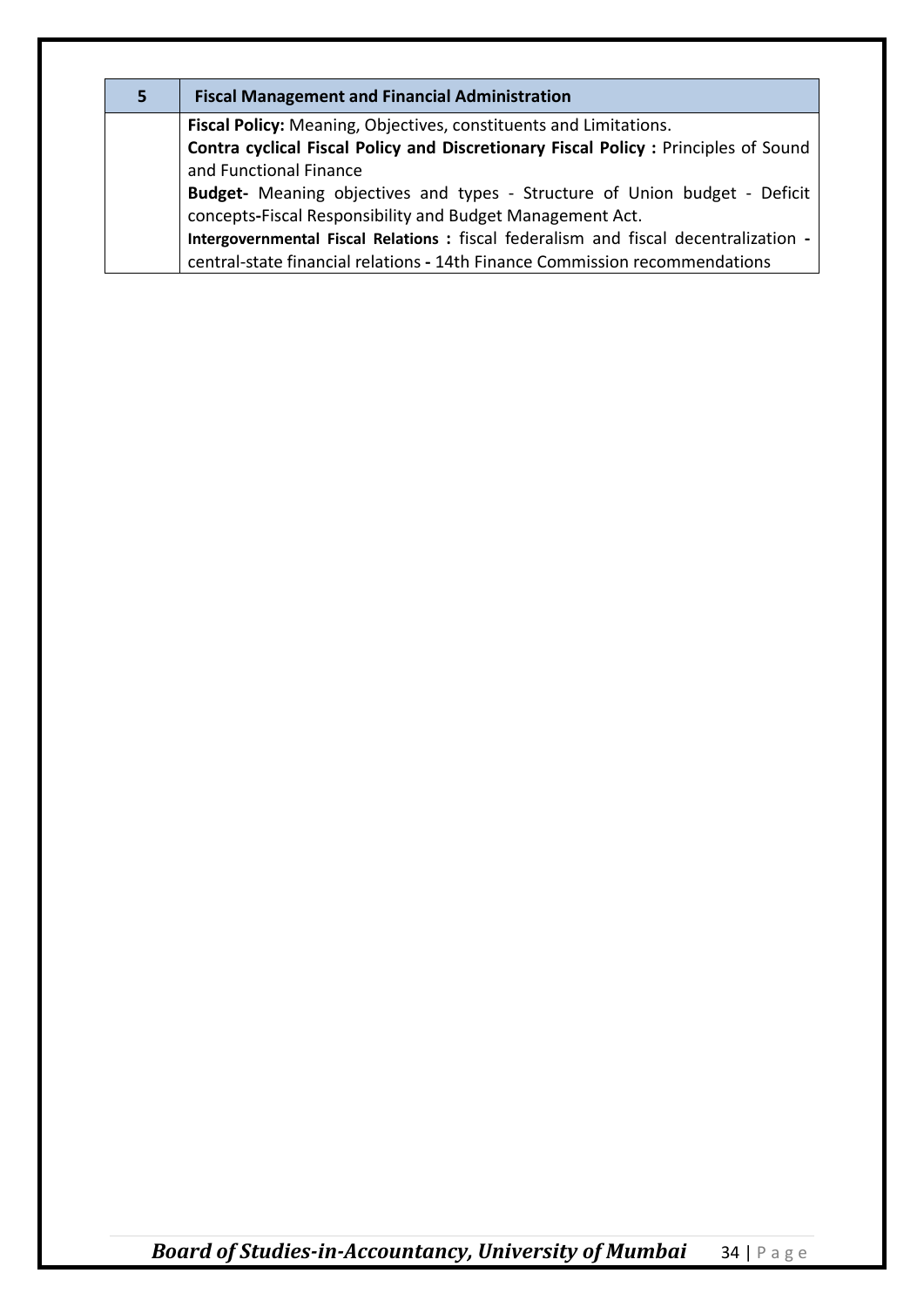#### **B.Com. (Accounting and Finance) Programme** *Under Choice Based Credit, Grading and Semester System Course Structure*

*(To be implemented from Academic Year 2017-2018)*

#### **Semester IV**

| No. of<br><b>Courses</b> | <b>Semester IV</b>                                                                        | <b>Credits</b> |
|--------------------------|-------------------------------------------------------------------------------------------|----------------|
| $\mathbf{1}$             | <b>Elective Courses (EC)</b><br>*Any three courses from the following list of the courses |                |
| 1                        | Financial Accounting (Special Accounting Areas) - IV                                      | 03             |
| $\overline{2}$           | Management Accounting (Introduction to Management<br>Accounting)                          | 03             |
| 3                        | Auditing - III                                                                            | 03             |
| 4                        | Taxation - III (Direct Taxes- II)                                                         | 03             |
| 5                        | <b>Wealth Management</b>                                                                  | 03             |
| $\overline{2}$           | <b>Ability Enhancement Courses (AEC)</b>                                                  |                |
| 2A                       | <b>Ability Enhancement Compulsory Course (AECC)</b>                                       |                |
| 4                        | Information Technology in Accountancy - II                                                | 03             |
| 2B                       | <b>**Skill Enhancement Courses (SEC)</b>                                                  |                |
| 5                        | Any one course from the following list of the courses                                     | 02             |
| $\boldsymbol{3}$         | <b>Core Courses (CC)</b>                                                                  |                |
| 6                        | Business Law (Company Law) - III                                                          | 03             |
| 7                        | Research Methodology in Accounting and Finance                                            | 03             |
| <b>Total Credits</b>     |                                                                                           |                |

| <i>**List of Skill Enhancement Courses (SEC)</i> |                                                                   |  |  |  |
|--------------------------------------------------|-------------------------------------------------------------------|--|--|--|
| for Semester IV (Any One)                        |                                                                   |  |  |  |
| 1                                                | Foundation Course in Management (Introduction to Management) - IV |  |  |  |
|                                                  | Foundation Course - Contemporary Issues - IV                      |  |  |  |
| 3                                                | Foundation Course in NSS - IV                                     |  |  |  |
| 4                                                | Foundation Course in NCC - IV                                     |  |  |  |
|                                                  | Foundation Course in Physical Education - IV                      |  |  |  |
|                                                  |                                                                   |  |  |  |

*Board of Studies-in-Accountancy, University of Mumbai* 35 | Page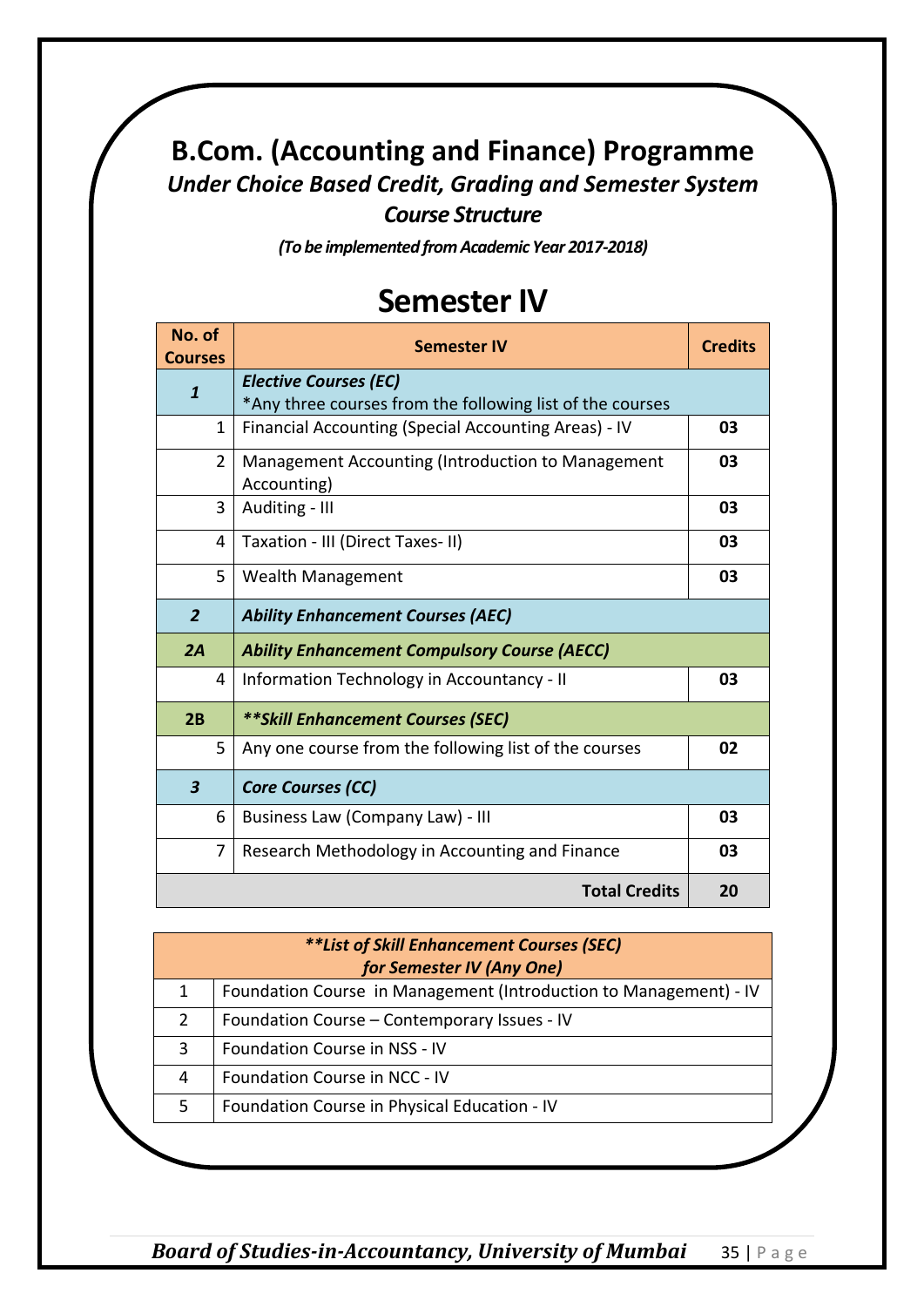*1. Elective Courses (EC)*

### **Financial Accounting (Special Accounting Areas) - IV**

| Sr.<br>No.     | <b>Modules</b>                                                  | No. of<br><b>Lectures</b> |
|----------------|-----------------------------------------------------------------|---------------------------|
| $\mathbf{1}$   | Preparation of Final Accounts of Companies.                     | 15                        |
| $\overline{2}$ | Redemption of Preference Shares                                 | 10                        |
| 3              | Redemption of Debentures                                        | 15                        |
| 4              | Ascertainment and Treatment of Profit Prior to<br>Incorporation | 10                        |
| 5              | Foreign Branch                                                  | 10                        |
|                | Total                                                           | 60                        |

#### *Modules at a Glance*

*Board of Studies-in-Accountancy, University of Mumbai* 36 | Page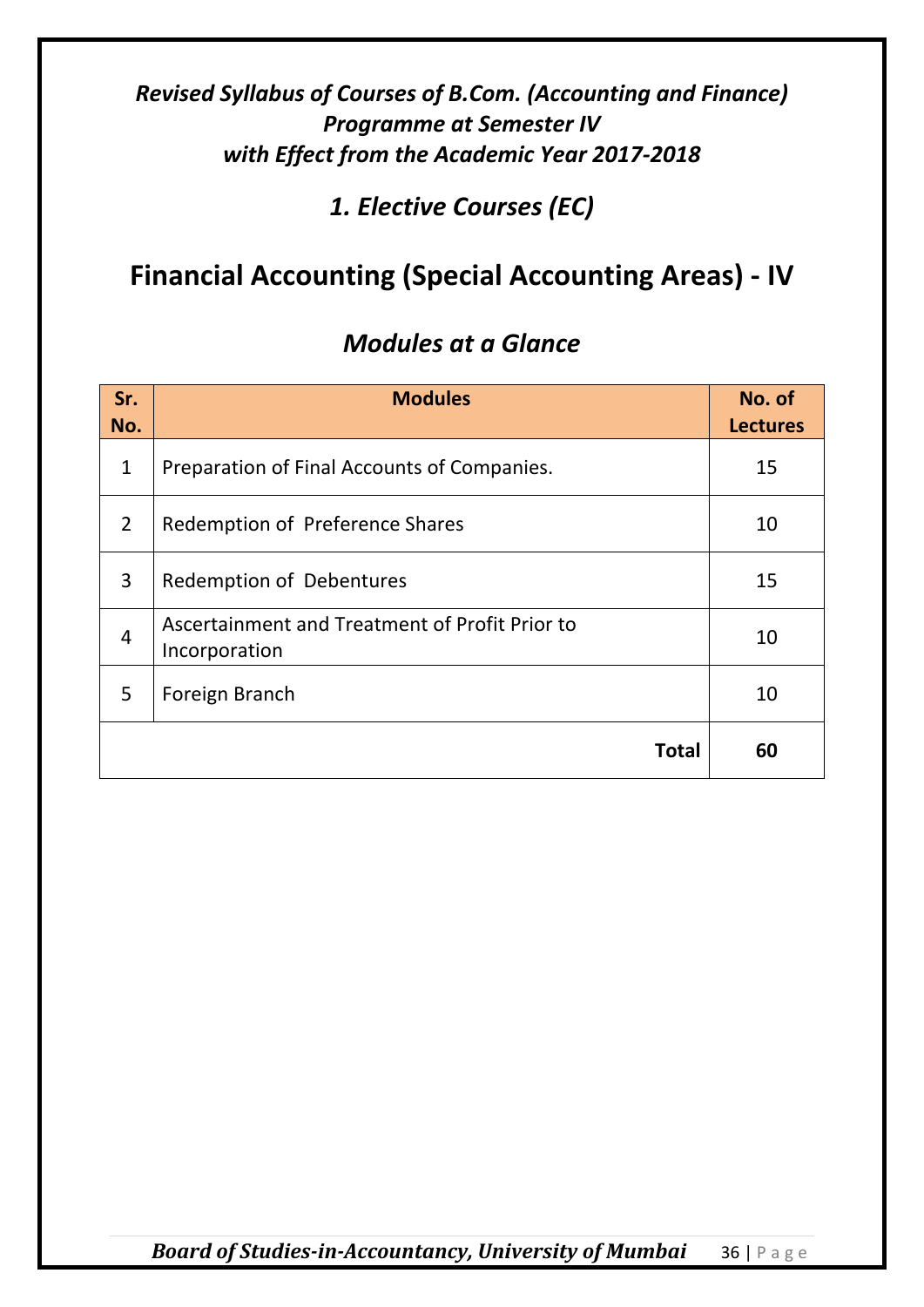| Sr. No.                 | <b>Modules / Units</b>                                                                                                                                                                                                                                                                                                                                                                                                                                                                                                                                                                                                                                                                                                                                         |  |  |
|-------------------------|----------------------------------------------------------------------------------------------------------------------------------------------------------------------------------------------------------------------------------------------------------------------------------------------------------------------------------------------------------------------------------------------------------------------------------------------------------------------------------------------------------------------------------------------------------------------------------------------------------------------------------------------------------------------------------------------------------------------------------------------------------------|--|--|
| $\mathbf{1}$            | <b>Preparation of Final Accounts of Companies</b>                                                                                                                                                                                                                                                                                                                                                                                                                                                                                                                                                                                                                                                                                                              |  |  |
|                         | Relevant provisions of Companies Act related to preparation of Final Account<br>(excluding<br>cash flow statement)<br>Preparation of financial statements as per Companies Act. (excluding<br>cash flow statement)<br>AS 1 in relation to final accounts of companies (disclosure of accounting policies)                                                                                                                                                                                                                                                                                                                                                                                                                                                      |  |  |
| $\overline{2}$          | <b>Redemption of Preference Shares</b>                                                                                                                                                                                                                                                                                                                                                                                                                                                                                                                                                                                                                                                                                                                         |  |  |
|                         | Provision of the Companies Act for redemption of Preference Shares (Sec 55 of<br>the Companies Act, 2013), Companies (Share and Debentures) Rules.<br>Methods of Redemption of fully paid up Preference Shares as per Companies Act,<br>2013: The proceed of a fresh issue of shares, the capitalisation of undistributed<br>profits and a combination of both, calculation of minimum fresh issue to provide<br>the fund for redemption,<br>(Question on entries and/or Balance Sheet)<br>Note: Companies governed by Section 133 of the Companies Act, 2013 and<br>comply with the accounting standards prescribed for them. Hence, the balance in<br>security premium account not to be utilised for premium payable on redemption<br>of preference shares. |  |  |
| $\overline{\mathbf{3}}$ | <b>Redemption of Debentures</b>                                                                                                                                                                                                                                                                                                                                                                                                                                                                                                                                                                                                                                                                                                                                |  |  |
|                         | Introduction: Provisions of Section 71 (1) and (4) of the Companies Act, 2013,<br>Creation and investment of DRR including The Companies (Share Capital and<br>Debentures) Rules, 2014, the methods of writing-off discount/loss on issue of<br>debentures; Terms of issue of debentures<br>Methods of redemption of debentures: By payment in lumpsum and by payment<br>in instalments (excluding from by purchase in open market), Conversion.<br>(Question on entries. ledgers and/or Balance Sheet and /or redemption of<br>preference shares)                                                                                                                                                                                                             |  |  |
| 4                       | <b>Ascertainment and Treatment of Profit Prior to Incorporation</b>                                                                                                                                                                                                                                                                                                                                                                                                                                                                                                                                                                                                                                                                                            |  |  |
|                         | Principles for ascertainment<br>Preparation of separate, combined and columnar Profit and Loss Account<br>including different basis of allocation of expenses/incomes                                                                                                                                                                                                                                                                                                                                                                                                                                                                                                                                                                                          |  |  |
| 5                       | <b>Foreign Branch</b>                                                                                                                                                                                                                                                                                                                                                                                                                                                                                                                                                                                                                                                                                                                                          |  |  |
|                         | Conversion as per AS 11 and incorporation in HO accounts                                                                                                                                                                                                                                                                                                                                                                                                                                                                                                                                                                                                                                                                                                       |  |  |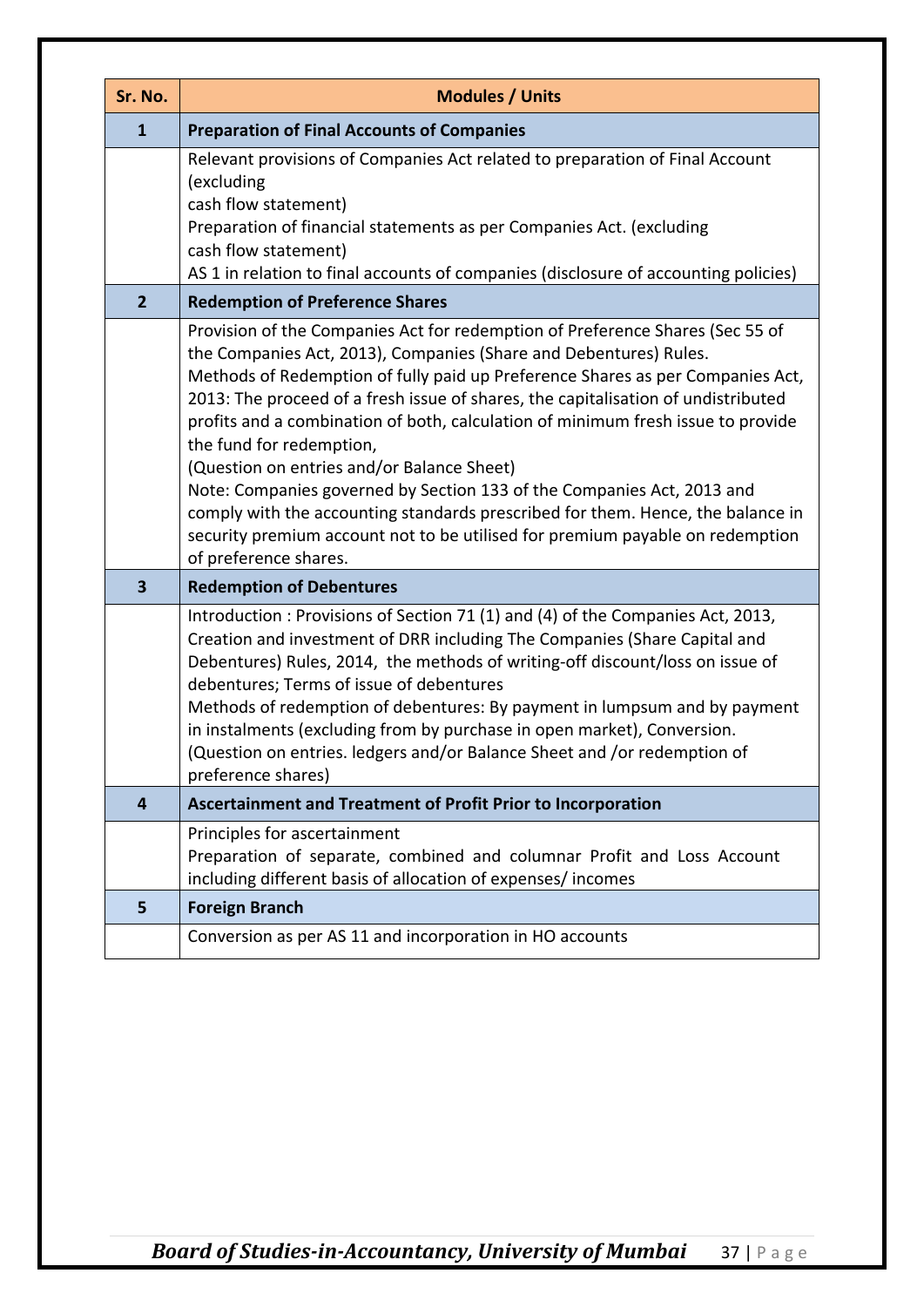*1. Elective Courses (EC)*

# **Management Accounting (Introduction to Management Accounting)**

# *Modules at a Glance*

| Sr.<br>No.     | <b>Modules</b>                               | No. of<br><b>Lectures</b> |
|----------------|----------------------------------------------|---------------------------|
| $\mathbf{1}$   | Introduction to Management Accounting        | 05                        |
| $\overline{2}$ | Analysis and Interpretation of Accounts      | 10                        |
| $\overline{2}$ | Financial Statement analysis: Ratio analysis | 15                        |
| 3              | <b>Cash Flow Analysis</b>                    | 15                        |
| 4              | <b>Working Capital Management</b>            | 15                        |
|                | <b>Total</b>                                 | 60                        |

*Board of Studies-in-Accountancy, University of Mumbai* 38 | Page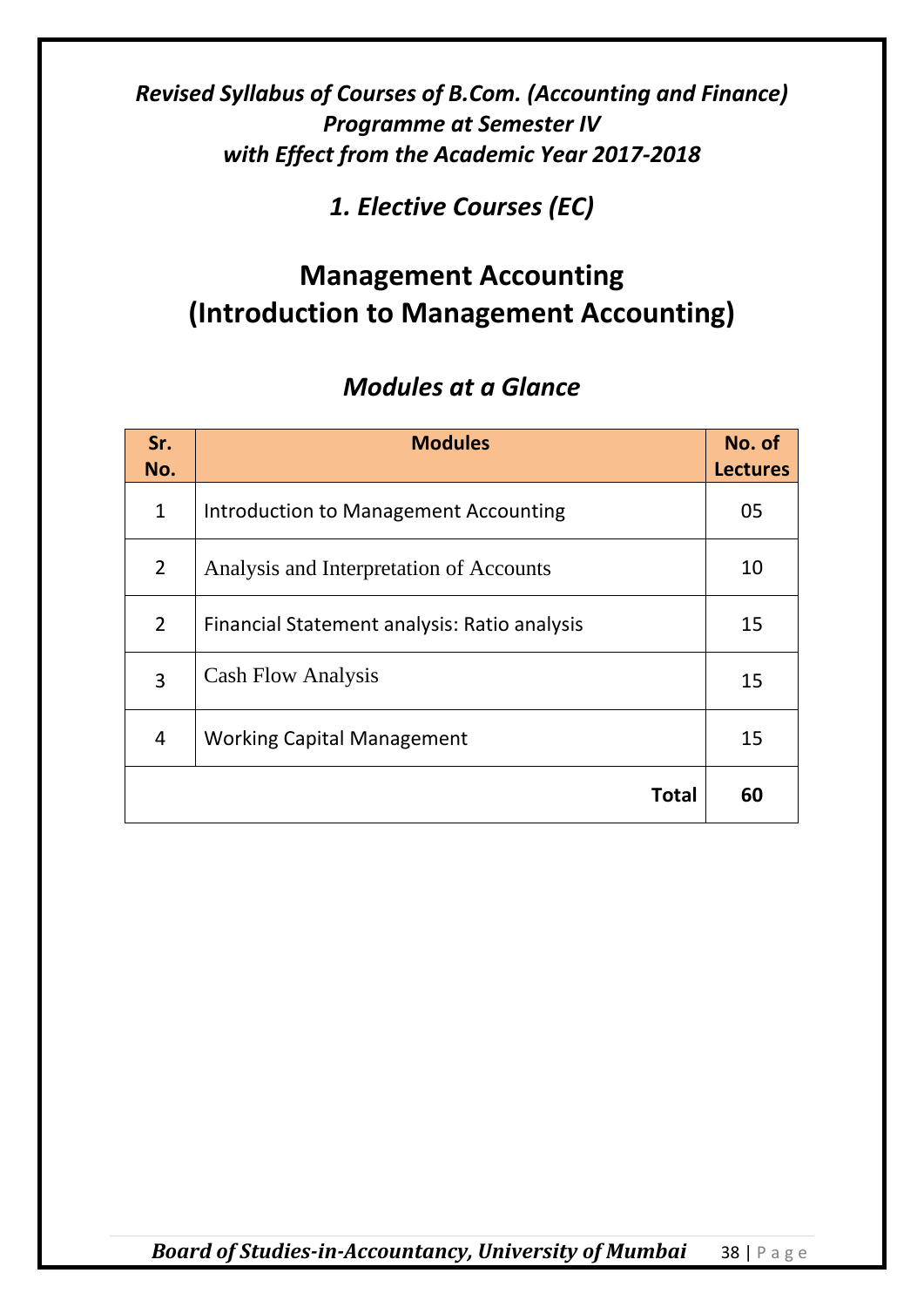| Sr. No.                 | <b>Modules / Units</b>                                                                                                                                                                                                                                                                                                                                                                                                                                                                                                                                                                                                                                                                                                                                                                                                                                                                         |  |  |
|-------------------------|------------------------------------------------------------------------------------------------------------------------------------------------------------------------------------------------------------------------------------------------------------------------------------------------------------------------------------------------------------------------------------------------------------------------------------------------------------------------------------------------------------------------------------------------------------------------------------------------------------------------------------------------------------------------------------------------------------------------------------------------------------------------------------------------------------------------------------------------------------------------------------------------|--|--|
| $\mathbf{1}$            | <b>Introduction to Management Accounting</b>                                                                                                                                                                                                                                                                                                                                                                                                                                                                                                                                                                                                                                                                                                                                                                                                                                                   |  |  |
|                         | Meaning, Features, Scope, Importance, Functions, role of Management<br>Accounting, Management Accounting Framework, Tools, Management<br><b>Accounting and Financial Accounting</b>                                                                                                                                                                                                                                                                                                                                                                                                                                                                                                                                                                                                                                                                                                            |  |  |
| $\overline{2}$          | <b>Analysis and Interpretation of Accounts</b>                                                                                                                                                                                                                                                                                                                                                                                                                                                                                                                                                                                                                                                                                                                                                                                                                                                 |  |  |
|                         | a)Vertical Forms of Balance Sheet and Profit and Loss Account suitable for analysis<br>b) Trend Analysis.<br>c) Comparative Statement.<br>d) Common Size Statement.<br>NOTE: Practical Problems based on the above (a) to (d)                                                                                                                                                                                                                                                                                                                                                                                                                                                                                                                                                                                                                                                                  |  |  |
| $\overline{\mathbf{3}}$ | <b>Financial Statement analysis: Ratio analysis</b>                                                                                                                                                                                                                                                                                                                                                                                                                                                                                                                                                                                                                                                                                                                                                                                                                                            |  |  |
|                         | Meaning of financial Statement Analysis, steps, Objective and types of Analysis.<br>Ratio analysis: Meaning, classification, Du Point Chart, advantages and<br>Limitations.<br><b>Balance Sheet Ratios:</b><br>i) Current Ratio<br>ii) Liquid Ratio<br>iii) Stock Working Capital Ratio<br>iv) Proprietary Ratio<br>v) Debt Equity Ratio<br>vi) Capital Gearing Ratio<br><b>Revenue Statement Ratios:</b><br>i) Gross Profit Ratio<br>ii) Expenses Ratio<br>iii) Operating Ratio<br>iv) Net Profit Ratio<br>v) Net Operating Profit Ratio<br>vi) Stock Turnover Ratio<br><b>Combined Ratio</b><br>i) Return on Capital employed (Including Long Term<br>Borrowings)<br>ii) Return on proprietor's Fund (Shareholders Fund and<br>Preference Capital)<br>iii) Return on Equity Capital<br>iv) Dividend Payout Ratio<br>v) Debt Service Ratio<br>vi) Debtors Turnover<br>vii) Creditors Turnover |  |  |
| 4                       | <b>Cash Flow Analysis</b>                                                                                                                                                                                                                                                                                                                                                                                                                                                                                                                                                                                                                                                                                                                                                                                                                                                                      |  |  |
|                         | Preparation of Cash Flow Statement with reference to Accounting Standard No<br>.3. (Indirect method only))                                                                                                                                                                                                                                                                                                                                                                                                                                                                                                                                                                                                                                                                                                                                                                                     |  |  |
| 5                       | <b>Working Capital Management</b>                                                                                                                                                                                                                                                                                                                                                                                                                                                                                                                                                                                                                                                                                                                                                                                                                                                              |  |  |
|                         | A. Concept, Nature of Working Capital, Planning of Working Capital<br>B. Estimation / Projection of Working Capital Requirement in case of Trading and<br>Manufacturing Organization<br>C. Operating Cycle Practical Problems                                                                                                                                                                                                                                                                                                                                                                                                                                                                                                                                                                                                                                                                  |  |  |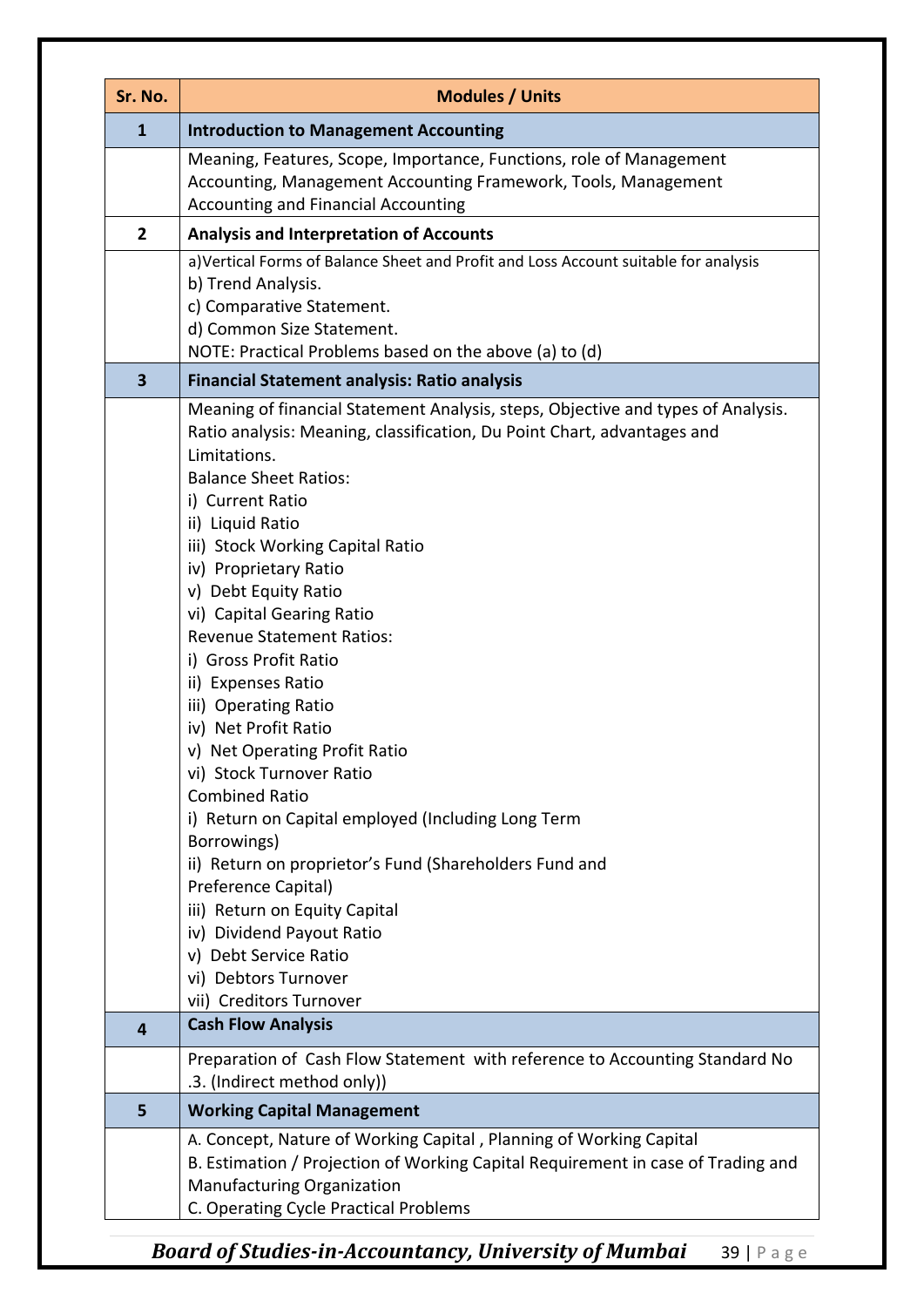*1. Elective Courses (EC)*

# **Auditing - III**

| Sr.<br>No.     | <b>Modules</b>                                             | No. of<br><b>Lectures</b> |
|----------------|------------------------------------------------------------|---------------------------|
| $\mathbf{1}$   | <b>Audit Report</b>                                        | 15                        |
| $\overline{2}$ | Audit under Computerized Information System<br>Environment | 15                        |
| 3              | <b>Professional Ethics</b>                                 | 15                        |
| 4              | Investigation and Due Diligence                            | 15                        |
|                | <b>Total</b>                                               | 60                        |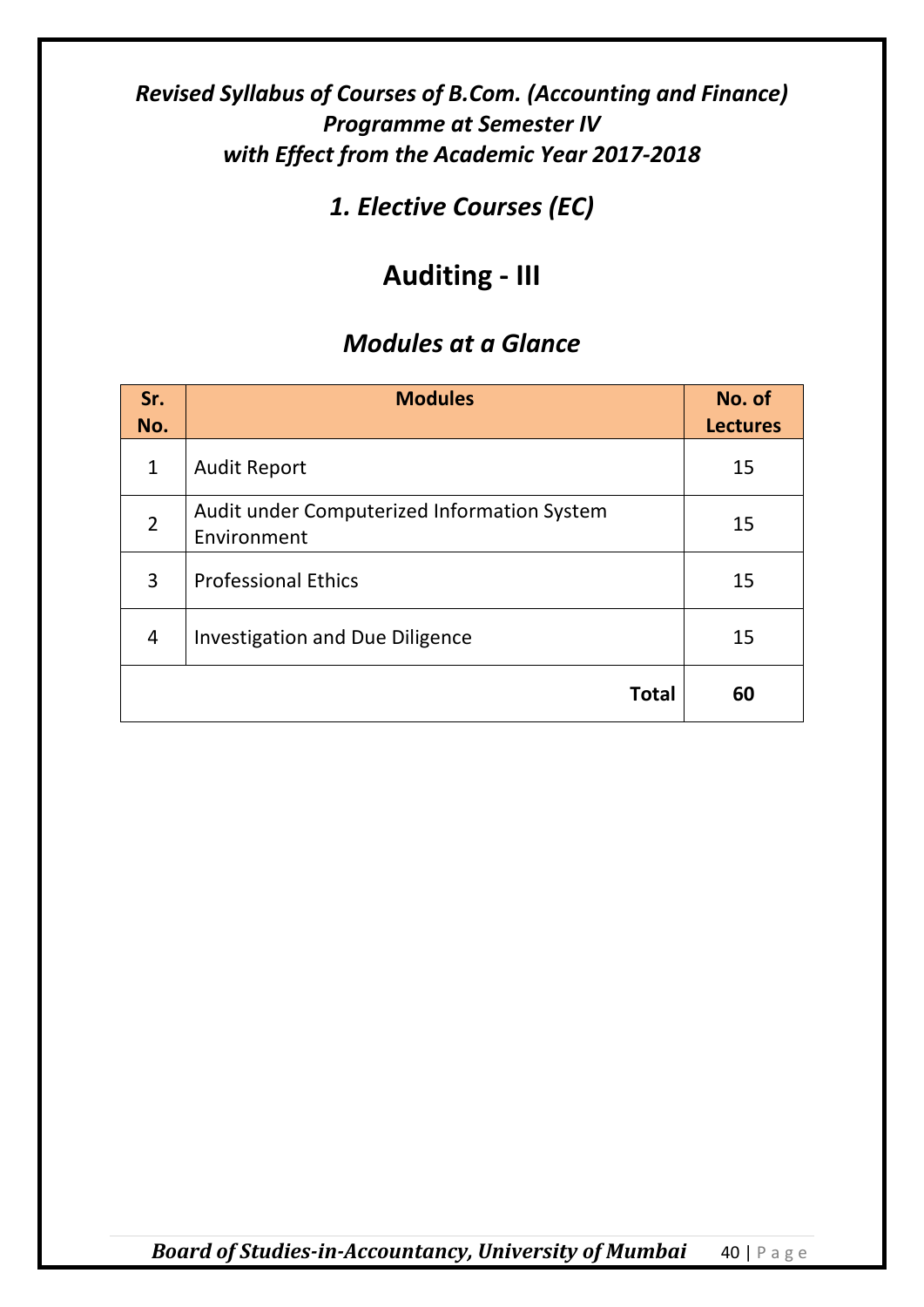| Sr. No.                 | <b>Modules / Units</b>                                                                                                                                                                                                                                                                                                                                                                         |
|-------------------------|------------------------------------------------------------------------------------------------------------------------------------------------------------------------------------------------------------------------------------------------------------------------------------------------------------------------------------------------------------------------------------------------|
| $\mathbf{1}$            | <b>Audit Report</b>                                                                                                                                                                                                                                                                                                                                                                            |
|                         | Reporting requirement under the Companies Act<br>Qualifications in Audit Report, Disclaimers in Audit Report<br>Adverse Opinion, Disclosures, Reports & Certificate                                                                                                                                                                                                                            |
| $\overline{2}$          | Audit under Computerized Information System Environment                                                                                                                                                                                                                                                                                                                                        |
|                         | Special aspects of CIS Audit Environment, Need for review of internal control<br>especially procedure controls and facility controls<br>Approach to audit in CIS environment<br>Use of computer for internal and management audit purposes<br>Audit tools, test packs, computerized audit programmes<br>Special aspects in Audit of E-Commerce Transaction.                                    |
| $\overline{\mathbf{3}}$ | <b>Professional Ethics</b>                                                                                                                                                                                                                                                                                                                                                                     |
|                         | Code of Ethics with special reference to the relevant provisions of The Chartered<br>Accountant Act and the Regulations thereunder<br>The Chartered Accountant Act<br><b>Schedules</b><br>Members who are deemed to be in Practice<br>Significance of the Certificate of Practice<br>Disabilities for purpose of Membership<br><b>Disciplinary Procedure</b><br><b>Professional Misconduct</b> |
| $\overline{\mathbf{4}}$ | <b>Investigation and Due Diligence</b>                                                                                                                                                                                                                                                                                                                                                         |
|                         | Introduction<br>Auditing and Investigation<br>Steps in Investigation<br>Special aspects in connection with Business Investigation<br>Types of Investigation (only introduction)<br>Meaning of Due Diligence<br>Purpose of Due Diligence                                                                                                                                                        |

*Note: Relevant Law/Statute/Rules in force in force on 1st April immediately preceding commencement of Academic Year is applicable for ensuring examination after relevant year.*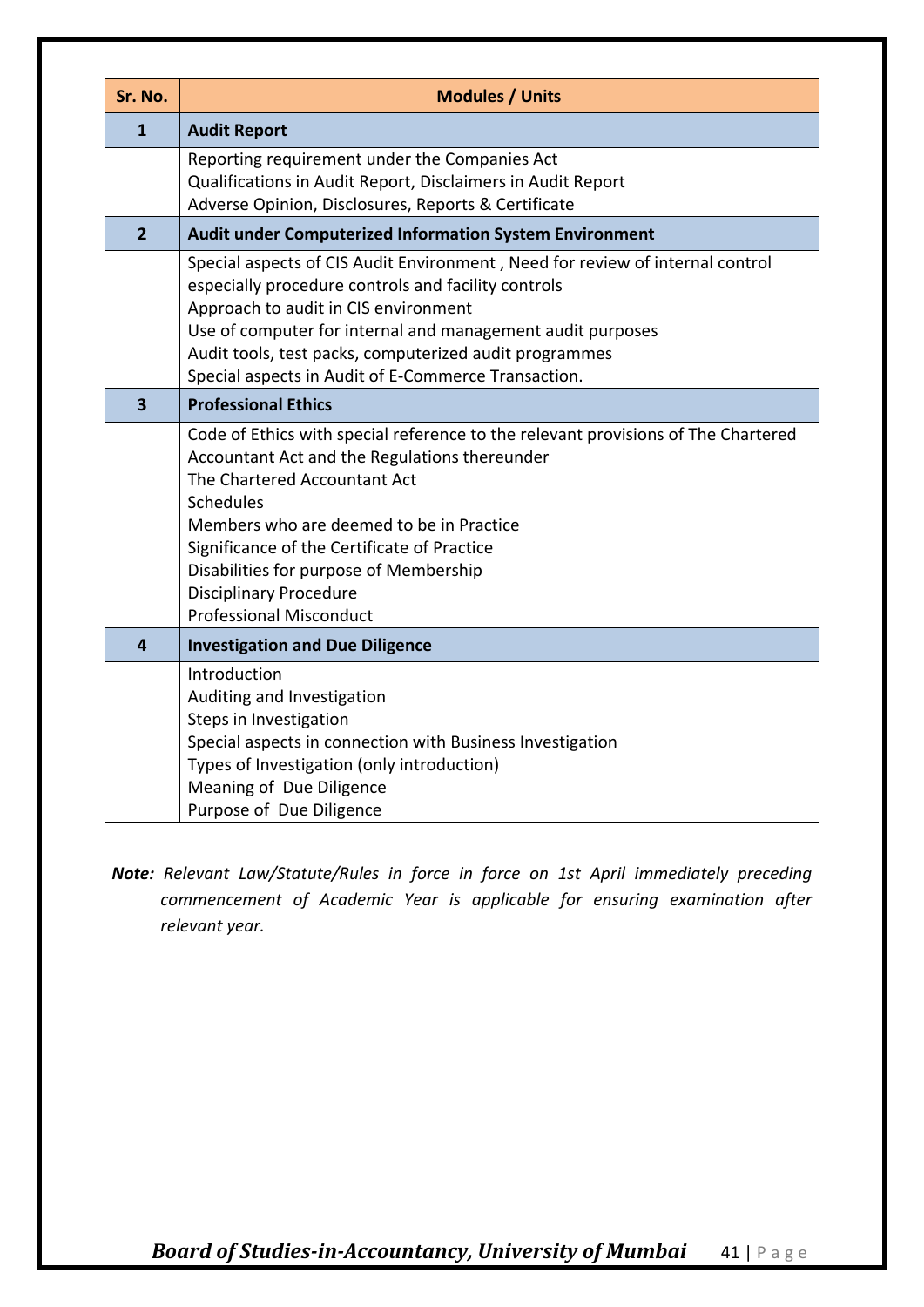# *1. Elective Courses (EC)*

# **Taxation - III (Direct Taxes- II)**

| Sr.<br>No.     | <b>Modules</b>                                                                                                      | No. of<br><b>Lectures</b> |
|----------------|---------------------------------------------------------------------------------------------------------------------|---------------------------|
| $\mathbf{1}$   | Clubbing of Income                                                                                                  | 05                        |
| $\overline{2}$ | Set Off & Carry Forward of Losses                                                                                   | 05                        |
| 3              | Computation of Tax liability of Individual & HUF                                                                    | 05                        |
| $\overline{4}$ | Computation of Income of Partnership Firm in<br>Relation to Sec: 40(b) & Tax Thereon With<br>Applicable Rate of Tax | 15                        |
| 5              | Return of Income - Sec 139                                                                                          | 05                        |
| 6              | <b>Tax Deduction at Source</b><br><b>Advance Tax</b><br>Interest Payable                                            | 15                        |
| $\overline{7}$ | DTAA U/S 90 & 91                                                                                                    | 05                        |
| 8              | Tax Planning & Ethics in Taxation                                                                                   | 05                        |
|                | Total                                                                                                               | 60                        |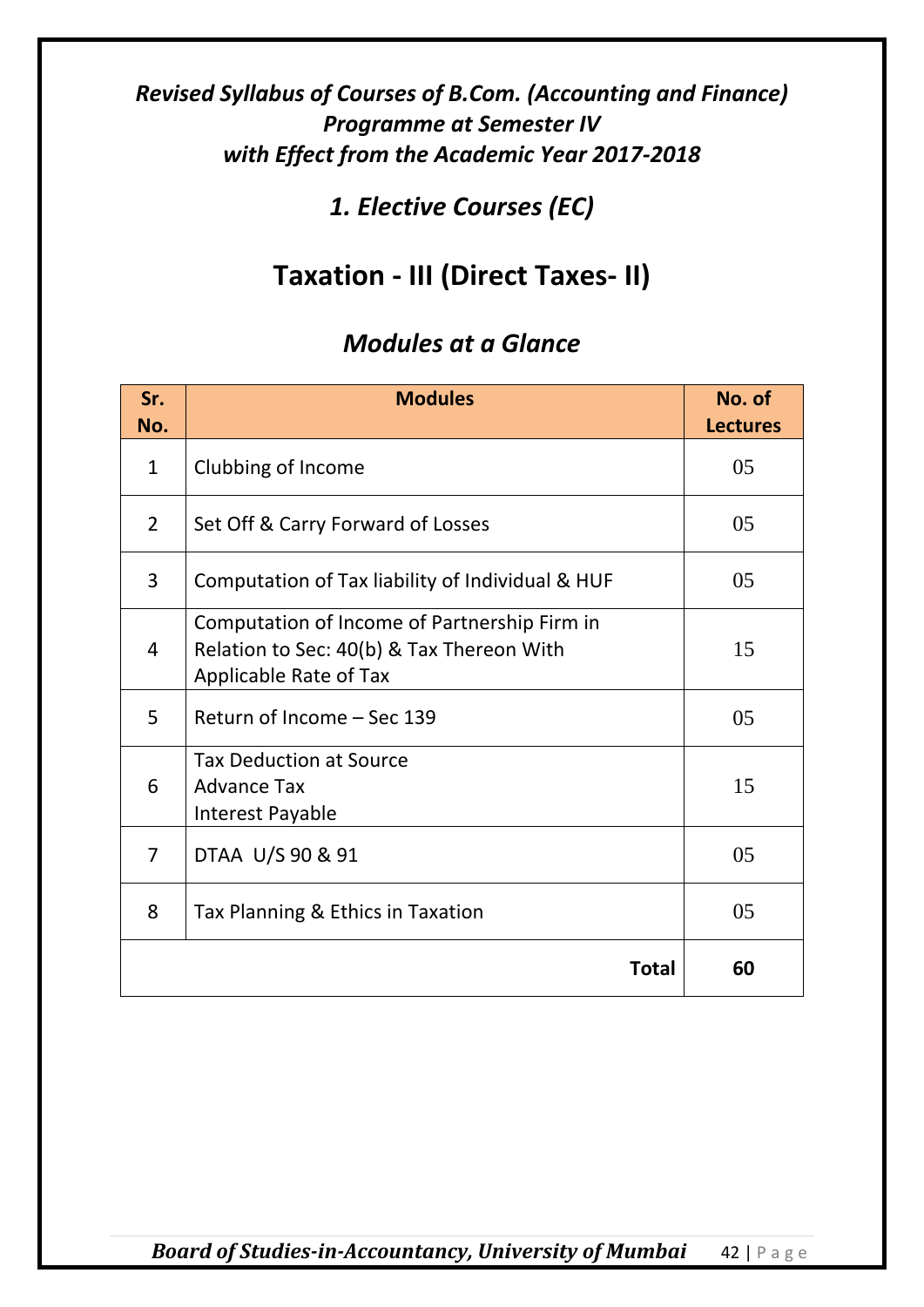| Sr. No.                 | <b>Modules/ Units</b>                                                                                                                                                                                                                                                                                                                                                                                         |
|-------------------------|---------------------------------------------------------------------------------------------------------------------------------------------------------------------------------------------------------------------------------------------------------------------------------------------------------------------------------------------------------------------------------------------------------------|
| $\mathbf{1}$            | Clubbing of Income - Section 60 to 65                                                                                                                                                                                                                                                                                                                                                                         |
| $\overline{2}$          | <b>Set Off &amp; Carry Forward of Losses</b>                                                                                                                                                                                                                                                                                                                                                                  |
|                         | Sec: 70 – Set off Loss from one Source against Income from another Source under<br>the Same Head of Income<br>Sec: 71 - Set Off Loss from One Head against Income of another Head<br>Sec: 71B - Carry Forward & Set off Losses from House Property<br>Sec: 72 - Carry Forward & Set Off of Losses of Business Losses<br>Sec: 73- Losses in Speculation Business<br>Sec: 74- Loss under the head Capital Gains |
| $\overline{\mathbf{3}}$ | <b>Computation of Tax liability of Individual &amp; HUF</b>                                                                                                                                                                                                                                                                                                                                                   |
| 4                       | <b>Computation of Income of Partnership Firm in</b><br>Relation to Sec: 40(b) & Tax Thereon With Applicable Rate of Tax                                                                                                                                                                                                                                                                                       |
| 5                       | Return of Income - Sec 139                                                                                                                                                                                                                                                                                                                                                                                    |
|                         | Excluding u/s 139(4A), 139(4B), 139(4C) & 139 (4D)                                                                                                                                                                                                                                                                                                                                                            |
| 6                       | <b>Tax Deduction at Source</b><br>Advance Tax U/S 207, 208, 209, 210 & 211<br>Interest Payable U/S 234A, 234B, 234C                                                                                                                                                                                                                                                                                           |
|                         | <b>Basic Aspects of Deduction of Taxes at Source</b><br>Sec: 192 - TDS on Salary<br>Sec: 194A - TDS on Interest<br>Sec: 194C - TDS on Contractor<br>Sec: 194H - TDS on Commission<br>Sec: 194I - TDS on Rent<br>Sec: 194J - TDS on Professional Fees                                                                                                                                                          |
|                         | Advance Tax U/S 207, 208, 209, 210 & 211                                                                                                                                                                                                                                                                                                                                                                      |
|                         | Sec: 207 - Income Liable to Advance Tax                                                                                                                                                                                                                                                                                                                                                                       |
|                         | Sec: 208 - Liability of Advance Tax                                                                                                                                                                                                                                                                                                                                                                           |
|                         | Sec: 209 - Computation of Advance Tax                                                                                                                                                                                                                                                                                                                                                                         |
|                         | Sec: 210 - Payment of Advance Tax by Assessee on His Own Account<br>Sec: 211 - Due Dates of Payment of Advance Tax<br>Interest Payable U/S 234A, 234B, 234C<br>Sec: 234A - Interest for default in furnishing return of income                                                                                                                                                                                |
|                         | Sec: 234B - Interest for default in payment of advance tax                                                                                                                                                                                                                                                                                                                                                    |
|                         | Sec: 234C - Interest for deferment of advance tax                                                                                                                                                                                                                                                                                                                                                             |
| $\overline{7}$          | DTAA U/S 90 & 91                                                                                                                                                                                                                                                                                                                                                                                              |
| 8                       | Tax Planning & Ethics in Taxation - Basic Concepts                                                                                                                                                                                                                                                                                                                                                            |
| Note:                   |                                                                                                                                                                                                                                                                                                                                                                                                               |

1. Relevant Law / Statute in force on 1st April immediately preceding commencement of Academic Year is applicable for ensuing examinations after relevant year.

2. The syllabus is restricted to study of particular section/s, specifically mentioned rules and notifications only.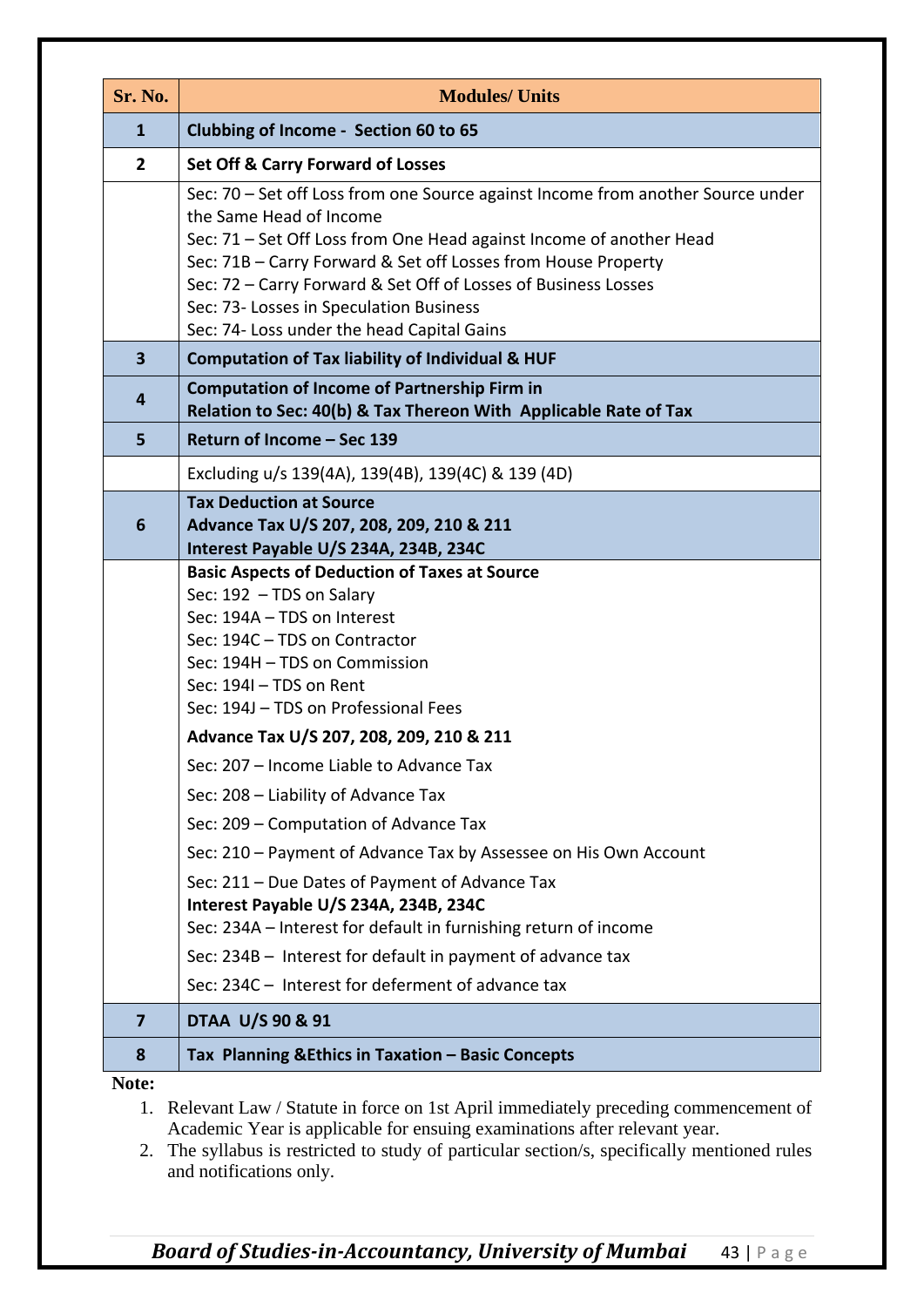# *1. Elective Courses (EC)*

# **Wealth Management**

### *Modules at a Glance*

| Sr.<br>No.     | <b>Modules</b>                           | No. of<br><b>Lectures</b> |
|----------------|------------------------------------------|---------------------------|
| $\mathbf{1}$   | Introduction to Wealth Management        | 10                        |
| $\overline{2}$ | <b>Important Numerical Concepts</b>      | 20                        |
| 3              | <b>Wealth Management Process</b>         | 15                        |
| 4              | Operational Aspects of Wealth Management | 15                        |
|                | <b>Total</b>                             | 60                        |

*Board of Studies-in-Accountancy, University of Mumbai* 44 | Page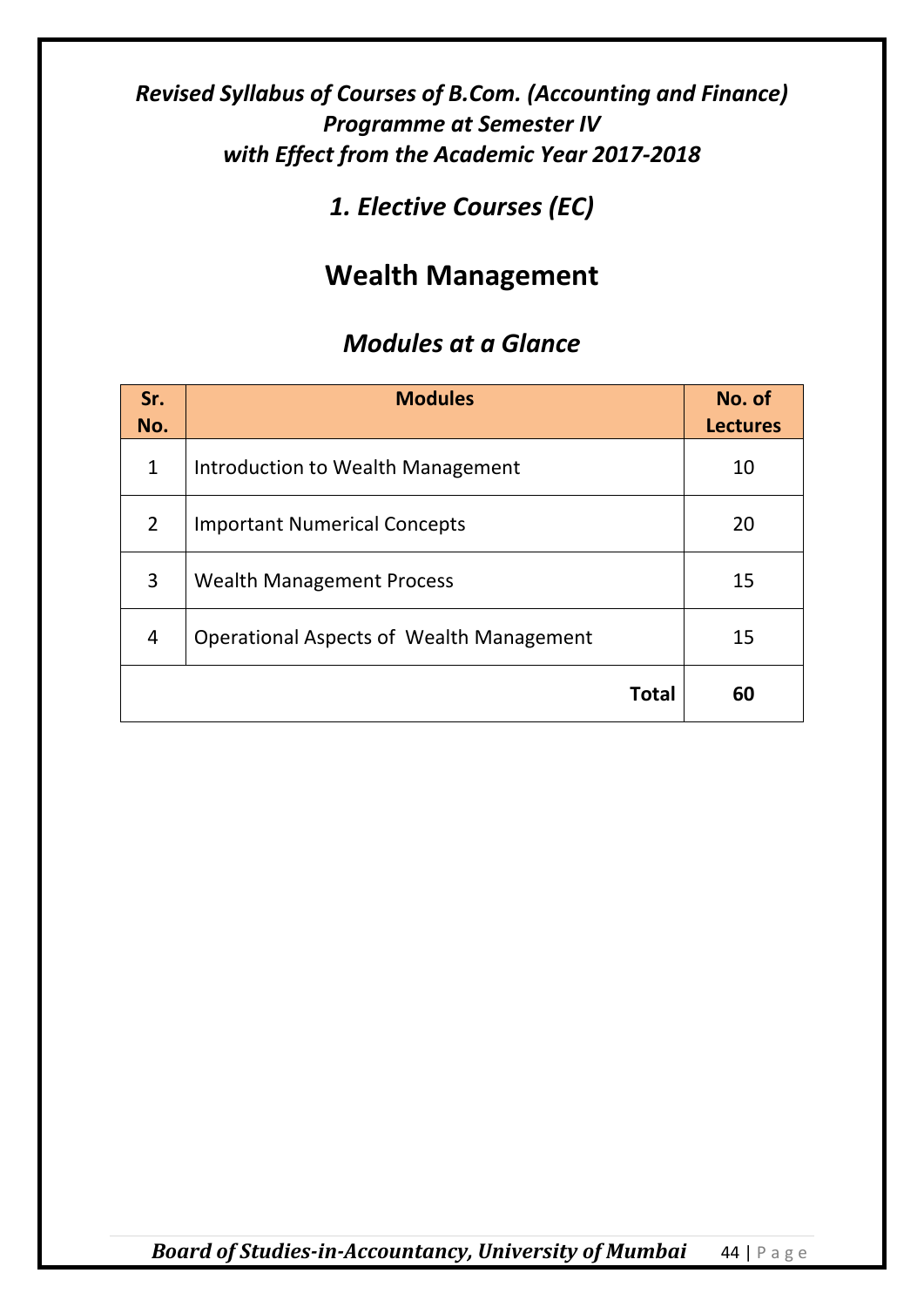| Sr. No.                 | <b>Modules / Units</b>                                                                                                                                                                                                                                                                                                                                                                                  |
|-------------------------|---------------------------------------------------------------------------------------------------------------------------------------------------------------------------------------------------------------------------------------------------------------------------------------------------------------------------------------------------------------------------------------------------------|
| $\mathbf{1}$            | <b>Introduction to Wealth Management</b>                                                                                                                                                                                                                                                                                                                                                                |
|                         | Definition Wealth management and its evolution<br>Wealth management process and phases<br>Nature and structure of Primary and Secondary capital market<br>Comparison between various options for investing and Risk & return<br>analysis<br>Role of Wealth Manager: Obligation and Responsibilities of wealth manager<br>Qualification, Capital requirement, certification to become investment advisor |
| $\overline{2}$          | Code of conduct and ethics in providing financial advice<br><b>Important Numerical Concepts</b>                                                                                                                                                                                                                                                                                                         |
|                         | Simple interest, Compound interest, Discounted cash flow and<br>installment calculation<br>Correlation, Standard deviation, covariance & Beta of portfolio<br>Share valuation<br><b>Bond valuation</b>                                                                                                                                                                                                  |
| $\overline{\mathbf{3}}$ | <b>Wealth Management Process</b>                                                                                                                                                                                                                                                                                                                                                                        |
|                         | Developing a Wealth Management Plan<br>Essentials of a Comprehensive Wealth Plan<br>Analysis of Different financial Products for investment<br>Risk profiling of the client<br>Portfolio construction<br>Modern Portfolio Theory for constructing a portfolio                                                                                                                                           |
| 4                       | <b>Operational Aspects of wealth management</b>                                                                                                                                                                                                                                                                                                                                                         |
|                         | Types of investors<br>PAN and KYC process<br>Dematerialization and rematerialization of securities<br>Power of Attorney<br>Account opening Process of Non Resident<br>Documentation of financial advisor                                                                                                                                                                                                |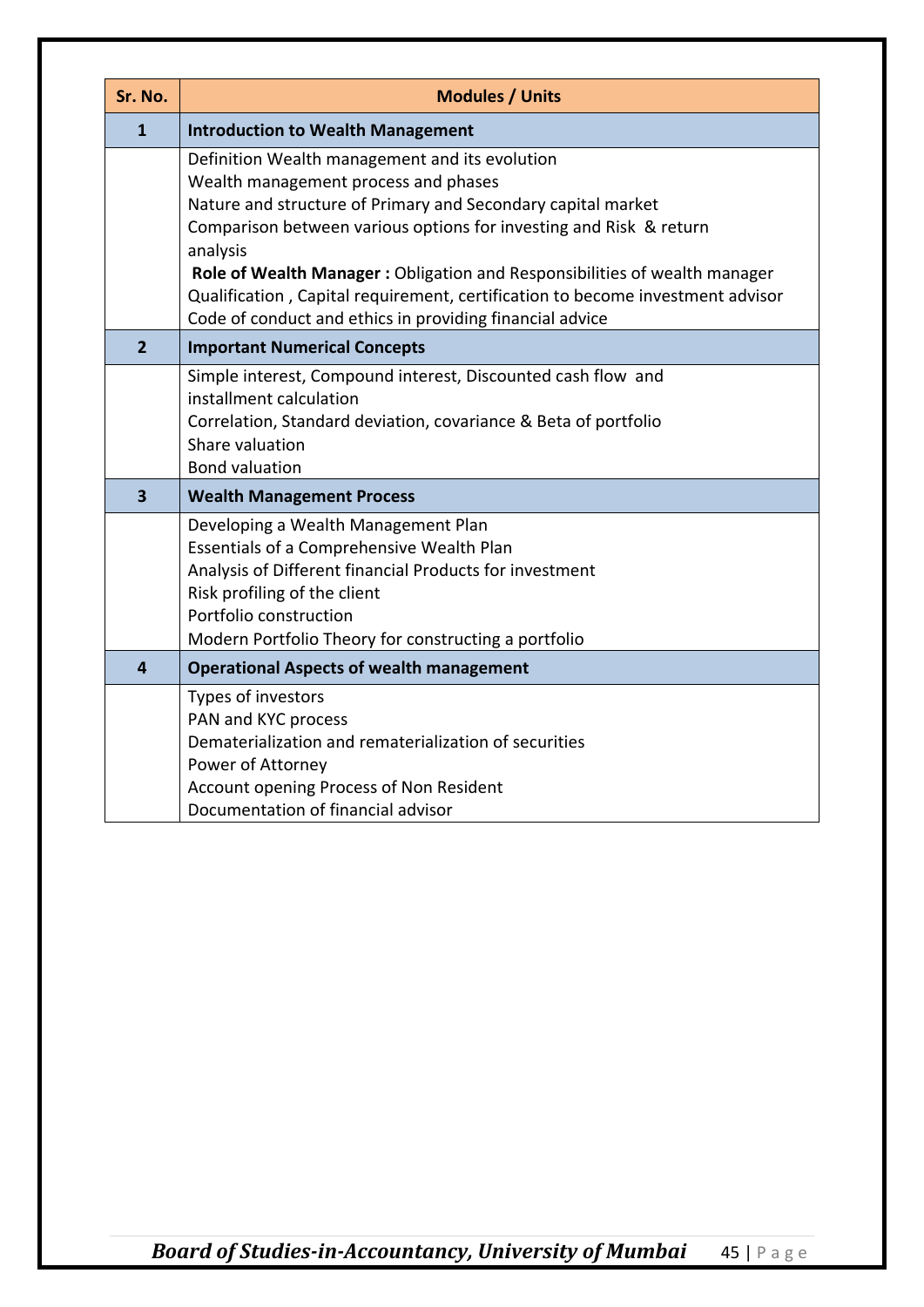# *2A. Ability Enhancement Courses (AEC)*

# **Information Technology in Accountancy - II**

| Sr.<br>No.     | <b>Modules</b>                                 | No. of<br><b>Lectures</b> |
|----------------|------------------------------------------------|---------------------------|
| $\mathbf{1}$   | <b>Business Process</b>                        | 15                        |
| $\overline{2}$ | Computerized accounting system                 | 20                        |
| 3              | Concept of MIS Reports in Computer Environment | 15                        |
| 4              | <b>IT and Auditing</b>                         | 10                        |
|                | <b>Total</b>                                   | 60                        |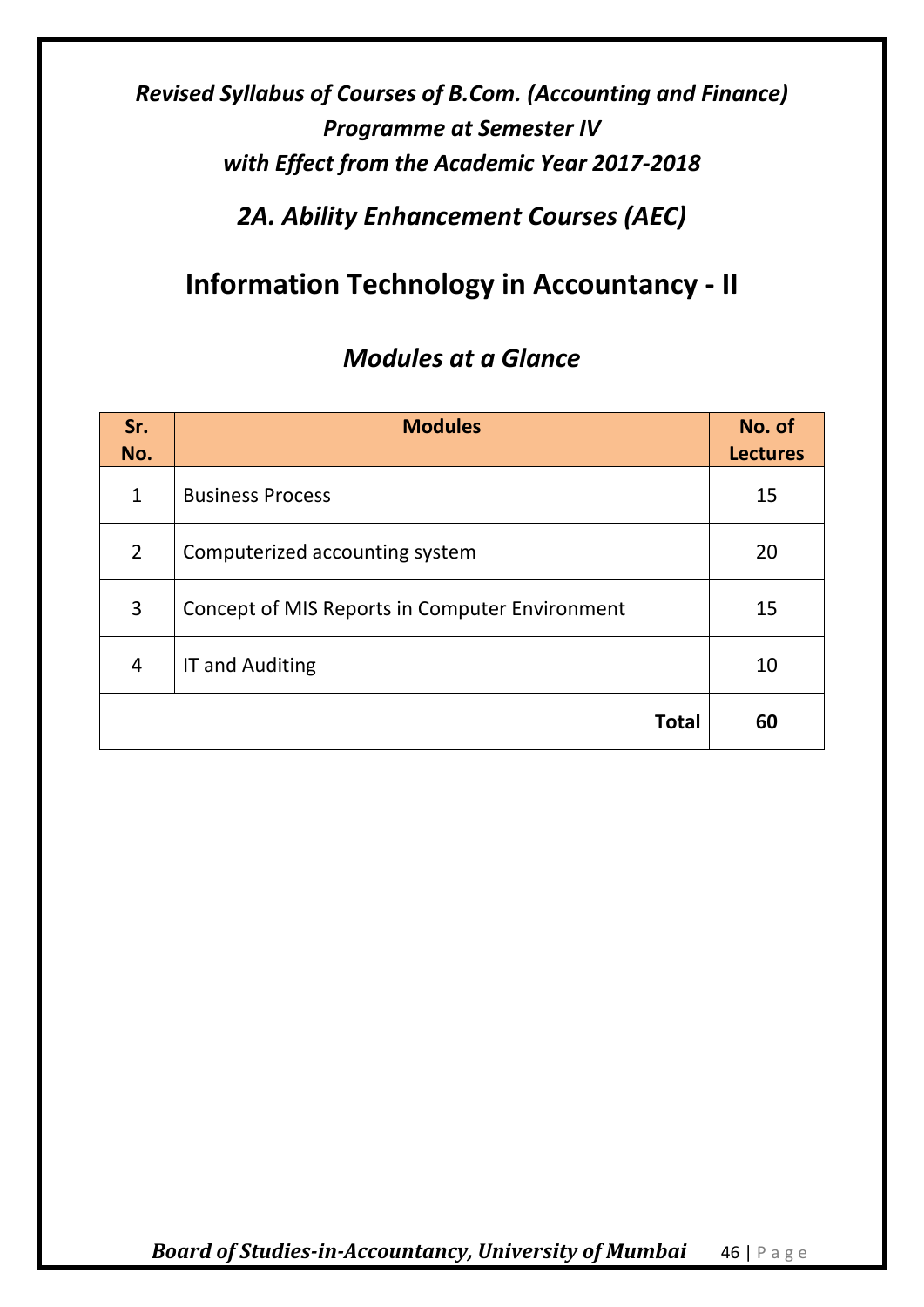| Sr. No.                 | <b>Modules / Units</b>                                                                                                                                                                                                                                                                                                                                                                                                                                                                                                                                                                                                                                                                                       |
|-------------------------|--------------------------------------------------------------------------------------------------------------------------------------------------------------------------------------------------------------------------------------------------------------------------------------------------------------------------------------------------------------------------------------------------------------------------------------------------------------------------------------------------------------------------------------------------------------------------------------------------------------------------------------------------------------------------------------------------------------|
| $\mathbf{1}$            | <b>Business Process</b>                                                                                                                                                                                                                                                                                                                                                                                                                                                                                                                                                                                                                                                                                      |
|                         | Introduction, Definition and Meaning of business process<br>Flow of business process for accounting, purchase, sales and finance<br>Classification of business processes<br>Introduction, Definition and Meaning of Business Process Management<br>Principles and practices of Business Process Management<br><b>Business Process Management life cycle</b><br>Theories of Business Management Process<br>Implementation of Business process Management – need, key factors<br>and importance<br>Automation of business Processes - benefits, risks, challenges<br>Accounting systems automation<br>IT and Business Process Management<br>Information systems - Meaning, Use of IT in accounacy              |
| $\overline{2}$          | <b>Computerized accounting system</b>                                                                                                                                                                                                                                                                                                                                                                                                                                                                                                                                                                                                                                                                        |
|                         | Introduction and meaning<br><b>Uses and Benefits</b><br>Role<br>Need and requirements of computerized accounting<br>Basic requirements of computerized accounting system<br>Limitations of computerized accounting system<br>Understand the development and design of a computerized accounting<br>system; determining how the accounting data will be processed, i.e.<br>what accounts and books are needed and what is the desired output i.e.<br>financial reports and other reports.<br><b>Accounting Software</b><br>Introduction and meaning<br>Advantages of accounting software<br>Uses of Accounting software<br>Various accounting softwares<br>Accounting software TALLY - Accounting and reports |
| $\overline{\mathbf{3}}$ | <b>Concept of MIS Reports in Computer Environment</b>                                                                                                                                                                                                                                                                                                                                                                                                                                                                                                                                                                                                                                                        |
|                         | Introduction<br>Concept of MIS<br>Need for MIS<br><b>Characteristic of MIS</b><br><b>Outputs of MIS</b><br>Role of MIS<br><b>Guidelines for Developing MIS reports</b><br>Functional Aspects of the MIS:<br>Problems in MIS<br>Knowledge required for studying MIS<br>MIS and Computer                                                                                                                                                                                                                                                                                                                                                                                                                       |
| 4                       | <b>IT and Auditing</b>                                                                                                                                                                                                                                                                                                                                                                                                                                                                                                                                                                                                                                                                                       |
|                         | Need and importance of IT in auditing<br>Auditing in IT environment                                                                                                                                                                                                                                                                                                                                                                                                                                                                                                                                                                                                                                          |

*Board of Studies-in-Accountancy, University of Mumbai* 47 | Page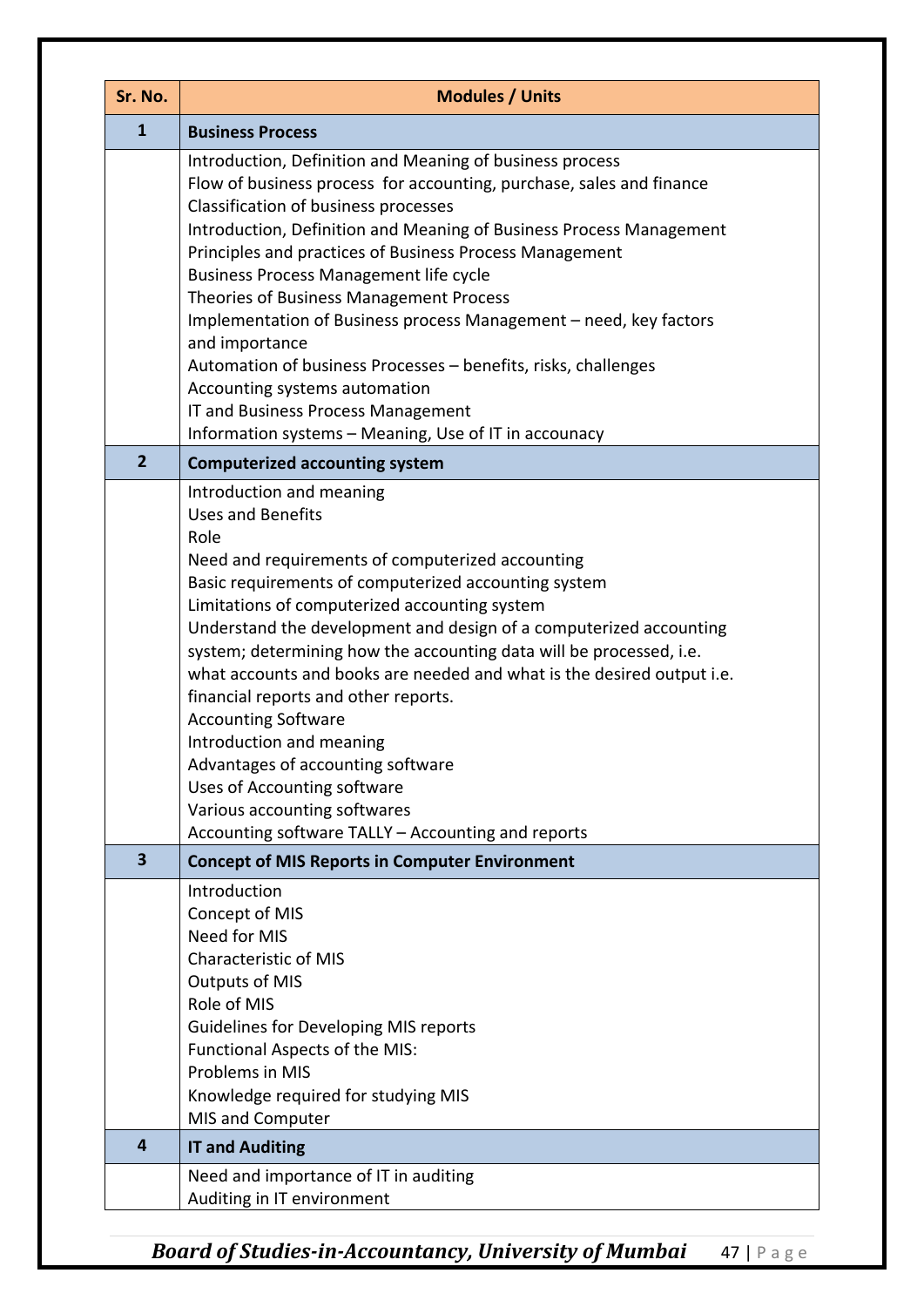*2B. Skill Enhancement Courses (SEC)*

# **Foundation Course in Management (Introduction to Management) - IV**

| Sr.<br>No.     | <b>Modules</b>                            | No. of<br><b>Lectures</b> |
|----------------|-------------------------------------------|---------------------------|
| $\mathbf{1}$   | Introduction to Basic Management Concepts | 05                        |
| $\overline{2}$ | Planning                                  | 10                        |
| 3              | Organising                                | 10                        |
| $\overline{4}$ | <b>Staffing</b>                           | 10                        |
| 5              | Directing and Controlling                 | 10                        |
|                | <b>Total</b>                              | 45                        |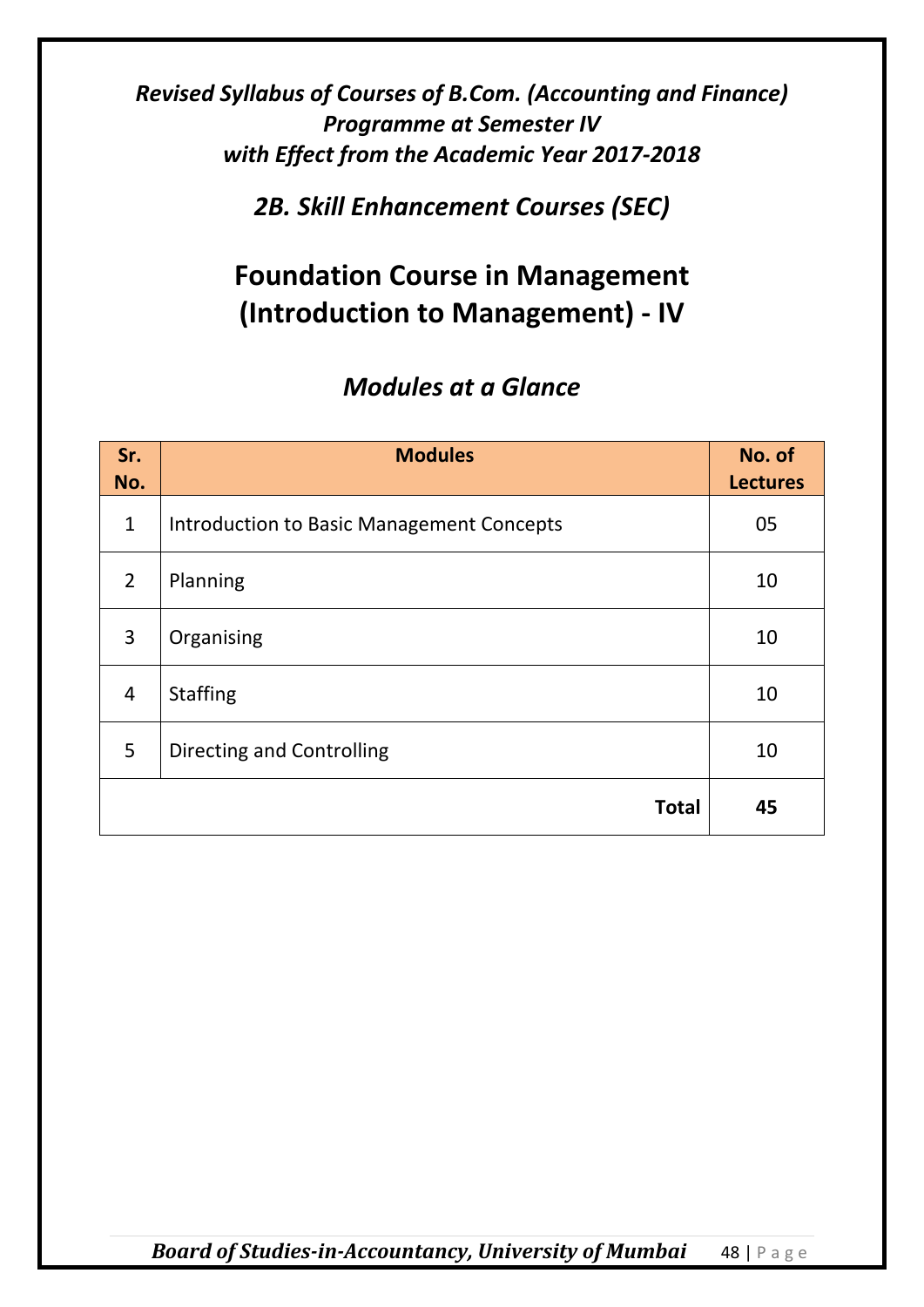| Sr. No.        | <b>Modules / Units</b>                                                                                                                                                                                                                                                            |
|----------------|-----------------------------------------------------------------------------------------------------------------------------------------------------------------------------------------------------------------------------------------------------------------------------------|
| $\mathbf{1}$   | <b>Introduction to Basic Management Concepts</b>                                                                                                                                                                                                                                  |
|                | Introduction to Management, Definition of Management<br>Nature of Management<br><b>Objectives of Management</b><br><b>Administration vs Management</b><br>Levels of Management<br><b>Principles of Management</b>                                                                 |
| $\overline{2}$ | <b>Planning</b>                                                                                                                                                                                                                                                                   |
|                | Definition and Importance of Planning<br>Process of Planning<br>Limitations of Planning<br><b>Features of Sound Planning</b><br>Features and process of decision making                                                                                                           |
| 3              | <b>Organising</b>                                                                                                                                                                                                                                                                 |
|                | Definition, nature and significance<br>Process of organisation<br>Principles of organisation<br>Formal and Informal organisation - features, advantages and disadvantages<br>Centralisation and decentralisation - factors, merits and demerits<br>Departmentation and Delegation |
| 4              | <b>Staffing</b>                                                                                                                                                                                                                                                                   |
|                | Meaning, Importance of Staffing<br>Recruitment and its sources<br>Selection procedure<br>Distinction between Recruitment and Selection<br>Employment tests and types of Interview                                                                                                 |
| 5              | <b>Directing and Controlling</b>                                                                                                                                                                                                                                                  |
|                | Meaning and Importance of directing<br><b>Principles of Directing</b><br>Leadership trails and Styles<br>Motivation - Importance and Factors<br>Co-ordination - Meaning, features and Importance<br>Meaning and steps in controlling<br>Essentials of a good control system       |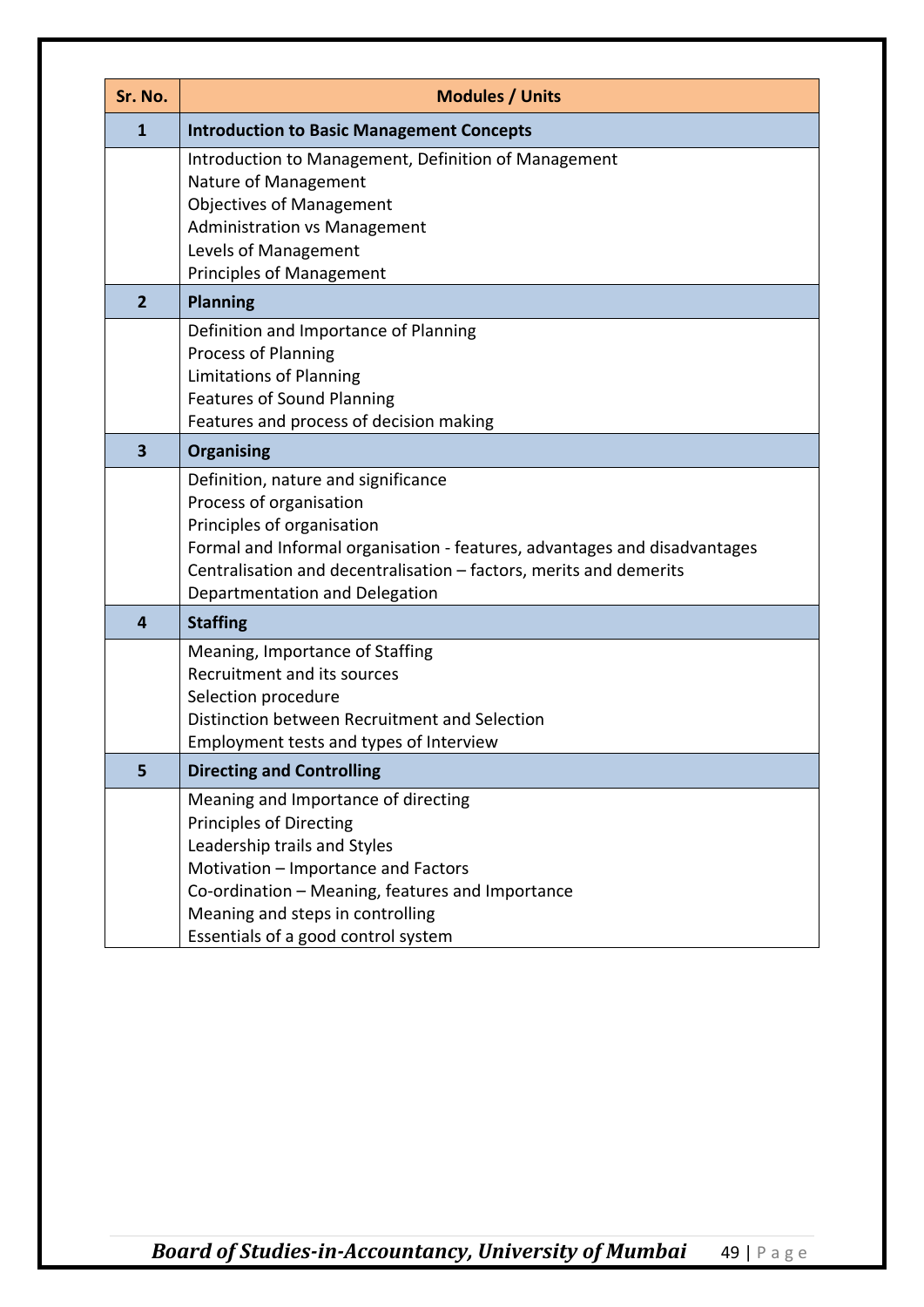# *2B. Skill Enhancement Courses (SEC)*

# **Foundation Course- Contemporary Issues- IV**

| Sr.<br>No.   | <b>Modules</b>                               | No. of<br><b>Lectures</b> |
|--------------|----------------------------------------------|---------------------------|
| $\mathbf{1}$ | Significant, Contemporary Rights of Citizens | 12                        |
| 2            | Approaches to understanding Ecology          | 11                        |
| 3            | Science and Technology -II                   | 11                        |
| 4            | Introduction to Competitive Exams            | 11                        |
|              | <b>Total</b>                                 | 45                        |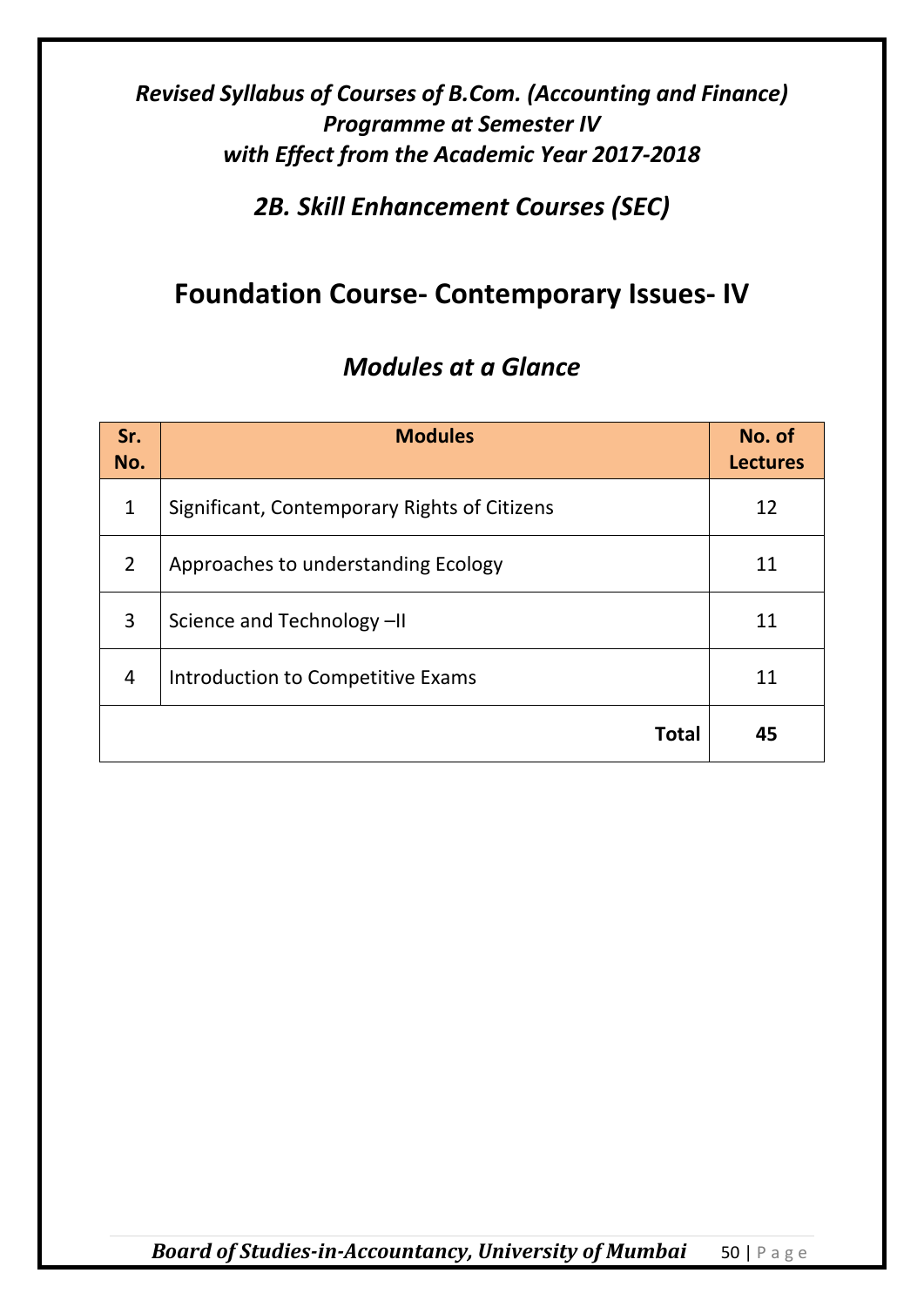| Sr. No.                 | <b>Modules / Units</b>                                                                                                                                                                                                                                                                                                                                        |                                                                                                                                                                                                                                       |
|-------------------------|---------------------------------------------------------------------------------------------------------------------------------------------------------------------------------------------------------------------------------------------------------------------------------------------------------------------------------------------------------------|---------------------------------------------------------------------------------------------------------------------------------------------------------------------------------------------------------------------------------------|
| $\mathbf{1}$            | <b>Significant, Contemporary Rights of Citizens</b>                                                                                                                                                                                                                                                                                                           |                                                                                                                                                                                                                                       |
|                         |                                                                                                                                                                                                                                                                                                                                                               | A. Rights of Consumers-Violations of consumer rights and important provisions<br>of the Consumer Protection Act, 2016; Other important laws to protect<br>consumers; Consumer courts and consumer movements.<br>(3 Lectures)          |
|                         |                                                                                                                                                                                                                                                                                                                                                               | <b>B. Right to Information-</b> Genesis and relation with transparency and<br>accountability; important provisions of the Right to Information Act, 2005;<br>some success stories.<br>(3 Lectures)                                    |
|                         |                                                                                                                                                                                                                                                                                                                                                               | C. Protection of Citizens'/Public Interest-Public Interest Litigation, need and<br>procedure to file a PIL; some landmark cases.<br>(3 Lectures)                                                                                      |
|                         |                                                                                                                                                                                                                                                                                                                                                               | D. Citizens' Charters, Public Service Guarantee Acts.<br>(3 Lectures)                                                                                                                                                                 |
| $\overline{2}$          |                                                                                                                                                                                                                                                                                                                                                               | <b>Approaches to understanding Ecology</b>                                                                                                                                                                                            |
|                         |                                                                                                                                                                                                                                                                                                                                                               | A. Understanding approaches to ecology- Anthropocentrism, Biocentrism and<br>Eco centrism, Ecofeminism and Deep Ecology.<br>(3 Lectures)                                                                                              |
|                         |                                                                                                                                                                                                                                                                                                                                                               | <b>B.</b> Environmental Principles-1: the sustainability principle; the polluter pays<br>(4 Lectures)<br>principle; the precautionary principle.                                                                                      |
|                         |                                                                                                                                                                                                                                                                                                                                                               | <b>C.</b> Environmental Principles-2: the equity principle; human rights principles;<br>(4 Lectures)<br>the participation principle.                                                                                                  |
| $\overline{\mathbf{3}}$ |                                                                                                                                                                                                                                                                                                                                                               | Science and Technology -II                                                                                                                                                                                                            |
|                         |                                                                                                                                                                                                                                                                                                                                                               | Part A:Some Significant Modern Technologies, Features and Applications (7 Lectures)<br>i. Laser Technology- Light Amplification by Stimulated Emission of Radiation;<br>use of laser in remote sensing, GIS/GPS mapping, medical use. |
|                         | ii. Satellite Technology- various uses in satellite navigation systems, GPS, and<br>imprecise climate and weather analyses.                                                                                                                                                                                                                                   |                                                                                                                                                                                                                                       |
|                         | iii. Information and Communication Technology- convergence of various<br>technologies like satellite, computer and digital in the information revolution<br>of today's society.<br>iv. Biotechnology and Genetic engineering- applied biology and uses in<br>medicine, pharmaceuticals and agriculture; genetically modified plant, animal<br>and human life. |                                                                                                                                                                                                                                       |
|                         |                                                                                                                                                                                                                                                                                                                                                               |                                                                                                                                                                                                                                       |
|                         |                                                                                                                                                                                                                                                                                                                                                               | v. Nanotechnology- definition: the study, control and application of phenomena<br>and materials at length scales below 100 nm; uses in medicine, military<br>intelligence and consumer products.                                      |
|                         |                                                                                                                                                                                                                                                                                                                                                               | Part B:Issues of Control, Access and Misuse of Technology.<br>(4 Lectures)                                                                                                                                                            |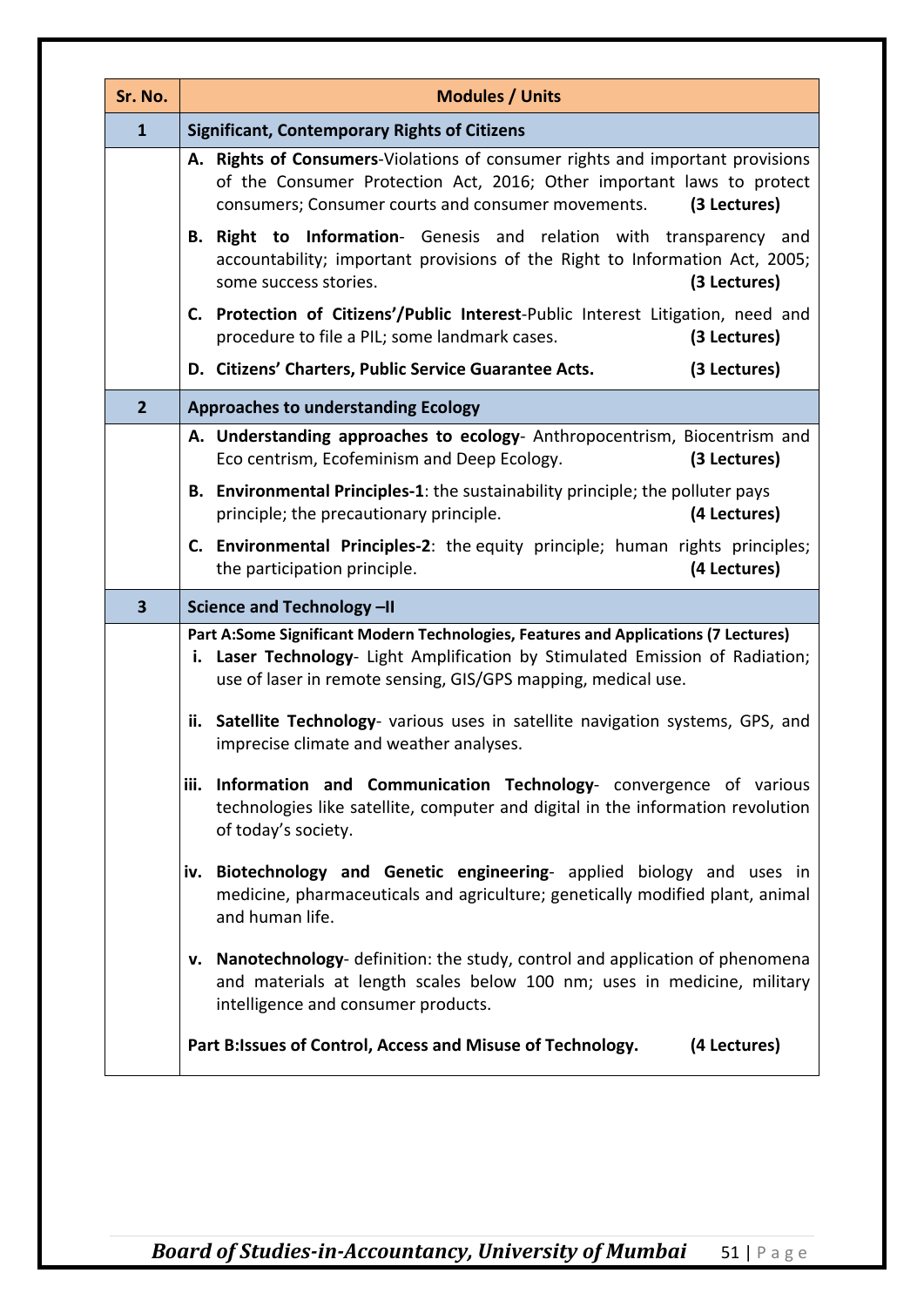| Sr. No. | <b>Modules / Units</b>                                                                                                                                                                                                                                                                                                                                                                                                                                                                                             |                                                                                                                              |  |
|---------|--------------------------------------------------------------------------------------------------------------------------------------------------------------------------------------------------------------------------------------------------------------------------------------------------------------------------------------------------------------------------------------------------------------------------------------------------------------------------------------------------------------------|------------------------------------------------------------------------------------------------------------------------------|--|
| 4       | <b>Introduction to Competitive Exams</b>                                                                                                                                                                                                                                                                                                                                                                                                                                                                           |                                                                                                                              |  |
|         | Part A. Basic information on Competitive Examinations- the pattern, eligibility                                                                                                                                                                                                                                                                                                                                                                                                                                    |                                                                                                                              |  |
|         | criteria and local centres:                                                                                                                                                                                                                                                                                                                                                                                                                                                                                        |                                                                                                                              |  |
|         | i. Examinations conducted for entry into professional courses - Graduate<br>Record Examinations (GRE), Graduate Management Admission Test<br>GMAT), Common Admission Test (CAT) and Scholastic Aptitude Test (SAT).<br>ii. Examinations conducted for entry into jobs by Union Public Service<br>Commission, Staff Selection Commission (SSC), State Public Service<br>Commissions, Banking and Insurance sectors, and the National and State<br>Eligibility Tests (NET / SET) for entry into teaching profession. |                                                                                                                              |  |
|         |                                                                                                                                                                                                                                                                                                                                                                                                                                                                                                                    |                                                                                                                              |  |
|         |                                                                                                                                                                                                                                                                                                                                                                                                                                                                                                                    | Part B. Soft skills required for competitive examinations- (7 Lectures)                                                      |  |
|         | i. Information on areas tested: Quantitative Ability, Data Interpretation,<br>Verbal Ability and Logical Reasoning, Creativity and Lateral Thinking                                                                                                                                                                                                                                                                                                                                                                |                                                                                                                              |  |
|         |                                                                                                                                                                                                                                                                                                                                                                                                                                                                                                                    | ii. Motivation: Concept, Theories and Types of Motivation                                                                    |  |
|         | iii. Goal-Setting: Types of Goals, SMART Goals, Stephen Covey's concept of<br>human endowment                                                                                                                                                                                                                                                                                                                                                                                                                      |                                                                                                                              |  |
|         |                                                                                                                                                                                                                                                                                                                                                                                                                                                                                                                    | iv. Time Management: Effective Strategies for Time Management                                                                |  |
|         |                                                                                                                                                                                                                                                                                                                                                                                                                                                                                                                    | v. Writing Skills: Paragraph Writing, Report Writing, Filing an application<br>under the RTI Act, Consumer Grievance Letter. |  |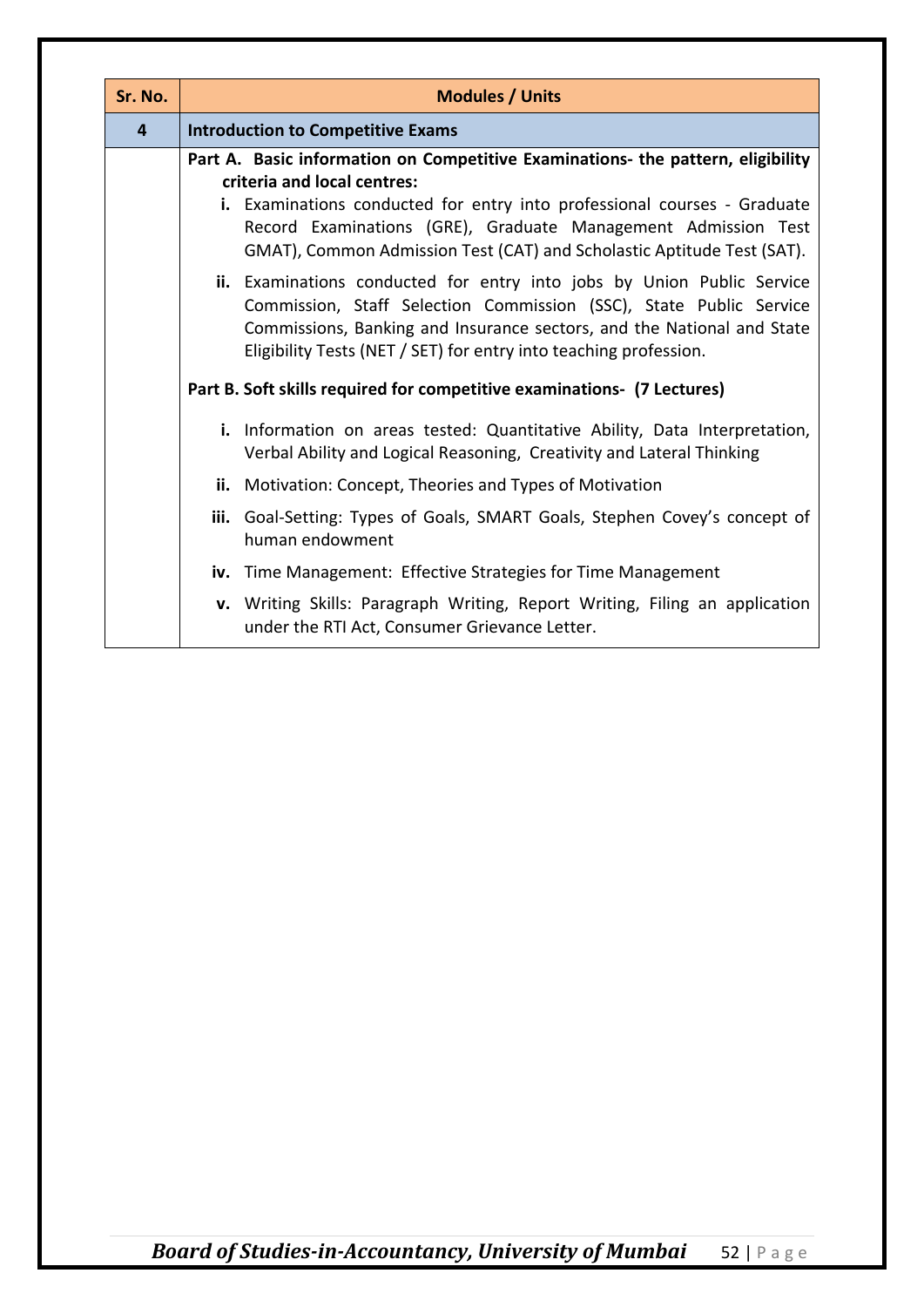#### **References**

- 1. Asthana, D. K., and Asthana, Meera, *Environmental Problems and Solutions*, S. Chand, New Delhi, 2012.
- 2. Bajpai, Asha, *Child Rights in India*, Oxford University Press, New Delhi, 2010.
- 3. Bhatnagar Mamta and Bhatnagar Nitin, *Effective Communication and Soft Skills*, Pearson India, New Delhi, 2011.
- 4. G Subba Rao, *Writing Skills for Civil Services Examination,* Access Publishing, New Delhi, 2014
- 5. Kaushal, Rachana, *Women and Human Rights in India*, Kaveri Books, New Delhi, 2000.
- 6. Mohapatra, Gaur Krishna Das, *Environmental Ecology*, Vikas, Noida, 2008.
- 7. Motilal, Shashi, and Nanda, Bijoy Lakshmi, *Human Rights: Gender and Environment*, Allied Publishers, New Delhi, 2007.
- 8. Murthy, D. B. N., *Disaster Management: Text and Case Studies*, Deep and Deep Publications, New Delhi, 2013.
- 9. Parsuraman, S., and Unnikrishnan, ed., *India Disasters Report II*, Oxford, New Delhi, 2013
- 10. Reza, B. K., *Disaster Management*, Global Publications, New Delhi, 2010.
- 11. Sathe, Satyaranjan P., *Judicial Activism in India*, Oxford University Press, New Delhi, 2003.
- 12. Singh, Ashok Kumar, *Science and Technology for Civil Service Examination*, Tata McGraw Hill, New Delhi, 2012.
- 13. Thorpe, Edgar, *General Studies Paper I Volume V*, Pearson, New Delhi, 2017.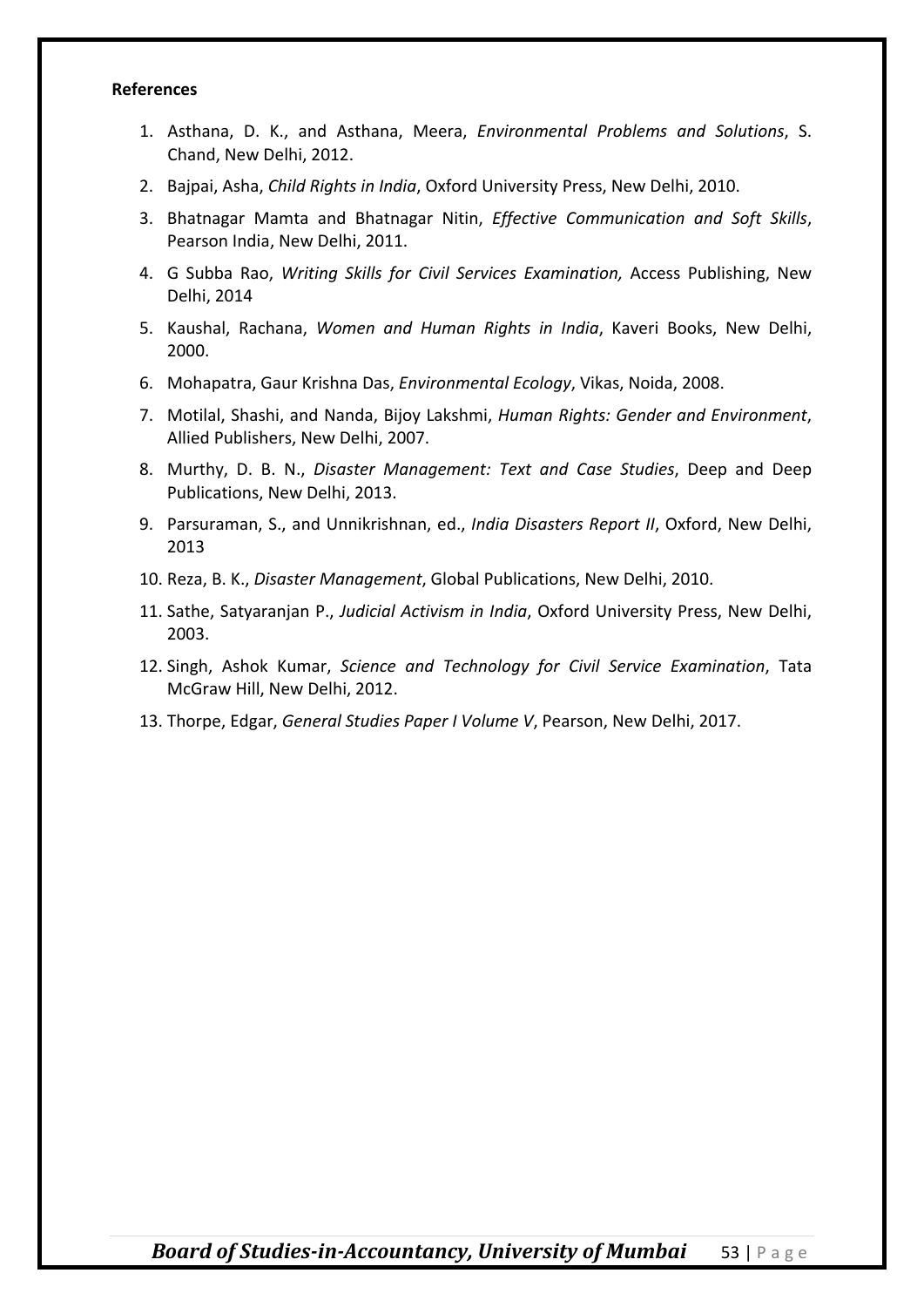#### **Projects / Assignments (for Internal Assessment)**

- i. Projects/Assignments should be drawn for the component on Internal Assessment from the topics in **Module 1 to Module 4**.
- ii. Students should be given a list of possible topics at least 3 from each Module at the beginning of the semester.
- iii. The Project/Assignment can take the form of Street-Plays / Power-Point Presentations / Poster Exhibitions and similar other modes of presentation appropriate to the topic.
- iv. Students can work in groups of not more than 8 per topic.
- v. Students must submit a hard / soft copy of the Project / Assignment before appearing for the semester end examination.

#### **QUESTION PAPER PATTERN (Semester III)**

The Question Paper Pattern for Semester End Examination shall be as follows:

#### **TOTAL MARKS: 75 DURATION: 150 MINUTES**

| <b>QUESTION</b><br><b>NUMBER</b> | <b>DESCRIPTION</b>                                                                                                                                                                                                                                                                                                      | <b>MARKS ASSIGNED</b>                                                                                                                                        |
|----------------------------------|-------------------------------------------------------------------------------------------------------------------------------------------------------------------------------------------------------------------------------------------------------------------------------------------------------------------------|--------------------------------------------------------------------------------------------------------------------------------------------------------------|
| $\mathbf{1}$                     | i. Question 1 A will be asked on the meaning $/$<br>definition of concepts / terms from all<br>Modules.<br>Question 1 B will be asked on the topic of the<br>ii.<br>Project / Assignment done by the student<br>during the Semester<br>In all 8 Questions will be asked out of which 5<br>iii.<br>have to be attempted. | a) Total marks: 15<br>b) For 1 A, there<br>will be 3 marks<br>for each sub-<br>question.<br>c) For 1 B there will<br>be 15 marks<br>without any<br>break-up. |
| $\overline{2}$                   | Descriptive Question with internal option (A or B)<br>on Module 1                                                                                                                                                                                                                                                       | 15                                                                                                                                                           |
| 3                                | Descriptive Question with internal option (A or B)<br>on Module 2                                                                                                                                                                                                                                                       | 15                                                                                                                                                           |
| 4                                | Descriptive Question with internal option (A or B)<br>on Module 3                                                                                                                                                                                                                                                       | 15                                                                                                                                                           |
| 5                                | Descriptive Question with internal option (A or B)<br>on Module 4                                                                                                                                                                                                                                                       | 15                                                                                                                                                           |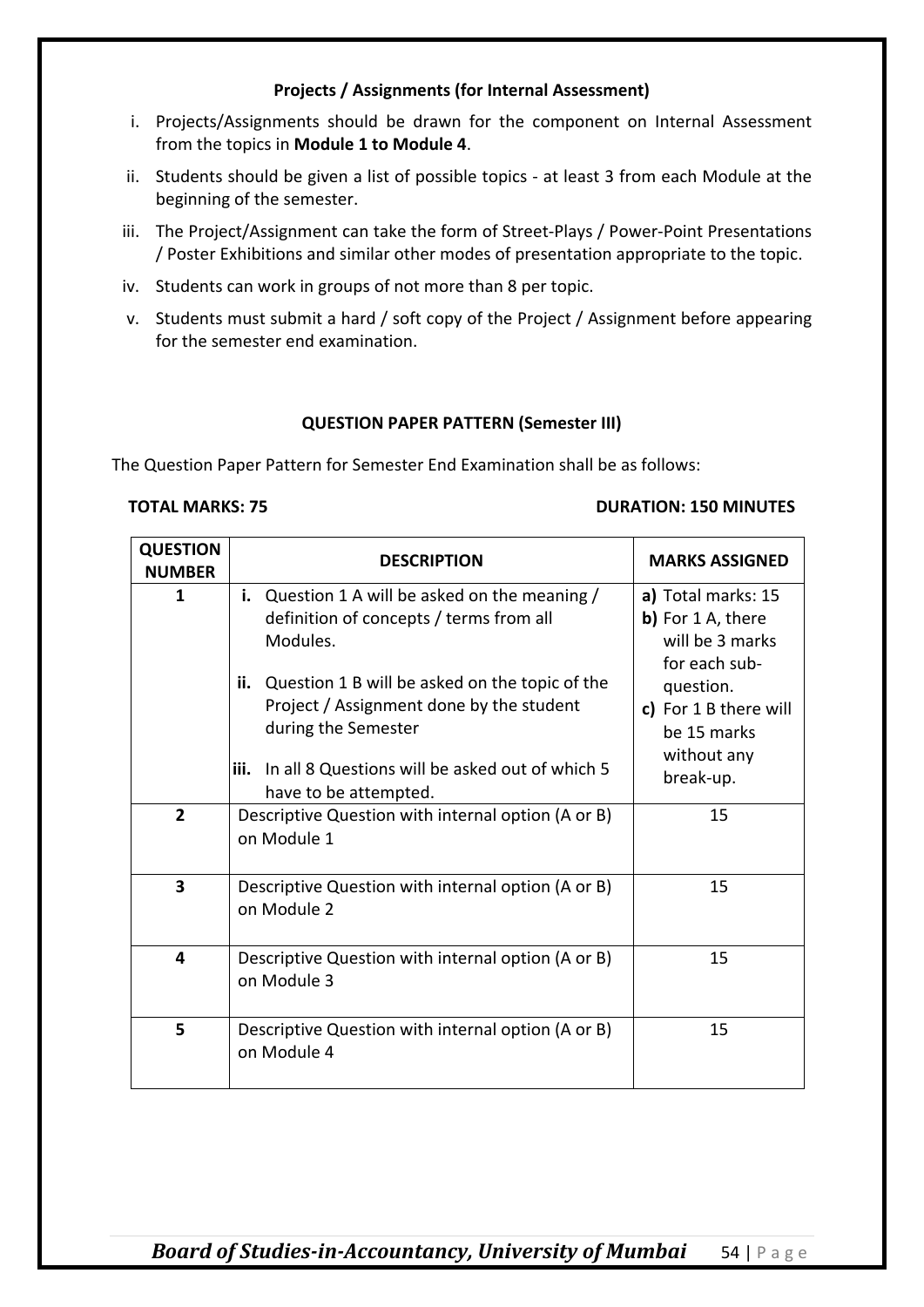*2B. Skill Enhancement Courses (SEC)*

# **Foundation Course in NSS - IV**

| Sr.<br>No.               | <b>Modules</b>                                             | No. of<br><b>Lectures</b> |
|--------------------------|------------------------------------------------------------|---------------------------|
| $\mathbf{1}$             | <b>Entrepreneurship Development</b>                        | 10                        |
| $\overline{\phantom{a}}$ | <b>Rural Resource Mobilization</b>                         | 10                        |
| 3                        | Ideal village & stake of GOS and NGO                       | 13                        |
| $\overline{4}$           | Institutional Social Responsibility and modes of Awareness | 12                        |
|                          | <b>Total</b>                                               | 45                        |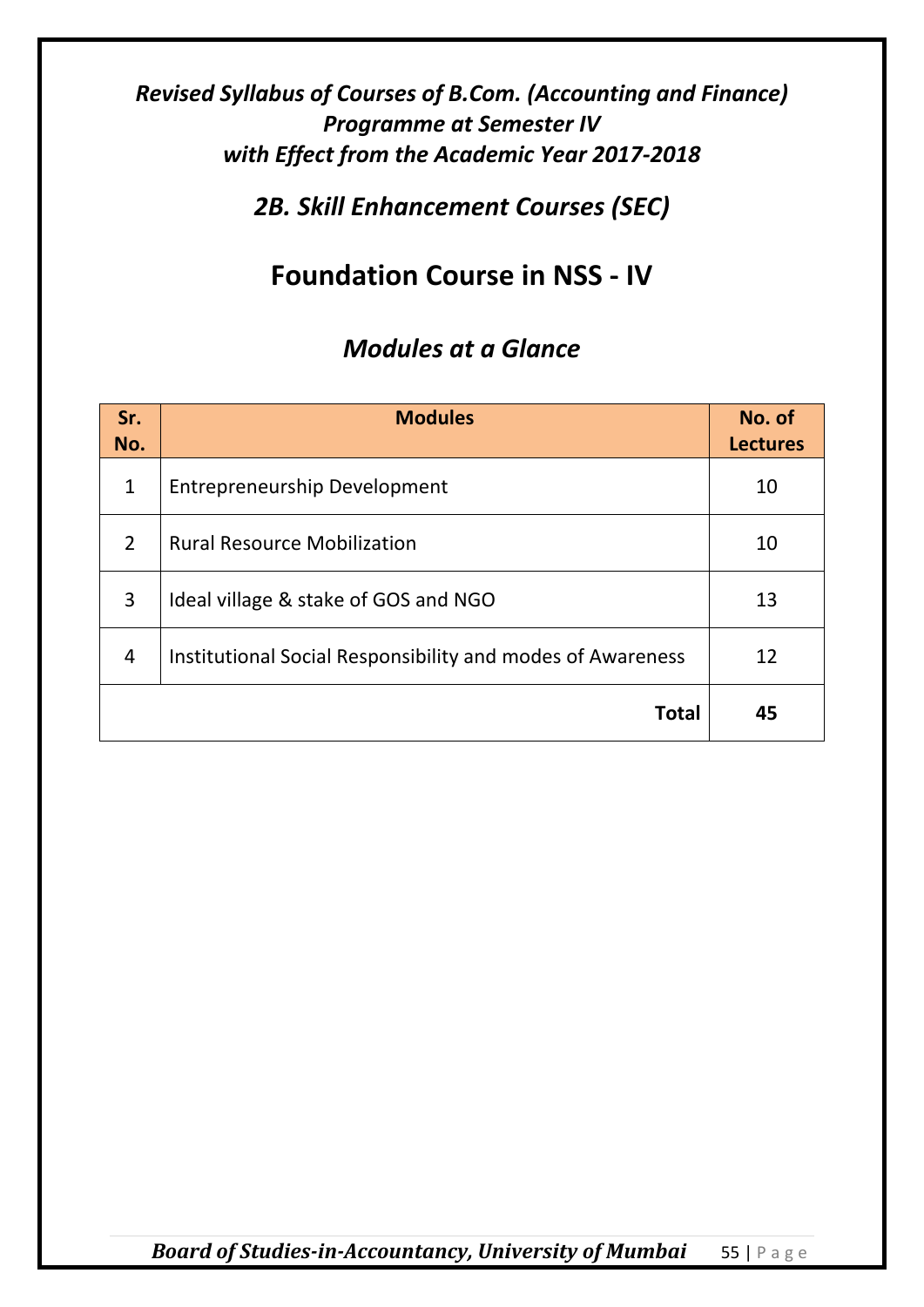| Sr. No.                 | <b>Modules / Units</b>                                                                                                                                                                                                                                                                                                                                              |  |
|-------------------------|---------------------------------------------------------------------------------------------------------------------------------------------------------------------------------------------------------------------------------------------------------------------------------------------------------------------------------------------------------------------|--|
| $\mathbf{1}$            | <b>Entrepreneurship Development</b>                                                                                                                                                                                                                                                                                                                                 |  |
|                         | <b>UNIT - I Entrepreneurship development</b><br>Entrepreneurship development- its meaning and schemes<br>Government and self-employment schemes for Entrepreneurship development<br><b>UNIT - II - Cottage Industry</b><br>Cottage Industry- its meaning, its role in development process<br>Marketing of cottage products and outlets                              |  |
| $\overline{2}$          | <b>Rural Resource Mobilization</b>                                                                                                                                                                                                                                                                                                                                  |  |
|                         | <b>UNIT - I - Rural resource mobilization-</b><br>A case study of eco-village, eco-tourism, agro-tourism<br>UNIT - II - Micro financing with special reference to self-help groups                                                                                                                                                                                  |  |
| $\overline{\mathbf{3}}$ | Ideal village & stake of GOS and NGO                                                                                                                                                                                                                                                                                                                                |  |
|                         | <b>UNIT - I - Ideal village</b><br>Ideal village-the concept<br>Gandhian Concept of Ideal village<br>Case studies on Ideal village<br>UNIT - II - Government Organisations(GOs) and Non-Government Organisations<br>(NGOs)<br>The concept and functioning                                                                                                           |  |
| 4                       | <b>Institutional Social Responsibility and modes of Awareness</b>                                                                                                                                                                                                                                                                                                   |  |
|                         | <b>UNIT - I - Institutional Social Responsibilities</b><br>Concept and functioning- case study of adapted village<br>UNIT - II - Modes of awareness through fine Arts Skills<br>Basics of performing Arts as tool for social awareness, street play, creative dance,<br>patriotic song, folk songs and folk dance. Rangoli, posters, flip charts, placards,<br>etc. |  |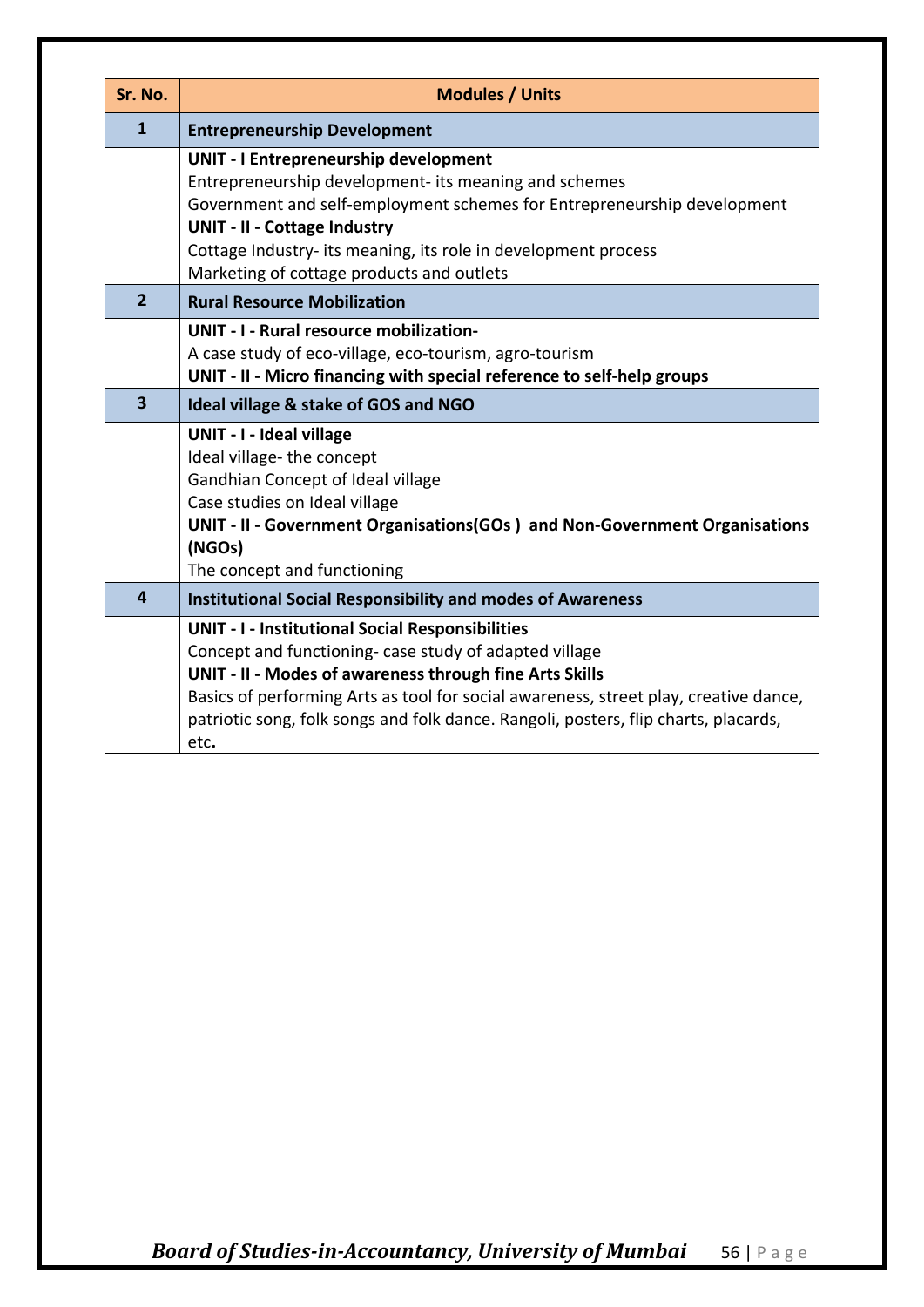*2B. Skill Enhancement Courses (SEC)*

# **Foundation Course in NCC - IV**

# *Modules at a Glance*

| Sr.<br>No.     | <b>Modules</b>                                                     | No. of<br><b>Lectures</b> |
|----------------|--------------------------------------------------------------------|---------------------------|
| $\mathbf{1}$   | Disaster Management, Social Awareness and Community<br>Development | 10                        |
| $\overline{2}$ | <b>Health and Hygiene</b>                                          | 10                        |
| 3              | Drill with Arms                                                    | 05                        |
| $\overline{4}$ | <b>Weapon Training</b>                                             | 10                        |
| 5              | Specialized Subject: Army Or Navy Or Air                           | 10                        |
|                | <b>Total</b>                                                       | 45                        |

*Board of Studies-in-Accountancy, University of Mumbai* 57 | Page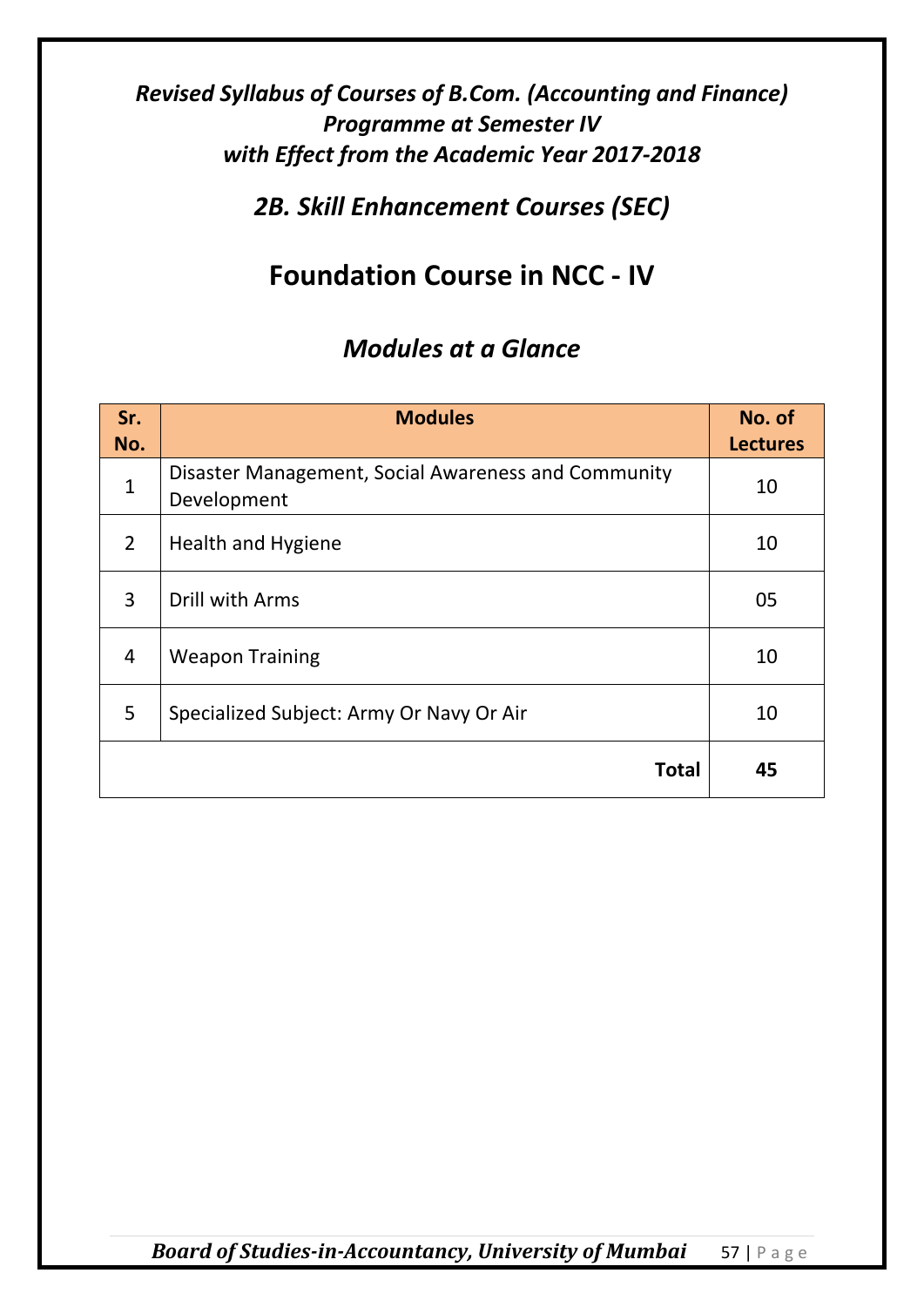| Sr. No.        | <b>Modules / Units</b>                                                                                                                                                                                                                                                                                                                                                                                                                                                                                                                                                                                                                                                                                  |  |  |
|----------------|---------------------------------------------------------------------------------------------------------------------------------------------------------------------------------------------------------------------------------------------------------------------------------------------------------------------------------------------------------------------------------------------------------------------------------------------------------------------------------------------------------------------------------------------------------------------------------------------------------------------------------------------------------------------------------------------------------|--|--|
| $\mathbf{1}$   | Disaster Management, Social Awareness and Community Development                                                                                                                                                                                                                                                                                                                                                                                                                                                                                                                                                                                                                                         |  |  |
|                | <b>Disaster Management:</b><br>Desired outcome: The student shall gain basic information about civil defence<br>organisation / NDMA & shall provide assistance to civil administration in various<br>types of emergencies during natural / manmade disasters<br>• Fire Services & Fire fighting<br>• Assistance during Natural / Other Calamities: Flood / Cyclone/ Earth Quake/<br>Accident etc.<br><b>Social Awareness and Community Development:</b><br>Desired outcome: The student shall have an understanding about social evils and<br>shall inculcate sense of whistle blowing against such evils and ways to eradicate<br>such evils.<br>NGOs: Role & Contribution<br>Drug Abuse & Trafficking |  |  |
|                | • Corruption<br>• Social Evil viz. Dowry/ Female Foeticide/Child Abuse & trafficking etc.<br>Traffic Control Org. & Anti drunken Driving<br>$\bullet$                                                                                                                                                                                                                                                                                                                                                                                                                                                                                                                                                   |  |  |
| $\overline{2}$ | <b>Health and Hygiene</b>                                                                                                                                                                                                                                                                                                                                                                                                                                                                                                                                                                                                                                                                               |  |  |
|                | Desired outcome: The student shall be fully aware about personal health and<br>hygiene lead a healthy life style and foster habits of restraint and self awareness.<br>Hygiene and Sanitation (Personal and Food Hygiene)<br>$\bullet$<br>Basics of Home Nursing & First-Aid in common medical emergencies<br>$\bullet$<br>• Wound & Fractures                                                                                                                                                                                                                                                                                                                                                          |  |  |
| 3              | <b>Drill with Arms</b>                                                                                                                                                                                                                                                                                                                                                                                                                                                                                                                                                                                                                                                                                  |  |  |
|                | Desired outcome: The students will demonstrate the sense of discipline, improve<br>bearing, smartness, and turnout, and develop the quality of immediate and<br>implicit obedience of orders, with good reflexes.<br>Getting on Parade with Rifle and Dressing at the Order<br>Dismissing and Falling Out<br>General Salute, Salami Shastra<br><b>Squad Drill</b><br>Short/Long tail from the order and vice-versa<br><b>Examine Arms</b>                                                                                                                                                                                                                                                               |  |  |
| 4              | <b>Weapon Training</b>                                                                                                                                                                                                                                                                                                                                                                                                                                                                                                                                                                                                                                                                                  |  |  |
|                | Desired outcome: The student shall have basic knowledge of weapons and their<br>use and handling.<br>The lying position, Holding and Aiming-I<br>Trigger control and firing a shot<br>Range procedure and safety precautions<br>Theory of Group and Snap Shooting<br>Short range firing, Aiming- II - Alteration of sight<br>$\bullet$                                                                                                                                                                                                                                                                                                                                                                  |  |  |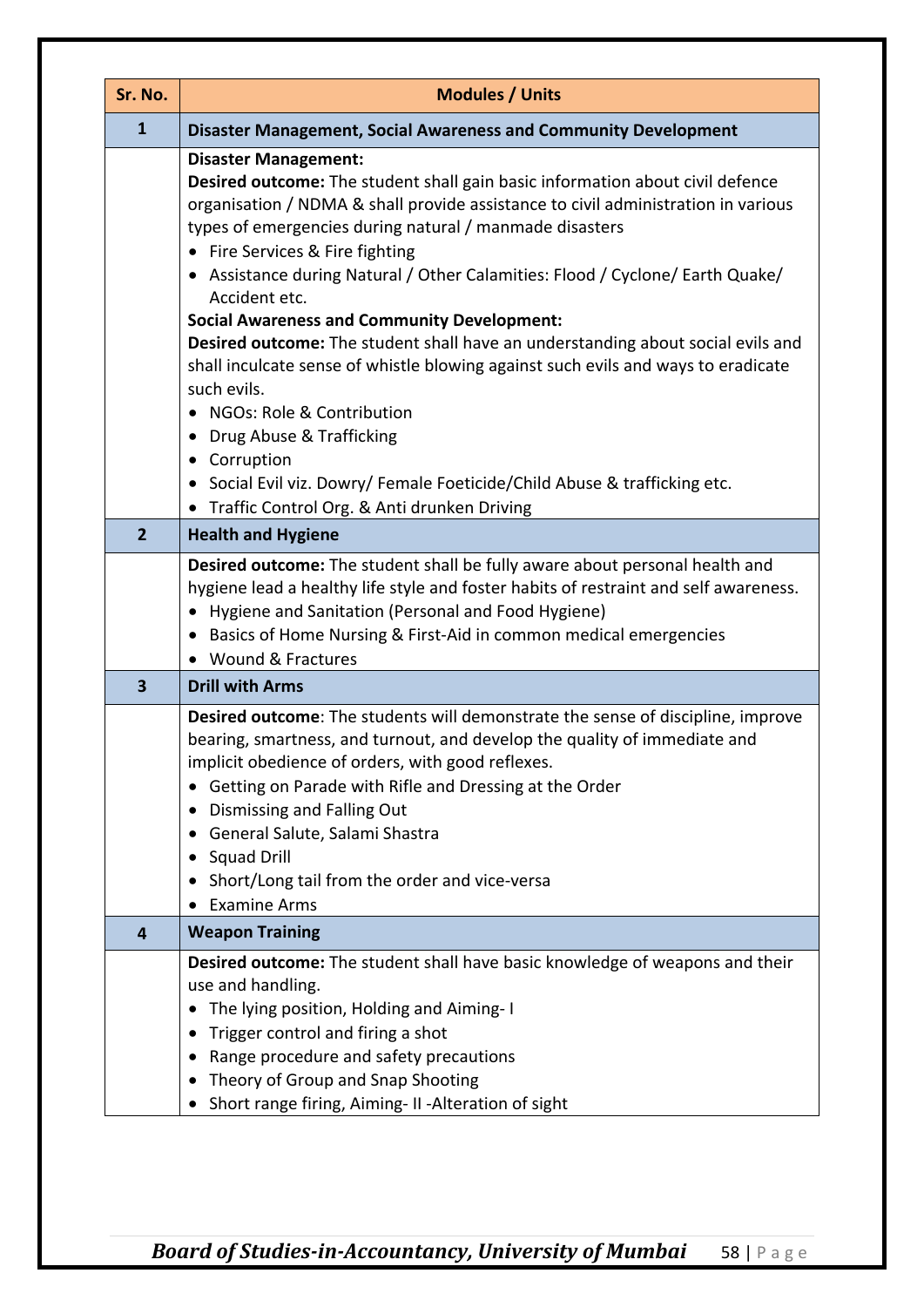| Sr. No. | <b>Modules / Units</b>                                                                                                                                                                                                                                                                                                                                                                                                                                                                                                                                                                                                                                                               |  |  |
|---------|--------------------------------------------------------------------------------------------------------------------------------------------------------------------------------------------------------------------------------------------------------------------------------------------------------------------------------------------------------------------------------------------------------------------------------------------------------------------------------------------------------------------------------------------------------------------------------------------------------------------------------------------------------------------------------------|--|--|
| 5       | <b>Specialized Subject: Army Or Navy Or Air</b>                                                                                                                                                                                                                                                                                                                                                                                                                                                                                                                                                                                                                                      |  |  |
|         | Army<br>Desired outcome: The training shall instill patriotism, commitment and passion to<br>serve the nation motivating the youth to join the defence forces.<br>It will also acquaint, expose & provide basic knowledge about armed, naval and<br>air-force subjects<br>A. Map reading<br>• Setting a Map, finding North and own position<br>Map to ground, Ground to Map<br>$\bullet$<br>Point to Point March<br>$\bullet$<br><b>B. Field Craft and Battle Craft</b><br>Observation, Camouflage and Concealment<br>$\bullet$<br><b>Field Signals</b><br>$\bullet$<br>• Types of Knots and Lashing<br>C. Introduction to advanced weapons and role of technology (To be covered by |  |  |
|         | the guest lecturers)                                                                                                                                                                                                                                                                                                                                                                                                                                                                                                                                                                                                                                                                 |  |  |
|         | <b>OR</b><br><b>Navy</b>                                                                                                                                                                                                                                                                                                                                                                                                                                                                                                                                                                                                                                                             |  |  |
|         | A. Naval Communication<br>• Semaphore<br><b>Phonetic Alphabets</b><br>Radio Telephony Procedure<br>п<br>Wearing of National Flag, Ensign and Admiral's Flag.                                                                                                                                                                                                                                                                                                                                                                                                                                                                                                                         |  |  |
|         | <b>B.</b> Seamanship<br>• Anchor work<br>■ Types of Anchor, Purpose and Holding ground<br><b>Boat work</b>                                                                                                                                                                                                                                                                                                                                                                                                                                                                                                                                                                           |  |  |
|         | " Demonstrate Rigging a whaler and enterprise boat- Parts of Sail and<br><b>Sailing Terms</b><br>Instructions in Enterprise Class Board including theory of Sailing,<br><b>Elementary Sailing Tools</b><br>" Types of Power Boats Used in the Navy and their uses, Knowledge of<br>Anchoring, Securing and Towing a Boat                                                                                                                                                                                                                                                                                                                                                             |  |  |
|         | C. Introduction to advanced weapons and role of technology (To be covered by<br>the guest lecturers)                                                                                                                                                                                                                                                                                                                                                                                                                                                                                                                                                                                 |  |  |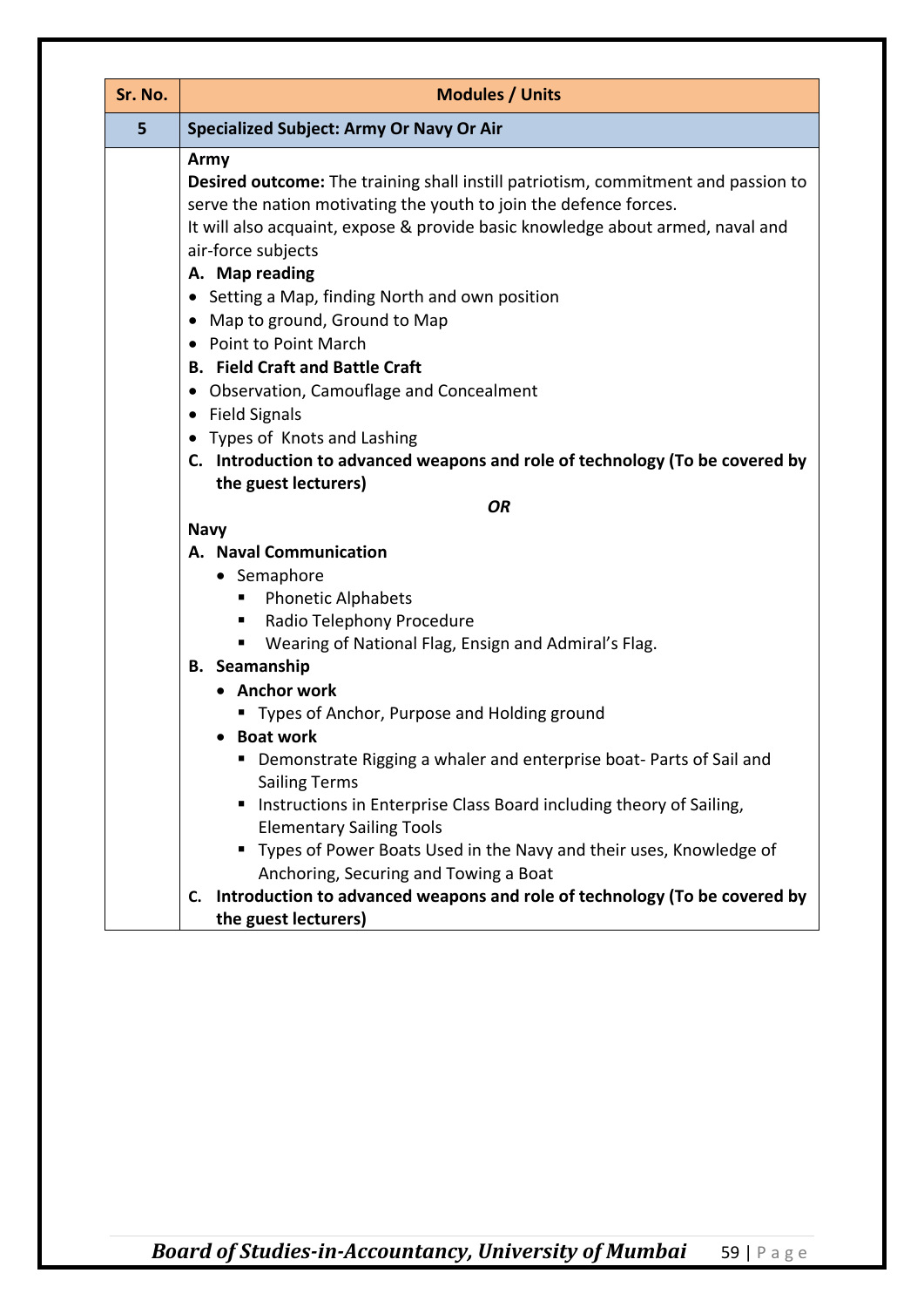| Sr. No. | <b>Modules / Units</b>                                                                               |
|---------|------------------------------------------------------------------------------------------------------|
|         | <b>OR</b>                                                                                            |
|         | Air                                                                                                  |
|         | A. Air frames                                                                                        |
|         | • Fuselage                                                                                           |
|         | • Main and Tail Plain                                                                                |
|         | <b>B.</b> Instruments                                                                                |
|         | • Introduction to RADAR                                                                              |
|         | C. Aero modelling                                                                                    |
|         | • Flying/ Building of Aero models                                                                    |
|         | D. Introduction to advanced weapons and role of technology (To be covered by<br>the guest lecturers) |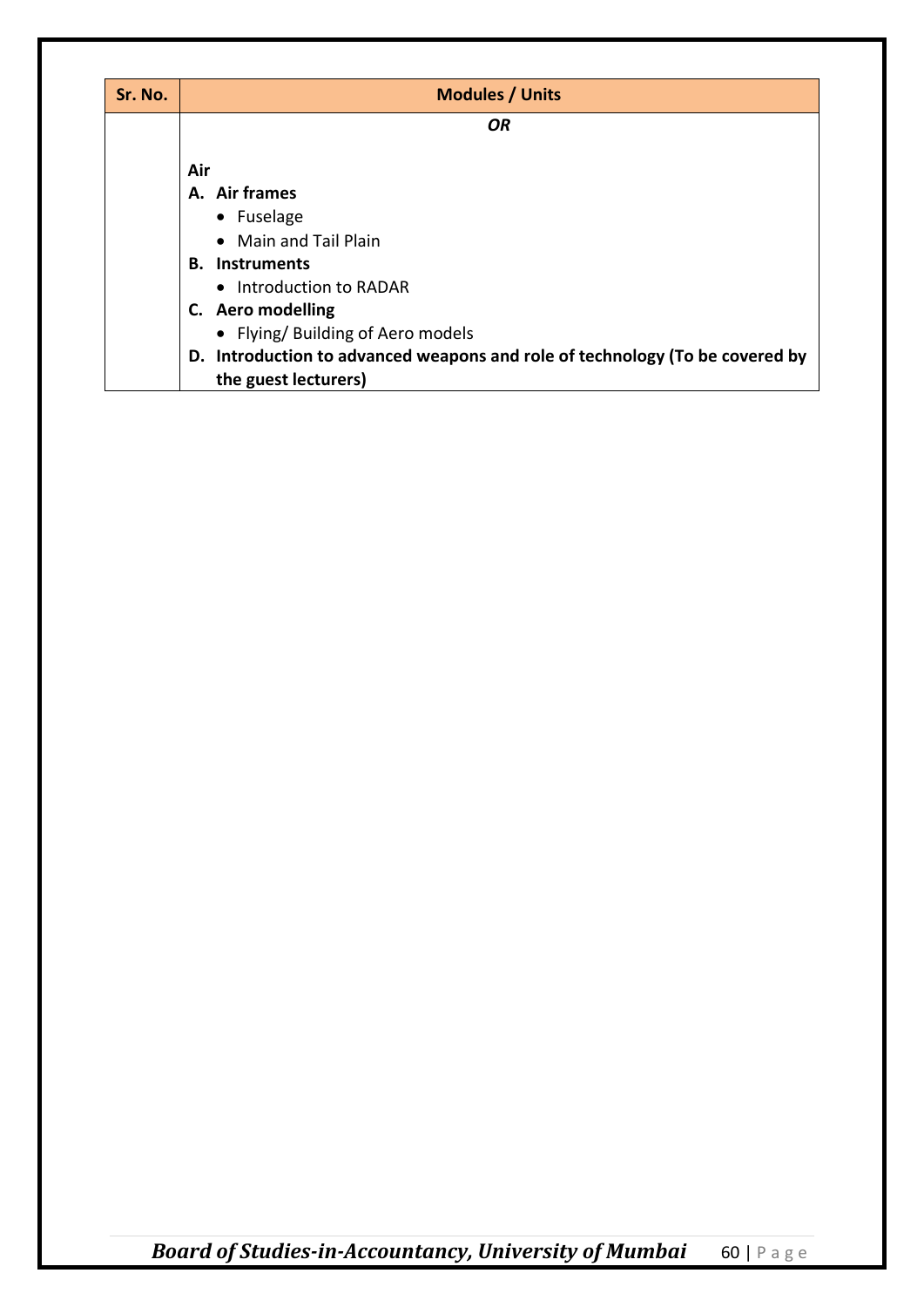*2B. Skill Enhancement Courses (SEC)*

# **Foundation Course in Physical Education - III**

# *Modules at a Glance*

| Sr.<br>No.     | <b>Modules</b>                           | No. of<br><b>Lectures</b> |
|----------------|------------------------------------------|---------------------------|
| $\mathbf{1}$   | <b>Stress Management</b>                 | 10                        |
| $\overline{2}$ | Awards, Scholarship & Government Schemes | 10                        |
| 3              | <b>Yoga Education</b>                    | 10                        |
| 4              | <b>Exercise Scheduling/Prescription</b>  | 15                        |
|                | <b>Total</b>                             | 45                        |

*Board of Studies-in-Accountancy, University of Mumbai* 61 | Page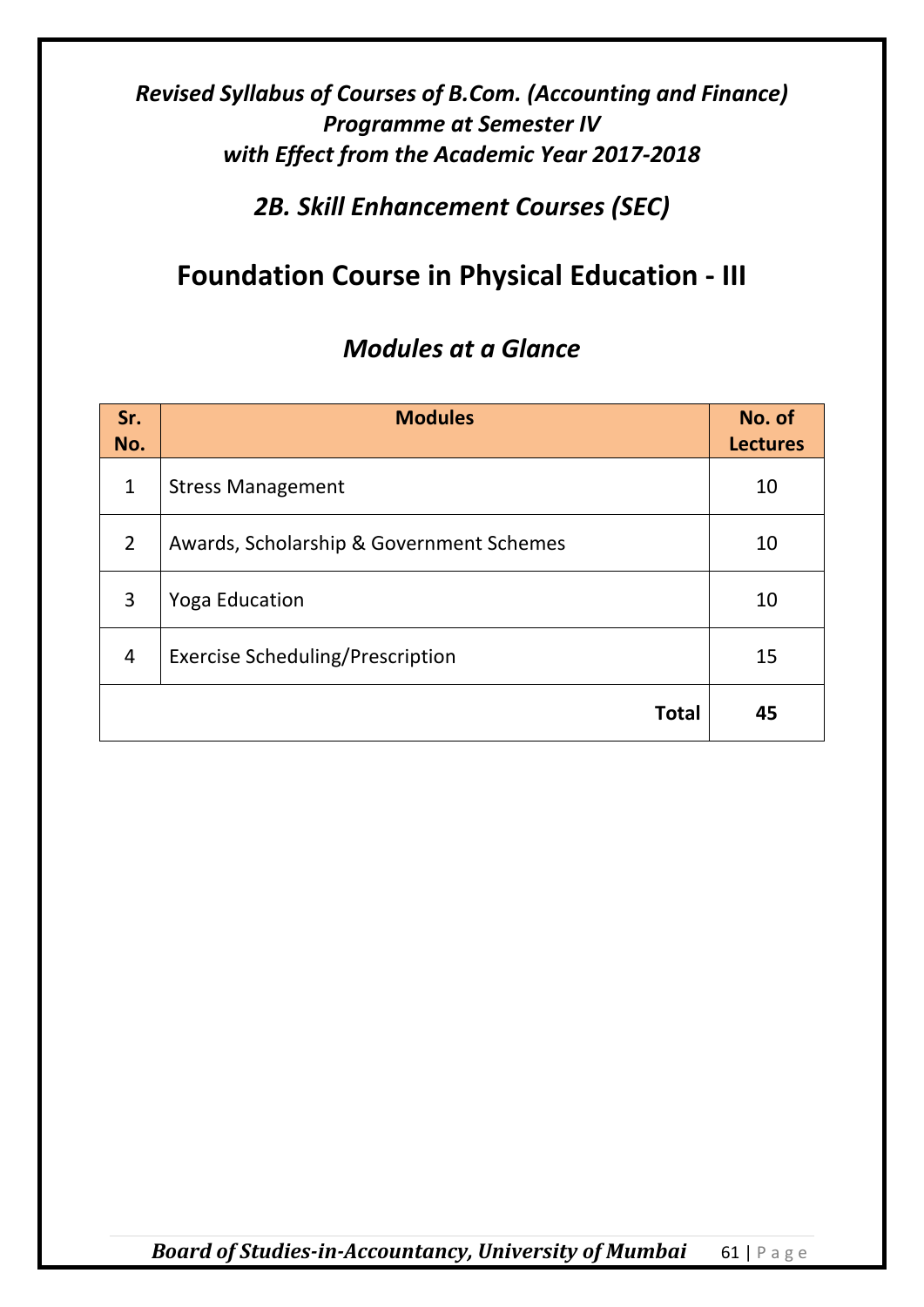| Sr. No.        | <b>Modules / Units</b>                                                                                                                                                                                            |
|----------------|-------------------------------------------------------------------------------------------------------------------------------------------------------------------------------------------------------------------|
| 1              | <b>Stress Management</b>                                                                                                                                                                                          |
|                | Meaning & concept of Stress<br>٠<br><b>Causes of Stress</b><br>$\bullet$<br><b>Managing Stress</b><br>٠<br><b>Coping Strategies</b>                                                                               |
| $\overline{2}$ | <b>Awards, Scholarship &amp; Government Schemes</b>                                                                                                                                                               |
|                | State & National level Sports Awards<br>$\bullet$<br>State Sports Policy & Scholarship Schemes<br>$\bullet$<br>National Sports Policy & Scholarship Schemes<br>$\bullet$<br><b>Prominent Sports Personalities</b> |
| 3              | <b>Yoga Education</b>                                                                                                                                                                                             |
|                | Differences between Yogic Exercises & non-Yogic exercises<br>٠<br>Contribution of Yoga to Sports<br>٠<br>Principles of Asanas & Bandha<br>٠<br>Misconceptions about Yoga                                          |
| 4              | <b>Exercise Scheduling/Prescription</b>                                                                                                                                                                           |
|                | Daily Routine Prescription.<br>٠<br>Understanding Activity level & Calorie requirement.<br>٠<br>Adherence & Motivation for exercise.<br>Impact of Lifestyle on Health                                             |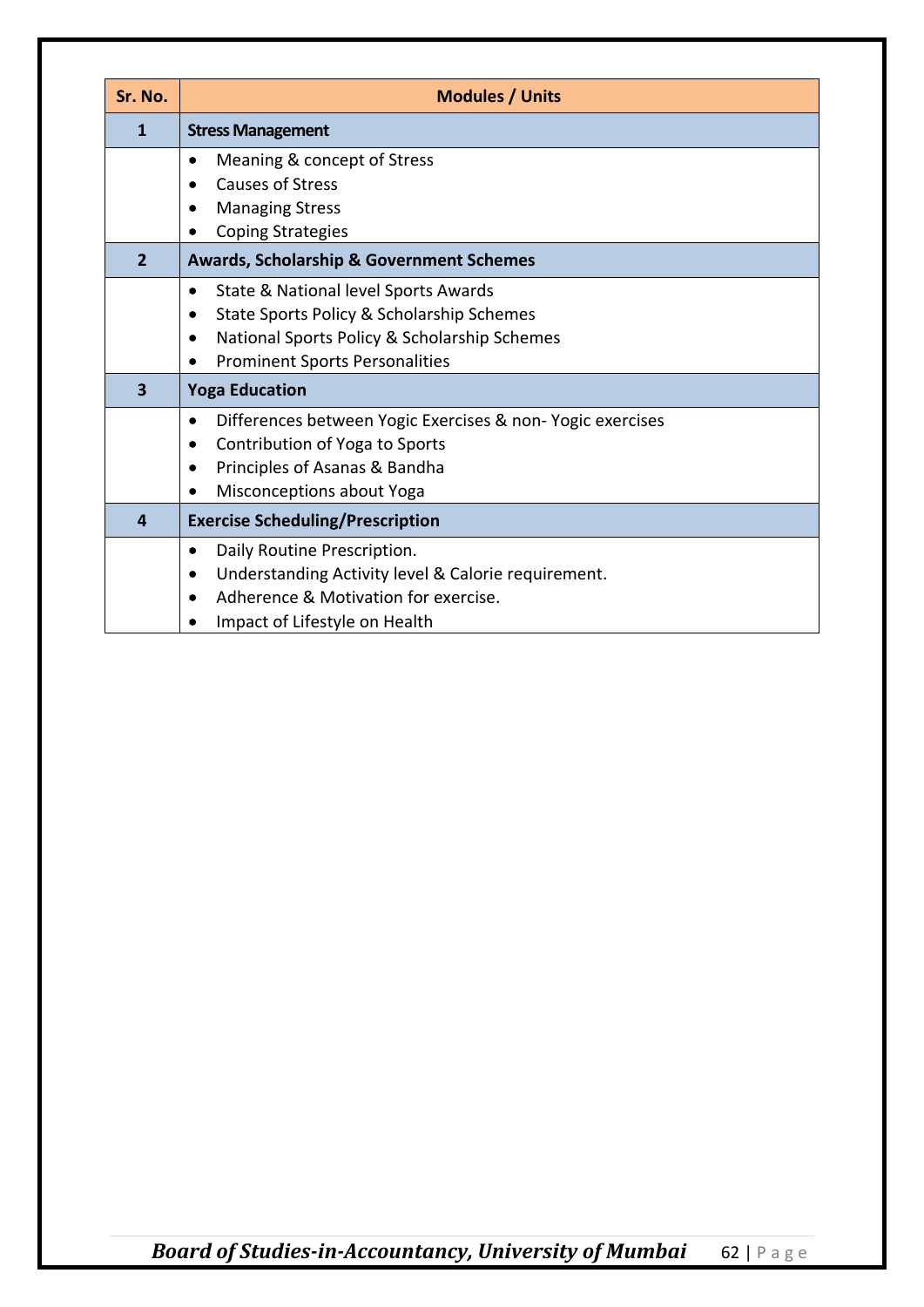*3. Core Courses (CC)*

# **Business Law (Company Law) - III**

| Sr.<br>No.     | <b>Modules</b>                      | No. of<br><b>Lectures</b> |
|----------------|-------------------------------------|---------------------------|
| $\mathbf{1}$   | <b>Definitions</b>                  | 10                        |
| $\overline{2}$ | Incorporation of companies          | 20                        |
| 3              | <b>Public Offer</b>                 | 10                        |
| 4              | <b>Private Placement</b>            | 10                        |
| 5              | <b>Share Capital and Debentures</b> | 10                        |
|                | <b>Total</b>                        | 60                        |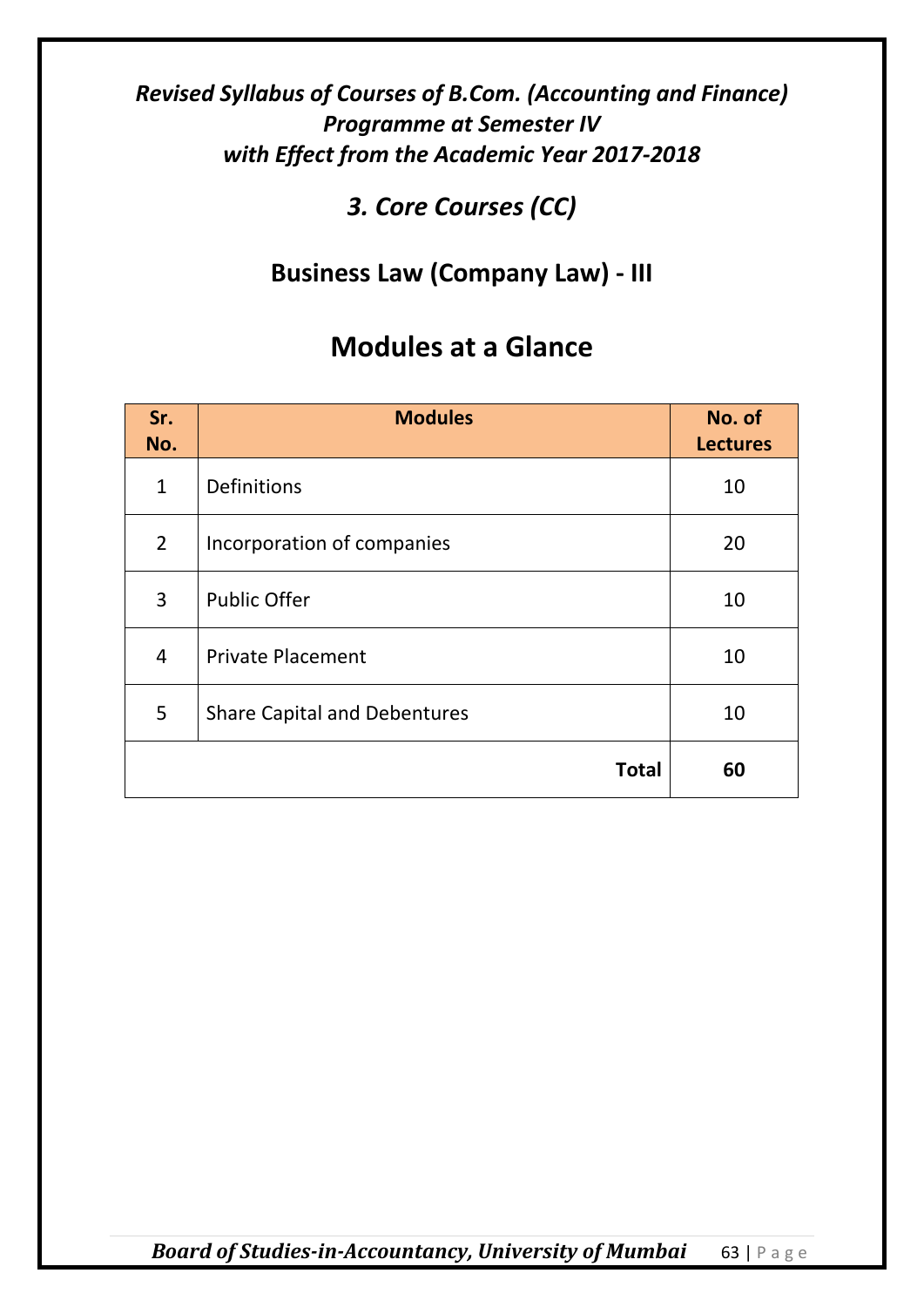| Sr. No.        | <b>Modules / Units</b>                                                                                                                                                                                                                                                                                                                                            |
|----------------|-------------------------------------------------------------------------------------------------------------------------------------------------------------------------------------------------------------------------------------------------------------------------------------------------------------------------------------------------------------------|
| 1              | <b>Definitions</b>                                                                                                                                                                                                                                                                                                                                                |
|                | Section 2<br>Clause (2) - Accounting Standard<br>Clause (7) - Auditing Standard<br>Clause (13) - Books of Accounts<br>Clause (31) - Deposit<br>Clause (41) - Financial Year<br>Clause (42) - Foreign Company<br>Clause (47) - Independent Director<br>Clause (48) - Indian Depository Receipts<br>Clause (62) - One Person Company<br>Clause (85) - Small Company |
| $\overline{2}$ | <b>Incorporation of companies</b>                                                                                                                                                                                                                                                                                                                                 |
|                | Section 3 to Section 20                                                                                                                                                                                                                                                                                                                                           |
| 3              | <b>Public Offer</b>                                                                                                                                                                                                                                                                                                                                               |
|                | Sections 23, 25 to 28, 33, 35, 39                                                                                                                                                                                                                                                                                                                                 |
| 4              | <b>Private Placement</b>                                                                                                                                                                                                                                                                                                                                          |
|                | Section 42                                                                                                                                                                                                                                                                                                                                                        |
| 5              | <b>Share Capital and Debentures</b>                                                                                                                                                                                                                                                                                                                               |
|                | Sections 43, 46, 47, 52 to 56, 61 to 72                                                                                                                                                                                                                                                                                                                           |

*Note: Relevant Law/Statute/Rules in force in force on 1st April immediately preceding commencement of Academic Year is applicable for ensuring examination after relevant year.*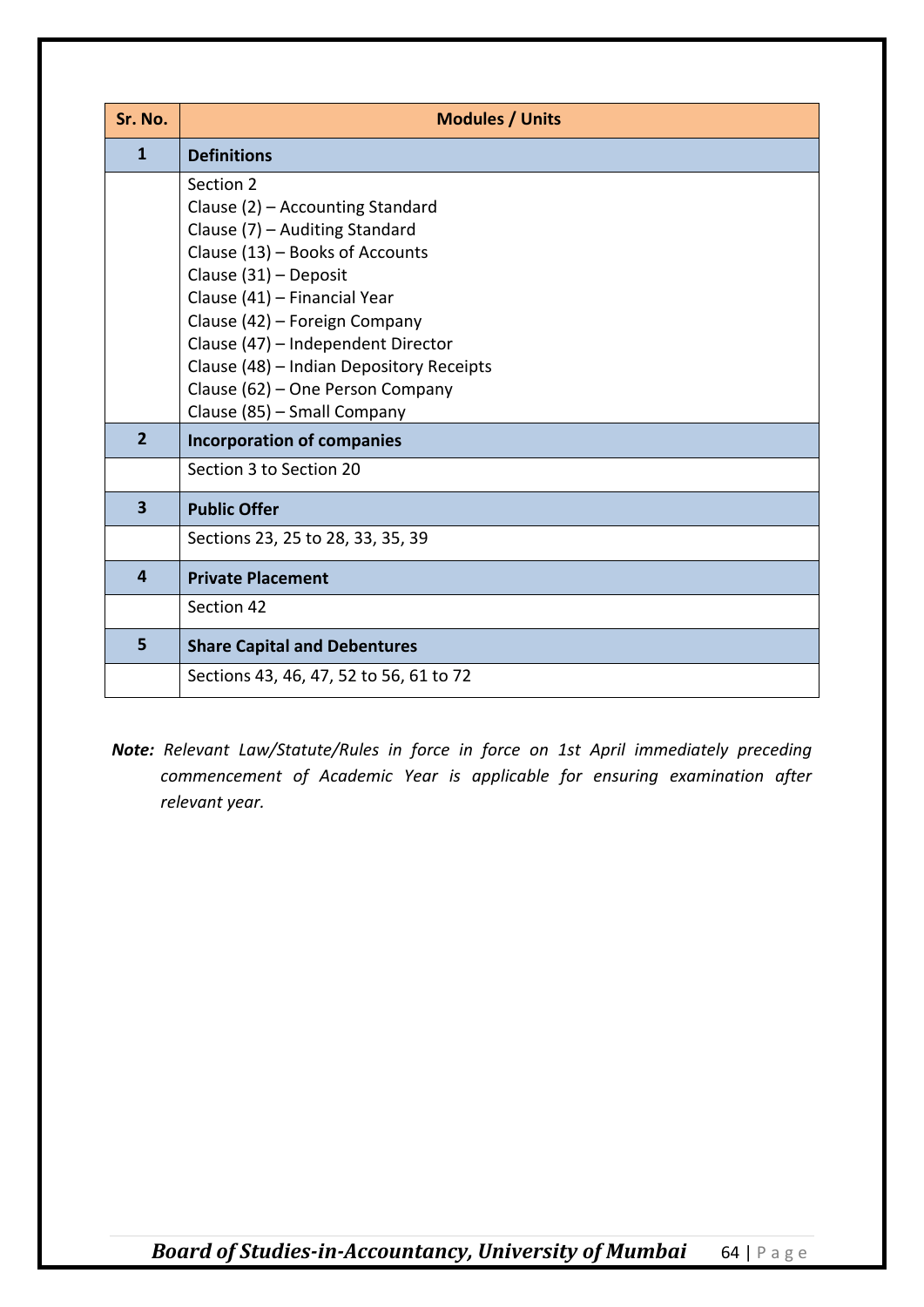*3. Core Courses (CC)*

# **Research Methodology in Accounting and Finance**

### *Modules at a Glance*

| Sr.<br>No.     | <b>Modules</b>                            | No. of<br><b>Lectures</b> |
|----------------|-------------------------------------------|---------------------------|
| $\mathbf{1}$   | Introduction to Research                  | 15                        |
| 2              | Research Design in Accounting and Finance | 15                        |
| 3              | Data Collection and Processing            | 15                        |
| $\overline{4}$ | Interpretation and Report Writing         | 15                        |
|                | <b>Total</b>                              | 60                        |

*Board of Studies-in-Accountancy, University of Mumbai* 65 | Page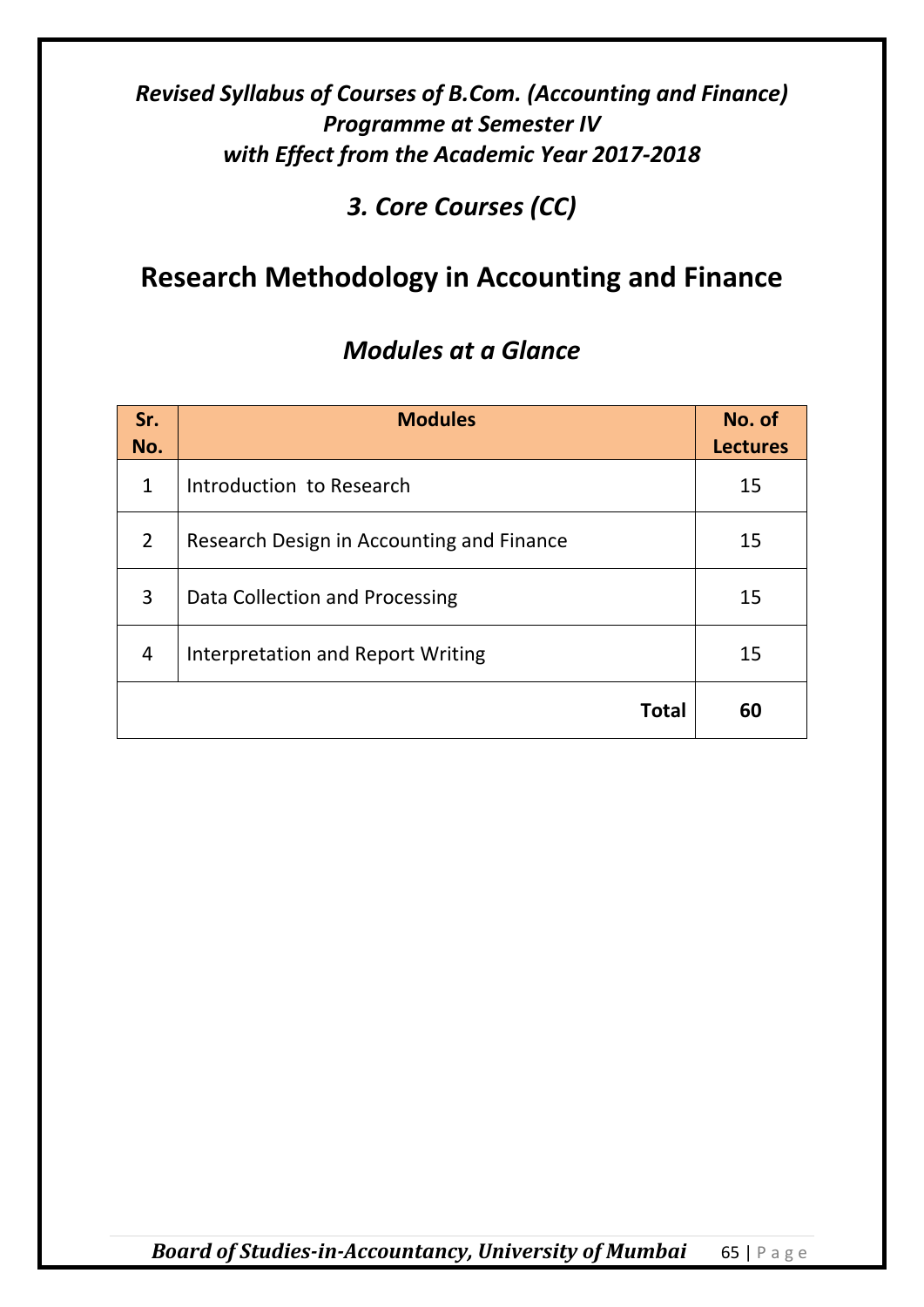| Sr. No.                 | <b>Modules / Units</b>                                                                                                                                                                                                                                                                                                                                                                                                                                                                                                                                                                                                                                                                                                                    |  |
|-------------------------|-------------------------------------------------------------------------------------------------------------------------------------------------------------------------------------------------------------------------------------------------------------------------------------------------------------------------------------------------------------------------------------------------------------------------------------------------------------------------------------------------------------------------------------------------------------------------------------------------------------------------------------------------------------------------------------------------------------------------------------------|--|
| $\mathbf{1}$            | <b>Introduction to Research</b>                                                                                                                                                                                                                                                                                                                                                                                                                                                                                                                                                                                                                                                                                                           |  |
|                         | Introduction and meaning of research, Objectives of research, Features and<br>Importance of research in Accounting and Finance, Objectives and Types of<br>research - Basic, Applied, Descriptive, Analytical and Empirical Research.<br>Formulation of research problem : Meaning and Selection<br>Review of Literature                                                                                                                                                                                                                                                                                                                                                                                                                  |  |
| $\overline{2}$          | <b>Research Design in Accounting and Finance</b>                                                                                                                                                                                                                                                                                                                                                                                                                                                                                                                                                                                                                                                                                          |  |
|                         | Meaning of Introduction, Need, and Good research design.<br>Hypothesis: Formulation, Sources, Importance and Types<br>Different Research designs                                                                                                                                                                                                                                                                                                                                                                                                                                                                                                                                                                                          |  |
| $\overline{\mathbf{3}}$ | <b>Data Collection and Processing</b>                                                                                                                                                                                                                                                                                                                                                                                                                                                                                                                                                                                                                                                                                                     |  |
|                         | Data Collection: Introduction and meaning, types of data<br>Primary data: Observation, Experimentation, Interview, Schedules, Survey,<br>Questionnaires, Limitations of Primary data<br>Secondary data: Sources and Limitations<br>Factors affecting the choice of method of data collection.<br>Sampling: Significance, Methods, Factors determining sample size<br>Data Presentation: Significance in Research, Stages in Data Processing: Editing,<br>Coding, Classification, Tabulation, Graphic Presentation<br>Statistical Analysis: Tools and Techniques, Measures of Central Tendency,<br>Measures of Dispersion, Correlation Analysis and Regression Analysis.<br>Use of computer and internet in data collection and processing |  |
| 4                       | <b>Interpretation and Report Writing</b>                                                                                                                                                                                                                                                                                                                                                                                                                                                                                                                                                                                                                                                                                                  |  |
|                         | Meaning and techniques of interpretation, Research Report Writing: Importance,<br>Essentials, Structure/ layout, Types                                                                                                                                                                                                                                                                                                                                                                                                                                                                                                                                                                                                                    |  |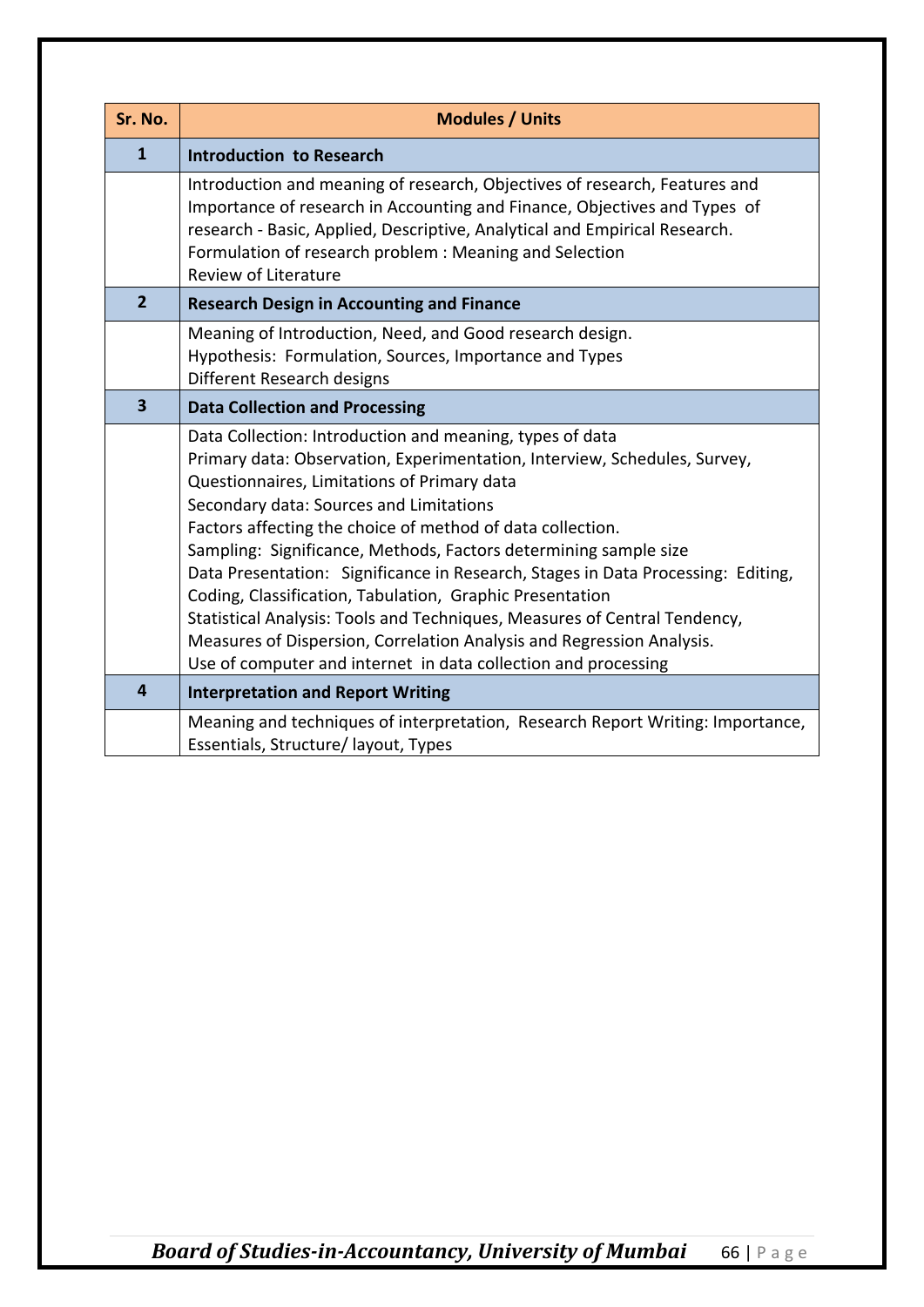### *Reference Books*

|                                                                                                            | <b>Reference Books</b>                                                                                                                                                                                                                                                                                                                                                                                                                                                                                                                                                                                                                                                                                                                                                                                                                                                                                                                                                                                                                                                                                                                                                                                                                                                                                                                                                                                                                                                                                                                                                 |
|------------------------------------------------------------------------------------------------------------|------------------------------------------------------------------------------------------------------------------------------------------------------------------------------------------------------------------------------------------------------------------------------------------------------------------------------------------------------------------------------------------------------------------------------------------------------------------------------------------------------------------------------------------------------------------------------------------------------------------------------------------------------------------------------------------------------------------------------------------------------------------------------------------------------------------------------------------------------------------------------------------------------------------------------------------------------------------------------------------------------------------------------------------------------------------------------------------------------------------------------------------------------------------------------------------------------------------------------------------------------------------------------------------------------------------------------------------------------------------------------------------------------------------------------------------------------------------------------------------------------------------------------------------------------------------------|
|                                                                                                            | <b>Financial Accounting (Special Accounting Areas) III</b>                                                                                                                                                                                                                                                                                                                                                                                                                                                                                                                                                                                                                                                                                                                                                                                                                                                                                                                                                                                                                                                                                                                                                                                                                                                                                                                                                                                                                                                                                                             |
| ٠<br>$\bullet$<br>$\bullet$<br>$\bullet$<br>٠<br>٠<br>٠<br>٠<br>٠<br>$\bullet$<br>٠<br>٠<br>٠<br>$\bullet$ | Introduction to Accountancy by T.S. Grewal, S. Chand and Company (P) Ltd., New Delhi<br>Advance Accounts by Shukla and Grewal, S. Chand and Company (P) Ltd., New Delhi<br>Advanced Accountancy by R.L Gupta and M. Radhaswamy, S. Chand and Company (P) Ltd., New Delhi<br>Modern Accountancy by Mukherjee and Hanif, Tata Mc. Grow Hill and Co. Ltd., Mumbai<br>Financial Accounting by Lesile Chandwichk, Pentice Hall of India Adin Bakley (P) Ltd., New Delhi<br>Financial Accounting for Management by Dr. Dinesh Harsalekar, Multi-Tech. Publishing Co. Ltd.,<br>Mumbai<br>Financial Accounting by P.C. Tulsian, Pearson Publications, New Delhi<br>Accounting Principles by R.N. Anthony and J.S. Reece, Richard Irwin, Inc<br>Financial Accounting by Monga, J.R. Ahuja, Girish Ahuja and Ashok Shehgal, Mayur Paper Back, Noida<br>Compendium of Statement and Standard of Accounting, ICAI<br>Indian Accounting Standards, Ashish Bhattacharya, Tata Mc. Grow Hill and Co. Ltd., Mumbai<br>Financial Accounting by Williams, Tata Mc. Grow Hill and Co. Ltd., Mumbai<br>Company Accounting Standards by Shrinivasan Anand, Taxman, New Delhi<br>Financial Accounting by V. Rajasekaran, Pearson Publications, New Delhi<br>Introduction to Financial Accounting by Horngren, Pearson Publications, New Delhi<br>Financial Accounting by M. Mukherjee and M. Hanif, Tata McGraw Hill Education Pvt. Ltd., New Delhi<br>Financial Accounting a Managerial Perspective, Varadraj B. Bapat, Mehul Raithatha, Tata McGraw<br>Hill Education Pvt. Ltd., New Delhi |
|                                                                                                            | <b>Cost Accounting (Methods of Costing) II</b>                                                                                                                                                                                                                                                                                                                                                                                                                                                                                                                                                                                                                                                                                                                                                                                                                                                                                                                                                                                                                                                                                                                                                                                                                                                                                                                                                                                                                                                                                                                         |
| ٠<br>٠<br>$\bullet$<br>٠<br>٠<br>$\bullet$<br>٠<br>$\bullet$                                               | Lectures on Costing by Swaminathan: S. Chand and Company (P) Ltd., New Delhi<br>Cost Accounting by C.S. Rayudu, Tata Mc. Grow Hill and Co. Ltd., Mumbai<br>Cost Accounting by Jawahar Lal and Seema Srivastava, Tata Mc. Grow Hill and Co. Ltd., Mumbai<br>Cost Accounting by Ravi M. Kishore, Taxmann Ltd., New Delhi<br>Principles and Practices of Cost Accounting by N.K. Prasad, Book Syndicate Pvt. Ltd., Calcutta<br>Cost Accounting Theory and Practice by B.K. Bhar, Tata Mc. Grow Hill and Co. Ltd., Mumbai<br>Cost Accounting Principles and Practice by M.N. Arora, Vikas Publishing House Pvt. Ltd., New Delhi<br>Advanced Cost and Management Accounting: Problems and Solutions by V.K. Saxena and C.D. Vashist,<br>S. Chand and Company (P) Ltd., New Delhi<br>Cost Accounting by S.P. Jain and K.L. Narang, Kalyani Publishers, Ludhiana<br>Modern Cost and Management Accounting by M. Hanif, Tata McGraw Hill Education Pvt. Ltd., New<br>Delhi                                                                                                                                                                                                                                                                                                                                                                                                                                                                                                                                                                                                     |
| Auditing (Techniques of Auditing and Audit Procedures)- II                                                 |                                                                                                                                                                                                                                                                                                                                                                                                                                                                                                                                                                                                                                                                                                                                                                                                                                                                                                                                                                                                                                                                                                                                                                                                                                                                                                                                                                                                                                                                                                                                                                        |
|                                                                                                            | Contemporary Auditing by Kamal Gupta published by Tata McGraw Hills<br>A Handbook of Practical Auditing by B N Tandon published by S Chand & Co. New Delhi<br>Fundamentals of auditing by Kamal Gupta and Ashok Arora published by Tata McGraw Hills<br>Textbook of Auditing by Batra and Bagradia published by Tata McGraw Hills<br>Practical Auditing by S V Ghatalia published by Spicer & Pegler                                                                                                                                                                                                                                                                                                                                                                                                                                                                                                                                                                                                                                                                                                                                                                                                                                                                                                                                                                                                                                                                                                                                                                   |

*Board of Studies-in-Accountancy, University of Mumbai* 67 | Page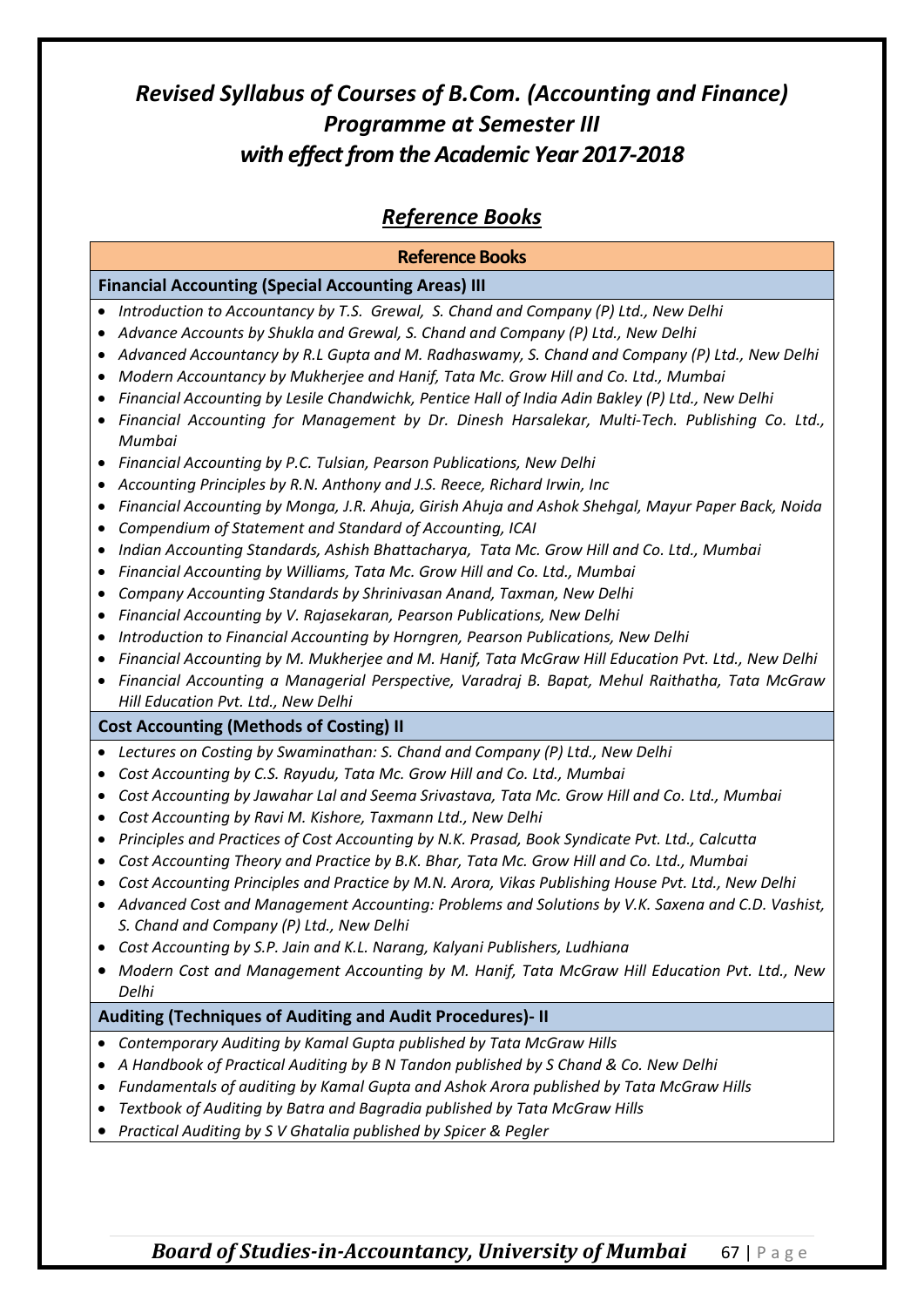#### **Reference Books**

**Taxation II (Direct Taxes – I)**

- *Direct Taxes Law & Practice by V.K. Singhania - Taxman*
- *Systematic Approach to Direct Tax by Ahuja & Gupta - Bharat Law House*
- *Income Tax Ready Recknoner by Dr .V.K. Singhania - Taxman*
- *Direct Tax Laws by T.N. Manoharan - Snow White*

#### **Principles and Practices of Banking**

- *Bank Financial Management Paperback – 2010 by IIBF (Indian Institute of Banking and Finance)*
- *Money Banking And Finance Paperback – 2009 by N K Sinha*
- *Principles and Practices of Banking Paperback – 2015 by IIBF (Indian Institute of Banking and Finance)*
- *Principles and Practices of Banking 11 edition Paperback – 2015 by N S Toor, Arun Deep Toor*
- *Principles Of Banking (With Case Studies) Hardcover – 2009 by Rakesh Kumar*
- *Modern Banking In India , Gupta*

#### **Foundation Course - III**

- *Social and Economic Problems in India, Naseem Azad, R Gupta Pub ( 2011)*
- *Indian Society and Culture, Vinita Padey, Rawat Pub (2016)*
- *Social Problems in India, Ram Ahuja, Rawat Pub (2014)*
- *Faces of Feminine in Ancient , medivial and Modern India, Mandakranta Bose Oxford University Press*
- *National Humana rights commission- disability Manual*
- *Rural, Urban Migration : Trends, challenges & Strategies, S Rajagopalan, ICFAI- 2012*
- *Regional Inequilities in India Bhat L SSSRD- New Delhi*
- *Urbanisation in India: Challenges, Opportunities & the way forward, I J Ahluwalia, Ravi Kanbur, P K Mohanty, SAGE Pub ( 2014)*
- *The Constitution of India, P M Bakshi 2011*
- *The Problems of Linguistic States in India, Krishna Kodesia Sterling Pub*
- *Politics in India: structure, Process and Policy Subrata Mitra, Rouutlege Pub*
- *Politics in India, Rajani Kothari, Orient Blackswan*
- *Problems of Communilism in india, Ravindra Kumar Mittal Pub*
- *Combating communalism in India: Key to National Integration, Kawal Kishor Bhardwaj, Mittal Pub*

#### **Foundation Course in NSS III**

- *National Service Scheme Manual (Revised) 2006, Government of India, Ministry of Youth Affairs and Sports, New Delhi.*
- *University of Mumbai National Service Scheme Manual 2009.*
- *Avhan Chancellor's Brigade - NSS Wing, Training camp on Disaster Preparedness Guidelines, March 2012*
- *Rashtriya Seva Yojana Sankalpana - Prof. Dr. Sankay Chakane, Dr. Pramod\Pabrekar, Diamond Publication, Pune*
- *National Service Scheme Manual for NSS District Coordinators, National Service Scheme Cell, Dept. of Higher and Technical Education, Mantralaya,*
- *Annual report of National Service Scheme (NSS) published by Dept. of Higher and Technical Education, Mantralaya,*
- *NSS Cell, Dept. of Higher and Technical Education, Mantralaya, UTKARSHA- Socio and cultural guidelines*
- *Case material as a Training Aid for Field Workers, Gurmeet Hans.*
- *Social service opportunities in hospitals, Kapil K. Krishnan, TISS*
- *New Trends in NSS, Research papers published by University of Pune*
- *ANOOGUNJ Research Journal, published by NSS Unit C. K. Thakur college*
- *Training Manual for Field Work published by RGNIYD, Chreeperumbudur*
- *Prof. Ghatole R.N. Rural Social Science and Community Development.*

### *Board of Studies-in-Accountancy, University of Mumbai* 68 | Page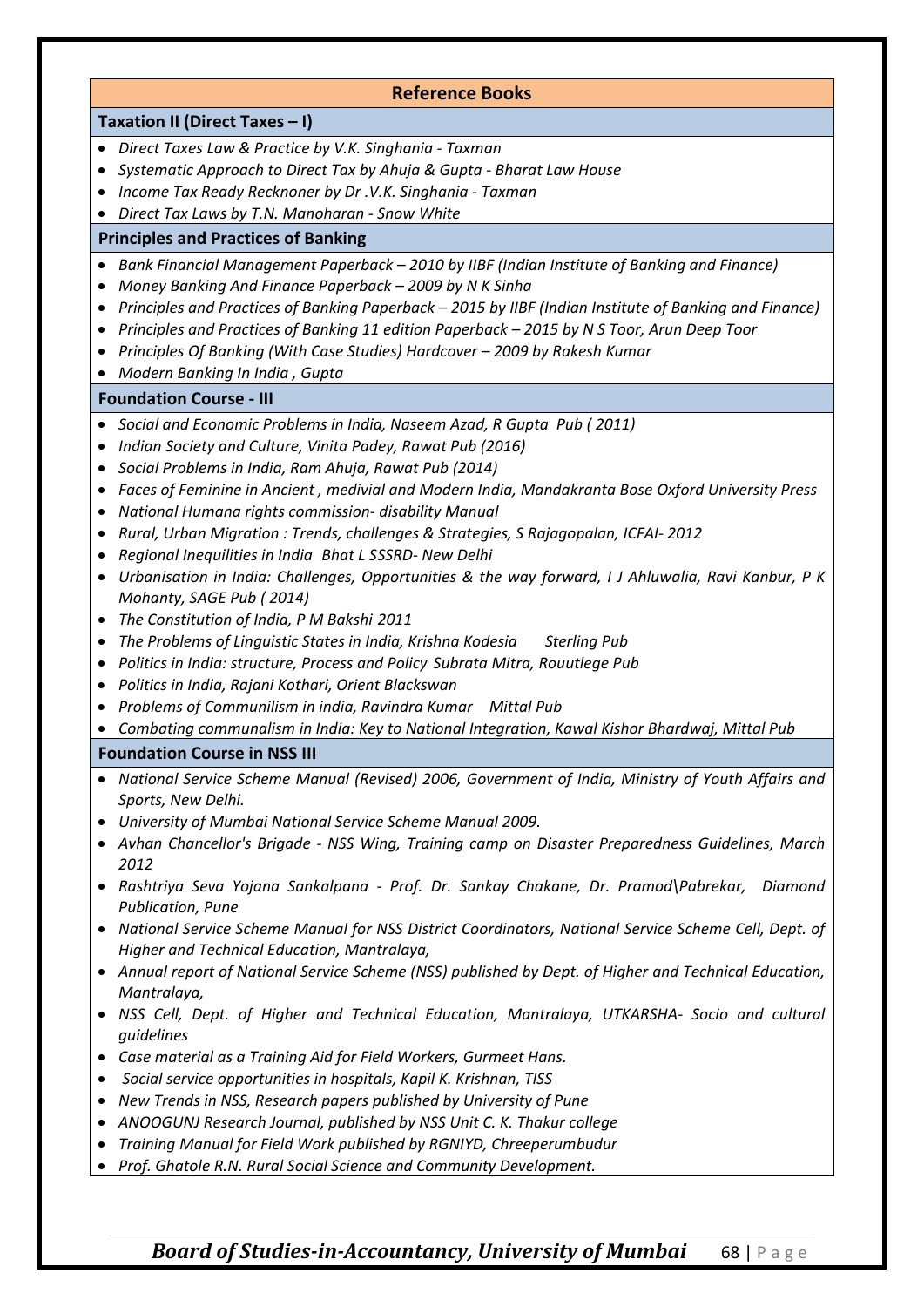|           | <b>Reference Books</b>                                                                                                    |
|-----------|---------------------------------------------------------------------------------------------------------------------------|
|           | Purushottam Sheth, Dr. Shailaja Mane, National Service Scheme                                                             |
|           | Joint programme of National Service Scheme, University of Mumbai & DISHA - DEEPSHIKHA Projects,<br>Nair Hospital, 2011-12 |
| $\bullet$ | National Service Scheme in India: A Case study of Karnataka, M. B. Dishad, Trust Publications, 2001                       |
| $\bullet$ | http://www.thebetterindia.com/140/national-service-scheme-nss/                                                            |
| ٠         | http://en.wikipedia.org/wiki/national-service-scheme 19=http://nss.nic.in/adminstruct                                     |
| $\bullet$ | http://nss.nic.in/propexpan                                                                                               |
| $\bullet$ | http://nss.nic.in                                                                                                         |
|           | http://socialworknss.org/about.html                                                                                       |
|           | <b>Foundation Course in NCC - III</b>                                                                                     |
|           | Cadet's Hand book - Common subjectall wings, BY DG NCC, New Delhi.                                                        |
|           | Cadet's Hand book - Specialised Subjects, Army, Navy, Air-force, BY DG NCC, New Delhi.                                    |
| ٠         | NCC OTA Precise, BY DG NCC, New Delhi.                                                                                    |
| $\bullet$ | "AVAN" Model of Disaster Mang., Vinayak Dalvie, Proceedings of Int. Conf. on Urban Plan. and Env                          |
|           | Strat & Challenges, Elphinstone College, Jan 2007.                                                                        |
| $\bullet$ | Humanistic Tradition of India, N.L.Gupta, Mohit Publication, New Delhi                                                    |
| $\bullet$ | Social psychology, Baron & Byrne, Pearson Publication, 12th Edition self awareness know yourself /                        |
|           | insight (110) Group & Individuals (374) Group discussion                                                                  |
| ٠         | Chanakya's 7 Secrets of Leadership, Radhakrishanan Pillai and D.Shivnandhan, Jaico                                        |
| $\bullet$ | Social Psychology: Understanding Human Interaction, Baron, Robert A., (302/BAR/BYR), 7th Edition                          |
| $\bullet$ | Seven Habits of Highly Effective People., Covey, Stephen                                                                  |
| ٠         | The Habit of Winning., Iyer, Prakash, Penguin, India; 2011                                                                |
| $\bullet$ | The Goal, Goldratt, Eliyahu, The Northriver press; 1994                                                                   |
| $\bullet$ | Freedom Struggle, Chandra Bipin, National Book Trust 1972                                                                 |
| ٠         | Freedom of Religion and The Indian Judiciary, Bachal V.M., Shubhada Saraswat, (362P)                                      |
| ٠         | India 1996- A Reference Annual Govt. of India                                                                             |
| ٠         | Saha Soneri Pane, Vinayak D. Savarkar                                                                                     |
| ٠         | Environmental Biology and Toxicology, P.D. Sharma., Rastogi Publication                                                   |
| $\bullet$ | Environmental Science, S.C. Santra, New Central Book Agency                                                               |
|           | National Cadet Corps (India), Lambert M. Surhone, Mariam T. Tennoe, Susan F. Henssonow, Betascript                        |
|           | Publishing, 2011                                                                                                          |
|           | National Cadet Corps, Youth in Action (Google eBook), National Cadet Corps (India), Lancer Publishers,                    |
|           | 2003                                                                                                                      |
|           | Youth in Step: History of the National Cadet Corps, V. Longer, Lancer international, 1983 Original from                   |
|           | the University of Michigan                                                                                                |
|           | National Cadet Corps of India, Man Mohan Sharma, Vision Books, 1980 Original from the University of                       |
|           | Michigan                                                                                                                  |
|           | The National Cadet Corps Act, 1948, as Modify Up to the 1st July 1963, India, Government of India                         |
|           | Press, 1963 (Military Law)                                                                                                |
|           | Cadet Corps in India: Its Evolution and Impact, Satis Chandra Maikap, Darbari Udyog, 1979 Original                        |
|           | from the University of California                                                                                         |
|           | National Cadet Corps: 100 Years of Distinction, National Cadet Corps (Singapore), NCC                                     |
|           | The NCC, Singapore, National Cadet Corps Council, National Cadet Corps Council                                            |
|           | Grooming Tomorrow's Leaders: National Cadet Corps, 1917-2006, R.S. Chhettri, Lancer Publishers,<br>2006                   |
| $\bullet$ | National Civil Defence Cadet Corps, Lambert M. Surhone, Mariam T. Tennoe, Susan F. Henssonow,                             |
|           | <b>Betascript Publishing, 2011</b>                                                                                        |
|           | Discovery of India, Jawaharlal Nehru                                                                                      |
|           | Health and Hygiene, Manoj. J.S., Agra University Publication                                                              |
|           | Yoga for Healing, Venkateswaran P.S., Bombay:- Jaico Publishing House 1989                                                |
|           |                                                                                                                           |

# *Board of Studies-in-Accountancy, University of Mumbai* **69 | Page**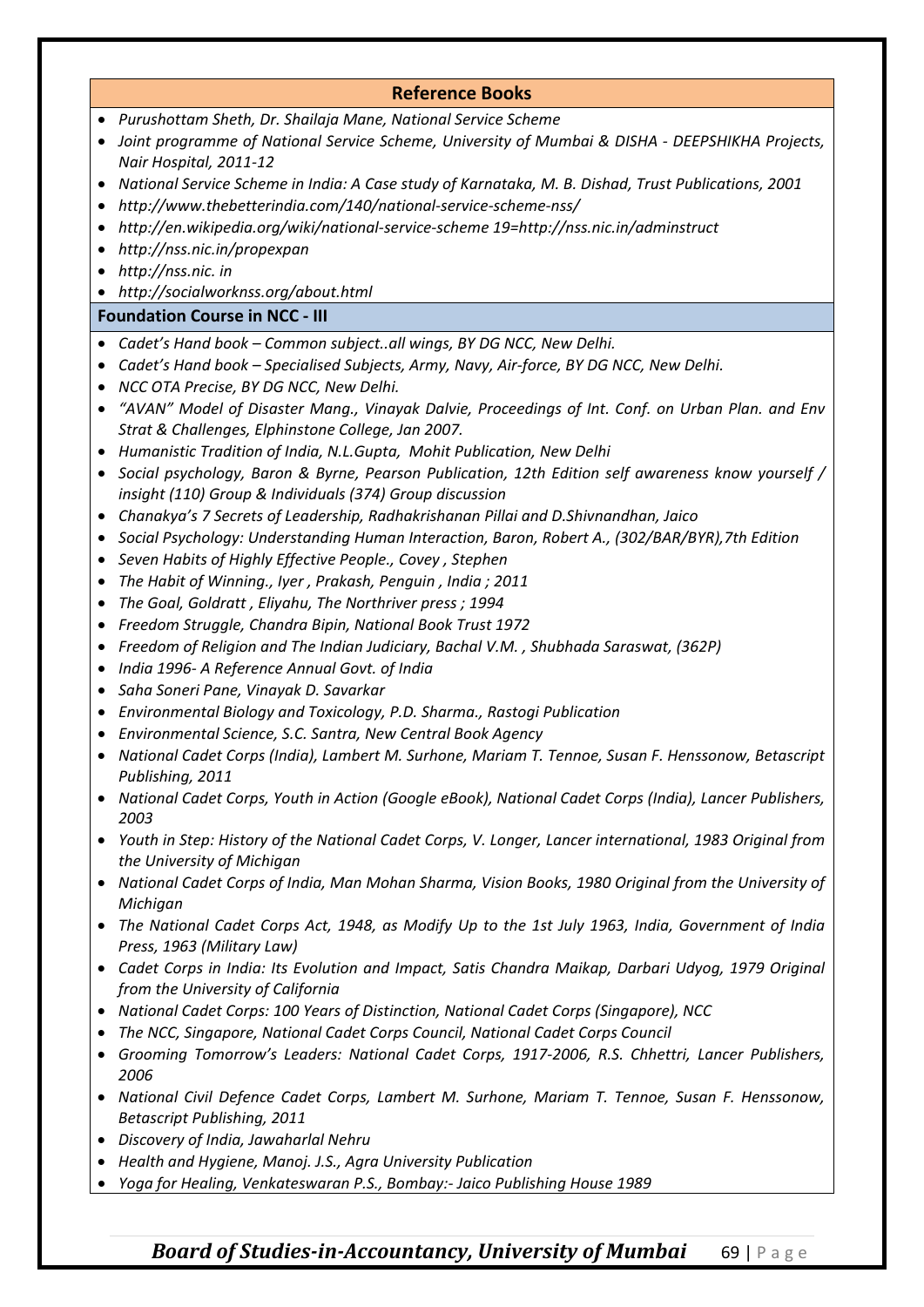#### **Reference Books**

- *Yoga Illustrated, New Delhi, Ministry of Information and Broadcasting, 1995*
- *Yoga Practice, 1972, Shivnande Swami, Mumbai:- D.B. Taraporewala 1972*
- *Yoga of Patanjali-1979, Yardi M.R., Bhandarkar Oriental Research Institute- 1974*
- *Sustainable Development (An Alternative Paradigm), Satpathy , N., Karnavati Publications , Ahmedabad*
- *Global Partners for Sustainable Development, Pachauri R.K & Srivastava L., Tata Energy Research Institute, New Delhi ; 1994, 1998*
- *Ecology and the Politics of survival : Conflict over Natural Resources in India, Shiva , Vandana, Sage Publications , California , 1991*

#### **Foundation Course in Physical Education - III**

- *Lippian Cott Williams and Wilkins 2006.*
- *American College of Sports Medicine, ACSM's, Guidelines for Exercise Testing and Priscription. (2013) Ninth Edition, Lippian Cott Williams and Wilkins.*
- *American College of Sports Medicine, ACSM's Resource Manual for Guidelines for Exercise Testing and Priscription. (2006) 5th Ed., Lippian Cott Williams and Wilkins, 2006.*
- *Beashel, P.,& Taylor, J. (1996). Advance Studies in Physical Education and Sports. U.K.: Thomas Nelson and Sons Ltd.*
- *Bucher, C.A. (1995). Foundation of Physical Education (12th Ed.) USA : St. Louis,*
- *C.V. Mosloy.*
- *Colfter, G.R., Hamilton, K.E., Magill R.A.,& Hamilton B.J. (1986). Contemporary Physical Education. USA : Wim C. Brown Publisher.*
- *Daryl S. (1994). Introduction to physical education, fitness and sports (2nd ed.). London: Mayfield publishing company.*
- *Dheer, S.D.(1991). Introduction to Health Education. New Delhi : Friends Publication.*
- *Dr. A.K.Uppal& Dr. G. P. Gautam (2004). Physical education and Health. Delhi: Friends publisher.*
- *Dr. Gharote M. L; Teaching Methods for Yogic Practices. – 2nd Ed., Kaivalyadham Samiti, Lonavala-2001.*
- *Dr. Gharote M. L; Guideline for Yogic Practices – 2nd Ed., The Lonavala Yoga Institute (India), Lonavala- 2007*
- *Greenberg, Dintiman, Oakes. (2004). Physical Fitness & wellness.(3rd ed.) IL:Human kinetics.*
- *Halfield, F.C. (2001). Fitness : The Complete Guide. USA : International Sports Science Association.*
- *Jackson, A.L., Morrow, J.R. (2004). Physical activity for health & fitness. IL:Human kinetics.*
- *Kamlesh, M.L. (2002). Foundation of Physical Education. New Delhi : Metropolitan Book & Co. Ptd. Ltd.*
- *Kansal, D.K. (2012). A Text book of Applied Measurement Evaluation and Sports Selection (3rd Ed.). New Delhi : DVS Publication.*
- *Lock Hurt and others – Anatomy of the human body, Feber & Feber Oxford University, 1975*
- *Muller, J. P.(2000). Health, Exercise and Fitness. Delhi : Sports.*
- *Murgesh N. – Anatomy, Physiology and Health Education, Sathya, Chinnalapatti, 1990.*
- *NASPE. (2005). Physical Education for lifelong fitness. The physical Best teacher's guide. IL:Human Kinetics*
- *Nieman, D.C.(1986). Fitness and Sports Medicine : Health Related Approach London: Mayfield Publishing Co.*
- *Nimbalkar. Sadashiv, Yoga for Health and Peace.- 6th Ed., Yoga Vidya Niketan, Mumbai., 2004.*
- *Pate R.R. & Hohn R.C. (1994). Health Fitness Through Physical Education. USA : Human Kinetics.*
- *Pandey ,&Gangopadhyay.(1995). Health Education for school children. New Delhi : Friends Publication.*
- *Safrit, M. (1990). Introduction to Measurement in Physical Education and Exercise Science. St. Louis,Toronto,Bastan : Times Mirror/Mosby College Publishing.*
- *Sharma, O.P. (1998). History of Physical Education. Delhi: Khel Sahitya Kendra.Werner. W.K., Hoeger. (2007). Fitness and Wellness. (8th ed.). Wadsworth, Cengage Learning.*

### *Board of Studies-in-Accountancy, University of Mumbai* **70 | Page**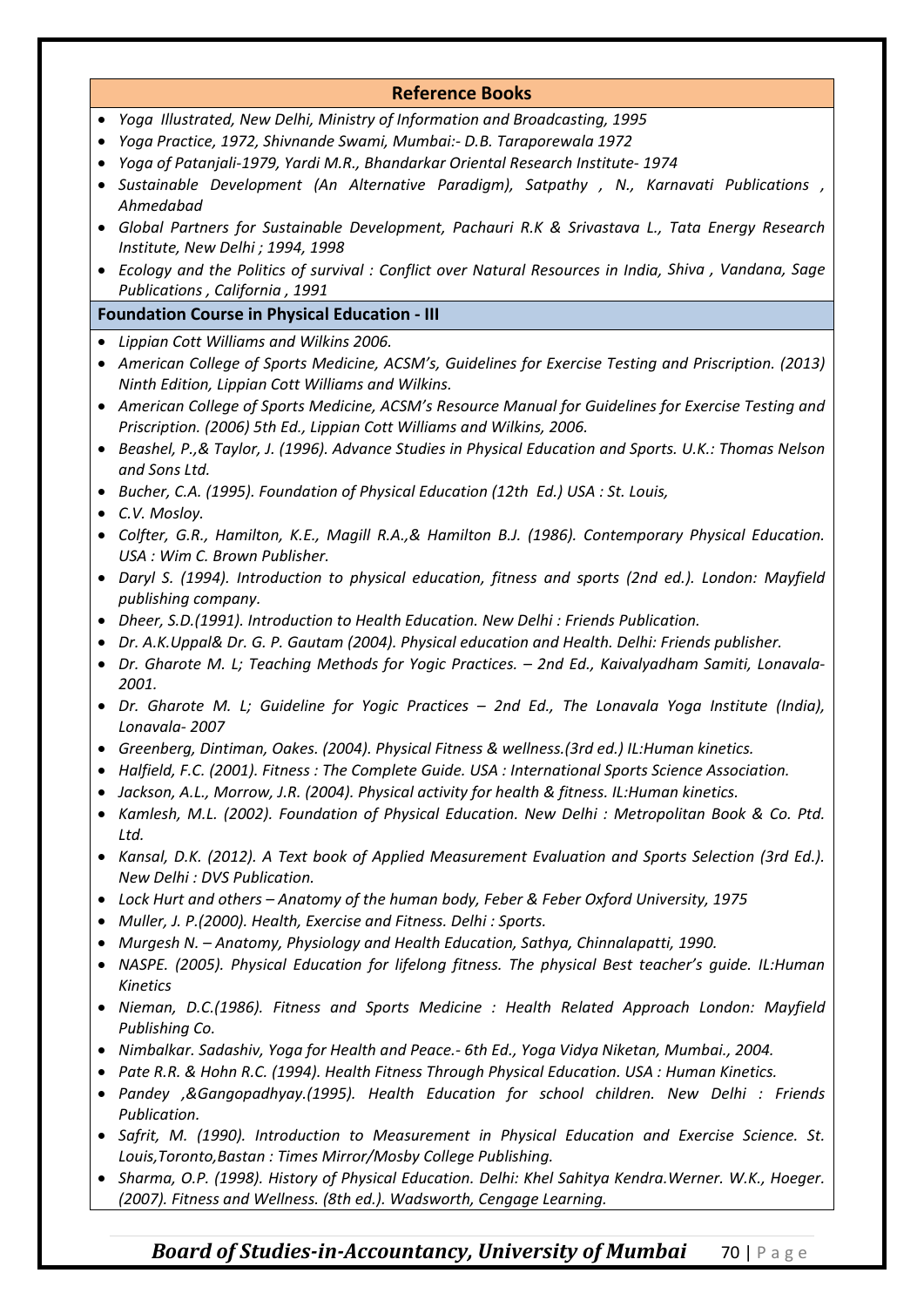#### **Reference Books**

#### **Information Technology in Accountancy - I**

- *Fundamentals of Computers – Rajaram V – Prentice Hall*
- *Computer today (3rd edition) – Sanders, Donald H – McGraw Hill*
- *Computers and Common sense – Hunt, Roger and Shelly John – Prentice Hall*
- *Computers – Subramaniam N – Wheeler*
- *Introduction to Computers – Xavier C. – New Age*
- *Computer in Business – Sanders D – McGraw Hill*
- *Computers and Information Management – S C Bhatnagar & V Ramant – Prentice Hall*
- *Internet for Business – Brummer, Lavrej – Cambridge*
- *E-mail for Everyone – Leon Alexis & leon – Methews*

*Basic Computer Programmes for Business – Sternberg C – New Jersey Hayden*

#### **Business Law (Business Regulatory Framework) -II**

- *An introductory guide to Central Labour Legislation – W A Dawson*
- *Industrial Law – P L Malik*
- *Personnel Management and Industrial relations – Kapur S , Punia B – Gurgaon SK*
- *Labour participation in Management – Mhetras V Manaklals*
- *Law of Partnership, by J P Singhal (Author)*
- *Partnership Act, 1932 with State Amendments*
- *The Law Of Partnership, P.C. Markanda*
- *Indian Partnership Act 1932*
- *Limited Liability Partnership Act 2008*

#### **Business Economics**

- *Ackley.G (1976), Macro Economic Theory and Policy, Macmillan Publishing Co. New York*
- *Ahuja. H.L., Modern Economics –– S.Chand Company Ltd. New Delhi.*
- *Blanchard Olivier (2000), Macro Economics, Englewood Elitt, Prentice Hall*
- *Bouman John, Principles of Macro Economics*
- *Dornbush , Rudiger, Fisher Stanley and Startz, Richards Macroeconomics, Nineth edition 2004 Tata-Mac Graw Hill, New Delhi.*
- *Dwivedi, D.N. (2001), Macro Economics: Theory and Policy, Tata-Mac Graw Hill, New Delhi.*
- *Friedman Hilton (1953) Essays in Positive Economics, University of Chicago Press, London.*
- *Gregory .N. Mankiw, Macroeconomics, Fifth Edition (2002) New York:Worth Publishers*
- *Jhingan, M.L., Principles of Economics –– Vrinda Publications (P) Ltd.*
- *Shapiro, E (1996), Macro-Economic Analysis , Galgotia Publication, New Delhi.*
- *Vaish .M.C. (2010) Macro Economic Theory 14th edition, Vikas Publishing House(P)Ltd*
- *Ahuja H.L. : Modern Economics, 19th edition, 2015, S.Chand&co Pvt Ltd, New Delhi*
- *Bhatia H.L.: Public Finance. Vikas Publishing House Pvt. Ltd.*
- *David N. Hyman : Public Finance A Contemporary Application of theory of policy, Krishna Offset, Delhi*
- *Hoiughton E.W.(1998) : Public Finance, Penguin, Baltimore*
- *Hajela T.N: Public Finance – Ane Books Pvt.Ltd*
- *Jha, R (1998) : Modern Public Economics, Route Ledge, London*
- *Musgrave, R.A and P.B. Musgrave (1976) : Public Finance in Theory and Practice, Tata McGraw Hill, Kogakusha, Tokyo*
- *Mithani, D.M (1998) : Modern Public Finance, Himalaya Publishing House, Mumbai*

### *Board of Studies-in-Accountancy, University of Mumbai* 71 | Page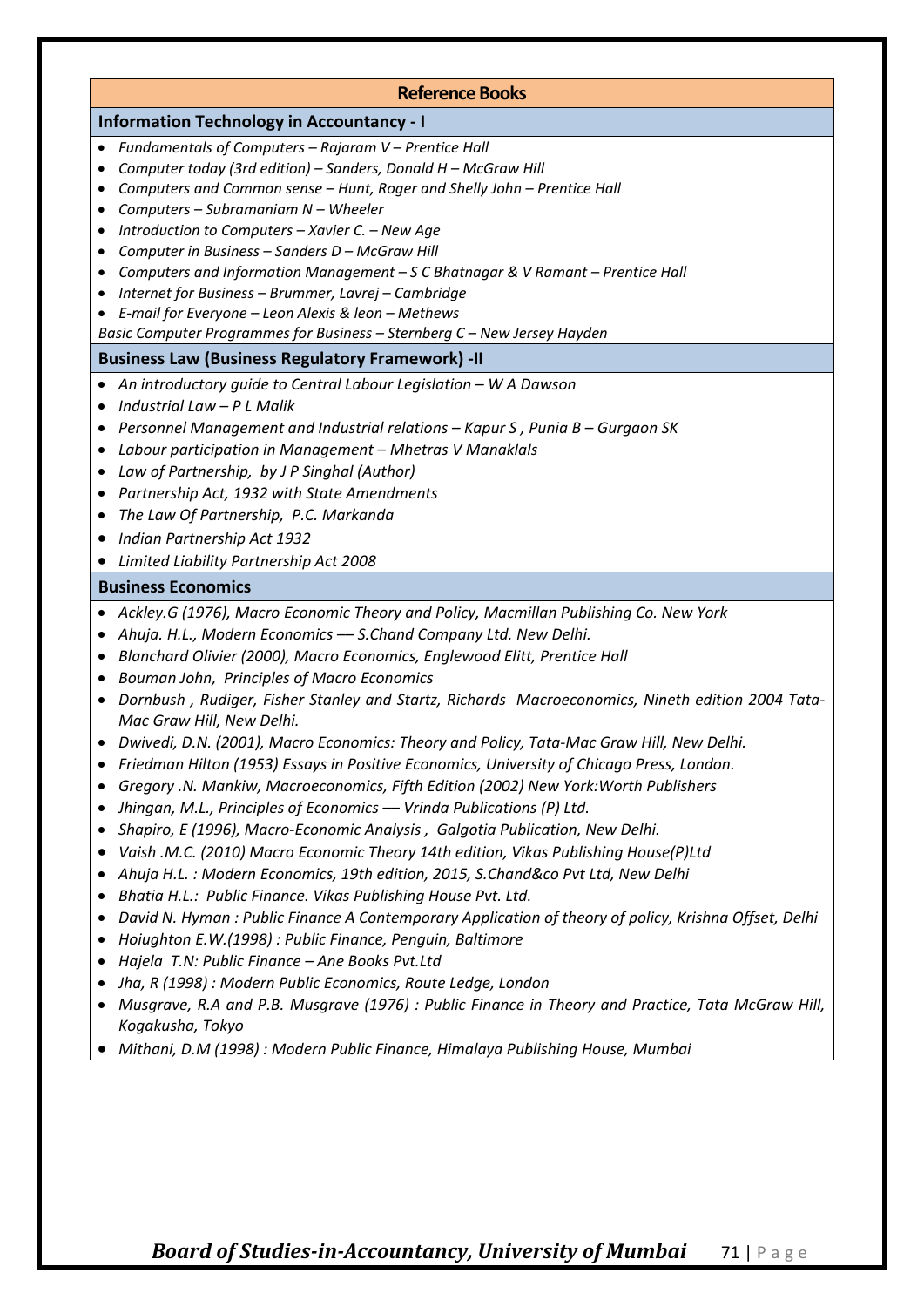### *Reference Books*

### **Reference Books Financial Accounting (Special Accounting Areas) IV** • *Introduction to Accountancy by T.S. Grewal, S. Chand and Company (P) Ltd., New Delhi* • *Advance Accounts by Shukla and Grewal, S. Chand and Company (P) Ltd., New Delhi* • *Advanced Accountancy by R.L Gupta and M. Radhaswamy, S. Chand and Company (P) Ltd., New Delhi* • *Modern Accountancy by Mukherjee and Hanif, Tata Mc. Grow Hill and Co. Ltd., Mumbai* • *Financial Accounting by Lesile Chandwichk, Pentice Hall of India Adin Bakley (P) Ltd., New Delhi* • *Financial Accounting for Management by Dr. Dinesh Harsalekar, Multi-Tech. Publishing Co. Ltd., Mumbai* • *Financial Accounting by P.C. Tulsian, Pearson Publications, New Delhi* • *Accounting Principles by R.N. Anthony and J.S. Reece, Richard Irwin, Inc* • *Financial Accounting by Monga, J.R. Ahuja, Girish Ahuja and Ashok Shehgal, Mayur Paper Back, Noida* • *Financial Accounting by Williams, Tata Mc. Grow Hill and Co. Ltd., Mumbai* • *Financial Accounting by V. Rajasekaran, Pearson Publications, New Delhi* • *Introduction to Financial Accounting by Horngren, Pearson Publications, New Delhi* • *Financial Accounting by M. Mukherjee and M. Hanif, Tata McGraw Hill Education Pvt. Ltd., New Delhi* • *Financial Accounting a Managerial Perspective, Varadraj B. Bapat, Mehul Raithatha, Tata McGraw Hill Education Pvt. Ltd., New Delhi* **Management Accounting (introduction to Management Accounting)** • *Cost Management by Saxena & Vashist* • *Cost & Management Accounting by Ravi N.Kishor ,Publication Taxmonth* • *Essential of Management Accounting by P.N.Reddy,Himalaye* • *Advanced Management Accounting by Robert S Kailar,Holl* • *Financial Of Management Accounting by S.R.Varshney,Wisdom* • *Introduction Of Management Accounting by Charbs T Horngram, PHI Learnng* • *Management Accounting by I.m.Pandey, Vikas* • *Cost & Management Accounting by D.K.Mattal,Galgotia* • *Management Accounting by Khan & Jain,Tata Megaw* • *Management Accounting by R.P.Resstogi* **Auditing III**  • *Contemporary Auditing by Kamal Gupta, Tata Mc-Graw Hill, New Delhi* • *A Hand-Book of Practical Auditing by B.N. Tandon, S. Chand and Company, New Delhi* • *Fundamentals of Auditing by Kamal Gupta and Ashok Arora, Tata McGraw Hill, New Delhi* • *Auditing: Principles and Practice by Ravinder Kumar, Virender Sharma, PHI Learning Pvt. Ltd., New Delhi* • *Auditing and Assurance for CA IPCC by Sanjib Kumar Basu, Pearson Education, New Delhi* • *Contemporary Auditing by Kamal Gupta, McGrow Hill Education Pvt. Ltd., New Delhi* • *Fundamentals of Auditing by Kamal Arora and Ashok Gupta, Tata McGraw Hill, New Delhi* **Taxation III (Direct Taxes II)** • *Direct Taxes Law & Practice by V.K. Singhania - Taxman*

- *Systematic Approach to Direct Tax by Ahuja & Gupta - Bharat Law House*
- *Income Tax Ready Recknoner by Dr .V.K. Singhania - Taxman*
- *Direct Tax Laws by T.N. Manoharan - Snow White*

*Board of Studies-in-Accountancy, University of Mumbai* 72 | Page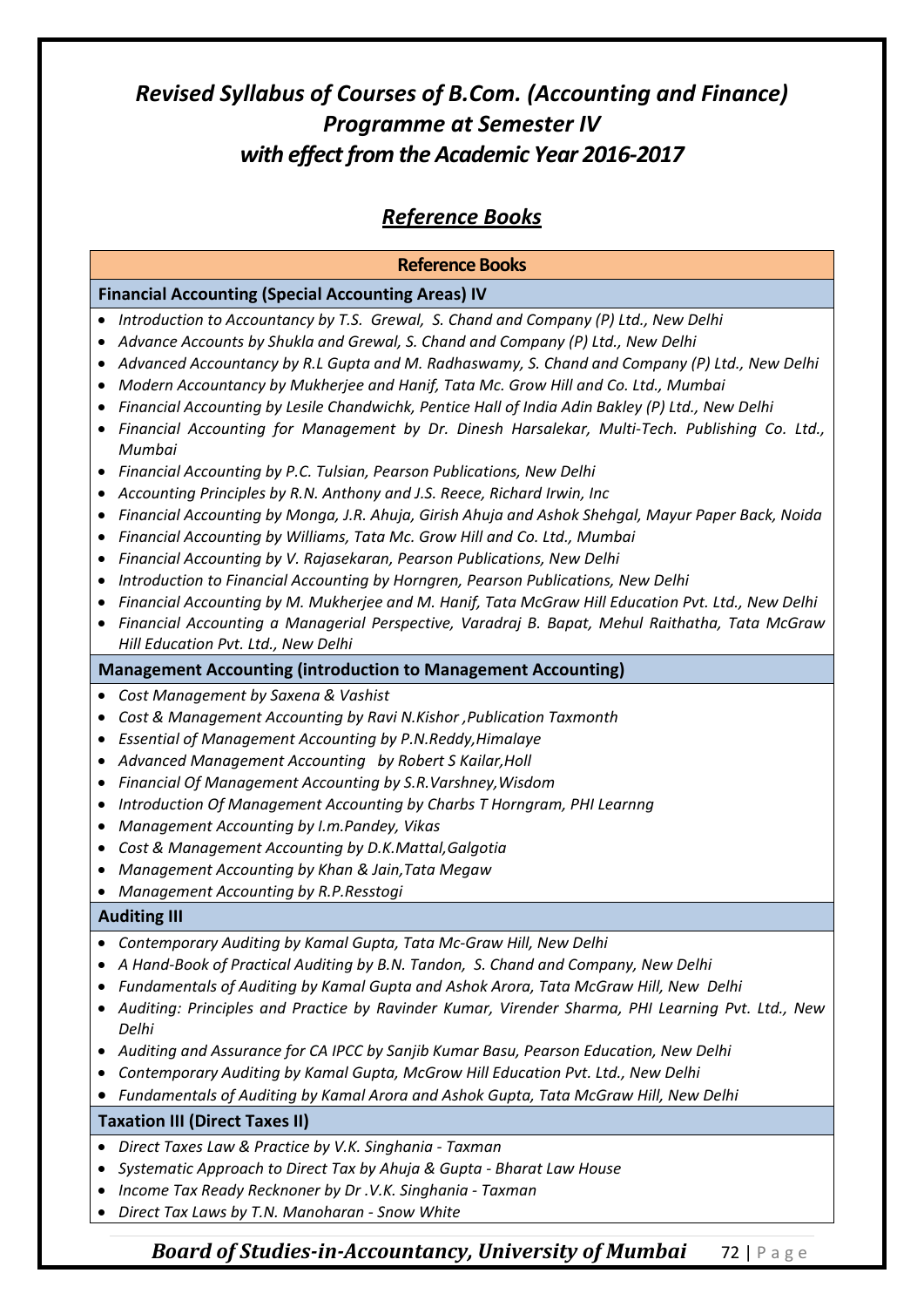#### **Wealth Management**

- *Wealth Engine: Indian Financial Planning and Wealth Management Handbook by Sankaran S*
- *[WEALTH MANAGEMENT, by](http://www.amazon.in/WEALTH-MANAGEMENT-N-Dun-Bradstreet/dp/0070656819/ref=sr_1_2?s=books&ie=UTF8&qid=1494143382&sr=1-2&keywords=wealth+management) N/A Dun & Bradstreet*

### **Information Technology in Accountancy II**

- *Fundamentals of Computers – Rajaram V – Prentice Hall*
- *Computer today (3rd edition) – Sanders, Donald H – McGraw Hill*
- *Computers and Common sense – Hunt, Roger and Shelly John – Prentice Hall*
- *Computers – Subramaniam N – Wheeler*
- *Introduction to Computers – Xavier C. – New Age*
- *Computer in Business – Sanders D – McGraw Hill*
- *Computers and Information Management – S C Bhatnagar & V Ramant – Prentice Hall*
- *Internet for Business – Brummer, Lavrej – Cambridge*
- *E-mail for Everyone – Leon Alexis & leon – Methews*
- *Basic Computer Programmes for Business – Sternberg C – New Jersey Hayden*

#### **Foundation Course in Management (Introduction to Management) - IV**

- *Essentials of Management by Koontz H & W published by McGraw Hill*
- *Principles of Management by Ramaswamy published by Himalaya*
- *Management Concept and Practice by Hannagain T published by McMillan*
- *Basic Managerial Skills for All by McGrath E.H published by Prentice Hall of India*
- *Management – Text and Cases by VSP Rao published by Excel Books*
- *Essentials of Management by Massie Joseph published by Prentice Hall of India*
- *Management: Principles and Guidelines by Thomas Duening & John Ivancevich published by Biztantra*
- *Management Concepts and Strategies by J S Chandran published by Vikas Publishing House*
- *Principles of Management by Tripathy P C published by Tata McGraw Hill*
- *Principles of Management: Theory and Practice by Sarangi S K published by V M P Publishers*

#### **Foundation Course in NSS IV**

- *National Service Scheme Manual (Revised) 2006, Government of India, Ministry of Youth Affairs and Sports, New Delhi.*
- *University of Mumbai National Service Scheme Manual 2009.*
- *Avhan Chancellor's Brigade - NSS Wing, Training camp on Disaster Preparedness Guidelines, March 2012*
- *Rashtriya Seva Yojana Sankalpana - Prof. Dr. Sankay Chakane, Dr. Pramod\Pabrekar, Diamond Publication, Pune*
- *National Service Scheme Manual for NSS District Coordinators, National Service Scheme Cell, Dept. of Higher and Technical Education, Mantralaya,*
- *Annual report of National Service Scheme (NSS) published by Dept. of Higher and Technical Education, Mantralaya,*
- *NSS Cell, Dept. of Higher and Technical Education, Mantralaya, UTKARSHA- Socio and cultural guidelines*
- *Case material as a Training Aid for Field Workers, Gurmeet Hans.*
- *Social service opportunities in hospitals, Kapil K. Krishnan, TISS*
- *New Trends in NSS, Research papers published by University of Pune*
- *ANOOGUNJ Research Journal, published by NSS Unit C. K. Thakur college*
- *Training Manual for Field Work published by RGNIYD, Chreeperumbudur*
- *Prof. Ghatole R.N. Rural Social Science and Community Development.*
- *Purushottam Sheth, Dr. Shailaja Mane, National Service Scheme*
- *Joint programme of National Service Scheme, University of Mumbai & DISHA - DEEPSHIKHA Projects, Nair Hospital, 2011-12*
- *National Service Scheme in India: A Case study of Karnataka, M. B. Dishad, Trust Publications, 2001*
- *http://www.thebetterindia.com/140/national-service-scheme-nss/*
- *http://en.wikipedia.org/wiki/national-service-scheme 19=http://nss.nic.in/adminstruct*
- *http://nss.nic.in/propexpan*
- *http://nss.nic. in*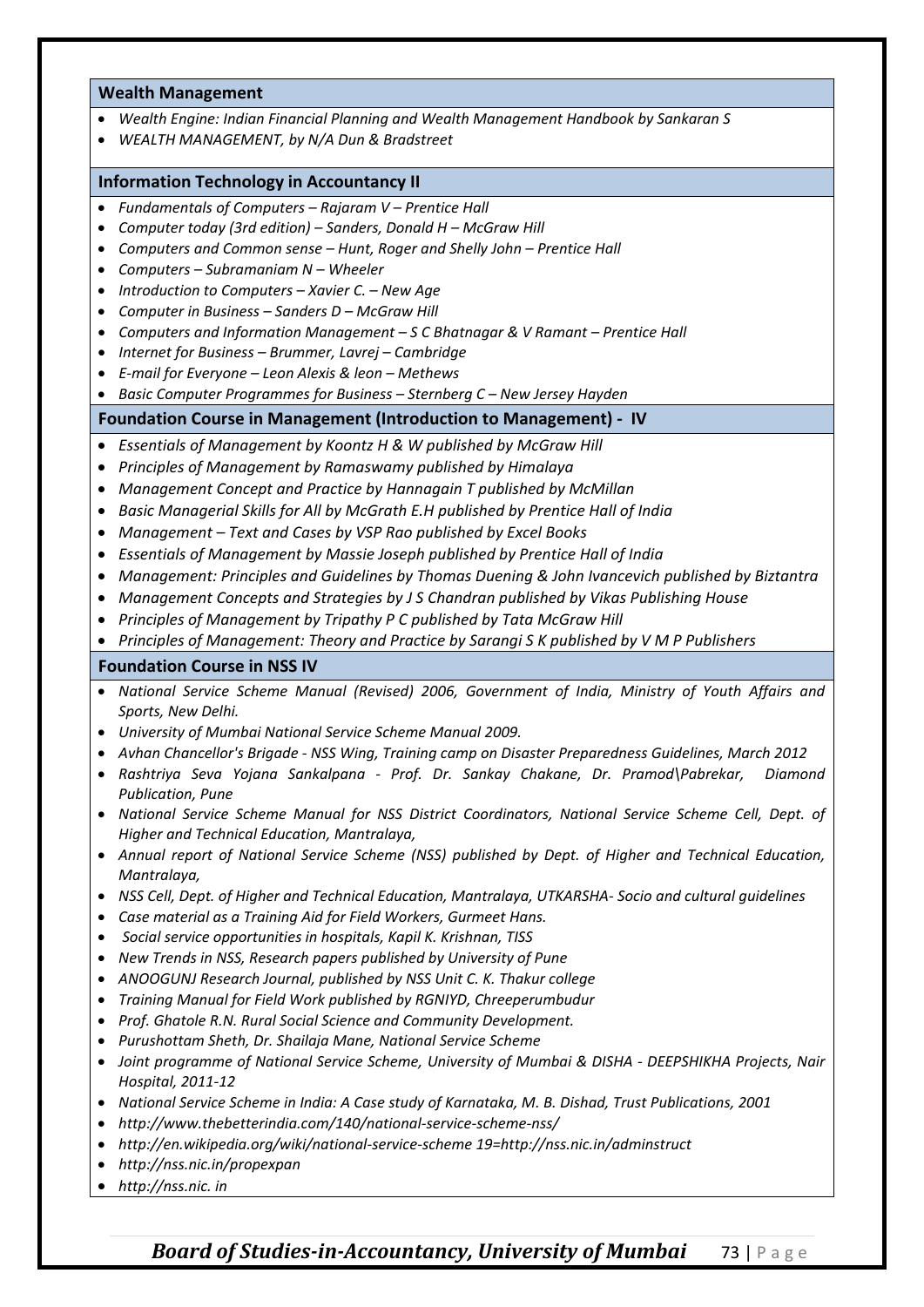### **Reference Books**

### **Foundation Course in NCC - IV**

- *Cadet's Hand book – Common subject..all wings, BY DG NCC, New Delhi.*
- *Cadet's Hand book – Specialised Subjects, Army, Navy, Air-force, BY DG NCC, New Delhi.*
- *NCC OTA Precise, BY DG NCC, New Delhi.*
- *"AVAN" Model of Disaster Mang., Vinayak Dalvie, Proceedings of Int. Conf. on Urban Plan. and Env Strat & Challenges, Elphinstone College, Jan 2007.*
- *Humanistic Tradition of India, N.L.Gupta, Mohit Publication, New Delhi*
- *Social psychology, Baron & Byrne, Pearson Publication, 12th Edition self awareness know yourself / insight (110) Group & Individuals (374) Group discussion*
- *Chanakya's 7 Secrets of Leadership, Radhakrishanan Pillai and D.Shivnandhan, Jaico*
- *Social Psychology: Understanding Human Interaction, Baron, Robert A., (302/BAR/BYR),7th Edition*
- *Seven Habits of Highly Effective People., Covey , Stephen*
- *The Habit of Winning., Iyer , Prakash, Penguin , India ; 2011*
- *The Goal, Goldratt , Eliyahu, The Northriver press ; 1994*
- *Freedom Struggle, Chandra Bipin, National Book Trust 1972*
- *Freedom of Religion and The Indian Judiciary, Bachal V.M. , Shubhada Saraswat, (362P)*
- *India 1996- A Reference Annual Govt. of India*
- *Saha Soneri Pane, Vinayak D. Savarkar*
- *Environmental Biology and Toxicology, P.D. Sharma., Rastogi Publication*
- *Environmental Science, S.C. Santra, New Central Book Agency*
- *National Cadet Corps (India), Lambert M. Surhone, Mariam T. Tennoe, Susan F. Henssonow, Betascript Publishing, 2011*
- *National Cadet Corps, Youth in Action (Google eBook), National Cadet Corps (India), Lancer Publishers, 2003*
- *Youth in Step: History of the National Cadet Corps, V. Longer, Lancer international, 1983 Original from the University of Michigan*
- *National Cadet Corps of India, Man Mohan Sharma, Vision Books, 1980 Original from the University of Michigan*
- *The National Cadet Corps Act, 1948, as Modify Up to the 1st July 1963, India, Government of India Press, 1963 (Military Law)*
- *Cadet Corps in India: Its Evolution and Impact, Satis Chandra Maikap, Darbari Udyog, 1979 Original from the University of California*
- *National Cadet Corps: 100 Years of Distinction, National Cadet Corps (Singapore), NCC*
- *The NCC, Singapore, National Cadet Corps Council, National Cadet Corps Council*
- *Grooming Tomorrow's Leaders: National Cadet Corps, 1917-2006, R.S. Chhettri, Lancer Publishers, 2006*
- *National Civil Defence Cadet Corps, Lambert M. Surhone, Mariam T. Tennoe, Susan F. Henssonow, Betascript Publishing, 2011*
- *Discovery of India, Jawaharlal Nehru*
- *Health and Hygiene, Manoj. J.S., Agra University Publication*
- *Yoga for Healing, Venkateswaran P.S., Bombay:- Jaico Publishing House 1989*
- *Yoga Illustrated, New Delhi, Ministry of Information and Broadcasting, 1995*
- *Yoga Practice, 1972, Shivnande Swami, Mumbai:- D.B. Taraporewala 1972*
- *Yoga of Patanjali-1979, Yardi M.R., Bhandarkar Oriental Research Institute- 1974*
- *Sustainable Development (An Alternative Paradigm), Satpathy , N., Karnavati Publications , Ahmedabad*
- *Global Partners for Sustainable Development, Pachauri R.K & Srivastava L., Tata Energy Research Institute, New Delhi ; 1994, 1998*
- *Ecology and the Politics of survival : Conflict over Natural Resources in India, Shiva , Vandana, Sage Publications , California , 1991*

### *Board of Studies-in-Accountancy, University of Mumbai* 74 | Page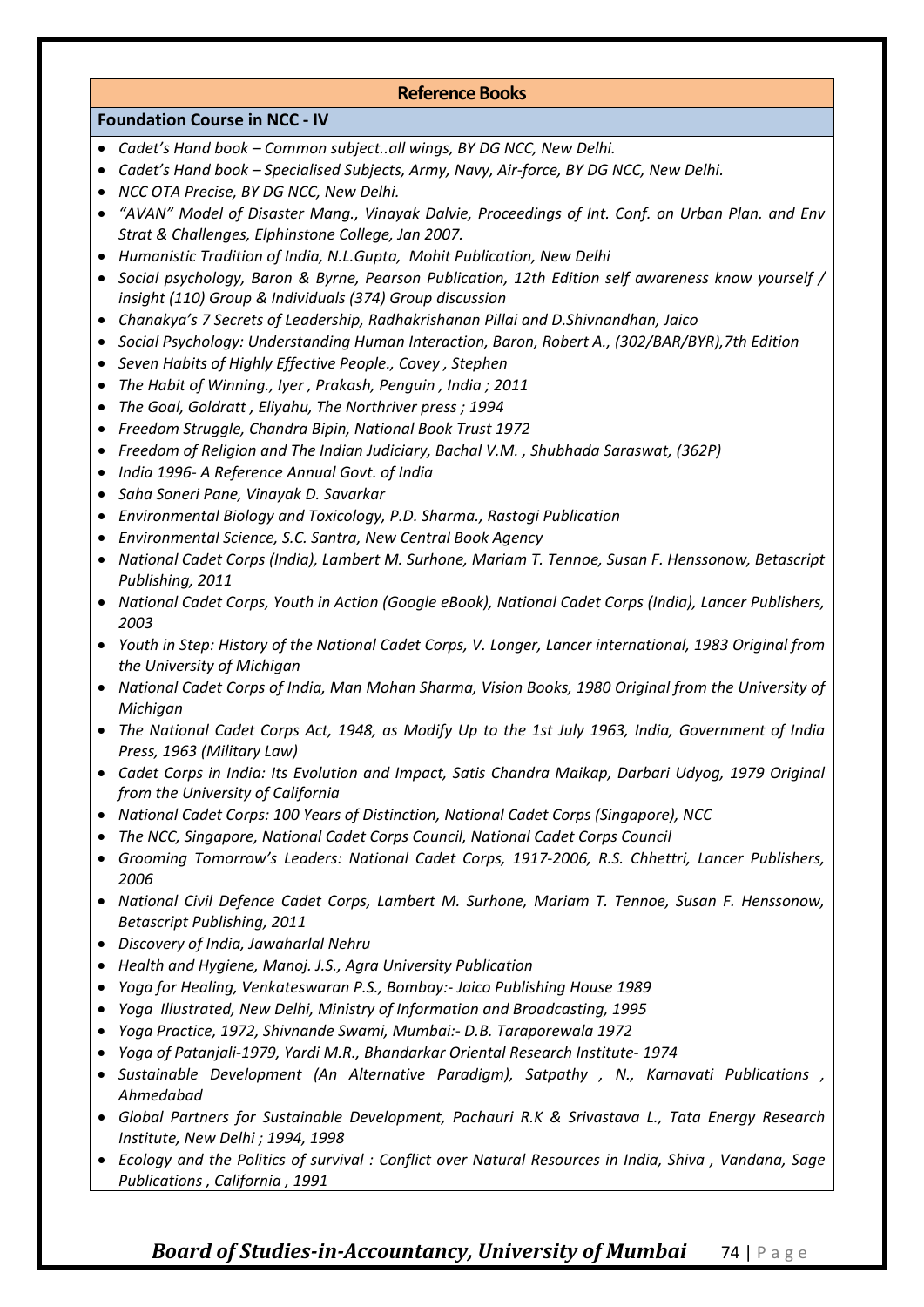### **Reference Books**

### **Foundation Course in Physical Education - IV**

- *Lippian Cott Williams and Wilkins 2006.*
- *American College of Sports Medicine, ACSM's, Guidelines for Exercise Testing and Priscription. (2013) Ninth Edition, Lippian Cott Williams and Wilkins.*
- *American College of Sports Medicine, ACSM's Resource Manual for Guidelines for Exercise Testing and Priscription. (2006) 5th Ed., Lippian Cott Williams and Wilkins, 2006.*
- *Beashel, P.,& Taylor, J. (1996). Advance Studies in Physical Education and Sports. U.K.: Thomas Nelson and Sons Ltd.*
- *Bucher, C.A. (1995). Foundation of Physical Education (12th Ed.) USA : St. Louis,*
- *C.V. Mosloy.*
- *Colfter, G.R., Hamilton, K.E., Magill R.A.,& Hamilton B.J. (1986). Contemporary Physical Education. USA : Wim C. Brown Publisher.*
- *Daryl S. (1994). Introduction to physical education, fitness and sports (2nd ed.). London: Mayfield publishing company.*
- *Dheer, S.D.(1991). Introduction to Health Education. New Delhi : Friends Publication.*
- *Dr. A.K.Uppal& Dr. G. P. Gautam (2004). Physical education and Health. Delhi: Friends publisher.*
- *Dr. Gharote M. L; Teaching Methods for Yogic Practices. – 2nd Ed., Kaivalyadham Samiti, Lonavala-2001.*
- *Dr. Gharote M. L; Guideline for Yogic Practices – 2nd Ed., The Lonavala Yoga Institute (India), Lonavala- 2007*
- *Greenberg, Dintiman, Oakes. (2004). Physical Fitness & wellness.(3rd ed.) IL:Human kinetics.*
- *Halfield, F.C. (2001). Fitness : The Complete Guide. USA : International Sports Science Association.*
- *Jackson, A.L., Morrow, J.R. (2004). Physical activity for health & fitness. IL:Human kinetics.*
- *Kamlesh, M.L. (2002). Foundation of Physical Education. New Delhi : Metropolitan Book & Co. Ptd. Ltd.*
- *Kansal, D.K. (2012). A Text book of Applied Measurement Evaluation and Sports Selection (3rd Ed.). New Delhi : DVS Publication.*
- *Lock Hurt and others – Anatomy of the human body, Feber & Feber Oxford University, 1975*
- *Muller, J. P.(2000). Health, Exercise and Fitness. Delhi : Sports.*
- *Murgesh N. – Anatomy, Physiology and Health Education, Sathya, Chinnalapatti, 1990.*
- *NASPE. (2005). Physical Education for lifelong fitness. The physical Best teacher's guide. IL:Human Kinetics*
- *Nieman, D.C.(1986). Fitness and Sports Medicine : Health Related Approach London: Mayfield Publishing Co.*
- *Nimbalkar. Sadashiv, Yoga for Health and Peace.- 6th Ed., Yoga Vidya Niketan, Mumbai., 2004.*
- *Pate R.R. & Hohn R.C. (1994). Health Fitness Through Physical Education. USA : Human Kinetics.*
- *Pandey ,&Gangopadhyay.(1995). Health Education for school children. New Delhi : Friends Publication.*
- *Safrit, M. (1990). Introduction to Measurement in Physical Education and Exercise Science. St. Louis,Toronto,Bastan : Times Mirror/Mosby College Publishing.*
- *Sharma, O.P. (1998). History of Physical Education. Delhi: Khel Sahitya Kendra.Werner. W.K., Hoeger. (2007). Fitness and Wellness. (8th ed.). Wadsworth, Cengage Learning.*

### **Business Law (Company Law) IV**

- *Companies Act 2013 by Ravi Puliani, Bharat Publication*
- *Companies Act 2013 by Taxmann*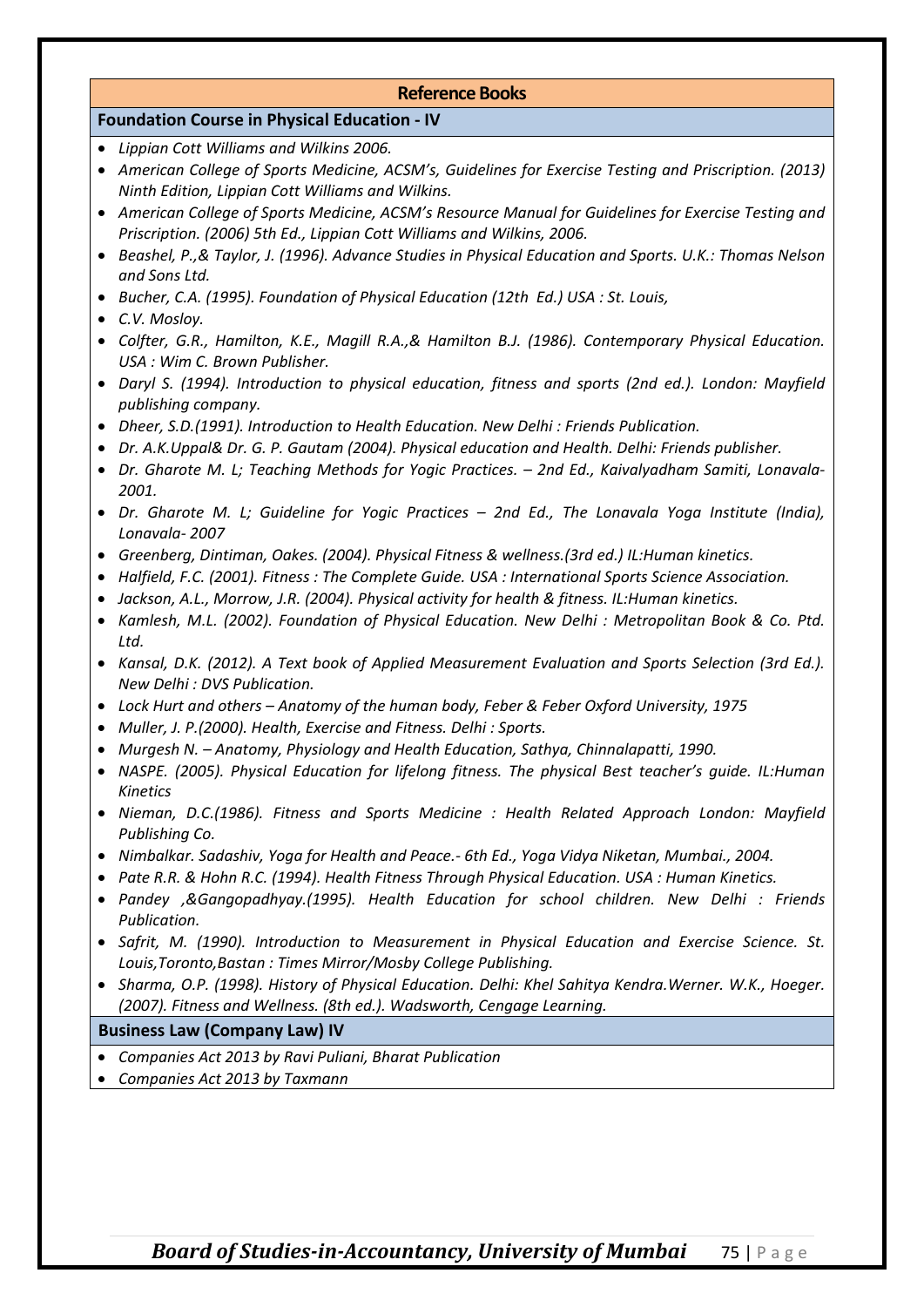### **Reference Books**

### **Research Methodology in Accounting and Finance**

- *Research Methods in Accounting, Malcolm Smith*
- *[Research Methods and Methodology in Finance and Accounting,](http://www.amazon.in/Research-Methods-Methodology-Finance-Accounting/dp/1861528817/ref=sr_1_7?s=books&ie=UTF8&qid=1494143151&sr=1-7&keywords=research+methodology+in+accounting+%26+Finance) by Viv Beattie and Bob Ryan*

*Board of Studies-in-Accountancy, University of Mumbai* 76 | Page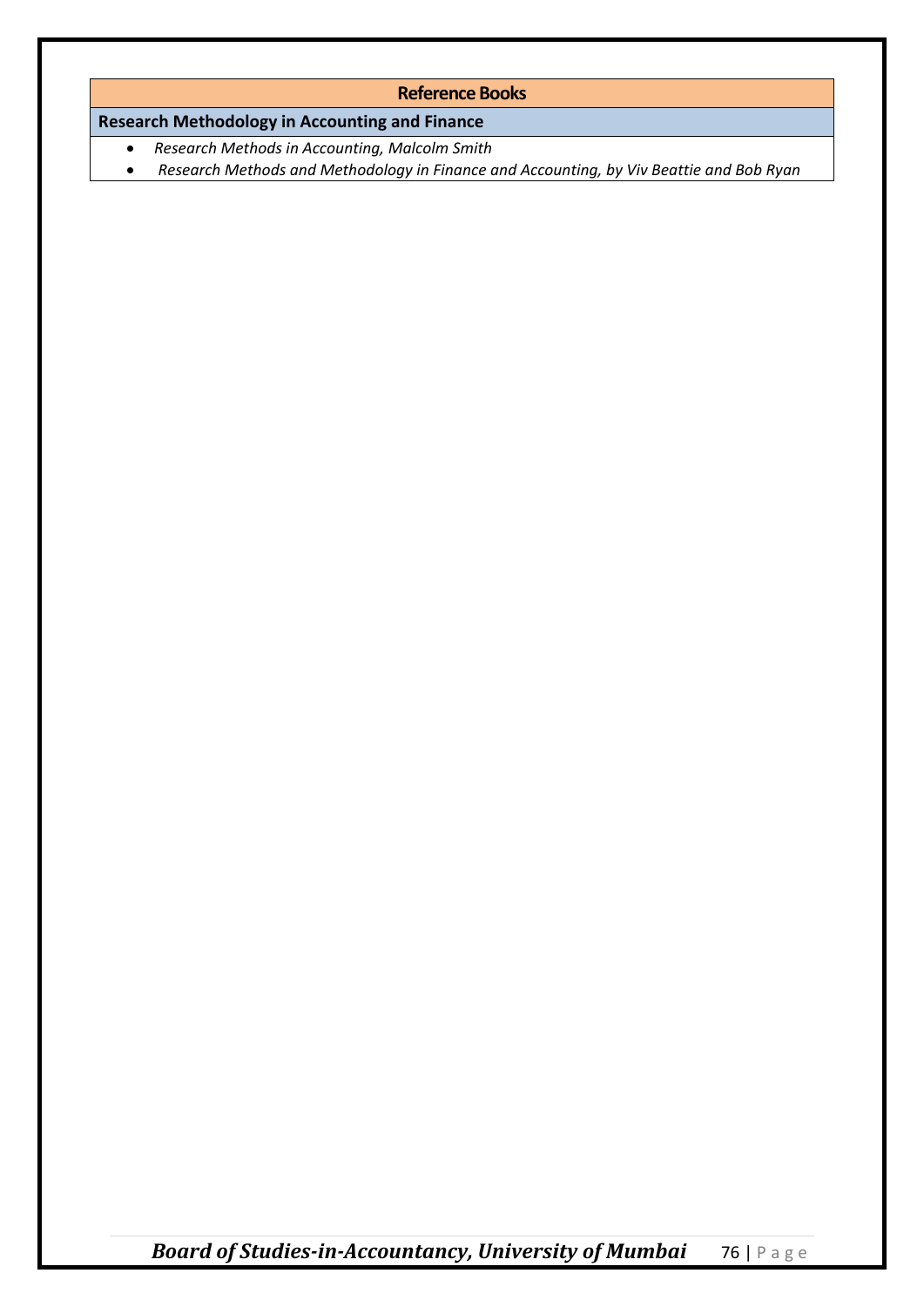## *Revised Syllabus of Courses of B.Com. (Accounting and Finance) Programme at Semester III and IV with effect from the Academic Year 2017-2018*

# **Scheme of Evaluation**

The performance of the learners will be evaluated in two Components. One component will be the Internal Assessment component carrying 25% marks and the second component will be the Semester-wise End Examination component carrying 75% marks. The allocation of marks for the Internal Assessment and Semester End Examinations will be as shown below:-

### **A) Internal Assessment**: **25 %**

## *Question Paper Pattern (Internal Assessment- Courses without Practical Courses)*

| Sr. No.        | <b>Particular</b>                                                  | <b>Marks</b> |
|----------------|--------------------------------------------------------------------|--------------|
| 1              | One class test (20 Marks)                                          |              |
|                | Match the Column/Fill in the Blanks/Multiple Choice Questions      | 05 Marks     |
|                | (1/ <sub>2</sub> Mark each)                                        |              |
|                | Answer in One or Two Lines (Concept based Questions)               | 05 Marks     |
|                | (01 Mark each)                                                     |              |
|                | Answer in Brief (Attempt Any Two of the Three)                     | 10 Marks     |
|                | (05 Marks each)                                                    |              |
| $\overline{2}$ | Active participation in routine class instructional deliveries and | 05 Marks     |
|                | overall conduct as a responsible learner, mannerism and            |              |
|                | articulation and exhibit of leadership qualities in organizing     |              |
|                | related academic activities                                        |              |

## *Question Paper Pattern*

*(Internal Assessment- Courses with Practical Courses)*

| Sr. No.      | <b>Particular</b>                                                                                                                                                                                                                                                                                                            | <b>Marks</b> |
|--------------|------------------------------------------------------------------------------------------------------------------------------------------------------------------------------------------------------------------------------------------------------------------------------------------------------------------------------|--------------|
| $\mathbf{1}$ | <b>Semester End Practical Examination (20 Marks)</b>                                                                                                                                                                                                                                                                         |              |
|              | Journal                                                                                                                                                                                                                                                                                                                      | 05 Marks     |
|              | Viva                                                                                                                                                                                                                                                                                                                         | 05 Marks     |
|              | Laboratory Work                                                                                                                                                                                                                                                                                                              | 10 Marks     |
| 2            | Active participation in routine class instructional deliveries and<br>overall conduct as a responsible learner, mannerism and<br>articulation and exhibit of leadership qualities in organizing<br>related academic activities articulation and exhibit of leadership<br>qualities in organizing related academic activities | 05 Marks     |

*Board of Studies-in-Accountancy, University of Mumbai* 77 | Page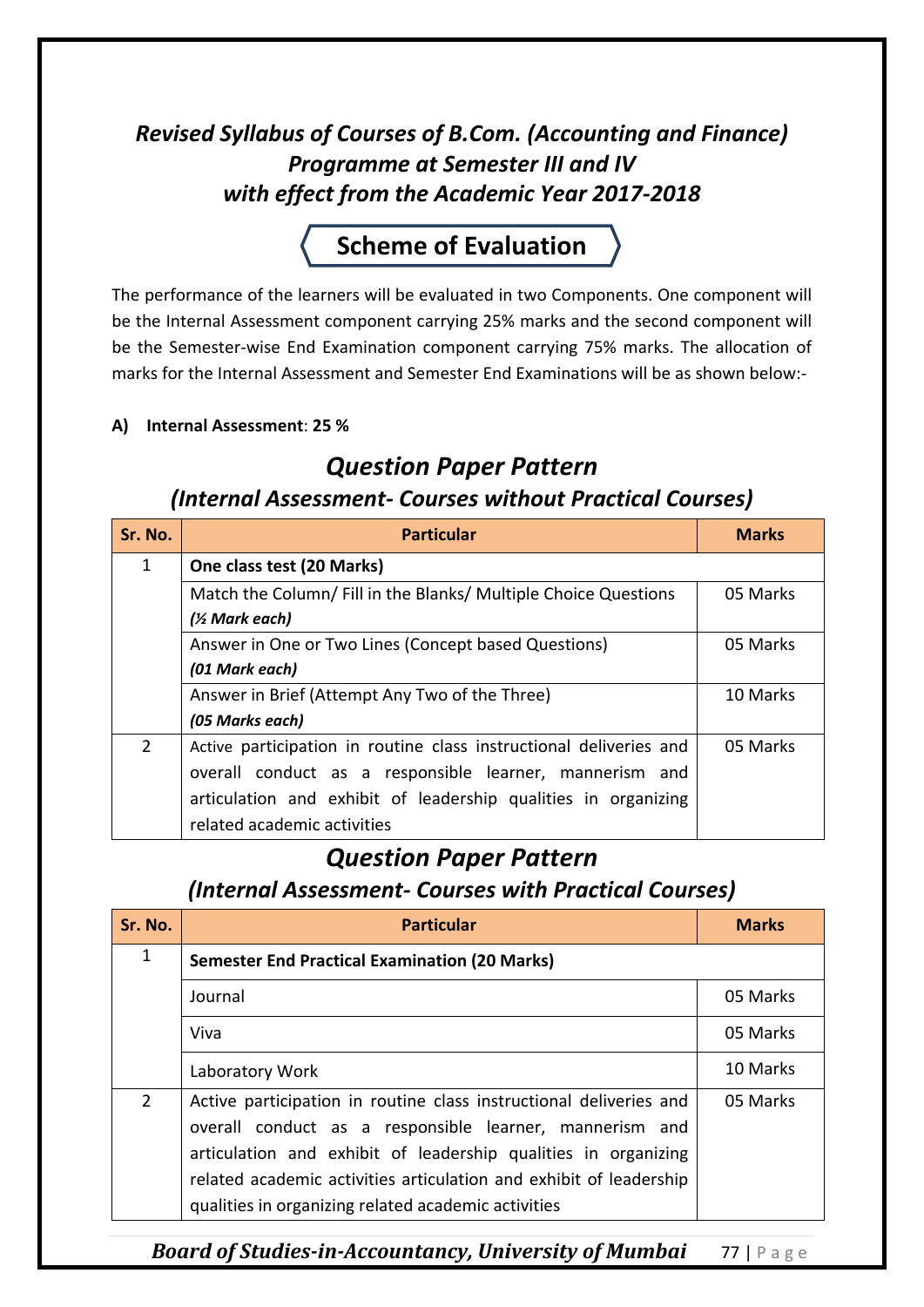### **B) Semester End Examination: 75 %**

- i) Duration: The examination shall be of 2 ½ Hours duration
- ii) Theory question paper pattern
	- There shall be five questions each of 15 marks.
	- All questions shall be compulsory with internal choice within the questions.
	- Question may be subdivided into sub-questions a, b, c… and the allocation of marks depends on the weightage of the topic.

**(Detail question paper pattern has been given separately)**

### **Passing Standard**

The learners to pass a course shall have to obtain a minimum of 40% marks in aggregate for each course where the course consists of Internal Assessment and Semester End Examination. The learners shall obtain minimum of 40% marks (i.e. 10 out of 25) in the Internal Assessment and 40% marks in Semester End Examination (i.e. 30 Out of 75) separately, to pass the course and minimum of Grade E to pass a particular semester A learner will be said to have passed the course if the learner passes the Internal Assessment and Semester End Examination together.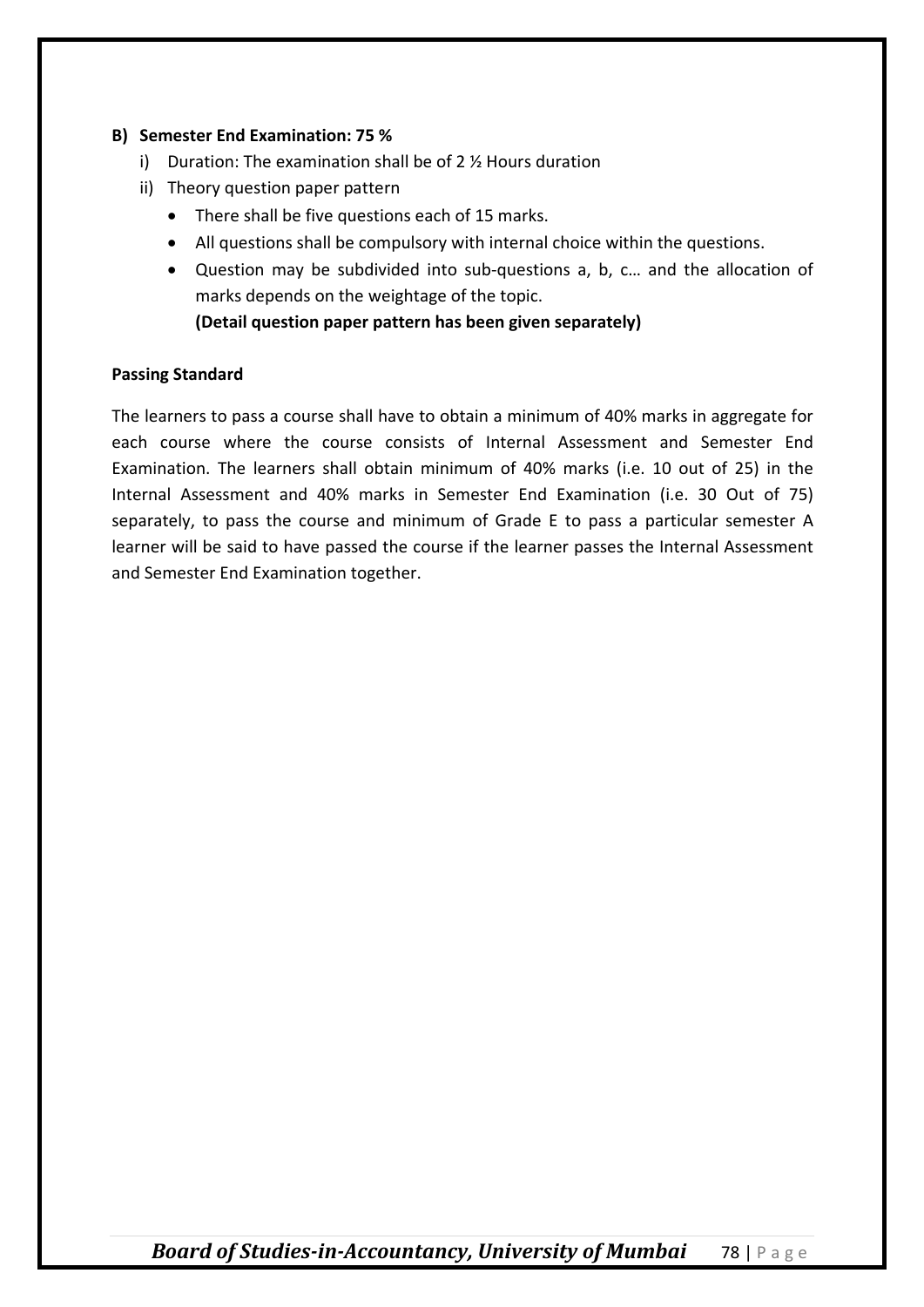# *Question Paper Pattern (Practical Courses)*

Maximum Marks: 75

Questions to be set: 05

Duration: 2 ½ Hrs.

All Questions are Compulsory Carrying 15 Marks each.

| <b>Question</b><br><b>No</b> | <b>Particular</b>                                                                                                                                                                                                                    | <b>Marks</b>         |
|------------------------------|--------------------------------------------------------------------------------------------------------------------------------------------------------------------------------------------------------------------------------------|----------------------|
| $Q-1$                        | <b>Objective Questions</b><br>A) Sub Questions to be asked 10 and to be answered any 08<br>B) Sub Questions to be asked 10 and to be answered any 07<br>(*Multiple choice / True or False / Match the columns/Fill in the<br>blanks) | 15 Marks             |
| $Q-2$                        | <b>Full Length Practical Question</b><br><b>OR</b>                                                                                                                                                                                   | 15 Marks             |
| $Q-2$                        | <b>Full Length Practical Question</b>                                                                                                                                                                                                | 15 Marks             |
| $Q-3$                        | <b>Full Length Practical Question</b><br><b>OR</b>                                                                                                                                                                                   | 15 Marks             |
| $Q-3$                        | <b>Full Length Practical Question</b>                                                                                                                                                                                                | 15 Marks             |
| $Q - 4$                      | <b>Full Length Practical Question</b><br><b>OR</b>                                                                                                                                                                                   | 15 Marks             |
| $Q - 4$                      | <b>Full Length Practical Question</b>                                                                                                                                                                                                | 15 Marks             |
| $Q-5$                        | A) Theory questions<br>B) Theory questions<br><b>OR</b>                                                                                                                                                                              | 08 Marks<br>07 Marks |
| $Q-5$                        | <b>Short Notes</b><br>To be asked 05<br>To be answered 03                                                                                                                                                                            | 15 Marks             |

*Note:* 

*Practical question of 15 marks may be divided into two sub questions of 7/8 and 10/5 Marks. If the topic demands, instead of practical questions, appropriate theory question may be asked.*